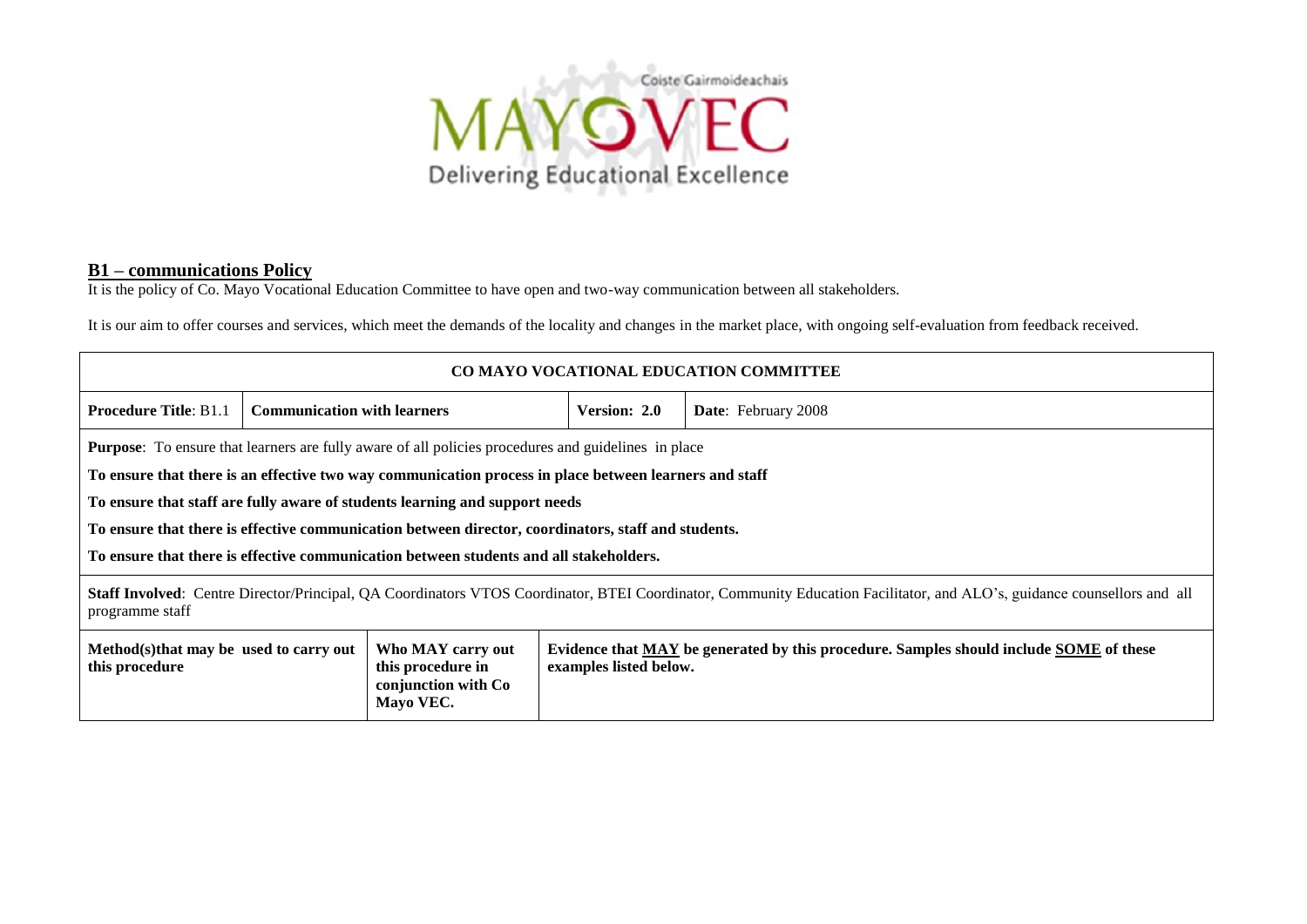| Two way communication with learners | Centre<br>Director/principal<br>Programme coordinator<br>QA coordinator<br>ALO's | <b>Notice boards</b><br><b>Feedback sheet</b><br><b>Telephones</b><br>Copies of correspondence, letters, memos, etc.<br>Co. Mayo VEC website<br><b>Admissions Policy</b><br><b>Moodle</b>                                                                                                                                                                                                                                                                                                                                                                                                                          |
|-------------------------------------|----------------------------------------------------------------------------------|--------------------------------------------------------------------------------------------------------------------------------------------------------------------------------------------------------------------------------------------------------------------------------------------------------------------------------------------------------------------------------------------------------------------------------------------------------------------------------------------------------------------------------------------------------------------------------------------------------------------|
|                                     | Programme staff<br><b>Guidance Counsellors</b>                                   | copies of needs analysis and learning plans,<br>Schemes of Work, Assessment Plans, Lesson Plans etc.<br><b>Emails</b><br>Web site<br><b>Induction information</b><br><b>Assessment briefs</b><br>Posters, brochures and photographs<br><b>Applications forms</b><br><b>Interview forms</b><br><b>Student timetables</b><br>Minutes of meetings.<br>Student grievance regarding a grade<br><b>Student extenuating circumstances form</b><br><b>Customer comment form</b><br>Appropriate meeting room/s for one to one appointments with guidance counsellor/s<br><b>Learner handbook</b><br>Learner questionnaires. |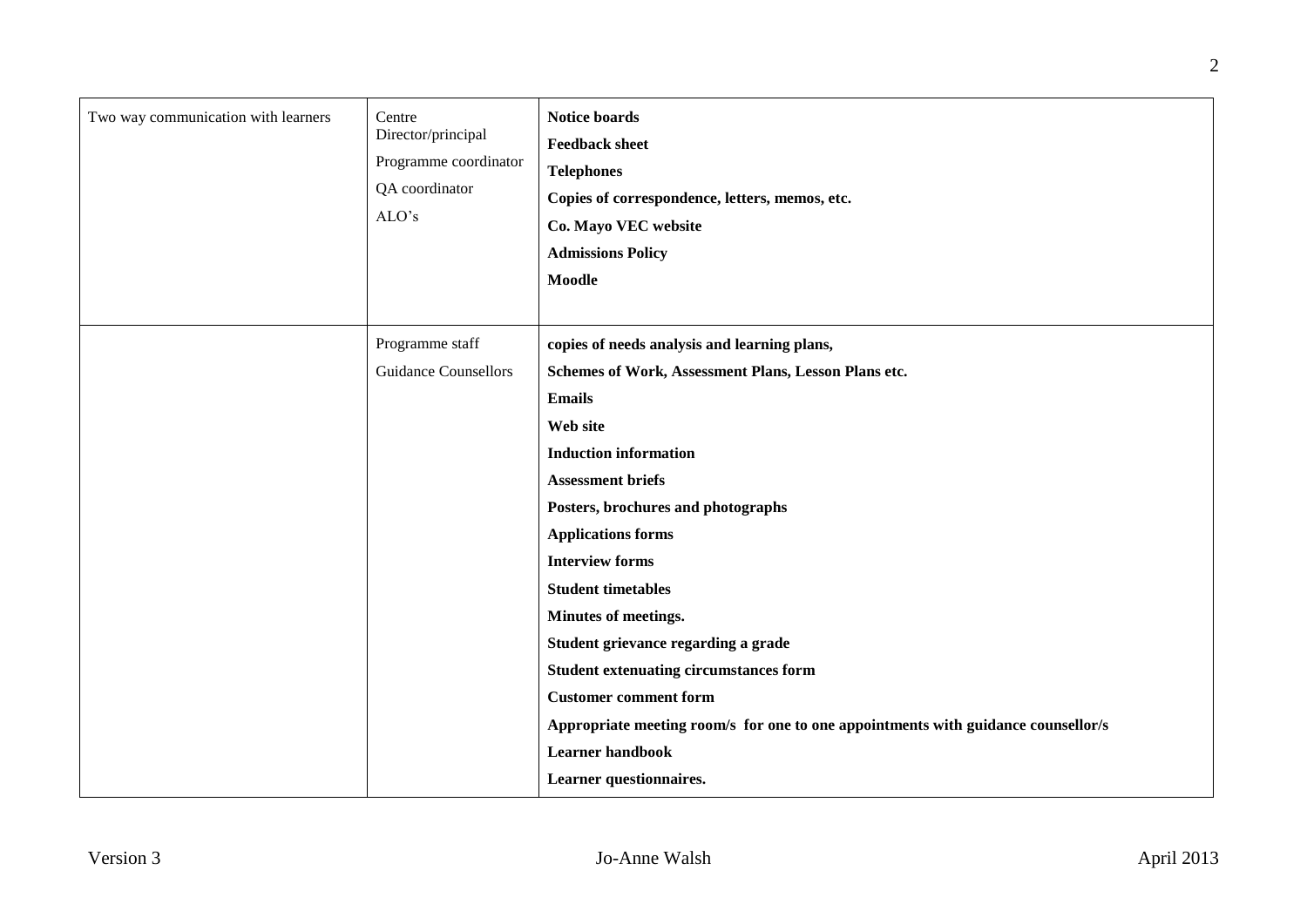| Questionnaires /Evaluations completed by<br>Students |                   | Centre<br>Director/principal<br>Programme coordinator<br>QA coordinator<br>County QA coordinator<br>ALO's | Analysed Copy of learner questionnaires maintained in each centre |  |  |  |
|------------------------------------------------------|-------------------|-----------------------------------------------------------------------------------------------------------|-------------------------------------------------------------------|--|--|--|
|                                                      | <b>Monitoring</b> |                                                                                                           |                                                                   |  |  |  |
| <b>Monitor (Job Title)</b>                           | Frequency         | <b>Monitoring Method(s)</b>                                                                               |                                                                   |  |  |  |
| Director                                             | Annually          | Annual review of evidence                                                                                 |                                                                   |  |  |  |
| Programme<br>coordinator                             |                   |                                                                                                           |                                                                   |  |  |  |
| QA coordinator                                       |                   |                                                                                                           |                                                                   |  |  |  |
| Community<br>Education<br>Facilitator                |                   |                                                                                                           |                                                                   |  |  |  |
| Adult literacy<br>organiser                          |                   |                                                                                                           |                                                                   |  |  |  |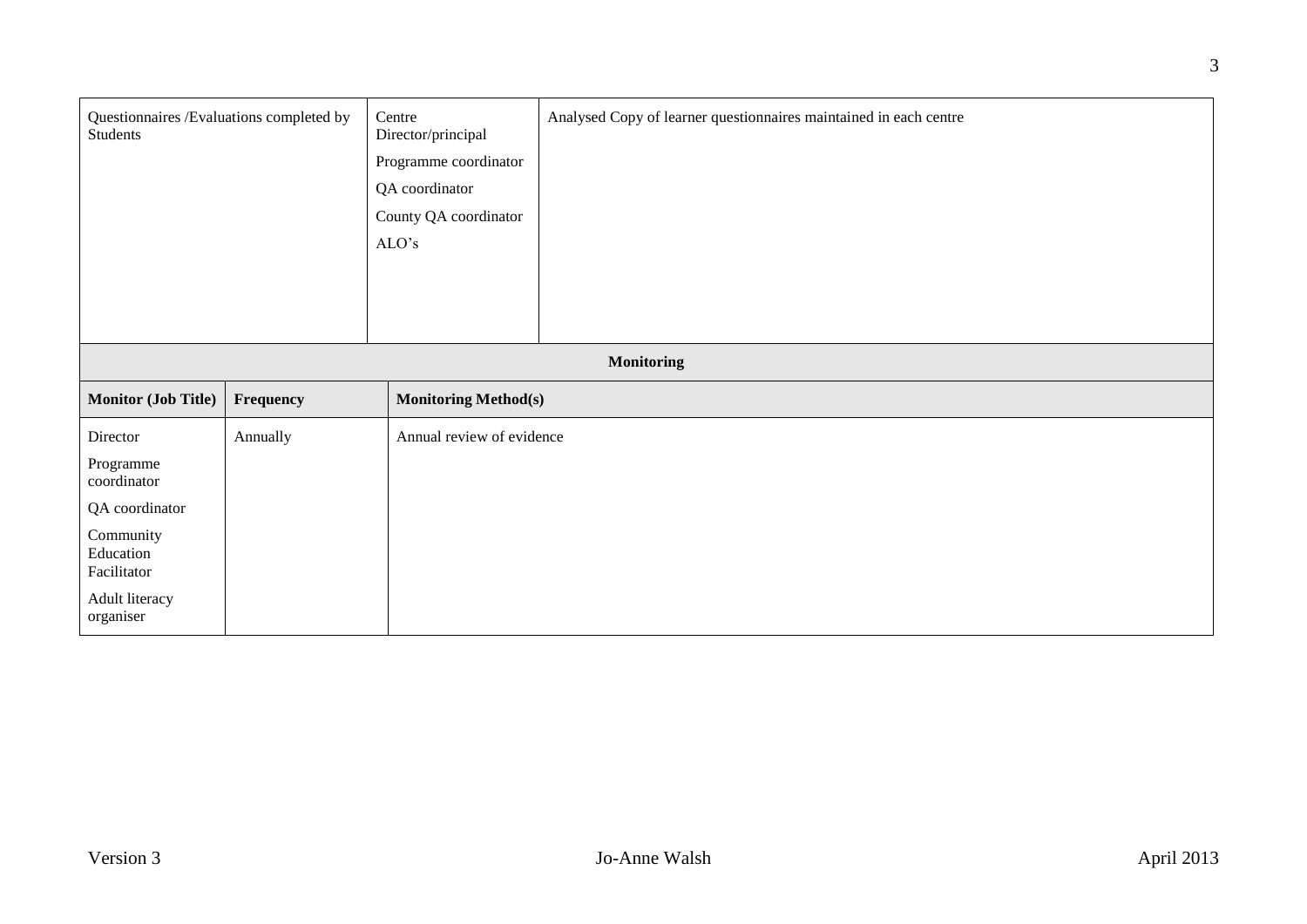|                                                                                                                                   | CO MAYO VOCATIONAL EDUCATION COMMITTEE                                                                                                                       |                                                                                                     |                                                                                                                         |                                                                           |  |  |  |  |
|-----------------------------------------------------------------------------------------------------------------------------------|--------------------------------------------------------------------------------------------------------------------------------------------------------------|-----------------------------------------------------------------------------------------------------|-------------------------------------------------------------------------------------------------------------------------|---------------------------------------------------------------------------|--|--|--|--|
| <b>Procedure Title: B1.2</b>                                                                                                      | <b>Communication with Staff</b><br>Version: 2.0                                                                                                              |                                                                                                     |                                                                                                                         | <b>Date:</b> February 2008                                                |  |  |  |  |
| <b>Purpose:</b>                                                                                                                   |                                                                                                                                                              |                                                                                                     |                                                                                                                         |                                                                           |  |  |  |  |
|                                                                                                                                   | To ensure staff are fully conversant with all of FETAC guidelines                                                                                            |                                                                                                     |                                                                                                                         |                                                                           |  |  |  |  |
|                                                                                                                                   |                                                                                                                                                              | To ensure that staff are fully aware of and implement FETAC and Co. Mayo QA policies and procedures |                                                                                                                         |                                                                           |  |  |  |  |
|                                                                                                                                   | To ensure that all staff have the opportunity for effective and two way communication with students, other staff and all stakeholders                        |                                                                                                     |                                                                                                                         |                                                                           |  |  |  |  |
|                                                                                                                                   | Staff Involved: CEO, E.O. and Senior Management Team, Centre Director/principal, QA coordinator, BTEI Coordinator, VTOS Coordinators and all programme staff |                                                                                                     |                                                                                                                         |                                                                           |  |  |  |  |
| Method(s) that may be used to carry out<br>Who MAY carry out this procedure in<br>conjunction with Co Mayo VEC.<br>this procedure |                                                                                                                                                              |                                                                                                     | Evidence that MAY be generated by this procedure. Samples should include<br><b>SOME</b> of these examples listed below. |                                                                           |  |  |  |  |
| Staff meetings                                                                                                                    |                                                                                                                                                              | Senior Management Team                                                                              |                                                                                                                         | Minutes and agendas of meetings                                           |  |  |  |  |
| QA Meetings                                                                                                                       |                                                                                                                                                              | Centre Director/principal                                                                           |                                                                                                                         | <b>Meetings file</b>                                                      |  |  |  |  |
| <b>Team Meetings</b>                                                                                                              |                                                                                                                                                              | QA Coordinator                                                                                      |                                                                                                                         | B9 self evaluation procedure and completed self Evaluation documentation. |  |  |  |  |
| Programme coordinator<br>Programme meetings                                                                                       |                                                                                                                                                              |                                                                                                     | Staff development days,                                                                                                 |                                                                           |  |  |  |  |
|                                                                                                                                   |                                                                                                                                                              | Programme staff                                                                                     |                                                                                                                         | In-service days provided by the VEC and by other agencies.                |  |  |  |  |
|                                                                                                                                   |                                                                                                                                                              | <b>ALO</b>                                                                                          |                                                                                                                         | Centre and service websites.                                              |  |  |  |  |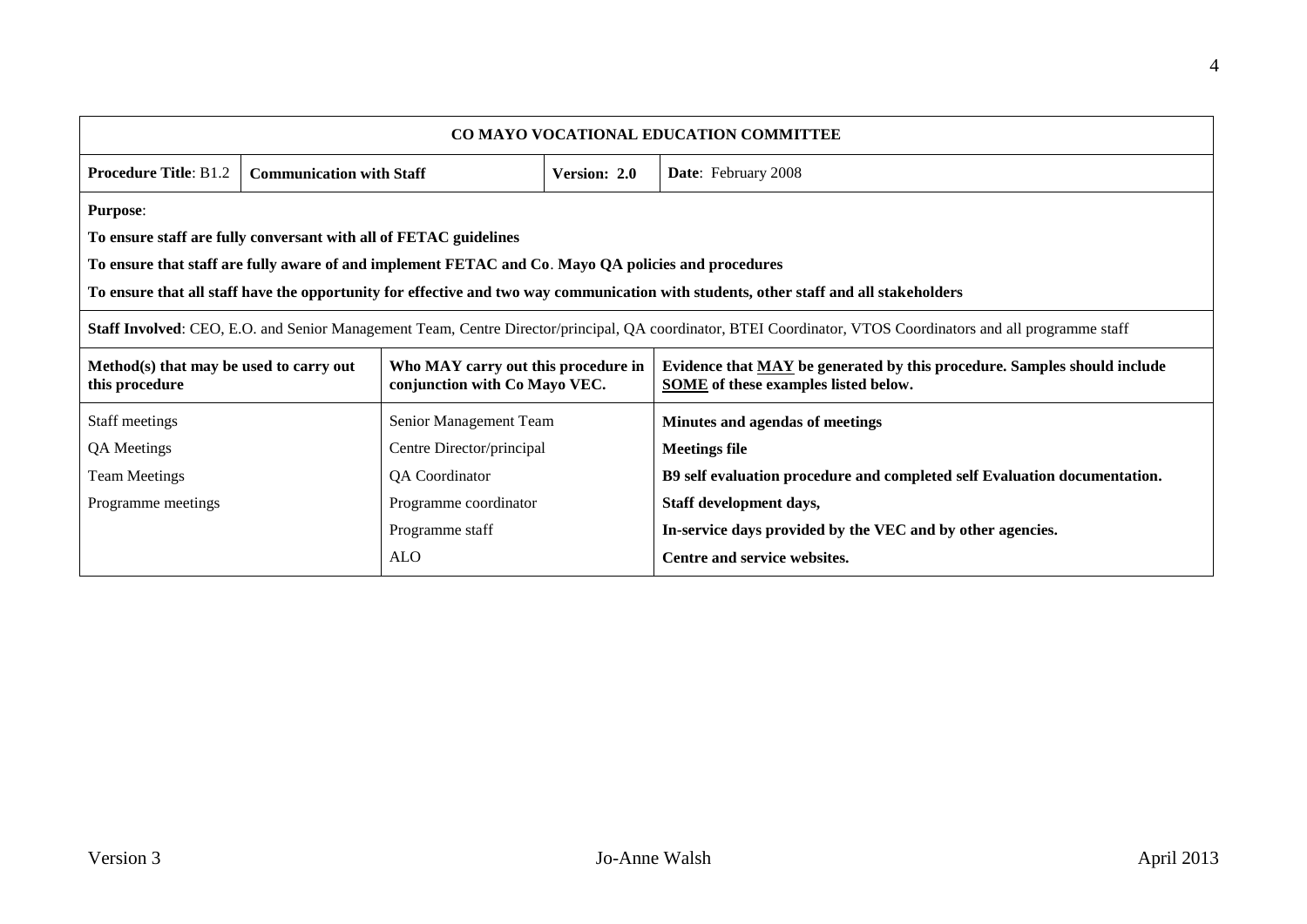| Two way communication with staff | Centre Director/principal                           |                                 | Post delivered to staff                          |  |
|----------------------------------|-----------------------------------------------------|---------------------------------|--------------------------------------------------|--|
|                                  | QA Coordinator<br><b>Internal memos</b>             |                                 |                                                  |  |
|                                  | Programme coordinator<br><b>Staff notice boards</b> |                                 |                                                  |  |
|                                  |                                                     |                                 |                                                  |  |
|                                  | Programme staff<br><b>TUI</b> notice boards         |                                 |                                                  |  |
|                                  | ALO                                                 |                                 | <b>Teacher/Tutor handbook</b>                    |  |
|                                  |                                                     | <b>QA</b> folders               |                                                  |  |
|                                  |                                                     | <b>QA</b> paperwork             |                                                  |  |
|                                  |                                                     |                                 | QA yearly report from County QA coordinator      |  |
|                                  | <b>Emails</b>                                       |                                 |                                                  |  |
|                                  |                                                     | <b>County Timeline</b>          |                                                  |  |
| Senior Management Team           | Centre Director/principal                           | Agenda and minutes of meetings. |                                                  |  |
| Management Team                  | QA Coordinator                                      |                                 | <b>Memos</b>                                     |  |
|                                  | Programme coordinator<br>emails                     |                                 |                                                  |  |
|                                  | Programme staff                                     |                                 |                                                  |  |
|                                  | <b>ALO</b>                                          |                                 |                                                  |  |
|                                  | <b>Monitoring</b>                                   |                                 |                                                  |  |
| <b>Monitor (Job Title)</b>       | Frequency                                           |                                 | <b>Monitoring Method(s)</b>                      |  |
| Centre Director/principal        | Annually                                            |                                 | Review of evidence using "programme portfolios". |  |
| QA Coordinator                   |                                                     |                                 |                                                  |  |
| Programme coordinator            |                                                     |                                 |                                                  |  |
| Programme staff.                 |                                                     |                                 |                                                  |  |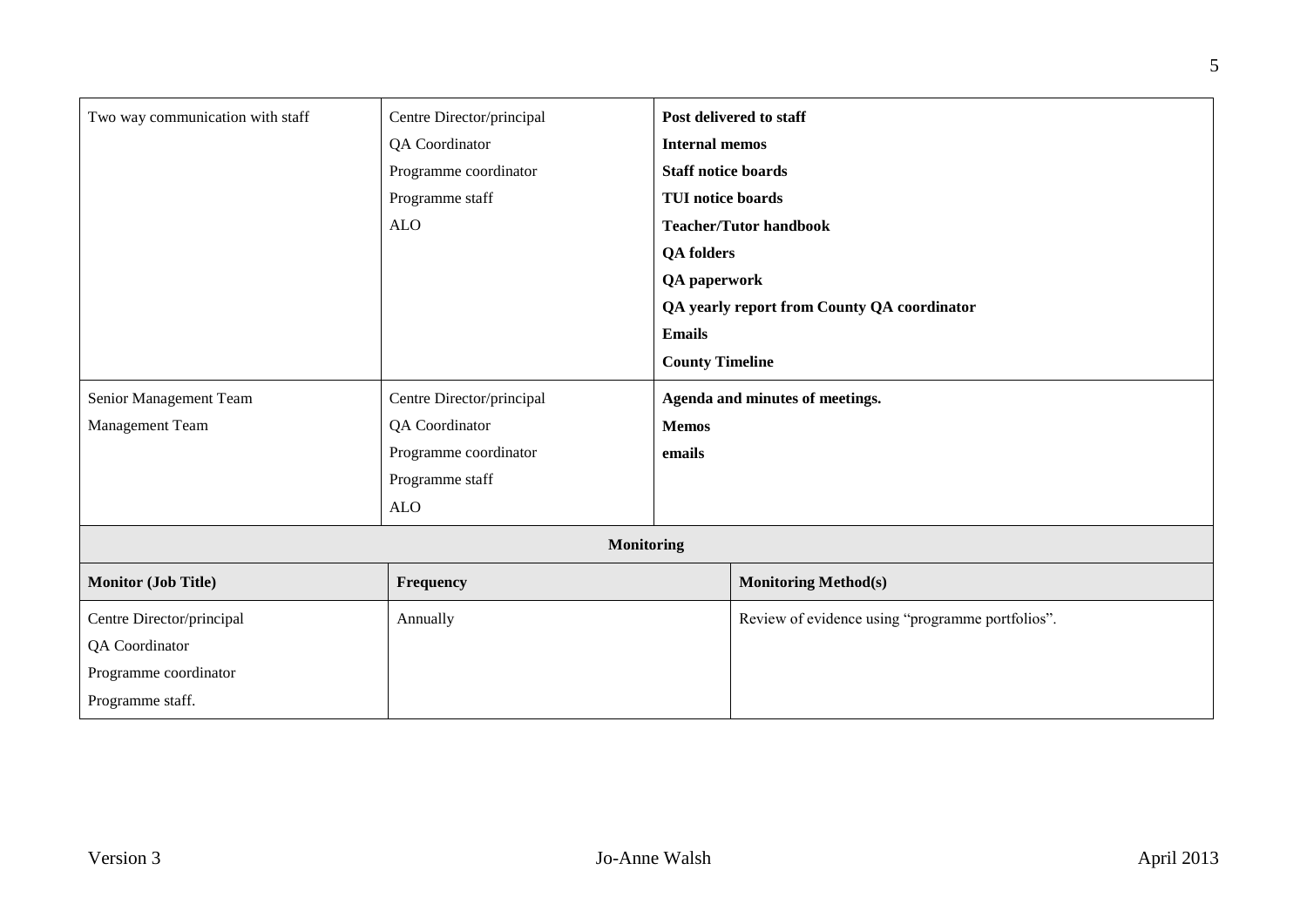| <b>Co. Mayo Vocational Educational Committee</b>                                                                                                                                                     |                                                                                                                                                                                                |                                                                                                                                  |  |                                 |                                                                                                                                                                                                         |  |
|------------------------------------------------------------------------------------------------------------------------------------------------------------------------------------------------------|------------------------------------------------------------------------------------------------------------------------------------------------------------------------------------------------|----------------------------------------------------------------------------------------------------------------------------------|--|---------------------------------|---------------------------------------------------------------------------------------------------------------------------------------------------------------------------------------------------------|--|
| <b>Procedure Title: 1.3</b>                                                                                                                                                                          | <b>Communications with stakeholders</b><br>Version: 1.0                                                                                                                                        |                                                                                                                                  |  |                                 | Date: February 2008.                                                                                                                                                                                    |  |
|                                                                                                                                                                                                      | <b>Purpose:</b> To ensure effective and two way communication with all stakeholders<br>To ensure that all learners and staff have the opportunity to communicate effectively with stakeholders |                                                                                                                                  |  |                                 |                                                                                                                                                                                                         |  |
| Facilitator, ALO's.                                                                                                                                                                                  |                                                                                                                                                                                                |                                                                                                                                  |  |                                 | Staff Involved: Centre Director/Principal, QA Coordinators, Programme Coordinators, programme staff, VTOS coordinators, BTEI coordinators, Community Education                                          |  |
| Method(s) that may be used to carry out this procedure                                                                                                                                               |                                                                                                                                                                                                | Who MAY carry out this<br>procedure in conjunction with Co<br>Mayo VEC.                                                          |  |                                 | Evidence that MAY be generated by this procedure. Samples should<br>include <b>SOME</b> of these examples listed below.                                                                                 |  |
| Communication with local community, employers and<br>other external agencies.<br>Contracts and or statement of criteria between first and<br>second provider for sub-contracting programme delivery. |                                                                                                                                                                                                | Centre Director/principal<br><b>QA</b> Coordinator<br>Programme coordinator<br>Programme staff<br>ALO.<br>Senior management team |  | <b>Emails</b><br><b>Tenders</b> | <b>Agenda and minutes of meetings</b><br><b>Copies of correspondence</b><br>Work placement paperwork.<br>Open day paperwork/advertisements<br><b>Management reports</b><br><b>Statement of criteria</b> |  |
|                                                                                                                                                                                                      |                                                                                                                                                                                                |                                                                                                                                  |  |                                 | Contracts between first and second providers                                                                                                                                                            |  |

 $\blacksquare$ 

 $\blacksquare$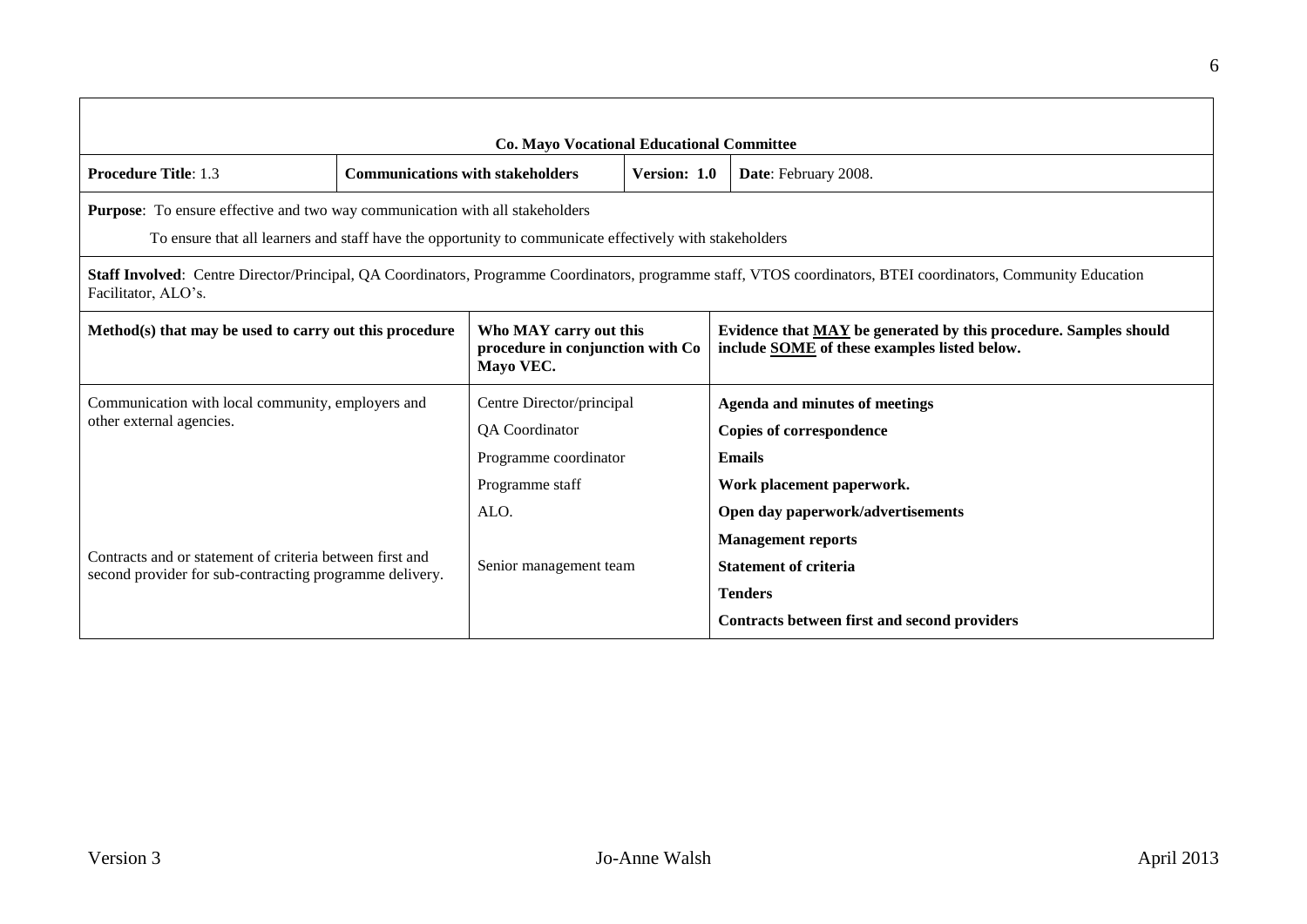| Promotional material       |           | Centre Director/principal<br>QA Coordinator<br>Programme coordinator | Review of open day<br>Open day document<br>Copies of publicity material |
|----------------------------|-----------|----------------------------------------------------------------------|-------------------------------------------------------------------------|
|                            |           | Programme staff                                                      | Web sites                                                               |
|                            |           | <b>ALO</b>                                                           | <b>Copies of correspondence</b>                                         |
|                            |           |                                                                      | Photographs, posters etc,                                               |
|                            |           |                                                                      | Award ceremonies.                                                       |
|                            |           |                                                                      | Co. Mayo VEC Directory                                                  |
|                            |           | <b>Monitoring</b>                                                    |                                                                         |
| <b>Monitor (Job Title)</b> | Frequency | <b>Monitoring Method(s)</b>                                          |                                                                         |
| Centre Director/principal  | Annually  | Review of evidence based on programme portfolio basis.               |                                                                         |
| QA Coordinator             |           |                                                                      |                                                                         |
| Programme coordinator      |           |                                                                      |                                                                         |
| Programme staff.           |           |                                                                      |                                                                         |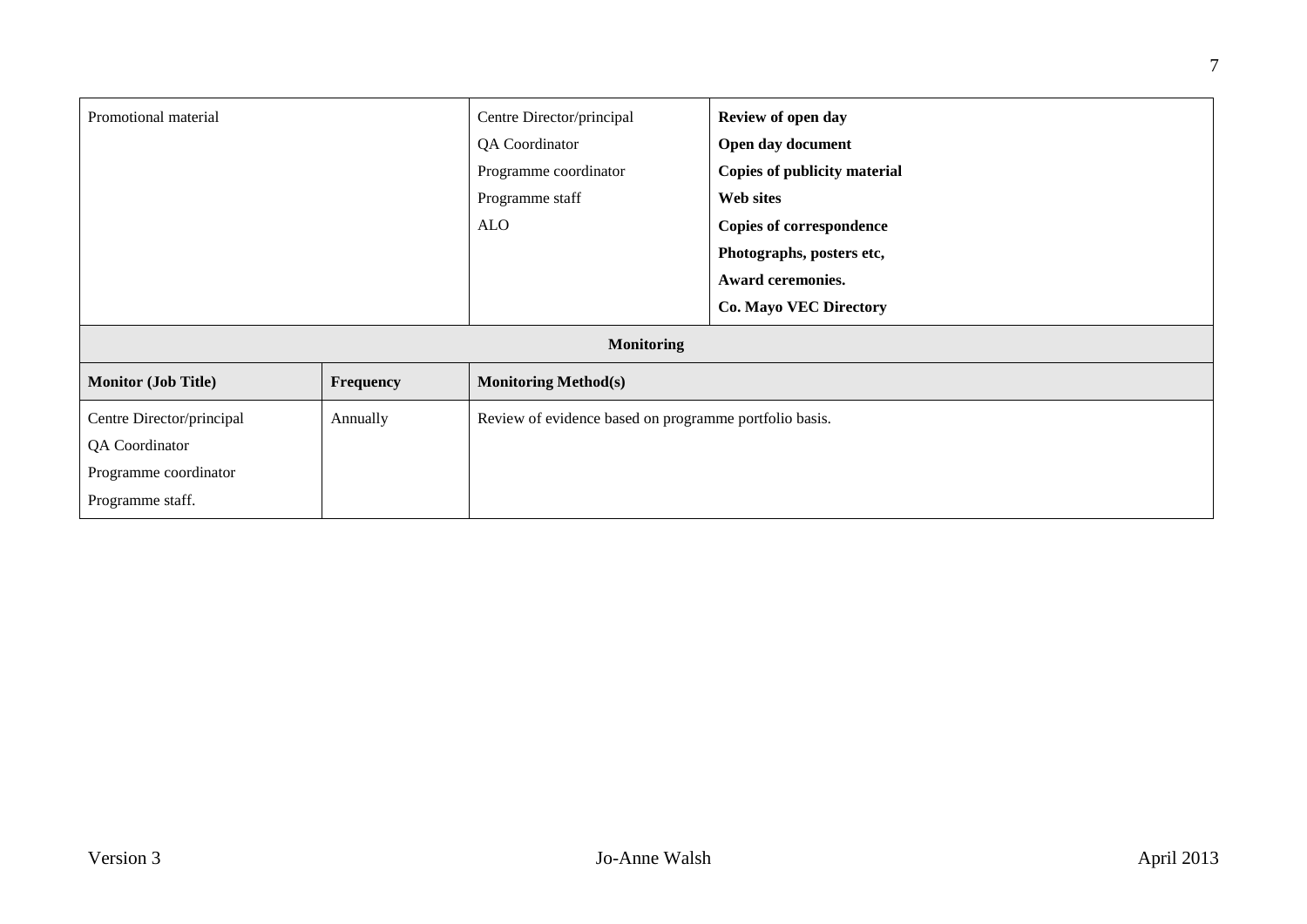## **B2 – Equality Policy**

It is the policy of Co. Mayo Vocational Education Committee to Identify Mayo VEC's commitment in combating discrimination, accommodation of diversity and promoting equality.

Advocate equality of access, participation and outcome for all our learners, employers and stakeholders.

This equality policy reflects Mayo VEC's commitment to meet its obligations under the Equal Status Acts 2000 to 2011.

| <b>Co. Mayo Vocational Education Committee</b>                                                                                                                                                                                        |                                                                                                                                                                                                                            |              |                                                                                                                                                                      |  |  |  |
|---------------------------------------------------------------------------------------------------------------------------------------------------------------------------------------------------------------------------------------|----------------------------------------------------------------------------------------------------------------------------------------------------------------------------------------------------------------------------|--------------|----------------------------------------------------------------------------------------------------------------------------------------------------------------------|--|--|--|
| <b>Procedure Title: 2.1</b>                                                                                                                                                                                                           | <b>Equality Training</b>                                                                                                                                                                                                   | Version: 3.0 | Date: April 2013.                                                                                                                                                    |  |  |  |
| <b>Purpose:</b>                                                                                                                                                                                                                       |                                                                                                                                                                                                                            |              |                                                                                                                                                                      |  |  |  |
|                                                                                                                                                                                                                                       | Mayo VEC seeks to ensure that the services it provides;                                                                                                                                                                    |              |                                                                                                                                                                      |  |  |  |
|                                                                                                                                                                                                                                       | Are free from discrimination, sexual harassment, harassment and victimisation.                                                                                                                                             |              |                                                                                                                                                                      |  |  |  |
|                                                                                                                                                                                                                                       | Accommodate diversity among all, including those from across the nine grounds covered by the equality legislation and others at risk of<br>experiencing inequality and meets needs that are specific to particular groups. |              |                                                                                                                                                                      |  |  |  |
|                                                                                                                                                                                                                                       | Make reasonable accommodation for people with disabilities.                                                                                                                                                                |              |                                                                                                                                                                      |  |  |  |
| Seek to benefit all learners including those from across the nine grounds by promoting equality and implementing positive action measures<br>where necessary.                                                                         |                                                                                                                                                                                                                            |              |                                                                                                                                                                      |  |  |  |
| Mayo VEC will not tolerate discrimination, sexual harassment, harassment or victimisation by learners, by employees and non-employees,<br>such as other service users or contractors. Such behaviour may lead to disciplinary action. |                                                                                                                                                                                                                            |              |                                                                                                                                                                      |  |  |  |
|                                                                                                                                                                                                                                       |                                                                                                                                                                                                                            |              |                                                                                                                                                                      |  |  |  |
|                                                                                                                                                                                                                                       | BTEI coordinators, Community Education Facilitator, ALO's.                                                                                                                                                                 |              | Staff Involved: Senior Management Team, APO, Human Resources, Centre Director/Principal, QA Coordinator, Programme Coordinators, programme staff, VTOS coordinators, |  |  |  |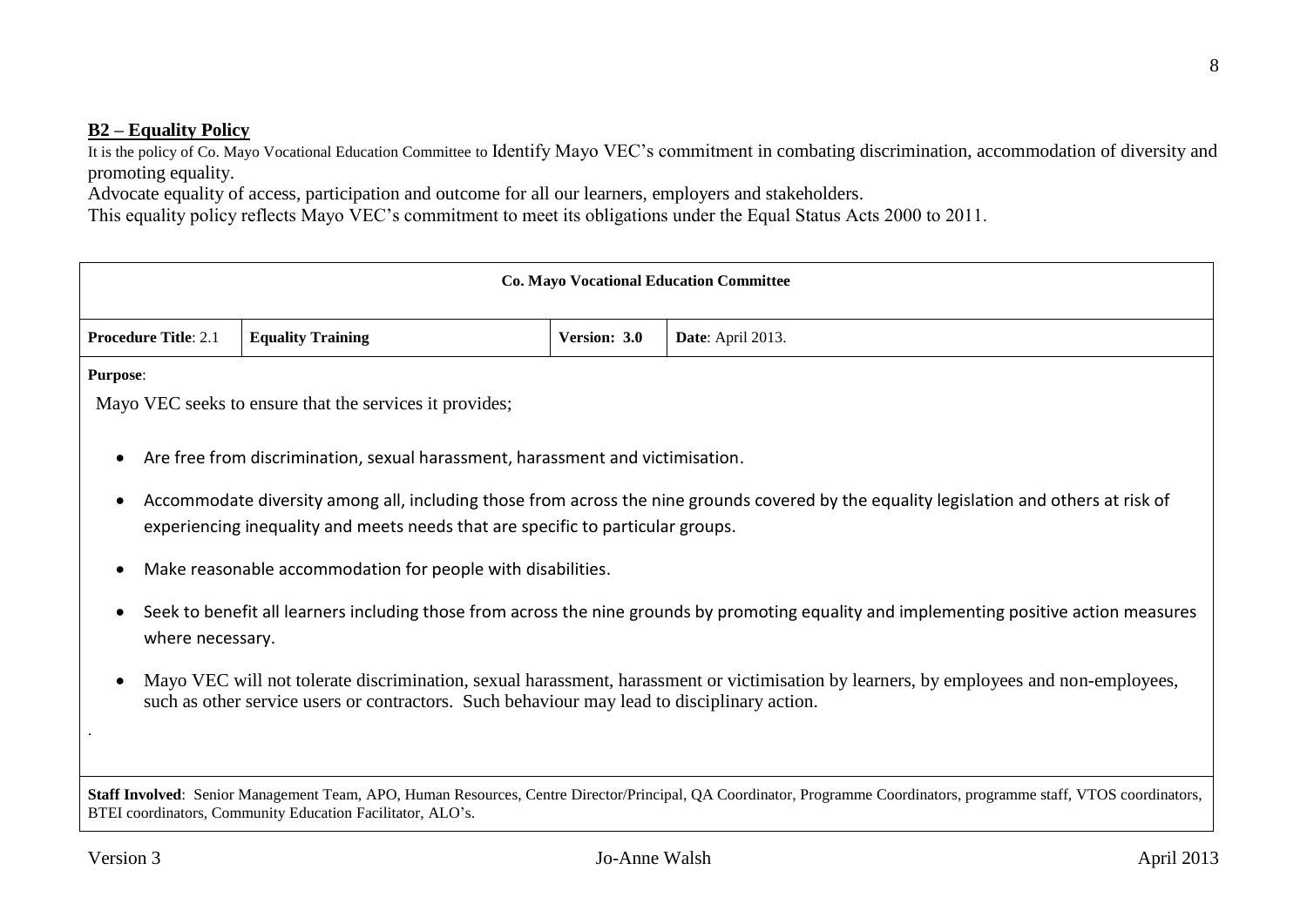| Method(s) that may be used to carry out<br>this procedure | Who MAY carry out this<br>procedure in conjunction with<br>Co Mayo VEC.                                                                                                  | Evidence that MAY be generated by this procedure. Samples should include SOME of<br>these examples listed below.                                                                                                                                                                                                                                                                  |
|-----------------------------------------------------------|--------------------------------------------------------------------------------------------------------------------------------------------------------------------------|-----------------------------------------------------------------------------------------------------------------------------------------------------------------------------------------------------------------------------------------------------------------------------------------------------------------------------------------------------------------------------------|
| Facilitate training on equality and<br>discrimination     | APO Human resources in<br>coordination with:-<br>Centre Director/principal<br>QA Coordinator<br>Programme coordinator<br>Programme staff<br><b>ALO</b><br>Access officer | <b>Training Dates and materials</b><br>Records of staff attendance.<br><b>Learner questionnaires</b><br><b>Equality statement (07)</b><br>Disability awareness training records<br><b>QA</b> team meeting minutes<br><b>Management reports</b><br><b>Monitoring questionnaire</b><br>Staff census regarding disability status.<br>Co. Mayo VEC Mainstreaming Equality Policy 2013 |
| Induction training for new staff                          | APO Human resources to<br>coordinate with:-<br>Centre Director/principal<br>QA Coordinator<br>Programme coordinator<br>Programme staff<br><b>ALO</b>                     | <b>QA Handbook</b><br><b>Staff handbook</b><br><b>Records of staff attendance</b><br><b>Agenda and minutes of meetings</b><br><b>Admissions Policy</b><br>Co. Mayo VEC Mainstreaming Equality Policy 2013                                                                                                                                                                         |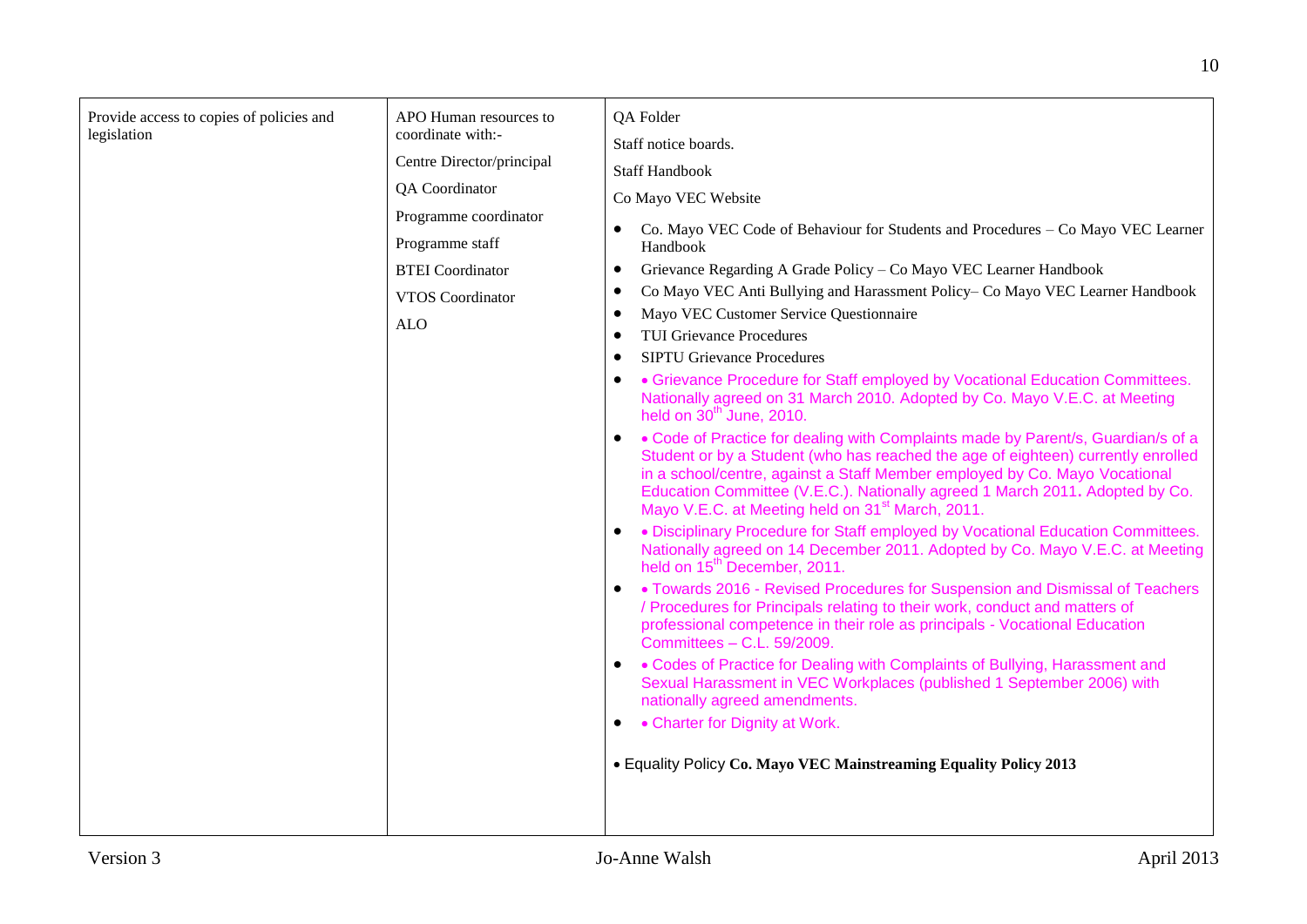| <b>Monitoring</b>          |                 |                             |  |  |
|----------------------------|-----------------|-----------------------------|--|--|
| <b>Monitor (Job Title)</b> | Frequency       | <b>Monitoring Method(s)</b> |  |  |
| <b>APO Human Resources</b> | <b>ANNUALLY</b> | Review of evidence.         |  |  |
| Centre Director/principal  |                 |                             |  |  |
| QA Coordinator             |                 |                             |  |  |
| Programme coordinator      |                 |                             |  |  |
| Programme staff.           |                 |                             |  |  |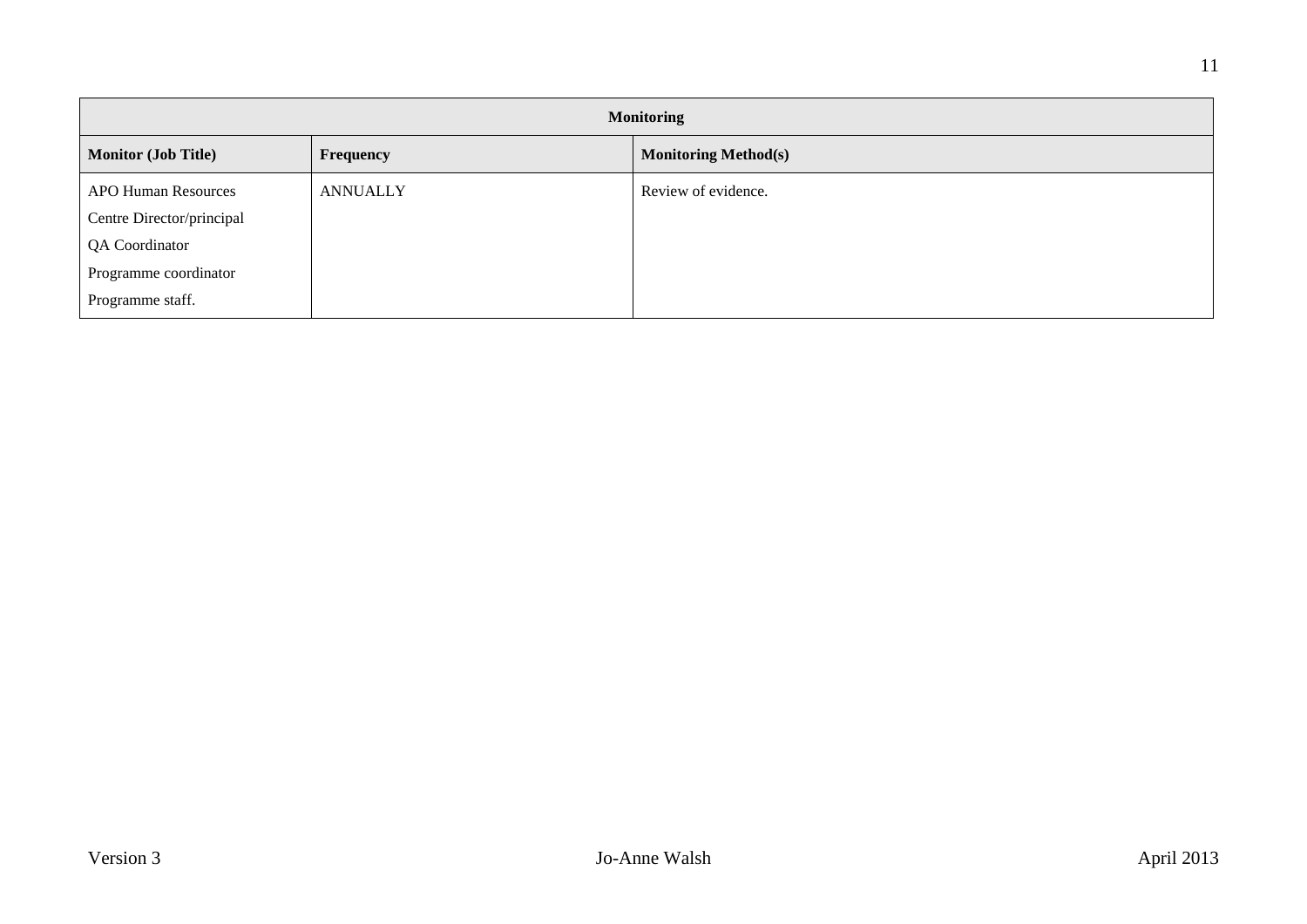| <b>Co. Mayo Vocational Education Committee</b>                                                                                                                                                                    |  |  |  |                                                                                                                  |  |  |
|-------------------------------------------------------------------------------------------------------------------------------------------------------------------------------------------------------------------|--|--|--|------------------------------------------------------------------------------------------------------------------|--|--|
| <b>Procedure Title: 2.2</b><br>Version: 3.0<br><b>Equality Planning</b><br>Date: April 2013                                                                                                                       |  |  |  |                                                                                                                  |  |  |
| <b>Purpose:</b>                                                                                                                                                                                                   |  |  |  |                                                                                                                  |  |  |
| <b>Staff Involved:</b> APO, Human Resources, Centre Director/Principal, QA Coordinator, Programme Coordinators, programme staff, VTOS coordinators, BTEI coordinators,<br>Community Education Facilitator, ALO's. |  |  |  |                                                                                                                  |  |  |
| Method(s)that may be used to carry out<br>Who MAY carry out this procedure in<br>conjunction with Co Mayo VEC.<br>this procedure                                                                                  |  |  |  | Evidence that MAY be generated by this procedure. Samples should<br>include SOME of these examples listed below. |  |  |

12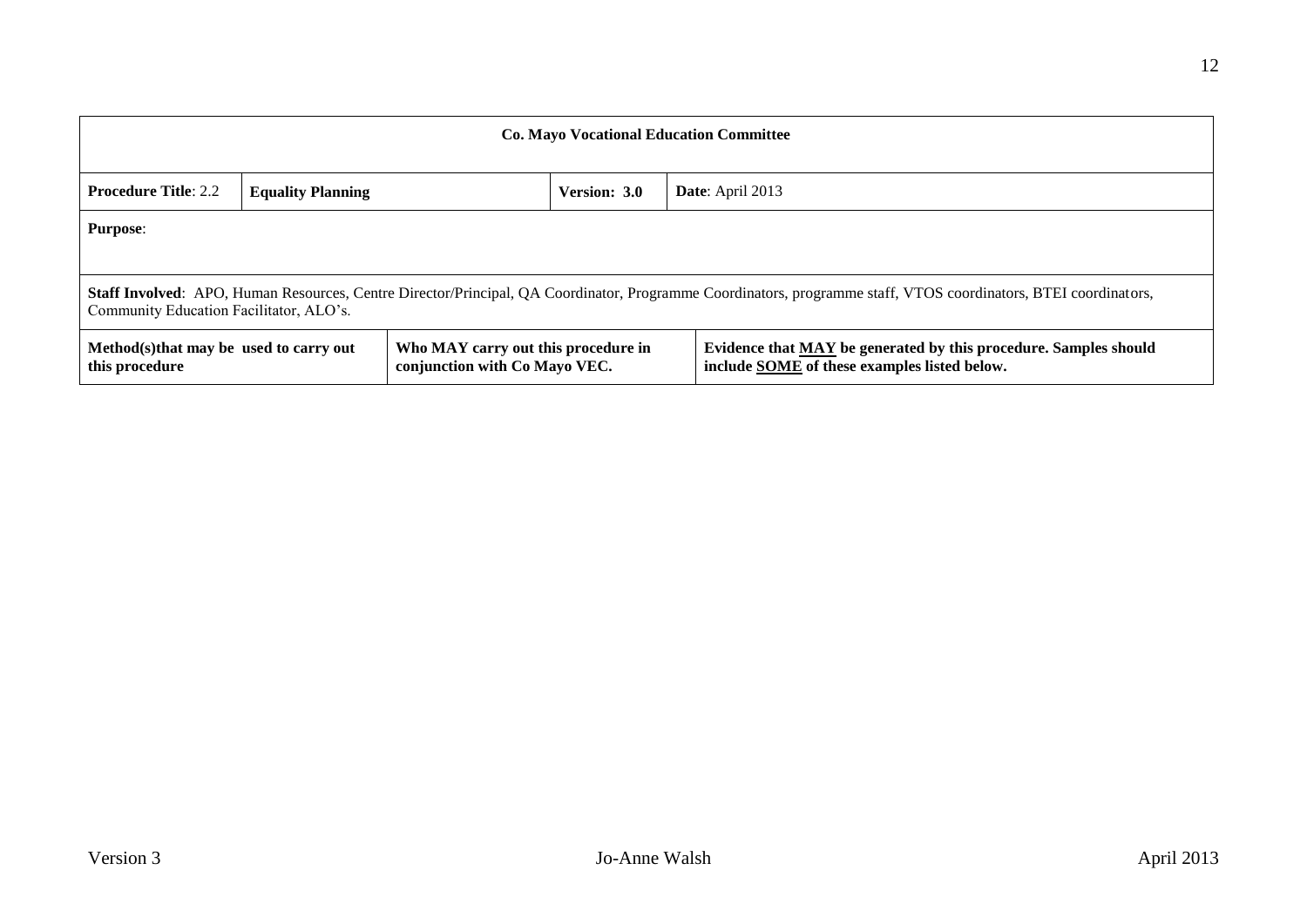| <b>APO Human Resources</b><br>Implementation of procedures for dealing with<br>Bulling and Harassment in Co Mayo VEC |                                                          | <b>Reports from designated staff member</b><br><b>Staff verification.</b>                                                                                                                                                                                                              |
|----------------------------------------------------------------------------------------------------------------------|----------------------------------------------------------|----------------------------------------------------------------------------------------------------------------------------------------------------------------------------------------------------------------------------------------------------------------------------------------|
|                                                                                                                      | Centre Director/principal<br>QA Coordinator              | <b>Supporting documentation</b>                                                                                                                                                                                                                                                        |
|                                                                                                                      | Programme coordinator                                    | <b>Meeting minutes</b>                                                                                                                                                                                                                                                                 |
|                                                                                                                      | Programme staff                                          | Code of practice for dealing with complaints of Bullying and Harassment in                                                                                                                                                                                                             |
|                                                                                                                      | <b>ALO</b>                                               | VEC workplaces                                                                                                                                                                                                                                                                         |
|                                                                                                                      | Co Mayo VEC Steering Group on Bullying<br>and Harassment | • Code of Practice for dealing with Complaints made by<br>Parent/s, Guardian/s of a Student or by a Student (who has<br>reached the age of eighteen) currently enrolled in a<br>school/centre, against a Staff Member employed by Co.<br>Mayo Vocational Education Committee (V.E.C.). |
|                                                                                                                      |                                                          | • Disciplinary Procedure for Staff employed by Vocational<br>Education Committees. Nationally agreed on 14 December<br>2011                                                                                                                                                            |
|                                                                                                                      |                                                          | • Codes of Practice for Dealing with Complaints of<br>$\bullet$<br>Bullying, Harassment and Sexual Harassment in VEC<br>Workplaces (published 1 September 2006) with<br>nationally agreed amendments.<br>• Charter for Dignity at Work.                                                |
|                                                                                                                      |                                                          | • Equal Opportunities Policy                                                                                                                                                                                                                                                           |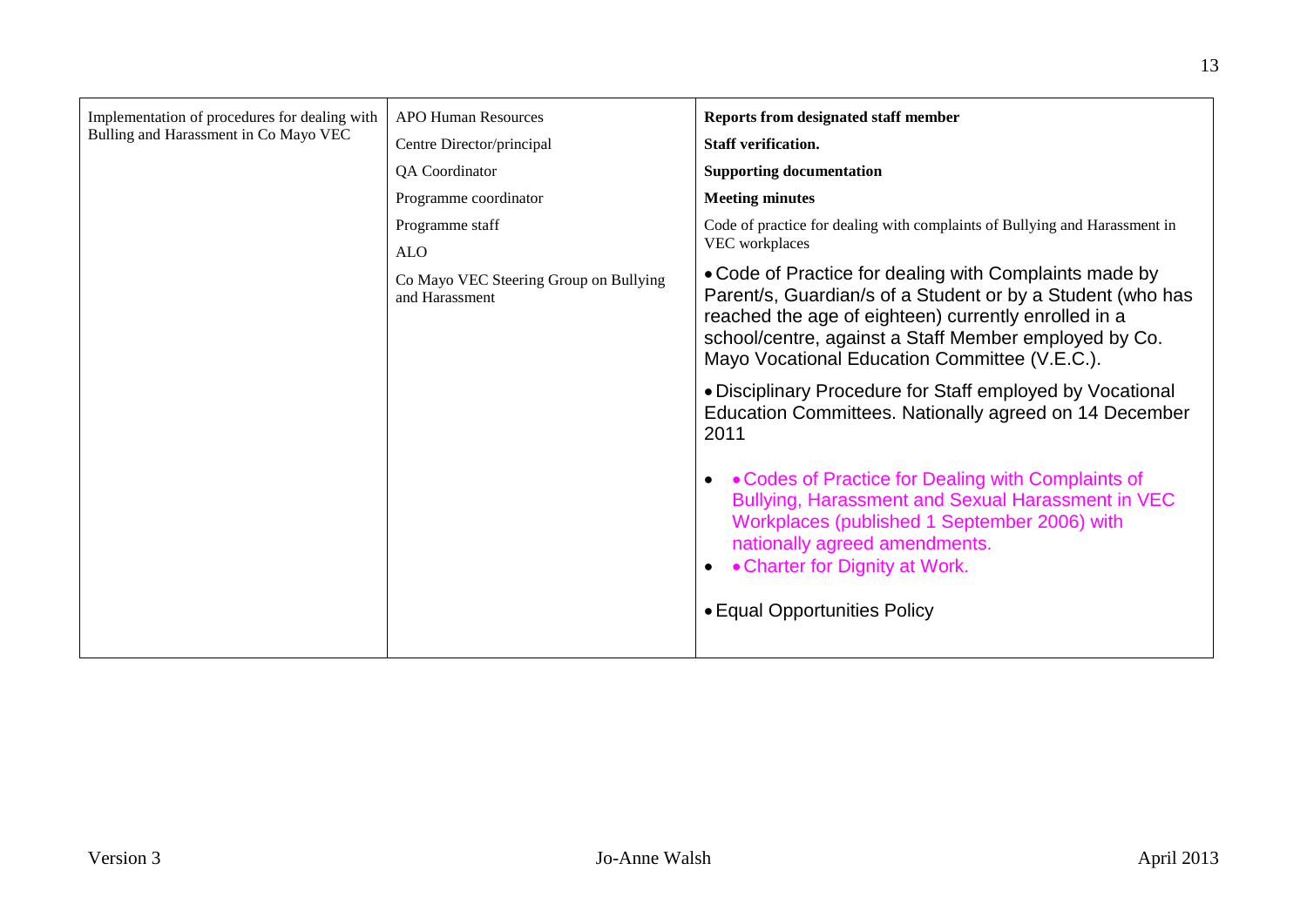| Implementation of dealing with sexual<br>harassment in Co Mayo VEC               | <b>APO Human Resources</b><br>Centre Director/principal<br>QA Coordinator<br>Programme coordinator<br>Programme staff<br>Co Mayo VEC steering Group on Bullying<br>and Harassment | <b>Reports from designated staff member</b><br><b>Staff verification</b><br><b>Supporting documentation</b><br><b>Meetings minutes</b><br>• Codes of Practice for Dealing with Complaints of<br>$\bullet$<br>Bullying, Harassment and Sexual Harassment in VEC<br>Workplaces (published 1 September 2006) with<br>nationally agreed amendments.<br>• Charter for Dignity at Work.<br>• Equal Opportunities Policy |
|----------------------------------------------------------------------------------|-----------------------------------------------------------------------------------------------------------------------------------------------------------------------------------|-------------------------------------------------------------------------------------------------------------------------------------------------------------------------------------------------------------------------------------------------------------------------------------------------------------------------------------------------------------------------------------------------------------------|
| Inclusion of further education equality issue<br>in whole school/centre planning | <b>APO Human Resources</b><br>Centre Director/principal<br>QA Coordinator<br>Programme coordinator<br>Programme staff<br><b>ALO</b>                                               | Policy folder<br>QA folder<br>Planning folder<br>Co Mayo VEC Mainstreaming Equality Policy 2013                                                                                                                                                                                                                                                                                                                   |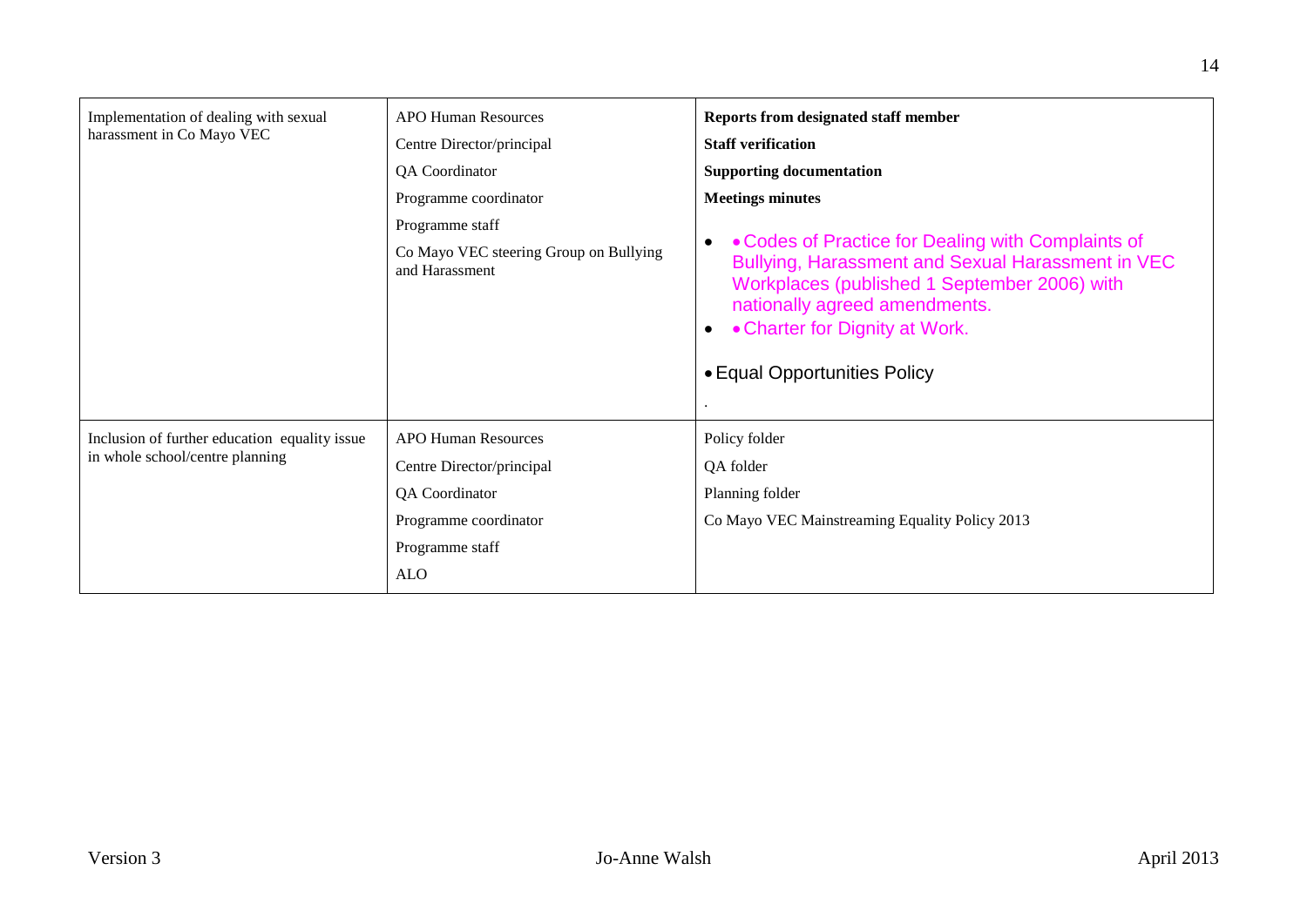| Guidelines for dealing reporting and dealing<br>with allegations of discrimination. | APO Human Resources.<br>Centre Director/principal<br>QA Coordinator<br>Programme coordinator<br>Programme staff<br><b>ALO</b><br><b>Monitoring</b> | Copy of guidelines<br>Policy folder<br>QA folder<br>• Codes of Practice for Dealing with Complaints of<br>$\bullet$<br>Bullying, Harassment and Sexual Harassment in VEC<br>Workplaces (published 1 September 2006) with<br>nationally agreed amendments.<br>• Charter for Dignity at Work.<br>$\bullet$<br>• Equal Opportunities Policy<br>Co Mayo VEC Mainstreaming Equality Policy |
|-------------------------------------------------------------------------------------|----------------------------------------------------------------------------------------------------------------------------------------------------|---------------------------------------------------------------------------------------------------------------------------------------------------------------------------------------------------------------------------------------------------------------------------------------------------------------------------------------------------------------------------------------|
|                                                                                     |                                                                                                                                                    |                                                                                                                                                                                                                                                                                                                                                                                       |
| <b>Monitor (Job Title)</b>                                                          | <b>Frequency</b>                                                                                                                                   | <b>Monitoring Method(s)</b>                                                                                                                                                                                                                                                                                                                                                           |
| <b>APO Human Resources</b><br>Centre Director/principal                             | <b>ANNUALLY</b>                                                                                                                                    | Review of evidence.                                                                                                                                                                                                                                                                                                                                                                   |
| QA Coordinator                                                                      |                                                                                                                                                    |                                                                                                                                                                                                                                                                                                                                                                                       |
| Programme coordinator                                                               |                                                                                                                                                    |                                                                                                                                                                                                                                                                                                                                                                                       |
| Programme staff.                                                                    |                                                                                                                                                    |                                                                                                                                                                                                                                                                                                                                                                                       |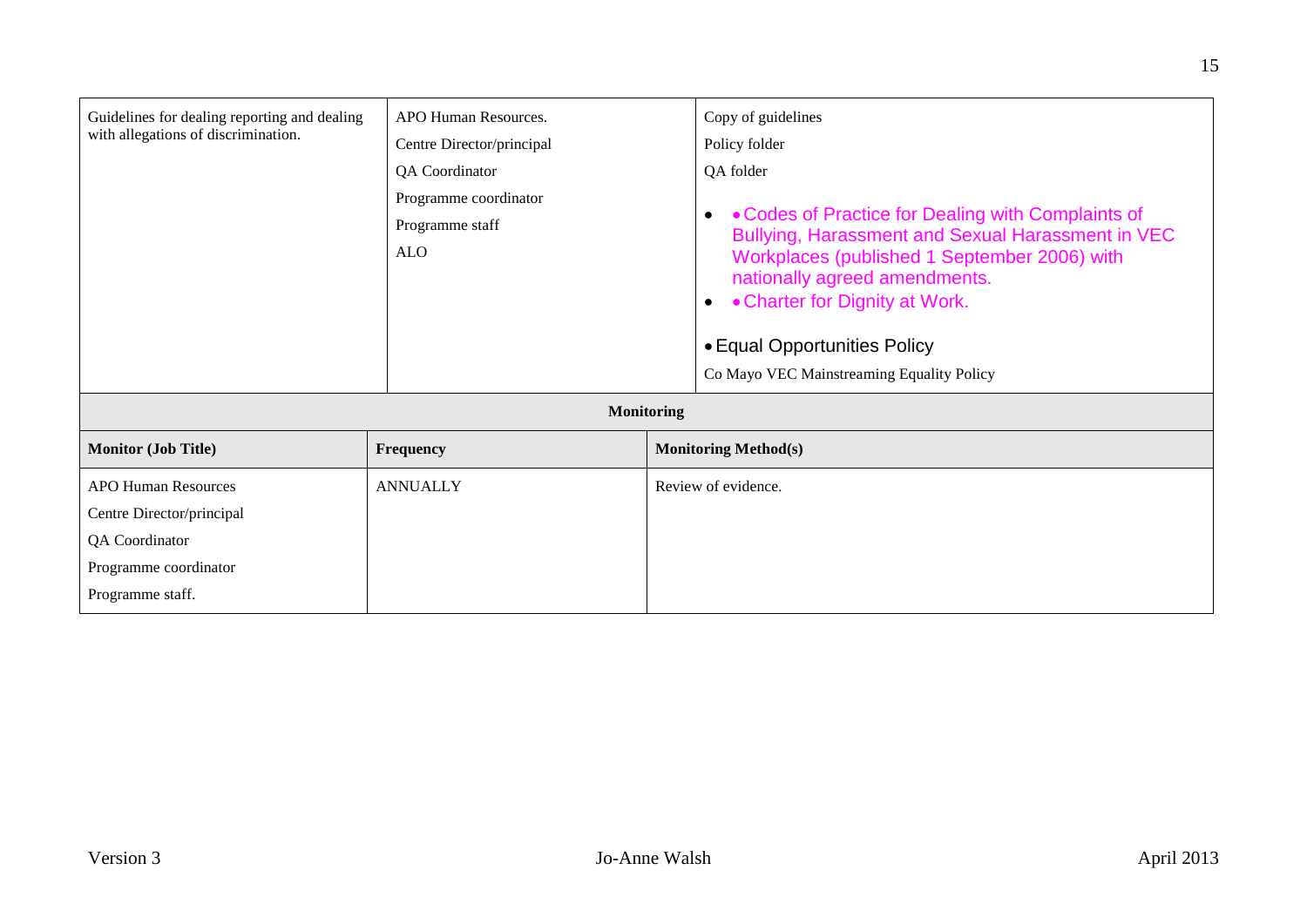## **B3 – Recruitment Policy**

It is the policy of Co. Mayo Vocational Education Committee to ensure that recruitment to all positions within the scheme will mean the best candidate for the job is selected.

| <b>Co. Mayo Vocational Education Committee</b>                                                 |                                         |                                                                      |                                         |                                  |                                                                                                                                                                 |  |  |
|------------------------------------------------------------------------------------------------|-----------------------------------------|----------------------------------------------------------------------|-----------------------------------------|----------------------------------|-----------------------------------------------------------------------------------------------------------------------------------------------------------------|--|--|
| <b>Procedure Title: 3.1</b>                                                                    | <b>Staff recruitment and allocation</b> |                                                                      | Version: 3.0                            |                                  | Date: April 2013.                                                                                                                                               |  |  |
| <b>Purpose:</b>                                                                                |                                         |                                                                      |                                         |                                  |                                                                                                                                                                 |  |  |
|                                                                                                |                                         |                                                                      |                                         |                                  | To ensure that Co Mayo VEC recruit and retain a quality staff in a fair and consistent manner, free from discrimination.                                        |  |  |
|                                                                                                |                                         |                                                                      |                                         |                                  |                                                                                                                                                                 |  |  |
| Community Education Facilitator, ALO's.                                                        |                                         |                                                                      |                                         |                                  | Staff Involved: APO, Human Resources, Centre Director/Principal, QA Coordinator, Programme Coordinators, programme staff, VTOS coordinators, BTEI coordinators, |  |  |
| Method(s) that may be used to carry out<br>this procedure                                      |                                         | Who MAY carry out this procedure in<br>conjunction with Co Mayo VEC. |                                         |                                  | Evidence that MAY be generated by this procedure. Samples should<br>include SOME of these examples listed below.                                                |  |  |
| Identify recruitment need                                                                      |                                         | CEO, EO, APO Human Resources and<br>relevant head of centre.         |                                         |                                  | <b>Minutes from meeting/s</b>                                                                                                                                   |  |  |
| Job advertised in national press                                                               |                                         | Relevant person in Human resources in                                |                                         | <b>Copy of Job advertisement</b> |                                                                                                                                                                 |  |  |
|                                                                                                |                                         | consultation with CEO                                                |                                         |                                  | Copies of all application forms for various job applications                                                                                                    |  |  |
| Application form provided on website and<br>relevant job description/s                         |                                         | consultation with CEO/APO Human                                      | Relevant person from Human Resources in |                                  | .Job advertisement                                                                                                                                              |  |  |
|                                                                                                |                                         |                                                                      | Resources Co Mayo VEC.                  |                                  | <b>Job</b> description                                                                                                                                          |  |  |
|                                                                                                |                                         |                                                                      |                                         |                                  | Co Mayo VEC website                                                                                                                                             |  |  |
| Application form stamped with date of receipt<br>on arrival at Co mayo administrative Offices. |                                         | Receptionist at Co Mayo VEC administrative<br>Offices.               |                                         |                                  | Date stamped application form                                                                                                                                   |  |  |
| Short listing may apply                                                                        |                                         | CEO, E.O, APO Human Resources                                        |                                         |                                  | Short listing criteria                                                                                                                                          |  |  |
|                                                                                                |                                         | Co Mayo VEC.                                                         |                                         |                                  | Marking sheet                                                                                                                                                   |  |  |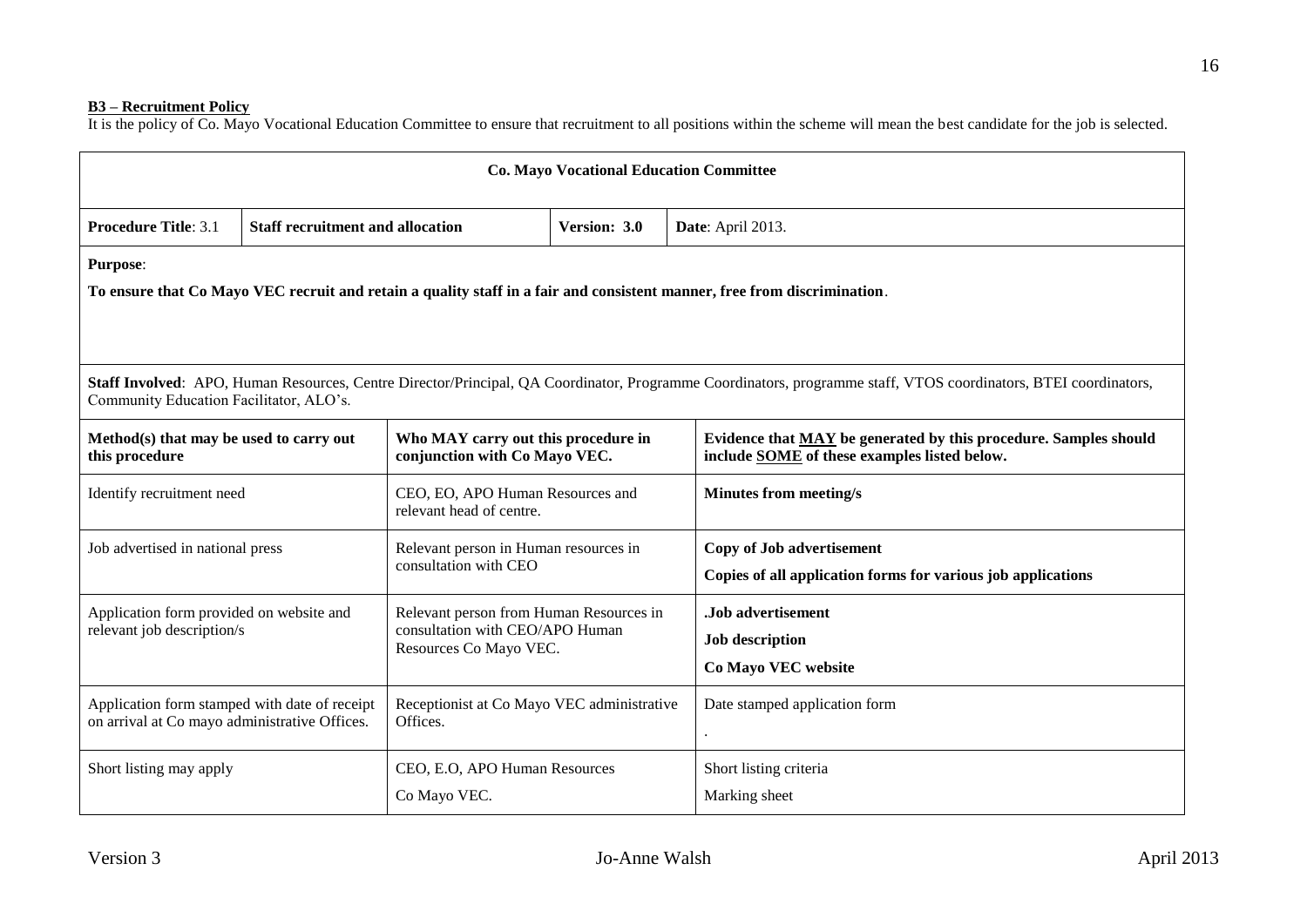| Selection of Interview Board according to<br>Position advertised      | CEO, E.O, APO Human Resources<br>Co Mayo VEC. |                             | Interview panel documentation<br>invite letter<br>conflict of interest form<br>Mark sheet.                                                  |
|-----------------------------------------------------------------------|-----------------------------------------------|-----------------------------|---------------------------------------------------------------------------------------------------------------------------------------------|
| Candidates interviewed and recommendation<br>sheet prepared           | Interviewers on the panel                     |                             | Details of interview panel and interview times<br>Examples of score sheets used for interview if applicable<br>Copy of recommendation sheet |
| Recommendations for successful candidates<br>sent to CEO for approval | Interview panel                               |                             | Completed marking sheets                                                                                                                    |
|                                                                       | <b>APO Human Resources</b>                    |                             | Interview panel recommendations                                                                                                             |
| Recommended candidates contacted                                      | Co Mayo VEC Human Resources                   |                             | Copy of correspondence                                                                                                                      |
|                                                                       |                                               |                             | Offer letter                                                                                                                                |
|                                                                       |                                               |                             | Supporting documentation to prove qualifications.                                                                                           |
| Contact unsuccessful candidates                                       | Co Mayo VEC Human Resources                   |                             | Copes of correspondence with unsuccessful applicants.                                                                                       |
|                                                                       |                                               | <b>Monitoring</b>           |                                                                                                                                             |
| <b>Monitor (Job Title)</b>                                            | <b>Frequency</b>                              | <b>Monitoring Method(s)</b> |                                                                                                                                             |
| CEO, County Mayo VEC                                                  | <b>ANNUALLY</b><br>Review of evidence.        |                             |                                                                                                                                             |
| Centre Director/Principal                                             |                                               |                             |                                                                                                                                             |
| APO Human Resources Co mayo VEC.                                      |                                               |                             |                                                                                                                                             |
| Community Education facilitator                                       |                                               |                             |                                                                                                                                             |
| Adult literacy Organiser.                                             |                                               |                             |                                                                                                                                             |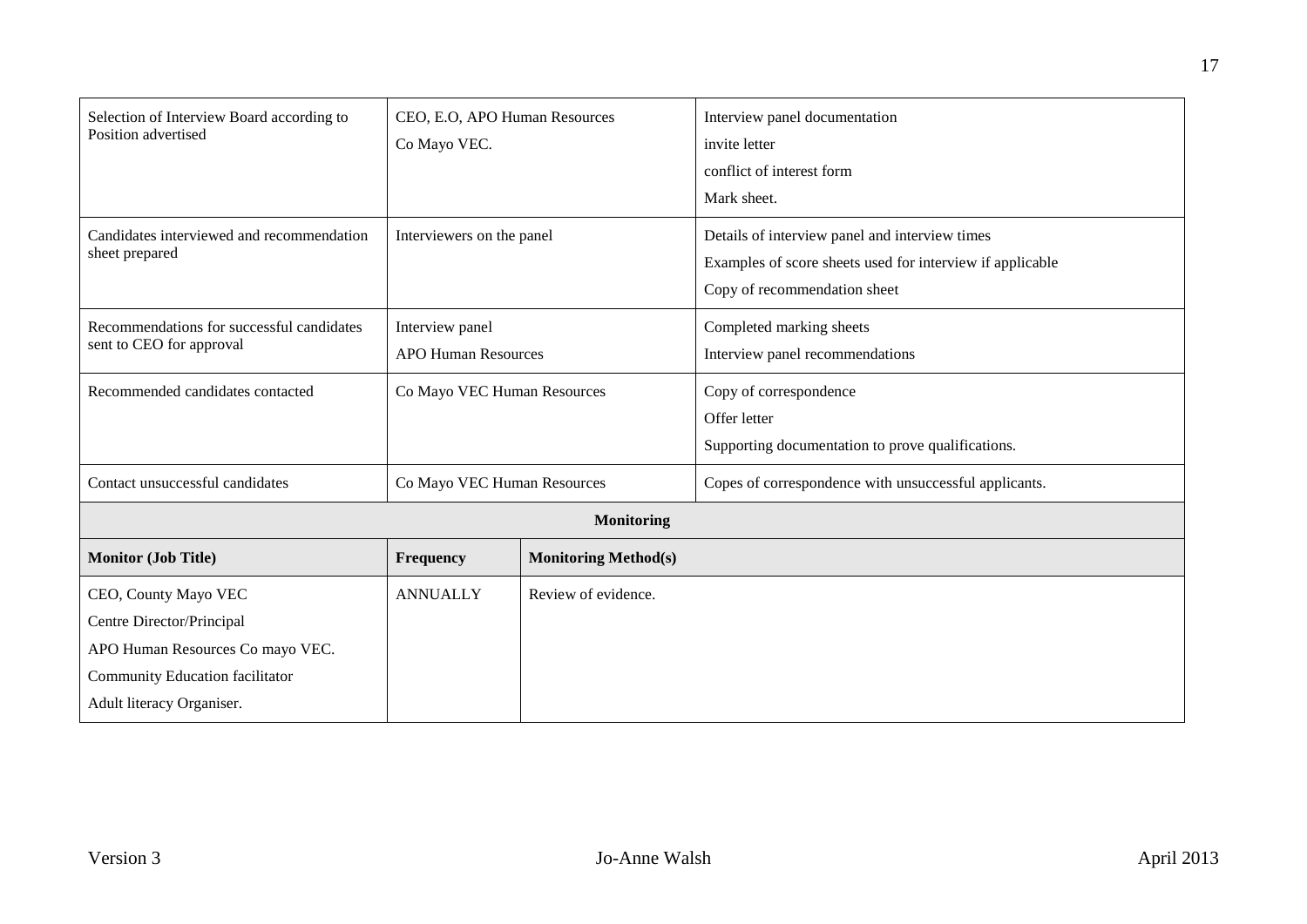|                                                                                                                                      | <b>Co. Mayo Vocational Education Committee</b> |                                                                                                                     |                           |                                                                                                                  |                                                                                                                                                                 |
|--------------------------------------------------------------------------------------------------------------------------------------|------------------------------------------------|---------------------------------------------------------------------------------------------------------------------|---------------------------|------------------------------------------------------------------------------------------------------------------|-----------------------------------------------------------------------------------------------------------------------------------------------------------------|
| <b>Procedure Title: 3.2</b>                                                                                                          | <b>Staff Induction</b>                         |                                                                                                                     | Version: 2.0              |                                                                                                                  | Date: February 2008.                                                                                                                                            |
|                                                                                                                                      |                                                | <b>Purpose:</b> To ensure that all staff have access to clear and thorough induction processes into their job role. |                           |                                                                                                                  |                                                                                                                                                                 |
|                                                                                                                                      |                                                | To ensure that all staff have a clear understanding of their job and their roles and responsibilities within it.    |                           |                                                                                                                  |                                                                                                                                                                 |
| Community Education Facilitator, ALO's.                                                                                              |                                                |                                                                                                                     |                           |                                                                                                                  | Staff Involved: APO, Human Resources, Centre Director/Principal, QA Coordinator, Programme Coordinators, programme staff, VTOS coordinators, BTEI coordinators, |
| Method(s) that may be used to carry out<br>Who MAY carry out this<br>procedure in conjunction with<br>this procedure<br>Co Mayo VEC. |                                                |                                                                                                                     |                           | Evidence that MAY be generated by this procedure. Samples should include SOME<br>of these examples listed below. |                                                                                                                                                                 |
| One to one meeting                                                                                                                   |                                                | CEO/EO/AEO                                                                                                          |                           |                                                                                                                  | <b>Staff Induction Training</b>                                                                                                                                 |
| One day information giving session                                                                                                   |                                                | APO Human Resources in<br>consultation with Head of centre.                                                         |                           |                                                                                                                  | <b>Schedule of meetings</b>                                                                                                                                     |
|                                                                                                                                      |                                                |                                                                                                                     |                           |                                                                                                                  | Agenda and minutes of meetings                                                                                                                                  |
| Centre orientation/induction                                                                                                         |                                                | Mentors/Buddy                                                                                                       |                           |                                                                                                                  | <b>Staff verification</b>                                                                                                                                       |
|                                                                                                                                      |                                                | QA Coordinator                                                                                                      |                           |                                                                                                                  | <b>Team meetings</b>                                                                                                                                            |
|                                                                                                                                      |                                                | Programme coordinator                                                                                               |                           |                                                                                                                  | <b>Staff handbook.</b>                                                                                                                                          |
|                                                                                                                                      |                                                | <b>ALO</b>                                                                                                          |                           |                                                                                                                  |                                                                                                                                                                 |
| Team meetings                                                                                                                        |                                                |                                                                                                                     | Centre Director/principal |                                                                                                                  | <b>Schedule of meetings</b>                                                                                                                                     |
|                                                                                                                                      |                                                | Mentors/Buddy                                                                                                       |                           |                                                                                                                  | Agenda and minutes of meetings                                                                                                                                  |
|                                                                                                                                      |                                                | Programme coordinator                                                                                               |                           | <b>Action plan</b>                                                                                               |                                                                                                                                                                 |
|                                                                                                                                      |                                                | <b>ALO</b>                                                                                                          |                           |                                                                                                                  | <b>Attendance sheet</b>                                                                                                                                         |

18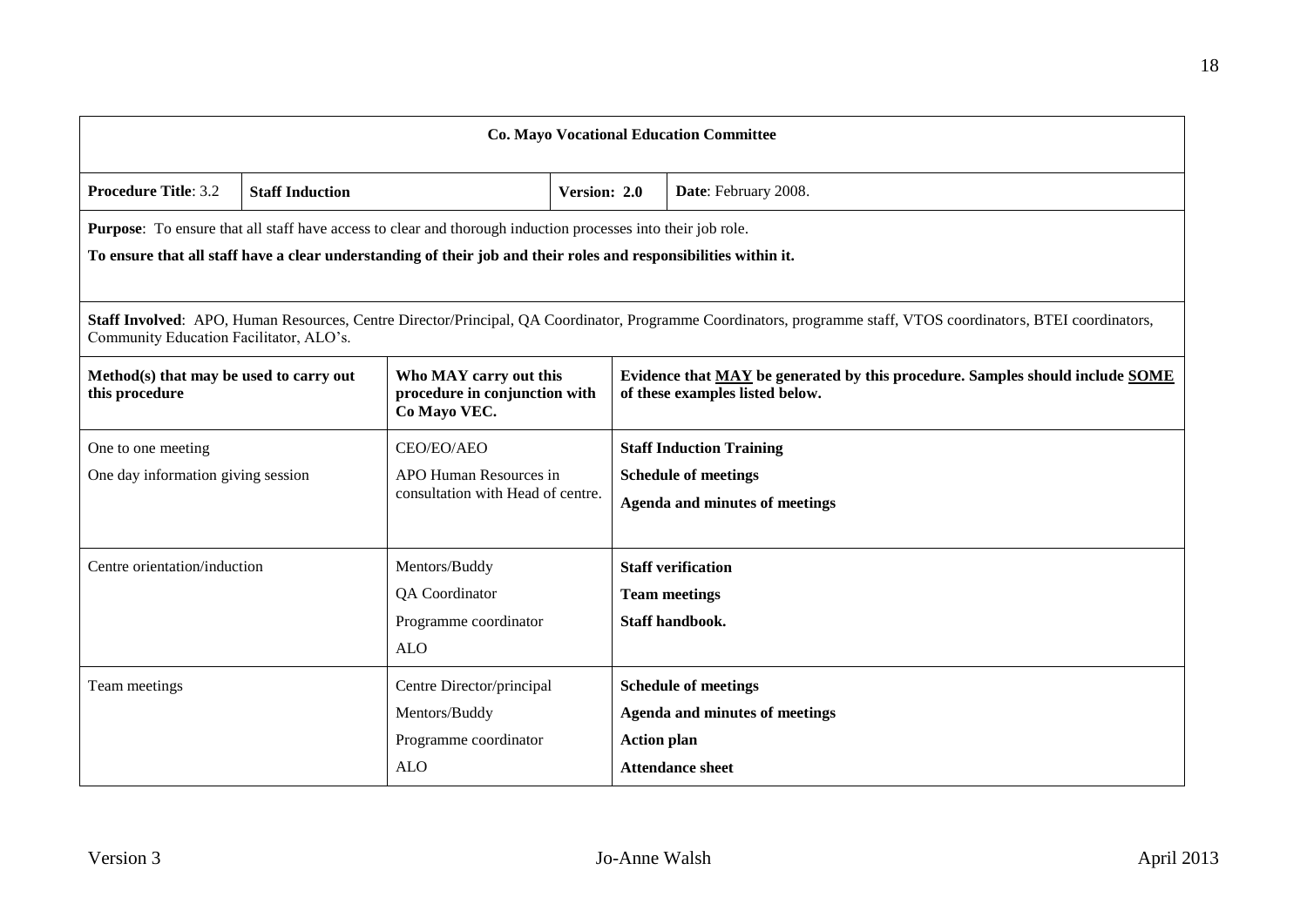| Information giving session                                          | Centre Director/principal<br>Mentors/Buddy<br>County QA coordinator<br>QA Coordinator<br>Programme coordinator<br>ALO.                                                                       | Agenda and minutes of meetings<br>Copies of information provided<br><b>Attendance sheet</b><br><b>Induction policy</b><br><b>Induction checklist</b><br><b>Evaluation form.</b><br><b>Staff handbook</b> |
|---------------------------------------------------------------------|----------------------------------------------------------------------------------------------------------------------------------------------------------------------------------------------|----------------------------------------------------------------------------------------------------------------------------------------------------------------------------------------------------------|
| Distribution of Co Mayo VEC staff handbook<br>And FETAC/QA handbook | Centre Director/principal<br>Mentors/Buddy<br>County QA coordinator<br>QA Coordinator<br>Programme coordinator<br><b>ALO</b>                                                                 | Staff sign sheet.<br>Staff handbook<br>QA handbook                                                                                                                                                       |
| Providing access to policies                                        | Centre Director/principal<br><b>Education Officer</b><br><b>Adult Education Officer/s</b><br>Mentors/Buddy<br>County QA coordinator<br>QA Coordinator<br>Programme coordinator<br><b>ALO</b> | QA folder<br>QA handbook<br>Staff handbook                                                                                                                                                               |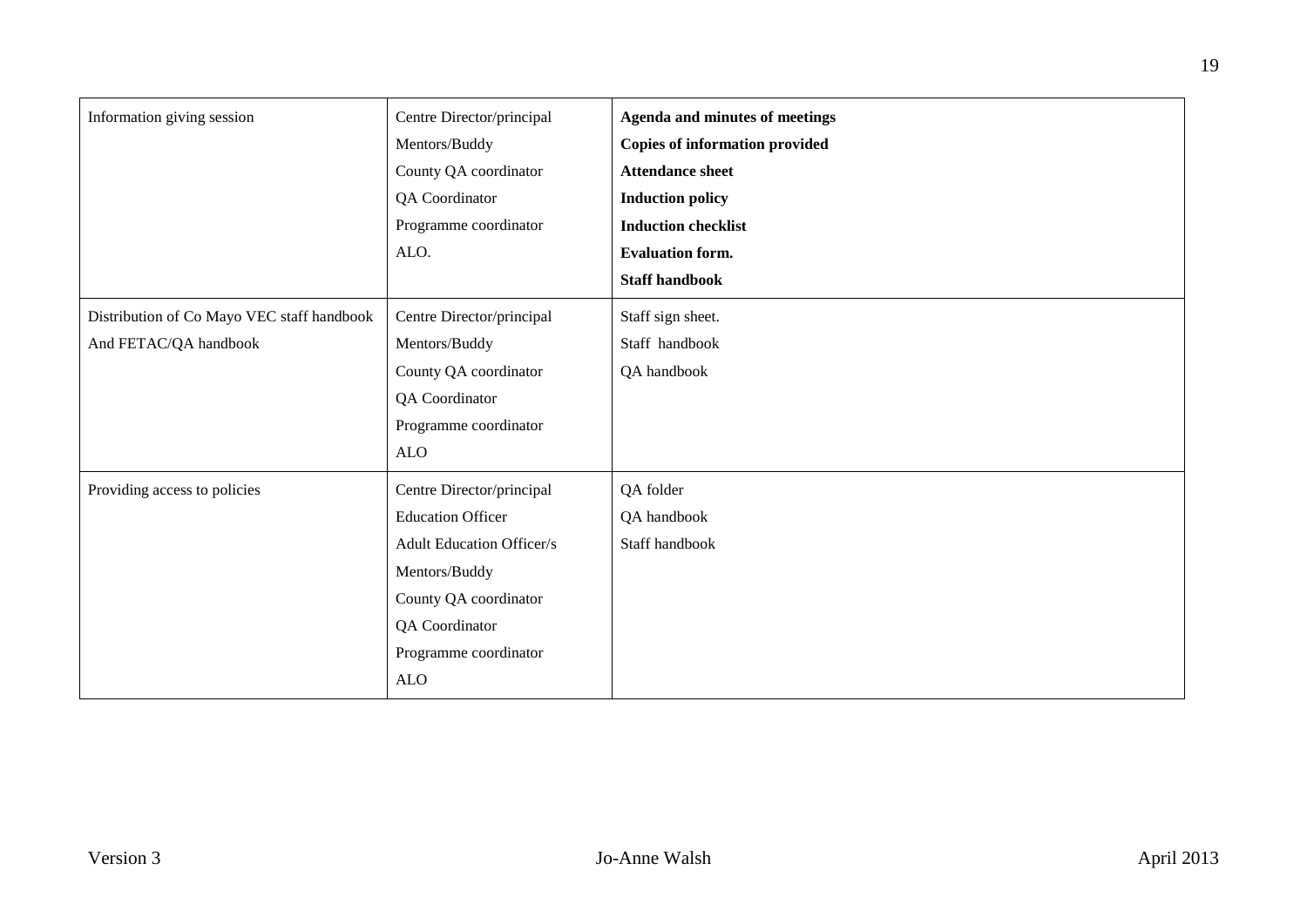| <b>Assigning Mentors</b>                       | <b>Adult Education Officer/s</b>         |                     | Mentor/buddy                    |
|------------------------------------------------|------------------------------------------|---------------------|---------------------------------|
|                                                | Centre Director/principal                |                     | Staff verification              |
|                                                | Mentors/Buddy                            |                     |                                 |
|                                                | County QA coordinator                    |                     |                                 |
|                                                | QA Coordinator                           |                     |                                 |
|                                                | Programme coordinator                    |                     |                                 |
|                                                | <b>ALO</b>                               |                     |                                 |
| Make provision for ongoing reflective practice | <b>Adult Education Officer/s</b>         |                     | Agenda and minute of meetings   |
|                                                | Centre Director/principal                |                     | Staff verification              |
|                                                | Mentors/Buddy                            |                     | Self evaluation process         |
|                                                | County QA coordinator                    |                     | Programme evaluation reports    |
|                                                | QA Coordinator                           |                     | Self evaluation checklists      |
|                                                | Programme coordinator                    |                     | Programme Improvement Plans.    |
|                                                | <b>ALO</b>                               |                     |                                 |
| FETAC support service induction training       | <b>Education Officer</b>                 |                     | Records of in-service attended. |
|                                                | <b>Adult Education Officer/s</b>         |                     |                                 |
|                                                | FETAC Support service                    |                     |                                 |
|                                                | SFE Support service                      |                     |                                 |
|                                                |                                          |                     | <b>Monitoring</b>               |
| <b>Monitor (Job Title)</b>                     | <b>Monitoring Method(s)</b><br>Frequency |                     |                                 |
| Centre Director/Principal                      | <b>ANNUALLY</b>                          | Review of evidence. |                                 |
| Programme coordinator                          |                                          |                     |                                 |
| QA Coordinator                                 |                                          |                     |                                 |
| <b>BTEI</b> coordinator                        |                                          |                     |                                 |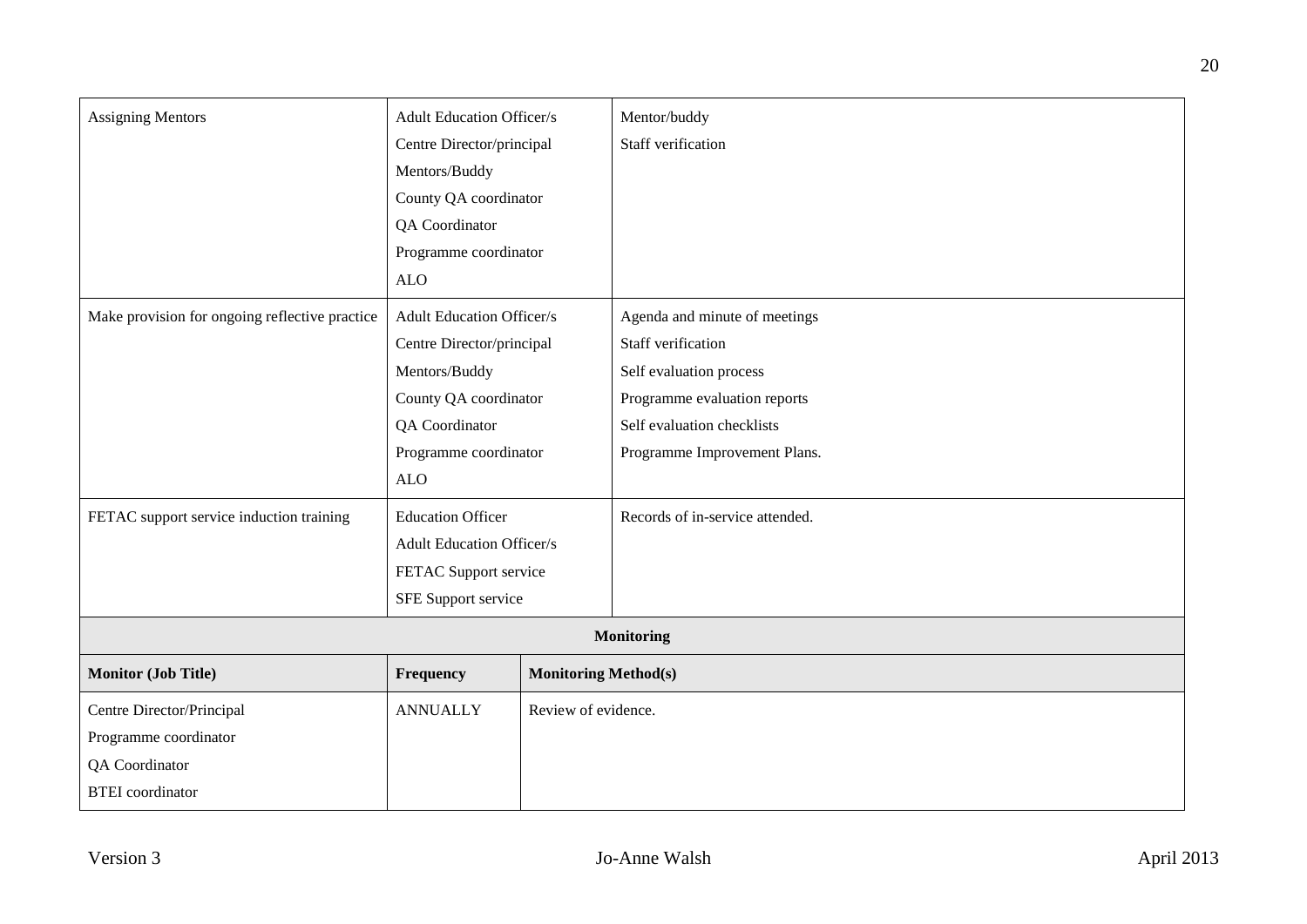| Community Education facilitator |  |
|---------------------------------|--|
| <b>Adult literacy Organiser</b> |  |
| VTOS coordinator.               |  |

| <b>Co. Mayo Vocational Education Committee</b>                                                                                       |                                                                                                                                                |                                                                  |              |                                                                                                                         |                                                                                                                                             |
|--------------------------------------------------------------------------------------------------------------------------------------|------------------------------------------------------------------------------------------------------------------------------------------------|------------------------------------------------------------------|--------------|-------------------------------------------------------------------------------------------------------------------------|---------------------------------------------------------------------------------------------------------------------------------------------|
| <b>Procedure Title: 3.3</b>                                                                                                          | <b>Staff Development</b>                                                                                                                       |                                                                  | Version: 2.0 |                                                                                                                         | Date: February 2008.                                                                                                                        |
|                                                                                                                                      | <b>Purpose:</b> To ensure that a process is in place to identify prioritise and meet the training, development and support needs of the staff. |                                                                  |              |                                                                                                                         |                                                                                                                                             |
|                                                                                                                                      |                                                                                                                                                |                                                                  |              |                                                                                                                         | Staff Involved: Centre Director/Principal, QA Coordinator, Programme Coordinators, programme staff, Community Education Facilitator, ALO's. |
| Who MAY carry out this<br>Method(s) that may be used to carry out<br>procedure in conjunction with Co<br>this procedure<br>Mayo VEC. |                                                                                                                                                |                                                                  |              | Evidence that MAY be generated by this procedure. Samples should include<br><b>SOME</b> of these examples listed below. |                                                                                                                                             |
| Review meetings with staff                                                                                                           |                                                                                                                                                | Head of Centre                                                   |              |                                                                                                                         | <b>Agenda and minutes of meetings</b><br><b>Staff verification</b><br><b>Needs Analysis.</b>                                                |
| Staff training and development questionnaire                                                                                         |                                                                                                                                                | APO Human Resources.<br>QA coordinator<br>County QA coordinator. |              |                                                                                                                         | Staff questionnaire/feedback from inservice/etc.                                                                                            |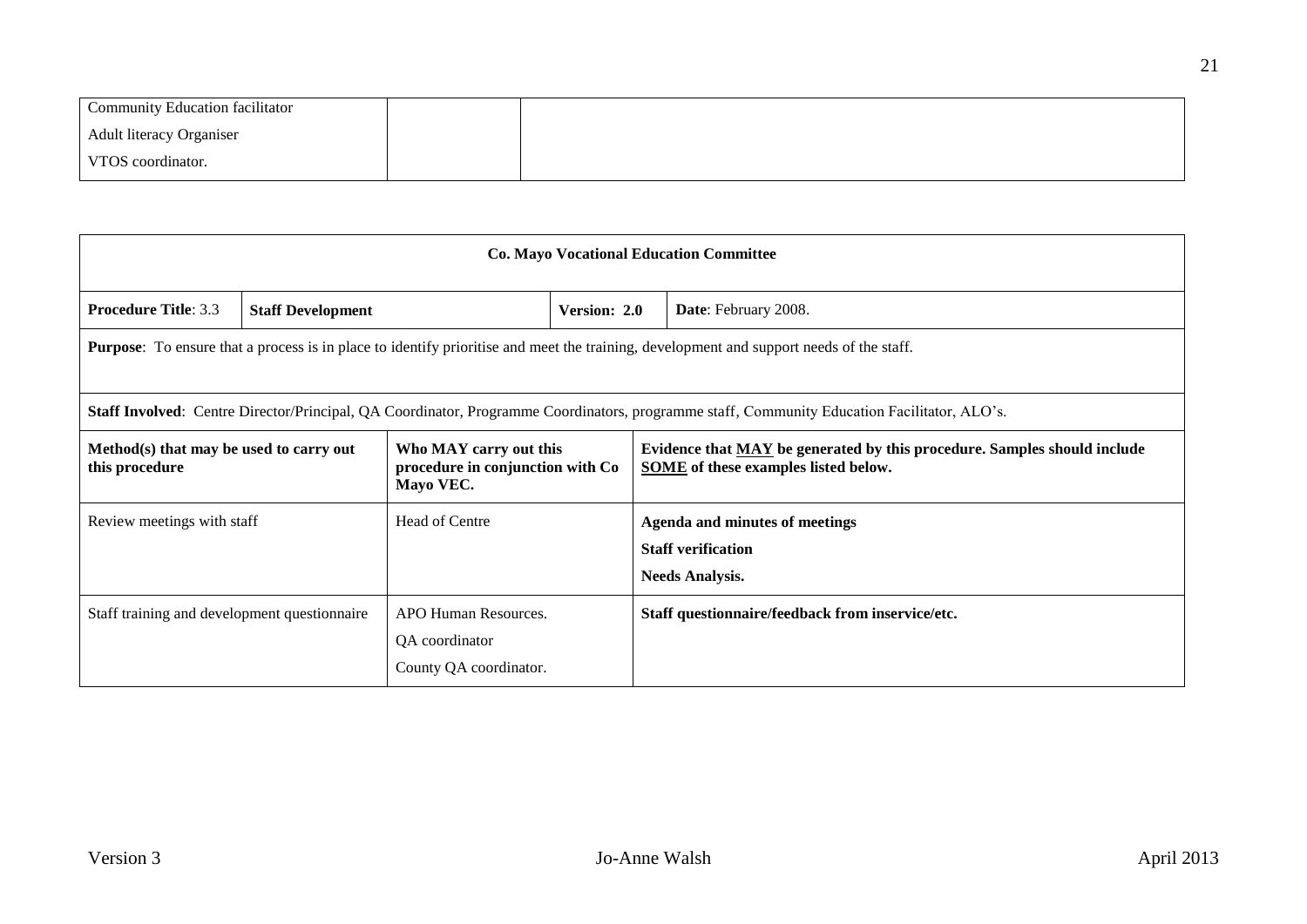| Facilitate staff training/development in<br>consultation with APO Human Resources. | <b>Adult Education Officer/s</b><br>Centre Director/principal<br>Programme coordinator<br>QA coordinator<br>County QA coordinator<br><b>FESS</b><br>ALO's | Record of training/development<br><b>Attendance sheet</b><br><b>Notice board</b><br><b>Staff</b> accreditation certificates |
|------------------------------------------------------------------------------------|-----------------------------------------------------------------------------------------------------------------------------------------------------------|-----------------------------------------------------------------------------------------------------------------------------|
| Distribution of Co Mayo VEC staff handbook<br>And QA handbook                      | Centre Director/principal<br>Programme coordinator<br>QA coordinator<br>County QA coordinator<br><b>SFE</b><br>ALO's                                      | QA folder<br>Planning folder                                                                                                |
| Programme development Planning                                                     | Heads of centres in consultation<br>with programme staff.                                                                                                 | Agenda and minutes of meetings<br>QA folder<br>Planning folders<br>Review of planning                                       |
| Facilitate in-service attendance in consultation<br>with APO Human Resources.      | Heads of centres                                                                                                                                          | Records of in-service attendance<br>Staff verification                                                                      |
| Provide access to relevant websites and other<br>resources                         | Centre Director/principal<br>Programme coordinator<br>QA coordinator<br>County QA coordinator<br><b>FESS</b><br>ALO's                                     | QA folder<br>Staff internet access.                                                                                         |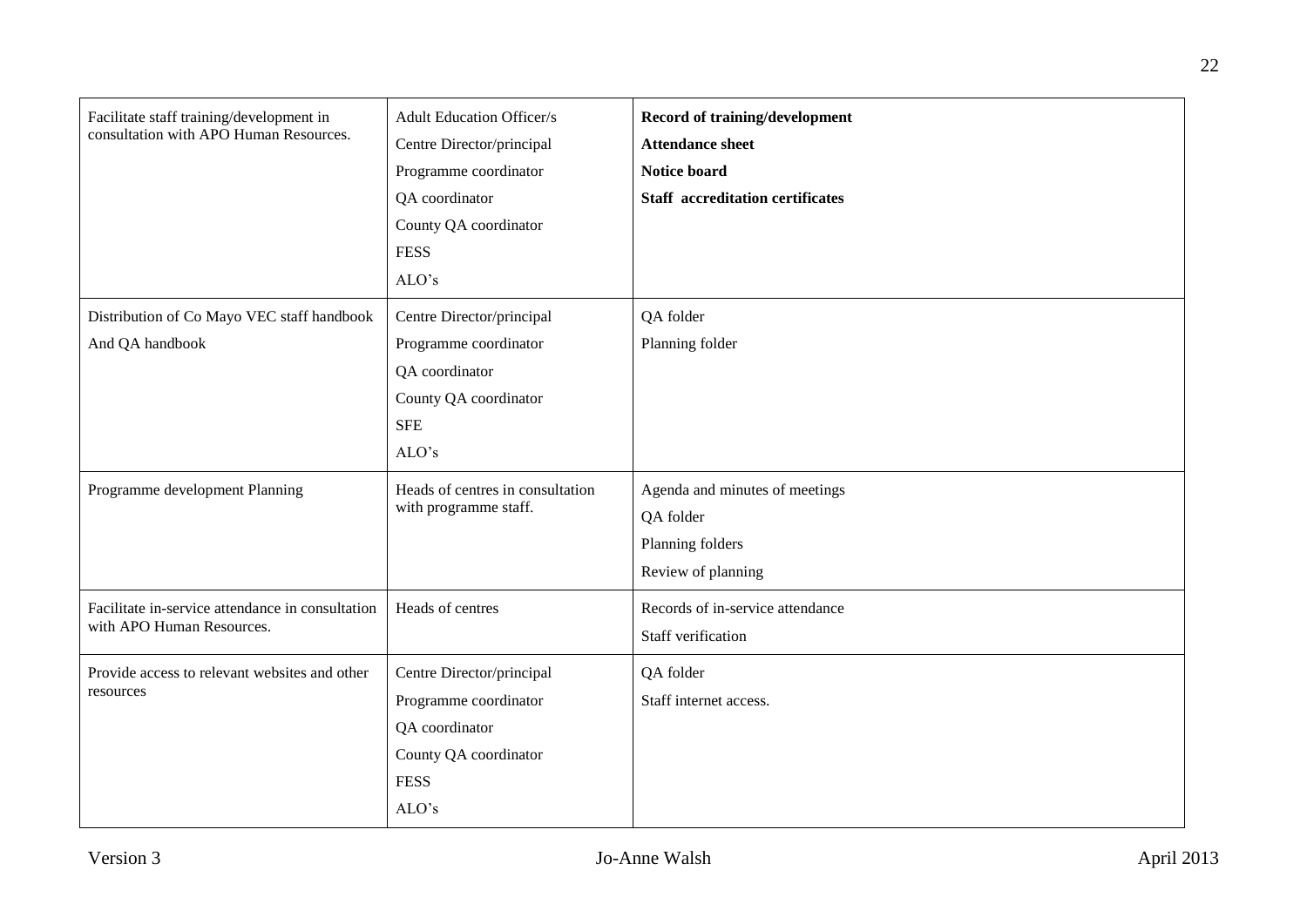| <b>Monitoring</b>               |                  |                             |  |  |
|---------------------------------|------------------|-----------------------------|--|--|
| <b>Monitor (Job Title)</b>      | <b>Frequency</b> | <b>Monitoring Method(s)</b> |  |  |
| Centre Director/Principal       | <b>ANNUALLY</b>  | Review of evidence.         |  |  |
| Programme coordinator           |                  |                             |  |  |
| QA Coordinator                  |                  |                             |  |  |
| Community Education facilitator |                  |                             |  |  |
| Adult literacy Organiser.       |                  |                             |  |  |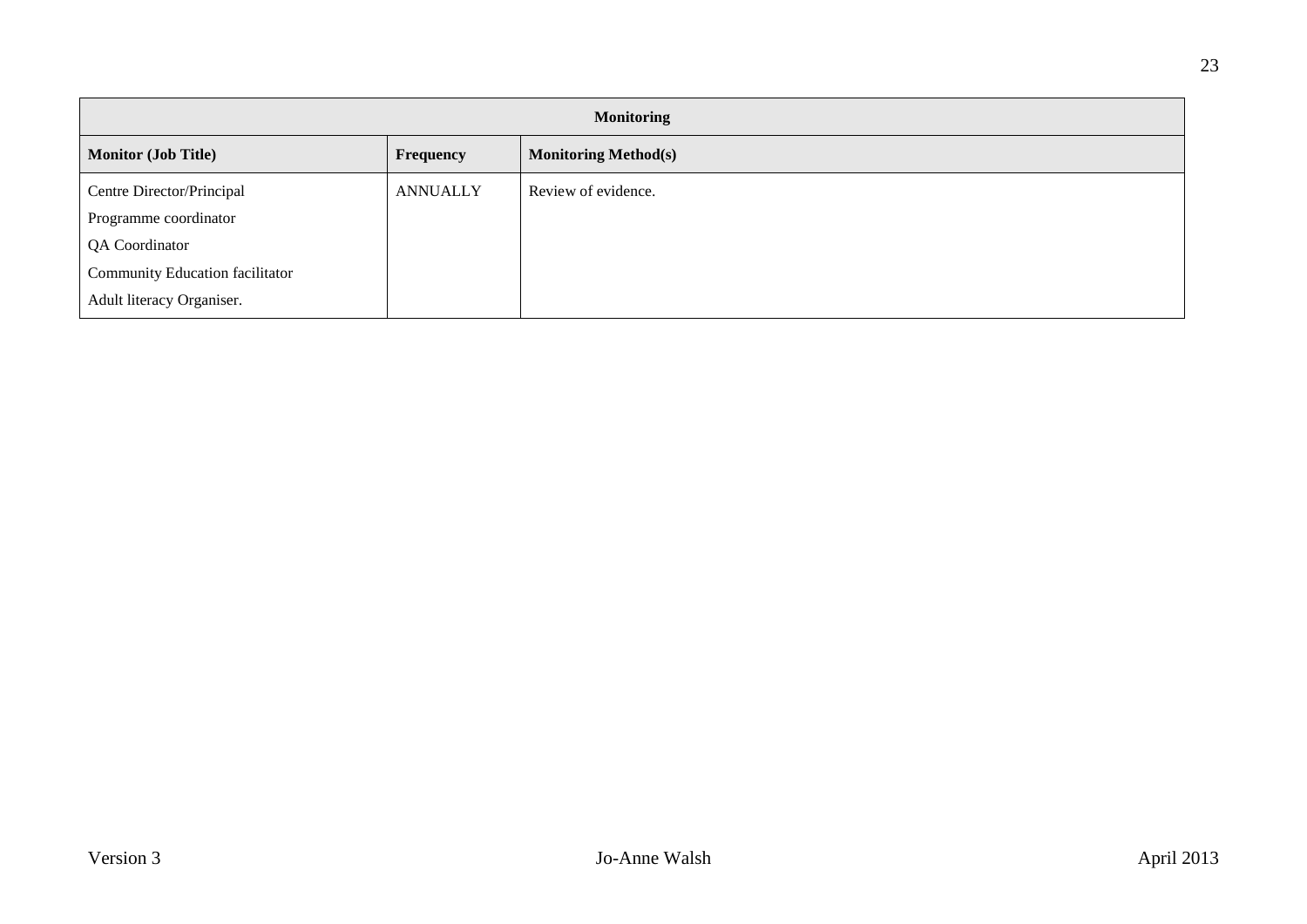## **B4 - Access, Transfer and Progression Policy**

It is the policy of Co. Mayo Vocational Education Committee to endeavour to provide information and support for all individuals in order to facilitate their transfer and progression in their chosen field.

| <b>Co. Mayo Vocational Education Committee</b>                                                                                       |                              |                                                                                                        |              |                                                                                                                                                              |  |  |  |  |  |
|--------------------------------------------------------------------------------------------------------------------------------------|------------------------------|--------------------------------------------------------------------------------------------------------|--------------|--------------------------------------------------------------------------------------------------------------------------------------------------------------|--|--|--|--|--|
| <b>Procedure Title: 4.1</b>                                                                                                          | <b>Information provision</b> |                                                                                                        | Version: 3.0 | Date: April 2013.                                                                                                                                            |  |  |  |  |  |
| <b>Purpose:</b>                                                                                                                      |                              |                                                                                                        |              |                                                                                                                                                              |  |  |  |  |  |
|                                                                                                                                      |                              | To ensure that that there is a Fair and consistent approach to access, transfer and progression        |              |                                                                                                                                                              |  |  |  |  |  |
|                                                                                                                                      |                              | To ensure that all prospective learners are aware of all programmes running or that are planned.       |              |                                                                                                                                                              |  |  |  |  |  |
|                                                                                                                                      |                              | To ensure that all prospective students are fully aware of entry requirements, policies and procedures |              |                                                                                                                                                              |  |  |  |  |  |
|                                                                                                                                      |                              |                                                                                                        |              | To ensure that programme details are comprehensive, clear, accessible and easily understood and that prospective learners are able to make informed choices. |  |  |  |  |  |
|                                                                                                                                      |                              |                                                                                                        |              | To ensure that there is a fair and consistent appeals process in place and that all prospective learners are fully conversant with the procedures.           |  |  |  |  |  |
|                                                                                                                                      |                              | Staff Involved: AEO's, Directors, Centre coordinators, ALO's and all staff                             |              |                                                                                                                                                              |  |  |  |  |  |
| Method(s) that may be used to carry out<br>Who MAY carry out this<br>procedure in conjunction with Co<br>this procedure<br>Mayo VEC. |                              |                                                                                                        |              | Evidence that MAY be generated by this procedure. Samples should include<br><b>SOME</b> of these examples listed below.                                      |  |  |  |  |  |
| Publicity and advertising                                                                                                            |                              | Centre Director/Principal                                                                              |              | Newspaper, radio                                                                                                                                             |  |  |  |  |  |
|                                                                                                                                      |                              | QA coordinator                                                                                         |              | <b>Brochures</b>                                                                                                                                             |  |  |  |  |  |
|                                                                                                                                      |                              | Programme coordinator                                                                                  |              | <b>Posters</b>                                                                                                                                               |  |  |  |  |  |
| Programme staff                                                                                                                      |                              |                                                                                                        |              | Website                                                                                                                                                      |  |  |  |  |  |
|                                                                                                                                      |                              | Public relations Officer                                                                               |              | Vac websites                                                                                                                                                 |  |  |  |  |  |
|                                                                                                                                      |                              | Guidance counsellor                                                                                    |              | <b>PowerPoint presentations</b>                                                                                                                              |  |  |  |  |  |
|                                                                                                                                      |                              | <b>ALO</b>                                                                                             |              |                                                                                                                                                              |  |  |  |  |  |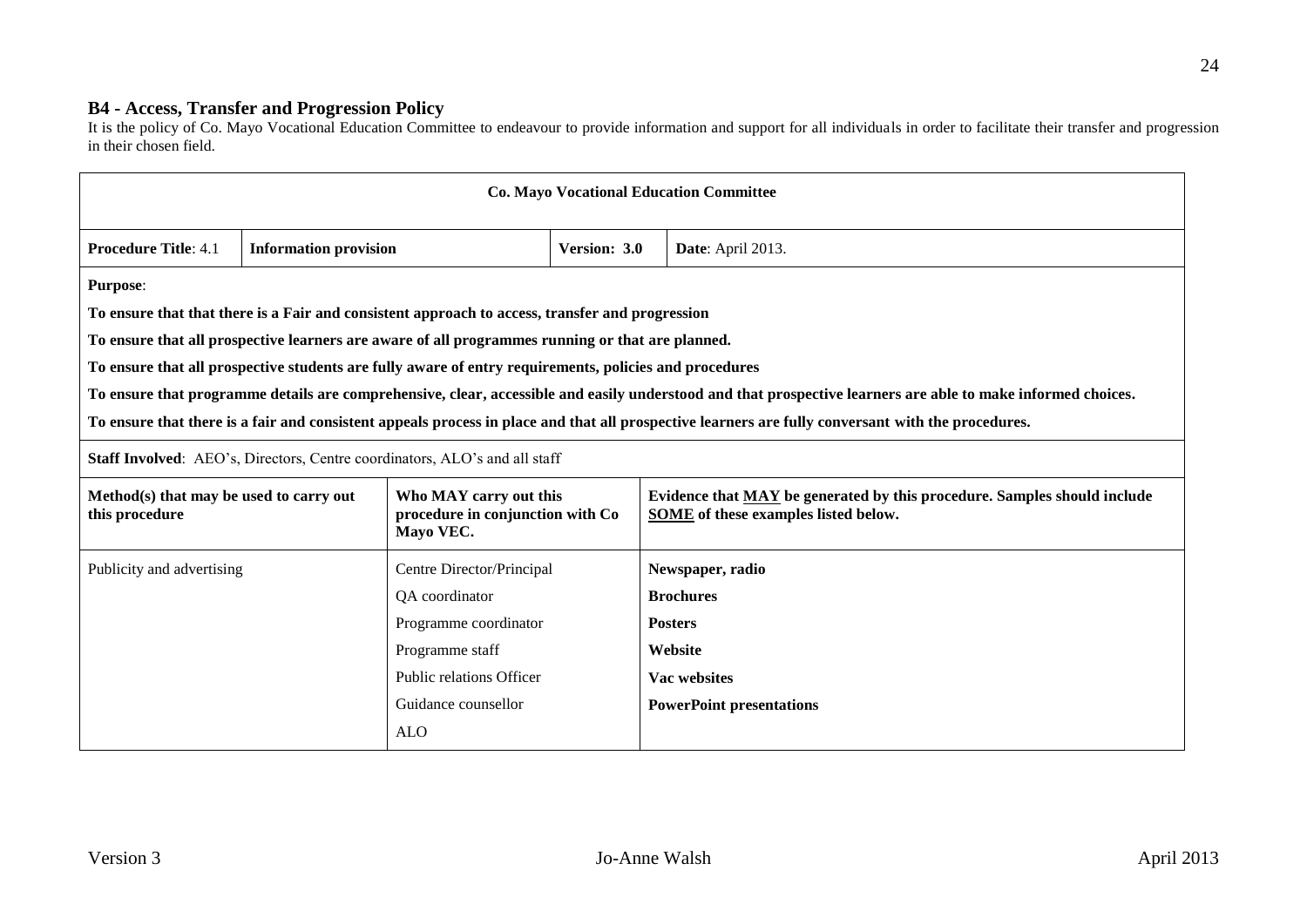| Open Day.          | Centre Director/Principal            | Induction day document/overview, brochures, open day materials |
|--------------------|--------------------------------------|----------------------------------------------------------------|
|                    | QA coordinator                       | <b>Brochures</b>                                               |
|                    | Programme coordinator                | <b>FETAC</b> publications                                      |
|                    | Programme staff                      |                                                                |
|                    | Public relations Officer             |                                                                |
|                    | Guidance counsellor                  |                                                                |
|                    | <b>ALO</b>                           |                                                                |
| Award ceremony     | Centre Director/Principal            | Newspaper reports                                              |
|                    | QA coordinator                       | Website photos                                                 |
|                    | Programme coordinator                | Pr and advertising                                             |
|                    | Programme staff                      | photographs                                                    |
|                    | <b>ALO</b>                           |                                                                |
|                    | Public relations Officer             |                                                                |
|                    | Guidance counsellor                  |                                                                |
| Entry requirements | Directors/Centre coordinators, ALO's | Programme information documentation, registration documents.   |
|                    |                                      | FETAC publications                                             |
|                    |                                      | Open day document                                              |
|                    |                                      | Interview forms                                                |
|                    |                                      | Garda Clearance form (where required)                          |
|                    |                                      | Medical form                                                   |
|                    |                                      | One to one sessions with individual tutors.                    |
|                    |                                      | Admissions policy                                              |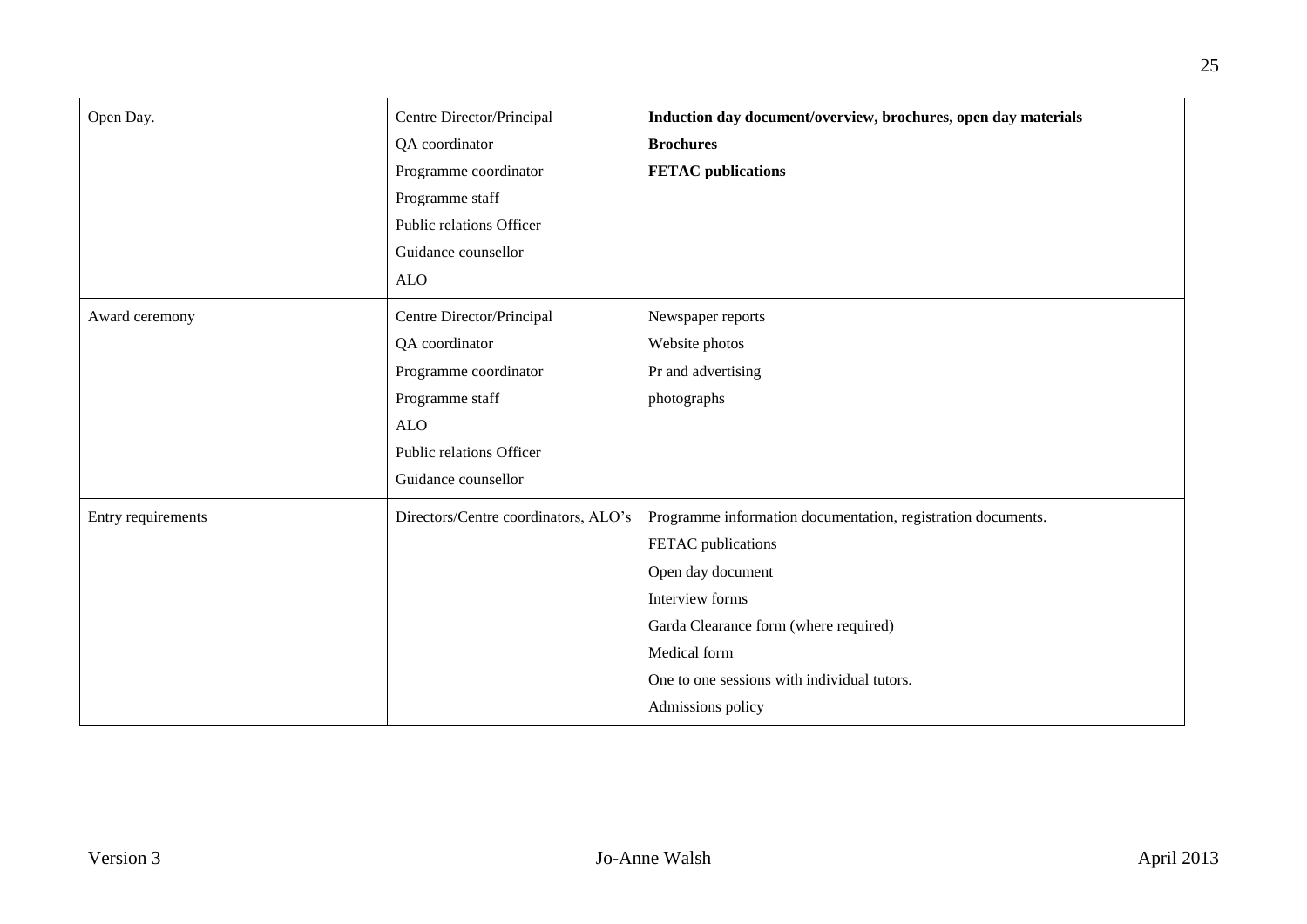| Portfolio of documents | Directors/Centre coordinators                          | Documents included<br>Health and Safety<br>Code of conduct<br>FETAC rules and regulations                                                                                                                                                                                                                                                                                                                                                                                                                                                                                                                                                                                        |
|------------------------|--------------------------------------------------------|----------------------------------------------------------------------------------------------------------------------------------------------------------------------------------------------------------------------------------------------------------------------------------------------------------------------------------------------------------------------------------------------------------------------------------------------------------------------------------------------------------------------------------------------------------------------------------------------------------------------------------------------------------------------------------|
| Assessment             | Director/Centre Coordinator and All<br>Teachers/Tutors | Learner handbook<br>FETAC rules and Regulations for Centres and Candidates (appropriate to level) for<br>each student (section 9)<br>FETAC rules and Regulations for Centres and Candidates sign sheet acceptance<br>form appropriate to level.<br>Induction overview of module and assessment requirements.<br>Copy of examination rules.<br>Co Mayo Assessment Policy.<br>Record of receipt of Assignment brief form<br>Notices from Careers advisor/s.<br>Record of hand in of student work form<br>Exceptional circumstances form<br>Feedback sheet form<br>Student grievance regarding a grade form<br>Application for specific provision form<br>Suspected plagiarism form |
| Career guidance        | MAEGI, tutor, coordinator                              | CDU progression reports<br>Timetabled access                                                                                                                                                                                                                                                                                                                                                                                                                                                                                                                                                                                                                                     |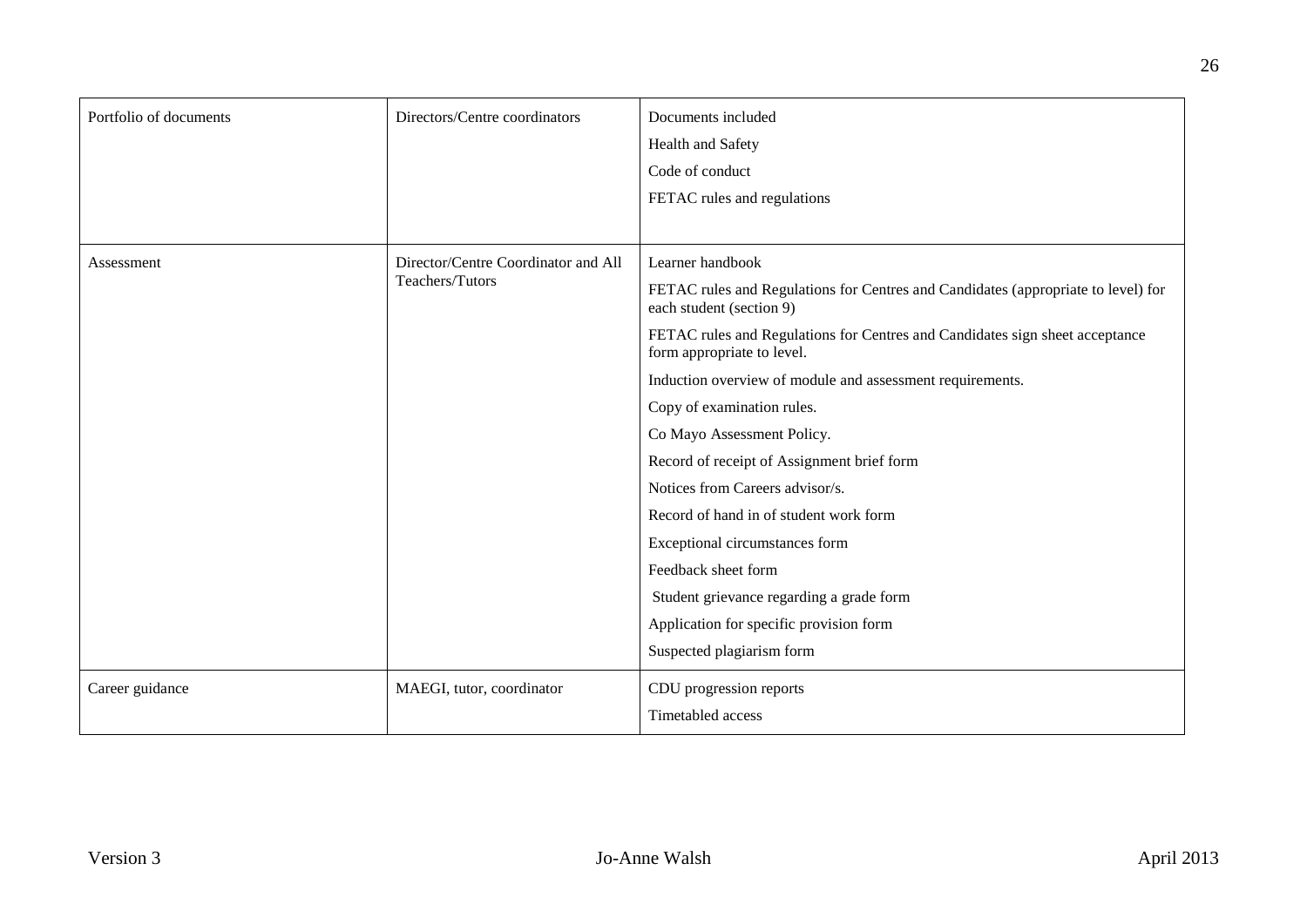| Programme adaptations/learner support<br>available                                  | Centre Director/Principal<br>QA coordinator<br>Programme coordinator<br>Programme staff<br><b>ALO</b><br>Guidance counsellor                             | Assessment briefs<br>FETAC rules and regulations for centres and candidates<br>Exceptional circumstances form<br>Application for specific Provision Form |
|-------------------------------------------------------------------------------------|----------------------------------------------------------------------------------------------------------------------------------------------------------|----------------------------------------------------------------------------------------------------------------------------------------------------------|
| Transfer and progression opportunities for the<br>award at national and local level | Centre Director/Principal<br>QA coordinator<br>Programme coordinator<br>Programme staff<br><b>ALO</b><br>Guidance counsellor                             | Notices from Careers advisor/s<br>Meetings with careers advisor/s                                                                                        |
| Fees, grants and associated regulations                                             | Centre Director/Principal<br>QA coordinator<br>Programme coordinator<br>Programme staff<br><b>ALO</b><br>Public relations Officer<br>Guidance counsellor | Exam fees notice<br>Grants information from VEC<br>Web sites<br>Admissions policy                                                                        |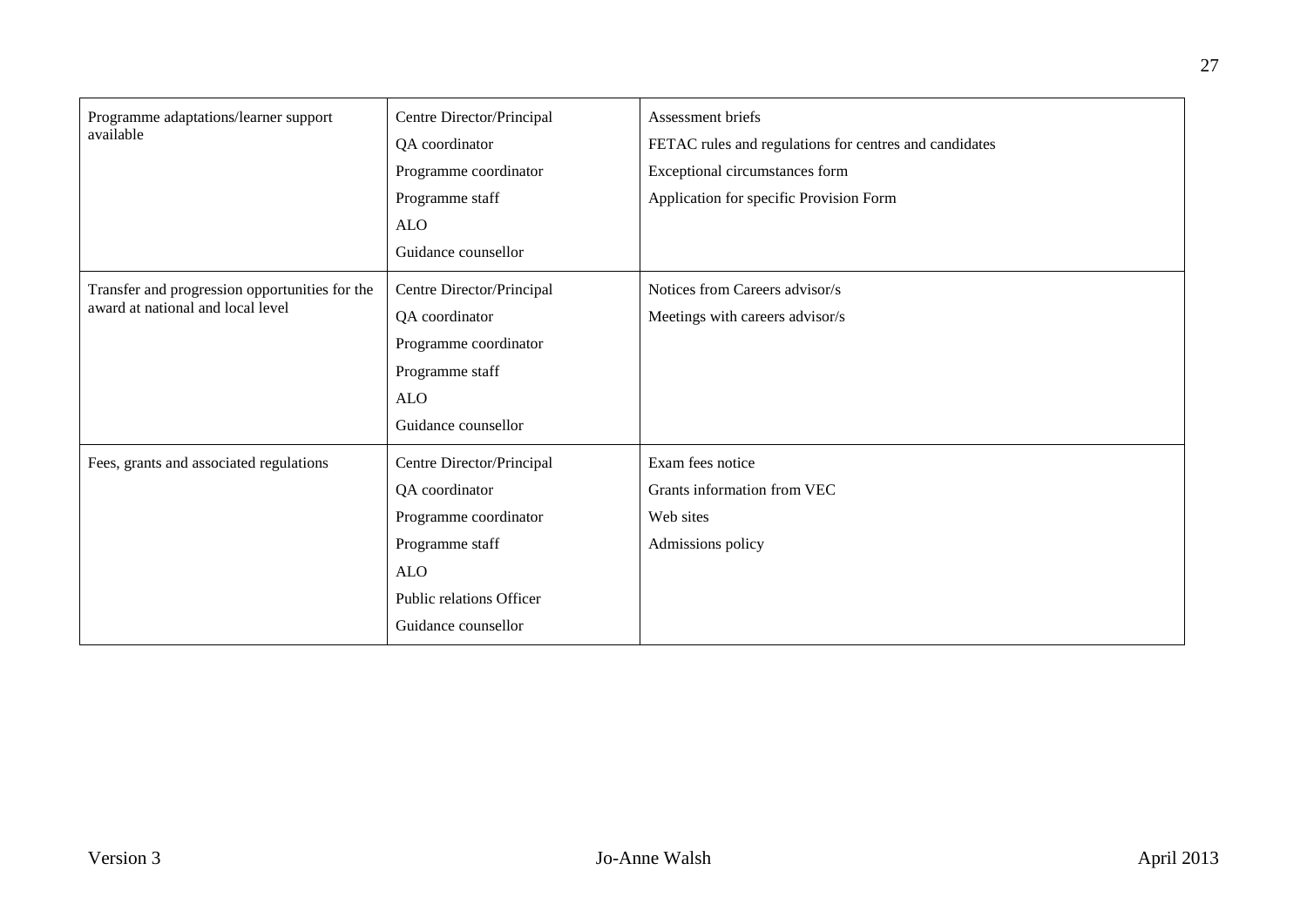| Protection for learners policy              | Centre Director/Principal |                                                                    | Protection for learners policy                                             |  |  |
|---------------------------------------------|---------------------------|--------------------------------------------------------------------|----------------------------------------------------------------------------|--|--|
|                                             | QA coordinator            |                                                                    | Learners handbook                                                          |  |  |
|                                             | Programme coordinator     |                                                                    | VSSU procedures and guidelines                                             |  |  |
|                                             | Programme staff           |                                                                    |                                                                            |  |  |
|                                             | <b>ALO</b>                |                                                                    |                                                                            |  |  |
|                                             | Public relations Officer  |                                                                    |                                                                            |  |  |
|                                             | Guidance counsellor       |                                                                    |                                                                            |  |  |
| List of learner rights and responsibilities | Centre Director/Principal |                                                                    | Co. Mayo V.E.C. Customer Charter.                                          |  |  |
|                                             | QA coordinator            |                                                                    | Code of practice for dealing with complaints of sexual harassment in VEC   |  |  |
|                                             | Programme coordinator     |                                                                    | workplaces.                                                                |  |  |
|                                             | Programme staff           |                                                                    | Code of practice for dealing with complaints of bullying and harassment in |  |  |
|                                             | <b>ALO</b>                |                                                                    | <b>VEC</b> workplaces                                                      |  |  |
|                                             |                           | County Mayo VEC Customer service plan.<br>Public relations Officer |                                                                            |  |  |
|                                             | Guidance counsellor       |                                                                    | <b>Computer and Network Usage Agreement</b>                                |  |  |
|                                             |                           |                                                                    | Computer user's agreement.                                                 |  |  |
|                                             |                           |                                                                    | <b>Admissions Policy</b>                                                   |  |  |
|                                             |                           |                                                                    | <b>Code Of Behaviour</b>                                                   |  |  |
|                                             |                           |                                                                    | Procedures for dealing with breaches with code of behaviour.               |  |  |
|                                             |                           |                                                                    | VSSU procedures and guidelines.                                            |  |  |
|                                             |                           | <b>Monitoring</b>                                                  |                                                                            |  |  |
| <b>Monitor (Job Title)</b>                  | Frequency                 | <b>Monitoring Method(s)</b>                                        |                                                                            |  |  |
| Centre Director/Principal                   | As required               | Ongoing                                                            |                                                                            |  |  |
| QA coordinator                              |                           |                                                                    |                                                                            |  |  |
| Programme coordinator                       |                           |                                                                    |                                                                            |  |  |
|                                             |                           |                                                                    |                                                                            |  |  |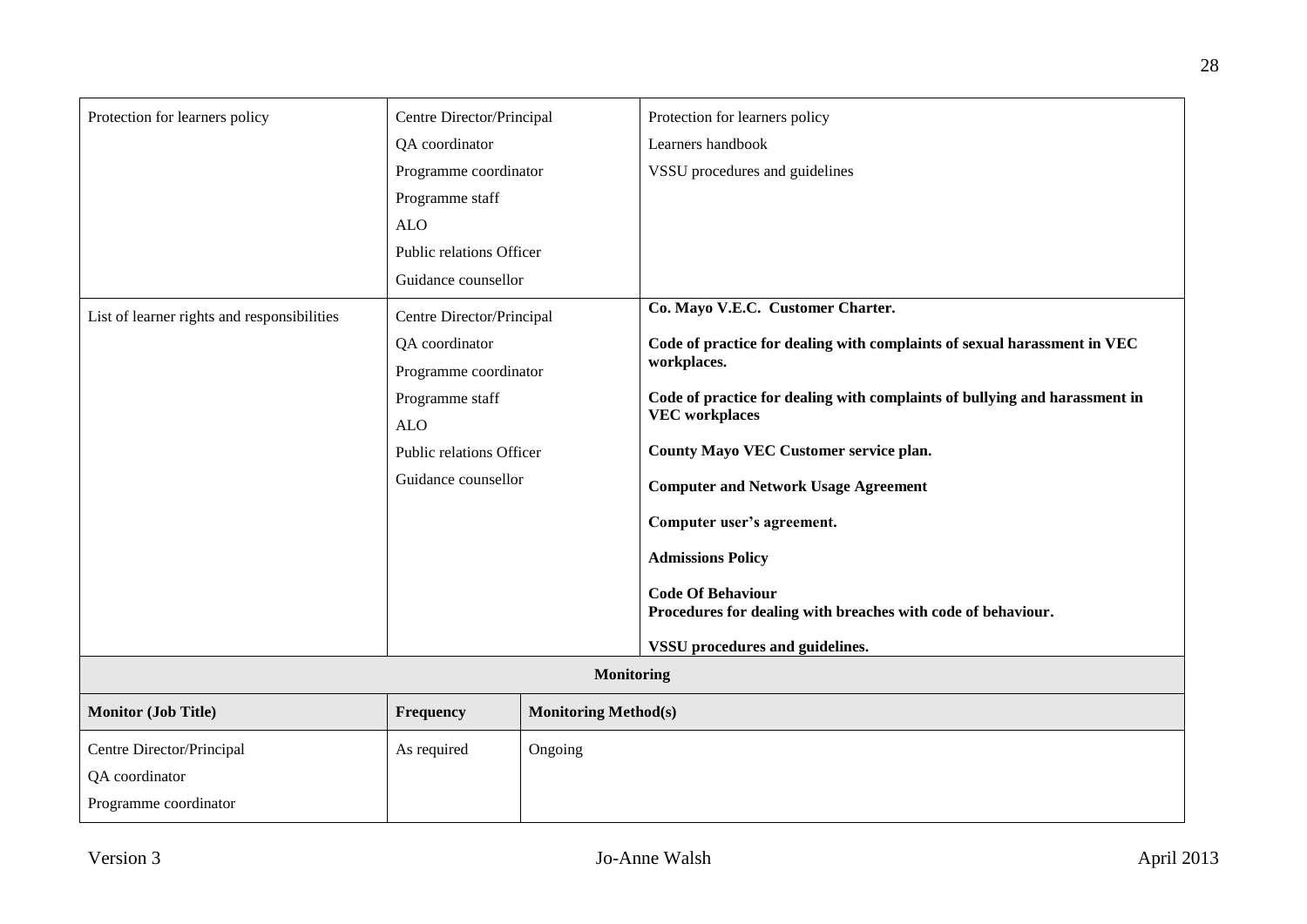| Programme staff          |  |  |
|--------------------------|--|--|
| Public relations Officer |  |  |
| Guidance counsellor      |  |  |

| <b>Co. Mayo Vocational Education Committee</b>                                                                           |                                   |                                                                                                                             |                                               |                      |  |  |
|--------------------------------------------------------------------------------------------------------------------------|-----------------------------------|-----------------------------------------------------------------------------------------------------------------------------|-----------------------------------------------|----------------------|--|--|
| <b>Procedure Title: 4.2</b>                                                                                              | <b>Learner Entry Arrangements</b> |                                                                                                                             | Version: 2.0                                  | Date: February 2008. |  |  |
|                                                                                                                          |                                   | <b>Purpose:</b> To ensure there is a fair and consistent approach to learner entry and selection on to all FETAC programmes |                                               |                      |  |  |
|                                                                                                                          |                                   | <b>Staff Involved:</b> AEO, Director QA Coordinator, Centre coordinator and All Staff.                                      |                                               |                      |  |  |
| Method(s) used to carry out this procedure<br>Who MAY carry out<br>this procedure in<br>conjunction with Co<br>Mayo VEC. |                                   | Evidence that MAY be generated by this procedure. Samples should include SOME of these<br>examples listed below.            |                                               |                      |  |  |
| Statement of entry requirements                                                                                          |                                   | Centre Director/Principal                                                                                                   | Programme brochure                            |                      |  |  |
|                                                                                                                          |                                   | QA coordinator                                                                                                              | <b>Information leaflets</b>                   |                      |  |  |
|                                                                                                                          |                                   | Programme coordinator                                                                                                       | <b>Websites</b>                               |                      |  |  |
|                                                                                                                          |                                   | Programme staff                                                                                                             | <b>Local press advertisements</b>             |                      |  |  |
| ALO.                                                                                                                     |                                   |                                                                                                                             | <b>Response to Telephone /email enquiries</b> |                      |  |  |
|                                                                                                                          |                                   |                                                                                                                             | <b>Admissions Policy</b>                      |                      |  |  |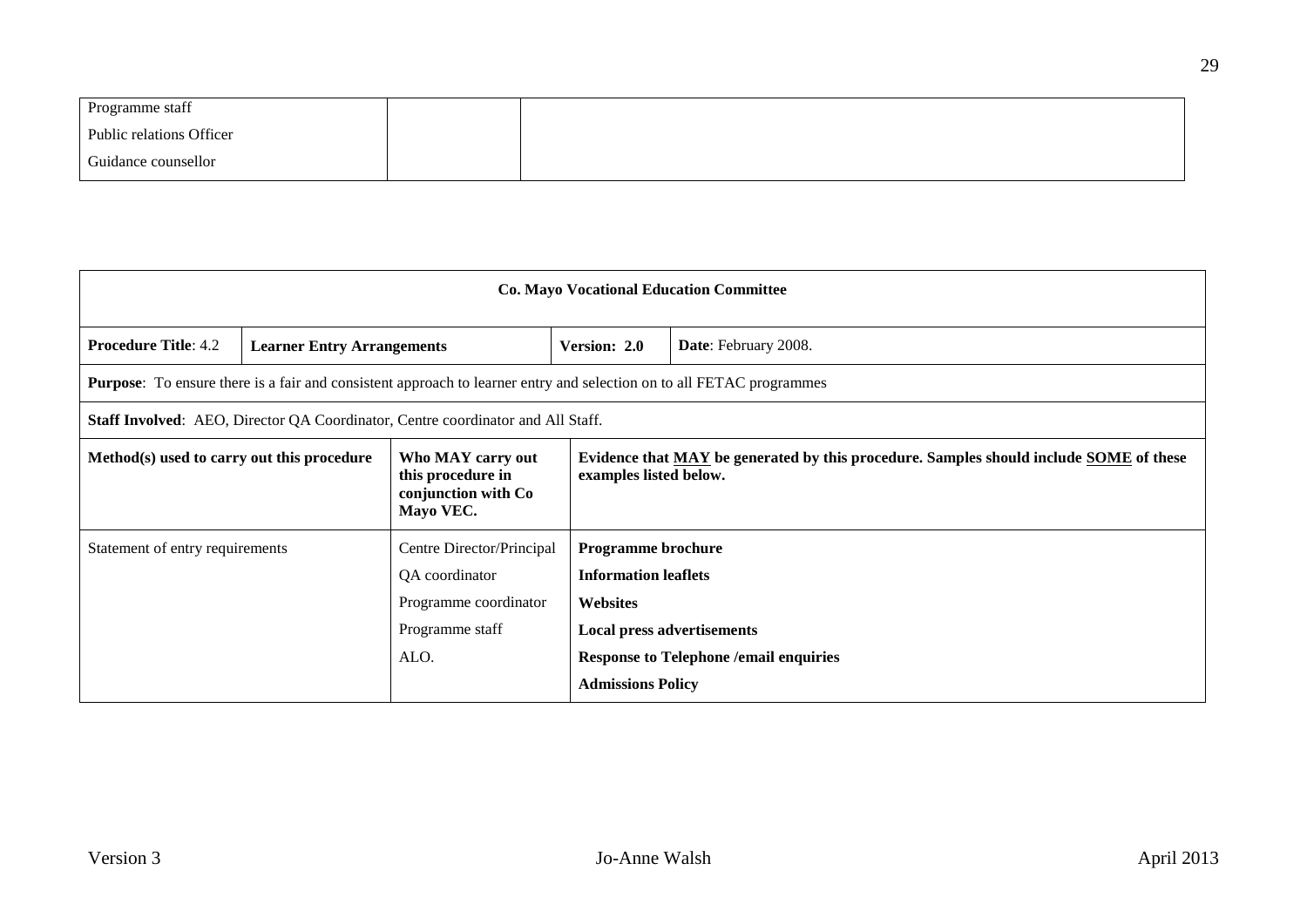| Details of how decisions are made regarding     | Centre Director/Principal | <b>Interview form</b>                                              |
|-------------------------------------------------|---------------------------|--------------------------------------------------------------------|
| allocation of places                            | QA coordinator            | Completed declaration of interview by prospective student          |
|                                                 | Programme coordinator     | <b>Registration form</b>                                           |
|                                                 | Programme staff           | <b>Garda clearance form</b>                                        |
|                                                 | <b>ALO</b>                | <b>VTOS</b> procedures manual                                      |
|                                                 | Guidance counsellor       | <b>Initial enquiry form</b>                                        |
|                                                 |                           | <b>Admissions Policy</b>                                           |
| Programme Details                               | Centre Director/Principal | Website                                                            |
|                                                 | QA coordinator            | <b>Programme Brochures.</b>                                        |
|                                                 | Programme coordinator     | <b>Open Day Document</b>                                           |
|                                                 | Programme staff           | <b>Interview Form</b>                                              |
|                                                 | <b>ALO</b>                |                                                                    |
|                                                 | Public relations Officer  |                                                                    |
|                                                 | Guidance counsellor       |                                                                    |
| Advice, guidance etc for learners to help them  | Centre Director/Principal | Website, programme brochures<br><b>Advice from teachers/tutors</b> |
| make informed choices in programme<br>selection | QA coordinator            | Open days                                                          |
|                                                 | Programme coordinator     | <b>Presentations</b><br><b>Guidance information</b>                |
|                                                 | Programme staff           |                                                                    |
|                                                 | <b>ALO</b>                |                                                                    |
|                                                 | Public relations Officer  |                                                                    |
|                                                 | Guidance counsellor       |                                                                    |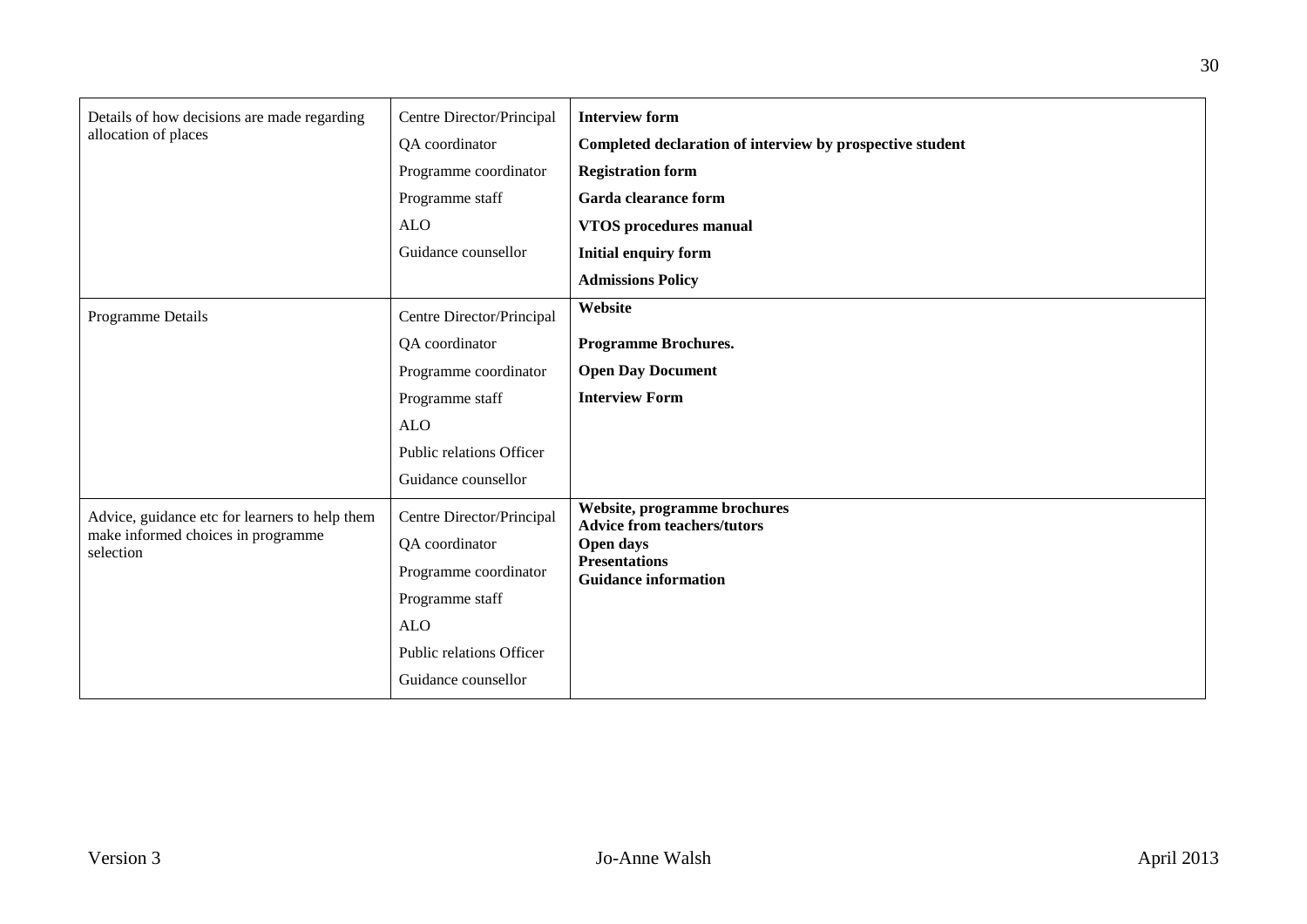| Details of supports/accommodations available<br>to students                                                                | Centre Director/Principal<br>QA coordinator<br>Programme coordinator<br>Programme staff<br><b>ALO</b>                                                    |                                                                            | Application for specific provision form<br>FETAC Quality Assuring Assessment Guidelines 2007                                                                   |  |  |
|----------------------------------------------------------------------------------------------------------------------------|----------------------------------------------------------------------------------------------------------------------------------------------------------|----------------------------------------------------------------------------|----------------------------------------------------------------------------------------------------------------------------------------------------------------|--|--|
|                                                                                                                            | Public relations Officer<br>Guidance counsellor                                                                                                          |                                                                            |                                                                                                                                                                |  |  |
| Entry requirement as required by FETAC                                                                                     | Centre Director/Principal<br>QA coordinator<br>Programme coordinator<br>Programme staff<br><b>ALO</b><br>Public relations Officer<br>Guidance counsellor |                                                                            | Entry requirement stated in module descriptor.<br><b>Admissions Policy</b>                                                                                     |  |  |
| Co. Mayo VEC Appeals Procedure<br>Centre Director/Principal<br>QA coordinator<br>Programme coordinator<br>Programme staff. |                                                                                                                                                          |                                                                            | Co. Mayo Customer complaints procedure<br>Co mayo VEC assessment policy – grievance regarding a grade policy<br>FETAC Rules and Regulations regarding Appeals. |  |  |
|                                                                                                                            |                                                                                                                                                          |                                                                            | <b>Monitoring</b>                                                                                                                                              |  |  |
| <b>Monitor (Job Title)</b>                                                                                                 | Frequency                                                                                                                                                |                                                                            | <b>Monitoring Method(s)</b>                                                                                                                                    |  |  |
| Director/Centre coordinator/QA coordinator                                                                                 | Annually or as<br>required                                                                                                                               |                                                                            | Verification of all documents and procedures. Update as necessary                                                                                              |  |  |
| Director/Centre coordinator/QA coordinator                                                                                 | On appeal                                                                                                                                                | Appeals procedure monitored. Application and entrance procedures monitored |                                                                                                                                                                |  |  |
| ALO/Director County QA Coordinator                                                                                         | Twice yearly                                                                                                                                             |                                                                            | ALO/Director County QA Coordinator reviews procedures and carries out quality audit                                                                            |  |  |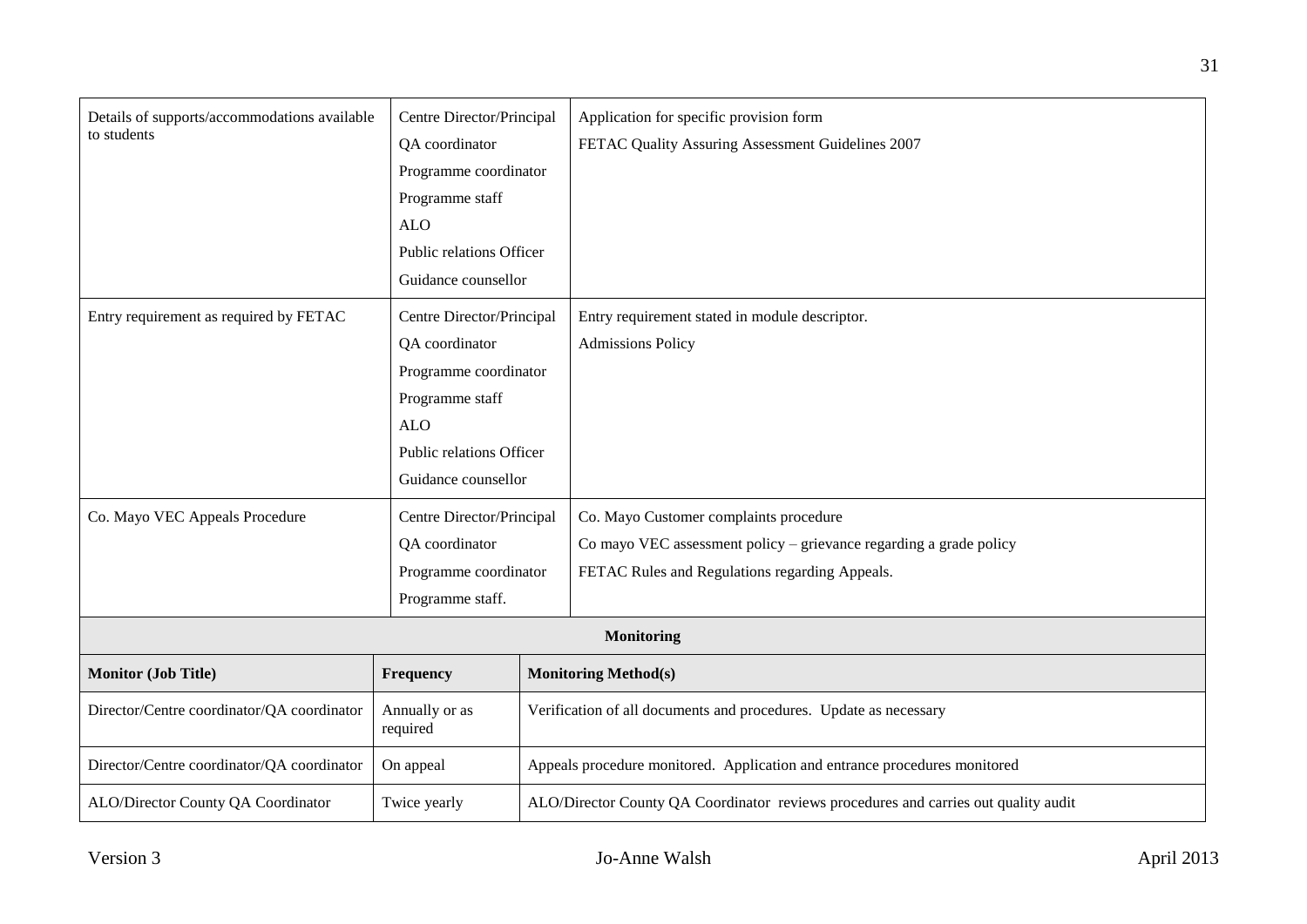32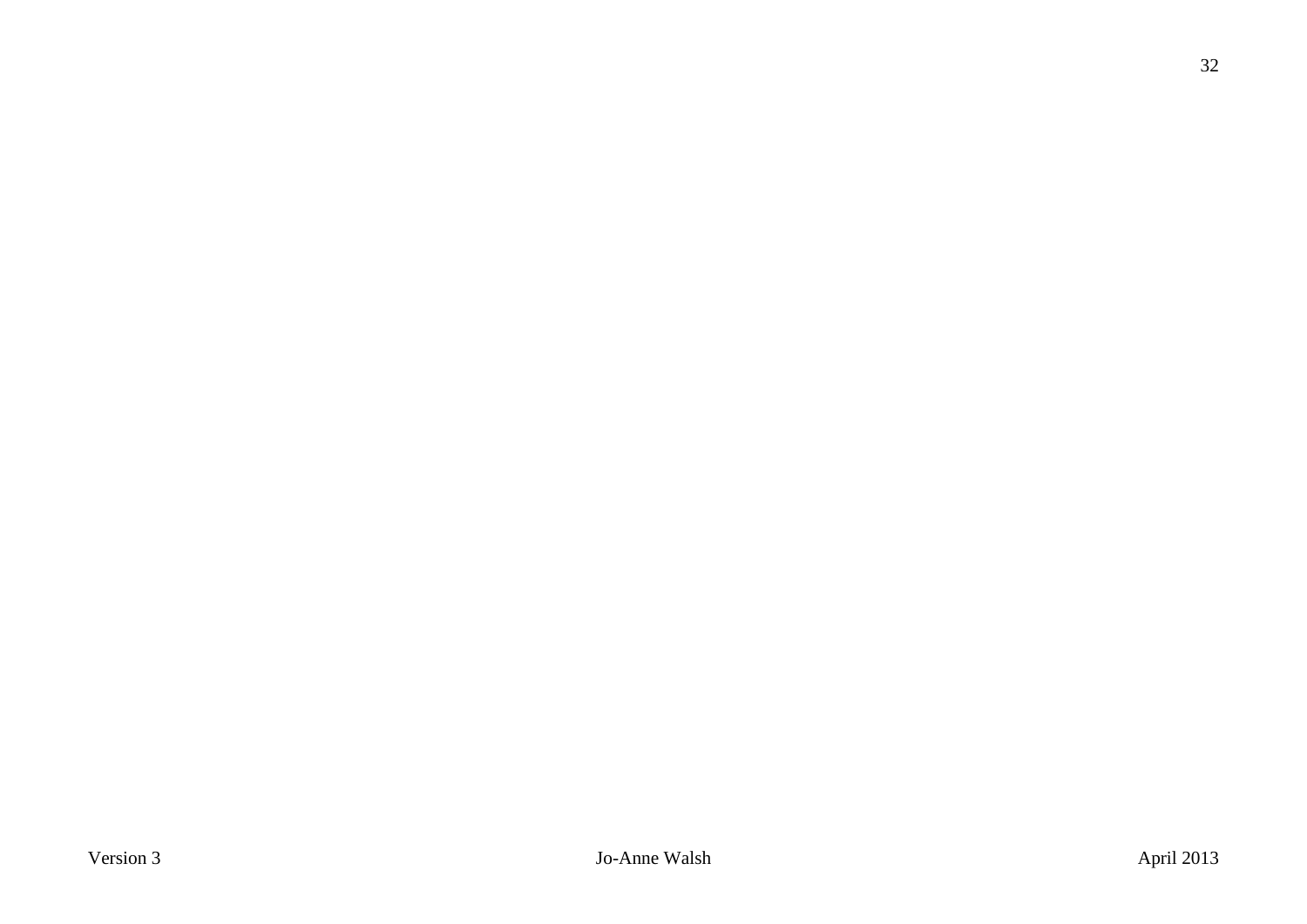| Co. Mayo Vocational Education Committee                                                                                                                                                                                                                                                                                                                     |                                                                                                                                                                                                                                                                                                                                       |                                                                                                             |                                                                                                                           |                                                                                                                                                                                        |  |  |  |
|-------------------------------------------------------------------------------------------------------------------------------------------------------------------------------------------------------------------------------------------------------------------------------------------------------------------------------------------------------------|---------------------------------------------------------------------------------------------------------------------------------------------------------------------------------------------------------------------------------------------------------------------------------------------------------------------------------------|-------------------------------------------------------------------------------------------------------------|---------------------------------------------------------------------------------------------------------------------------|----------------------------------------------------------------------------------------------------------------------------------------------------------------------------------------|--|--|--|
| <b>Procedure Title: 4.3</b>                                                                                                                                                                                                                                                                                                                                 |                                                                                                                                                                                                                                                                                                                                       | Recognition of Prior Learning<br>Version: 3.0<br>Date: April 2013.                                          |                                                                                                                           |                                                                                                                                                                                        |  |  |  |
| Qualifications.                                                                                                                                                                                                                                                                                                                                             | Purpose: To ensure that learners are credited for all prior learning in relation to their present area of study<br>To ensure that learners are credited for prior experience in their present area of study,<br>To assist learners in their development and progression either into the workplace or within the national framework of |                                                                                                             |                                                                                                                           |                                                                                                                                                                                        |  |  |  |
| Staff Involved: AEO, Centre Director/Principal QA coordinator, Programme coordinator, Programme staff,                                                                                                                                                                                                                                                      |                                                                                                                                                                                                                                                                                                                                       |                                                                                                             |                                                                                                                           |                                                                                                                                                                                        |  |  |  |
| Method(s) that may be used to carry out this<br>Who MAY<br>carry out this<br>procedure<br>procedure in<br>conjunction with<br>Co Mayo VEC.                                                                                                                                                                                                                  |                                                                                                                                                                                                                                                                                                                                       |                                                                                                             | Evidence that MAY be generated by this procedure. Samples should include SOME of these<br>examples listed below.          |                                                                                                                                                                                        |  |  |  |
| <b>Recognition of Prior Learning</b><br>If a student has already studied a relevant module at<br>the same level and qualifies for exemption under<br>FETAC CAS guidelines the learner is given the<br>opportunity, on presentation of an original certificate,<br>to claim an exemption for that module and use the<br>time to further their other studies. |                                                                                                                                                                                                                                                                                                                                       | Centre<br>Director/Principal<br>QA coordinator<br>Programme<br>coordinator<br>Programme staff<br><b>ALO</b> | system)<br><b>FETAC</b> Exemption application form.<br>Student exempt from that module.<br>recognition of Prior learning. | Copy of an original FETAC certificate. (where relevant exemptions are credited on the FBS<br>At present Co. Mayo VEC is not registered with FETAC to offer full awards on the basis of |  |  |  |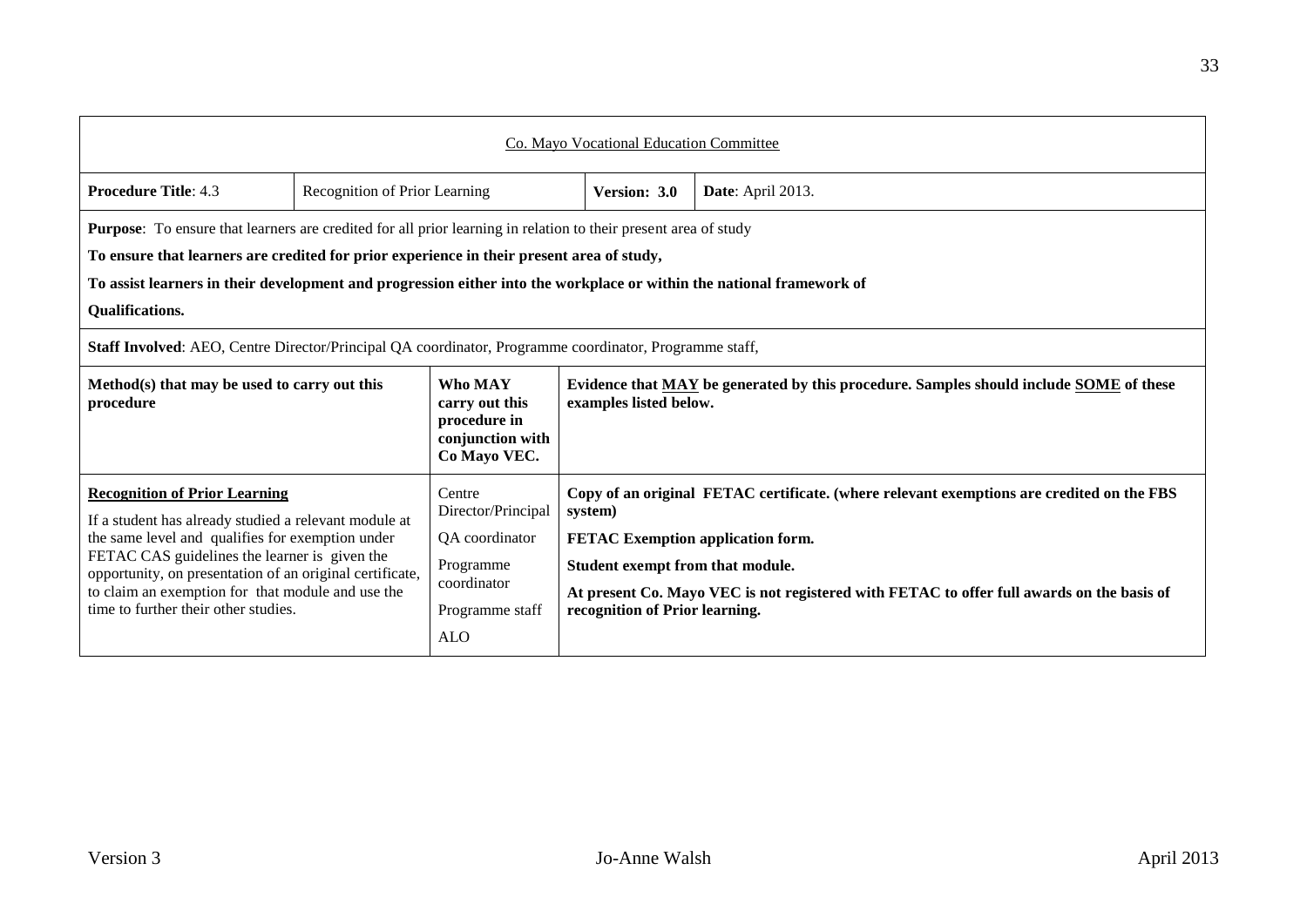| <b>Facilitating Diversity</b><br>Assistance to learners in matching them to<br>programmes<br><b>Learner Induction</b> |                                                                                            | Director/<br>coordinator and<br>All teaching staff<br>QA coordinator<br>Programme<br>coordinator<br>Programme staff<br><b>ALO</b>                                                                                                                                                                                                                                             | Co Mayo VEC's Equality Opportunities Policy 23013<br><b>VSSU</b> procedures and Guidelines<br>Applications form for specific provision.<br>FETAC rules and regulations for Centres and candidates.<br><b>School visits</b><br><b>Guidance counselling</b><br><b>Induction day document</b><br><b>Learner handbook</b><br><b>Learners</b> contract |  |  |
|-----------------------------------------------------------------------------------------------------------------------|--------------------------------------------------------------------------------------------|-------------------------------------------------------------------------------------------------------------------------------------------------------------------------------------------------------------------------------------------------------------------------------------------------------------------------------------------------------------------------------|---------------------------------------------------------------------------------------------------------------------------------------------------------------------------------------------------------------------------------------------------------------------------------------------------------------------------------------------------|--|--|
|                                                                                                                       |                                                                                            |                                                                                                                                                                                                                                                                                                                                                                               | <b>Monitoring</b>                                                                                                                                                                                                                                                                                                                                 |  |  |
| <b>Monitor (Job Title)</b>                                                                                            | Frequency                                                                                  | <b>Monitoring Method(s)</b>                                                                                                                                                                                                                                                                                                                                                   |                                                                                                                                                                                                                                                                                                                                                   |  |  |
| <b>Teaching Staff/Tutors</b>                                                                                          | At the start of the<br>module and before<br>each and every<br>assessment and exam<br>entry | Teacher/Tutor checks that all documentation is properly completed and that is correctly filed in the QA file. All students<br>have received the correct Assessment information and that Students/learners have completed their roles and<br>responsibilities and teachers/tutors have completed their roles and responsibilities - see Co Mayo Assessment Policy<br>Document. |                                                                                                                                                                                                                                                                                                                                                   |  |  |
| <b>Teaching Staff/Tutors</b>                                                                                          | At the start of the<br>module and before<br>each and every<br>assessment and exam<br>entry | Teacher/Tutor checks that student submits original certificate of results for photocopying. Copy is kept to be submitted to<br>FETAC.                                                                                                                                                                                                                                         |                                                                                                                                                                                                                                                                                                                                                   |  |  |
| Directors/Coordinator/ALOS                                                                                            | On submission of<br>results sheets                                                         | Directors/Coordinator checks that all students that are exempt from modules have all correct documentation in place and<br>that all correct documentation is submitted to FETAC.                                                                                                                                                                                              |                                                                                                                                                                                                                                                                                                                                                   |  |  |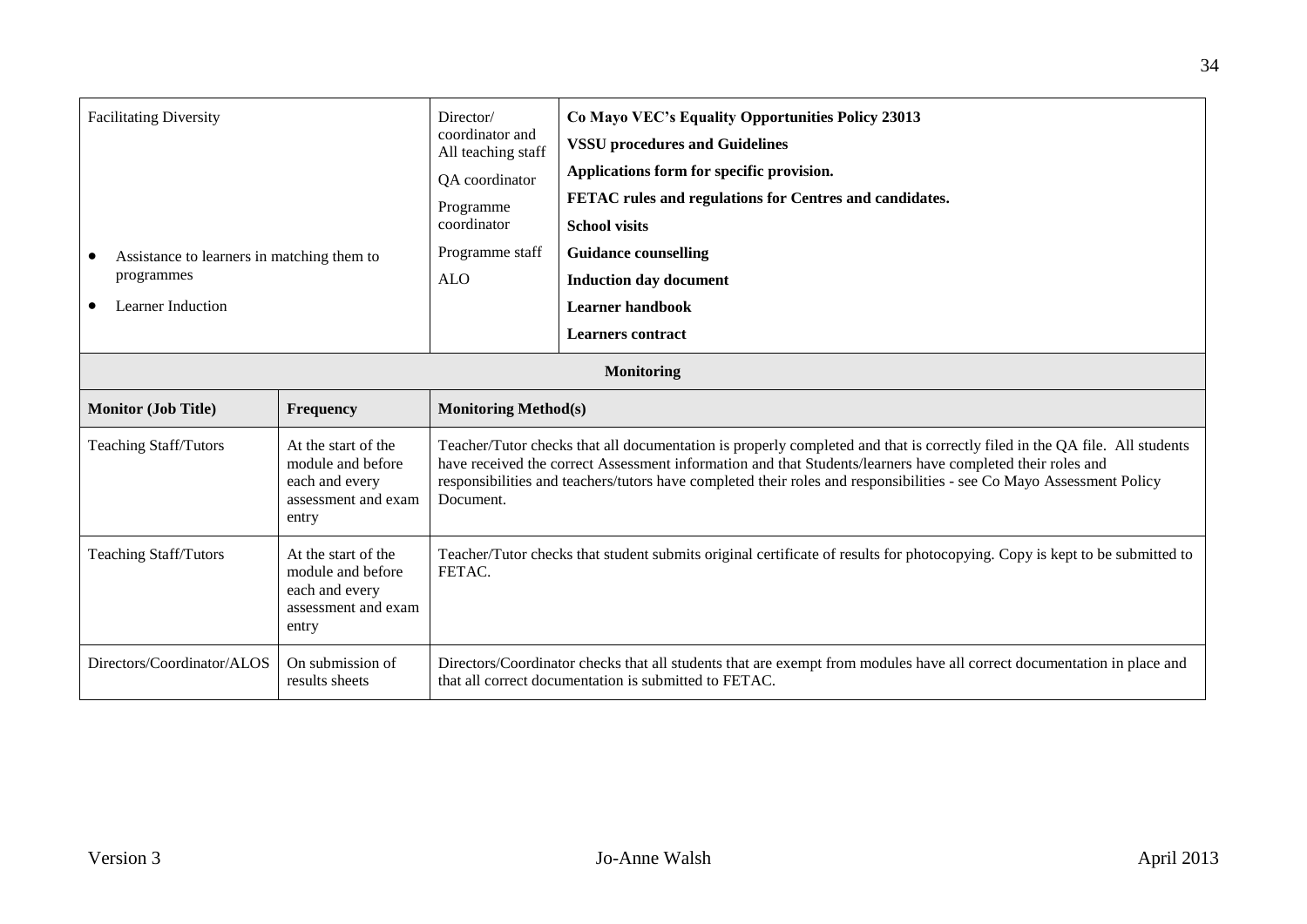| <b>Co. Mayo Vocational Education Committee</b>                                                                                                                                                                                                                         |                                                                                                                                                                   |                                            |                                                         |                                                      |  |  |  |
|------------------------------------------------------------------------------------------------------------------------------------------------------------------------------------------------------------------------------------------------------------------------|-------------------------------------------------------------------------------------------------------------------------------------------------------------------|--------------------------------------------|---------------------------------------------------------|------------------------------------------------------|--|--|--|
| <b>Procedure Title: 4.4</b><br><b>Facilitation of Diversity</b><br>Version: 3.0<br>Date: April 2013                                                                                                                                                                    |                                                                                                                                                                   |                                            |                                                         |                                                      |  |  |  |
| <b>Purpose:</b>                                                                                                                                                                                                                                                        |                                                                                                                                                                   |                                            |                                                         |                                                      |  |  |  |
| $\bullet$                                                                                                                                                                                                                                                              | To ensure that all students enrolled on a programme have a fair and equal opportunity to progress and develop.                                                    |                                            |                                                         |                                                      |  |  |  |
| To ensure that all students compete on an equal basis.<br>$\bullet$                                                                                                                                                                                                    |                                                                                                                                                                   |                                            |                                                         |                                                      |  |  |  |
| $\bullet$                                                                                                                                                                                                                                                              | To ensure that positive action is taken regarding diversity as far as it is possible to do so.                                                                    |                                            |                                                         |                                                      |  |  |  |
|                                                                                                                                                                                                                                                                        | Staff Involved: Centre director/Principal, QA coordinator, programme coordinators, programme staff, , Guidance Counsellor, Community Education Facilitator, ALO's |                                            |                                                         |                                                      |  |  |  |
| Method(s) used to carry out this procedure<br>Who MAY carry out<br>Evidence that <b>MAY</b> be generated by this procedure. Samples<br>should include SOME of these examples listed below.<br>this procedure in<br>conjunction with Co<br>Mayo VEC.                    |                                                                                                                                                                   |                                            |                                                         |                                                      |  |  |  |
| This is undertaken on a case-by-case basis, Co Mayo VEC will endeavour                                                                                                                                                                                                 |                                                                                                                                                                   | Centre                                     | Documentation held in student files.                    |                                                      |  |  |  |
| to provide assistance to learners in a manner that best suits the learner and<br>does not disadvantage either the learner or other learners at the centre. In<br>line with FETAC Quality Assurance Guidelines for assessment and Co<br>Mayo VEC's Equal Status Policy. | Director/Principal<br>Programme coordinator<br>Programme staff                                                                                                    | Completed exceptional circumstances forms. |                                                         |                                                      |  |  |  |
|                                                                                                                                                                                                                                                                        |                                                                                                                                                                   | <b>ALO</b>                                 | <b>Completed Specific Provision Application Form.</b>   |                                                      |  |  |  |
| This area is undertaken on a purely needs driven basis.                                                                                                                                                                                                                |                                                                                                                                                                   |                                            | FETAC Rules and regulations for Centres and candidates. |                                                      |  |  |  |
| Learners are also facilitated on an individual basis if they require specific<br>provision for the sitting of examinations, subject to resources, in line with<br>FETAC's Quality Assurance Guidelines for Assessment and Co Mayo                                      | Centre<br>Director/Principal                                                                                                                                      | Documentation held in student files.       |                                                         |                                                      |  |  |  |
| VEC's Exceptional circumstances Policy and Assessment Policy                                                                                                                                                                                                           | Programme coordinator                                                                                                                                             | Completed exceptional circumstances forms. |                                                         |                                                      |  |  |  |
| This follows NCVA/FETAC guidelines on Assessment -                                                                                                                                                                                                                     |                                                                                                                                                                   | Programme staff                            |                                                         |                                                      |  |  |  |
|                                                                                                                                                                                                                                                                        |                                                                                                                                                                   | <b>ALO</b>                                 |                                                         | <b>Completed Specific Provision Application Form</b> |  |  |  |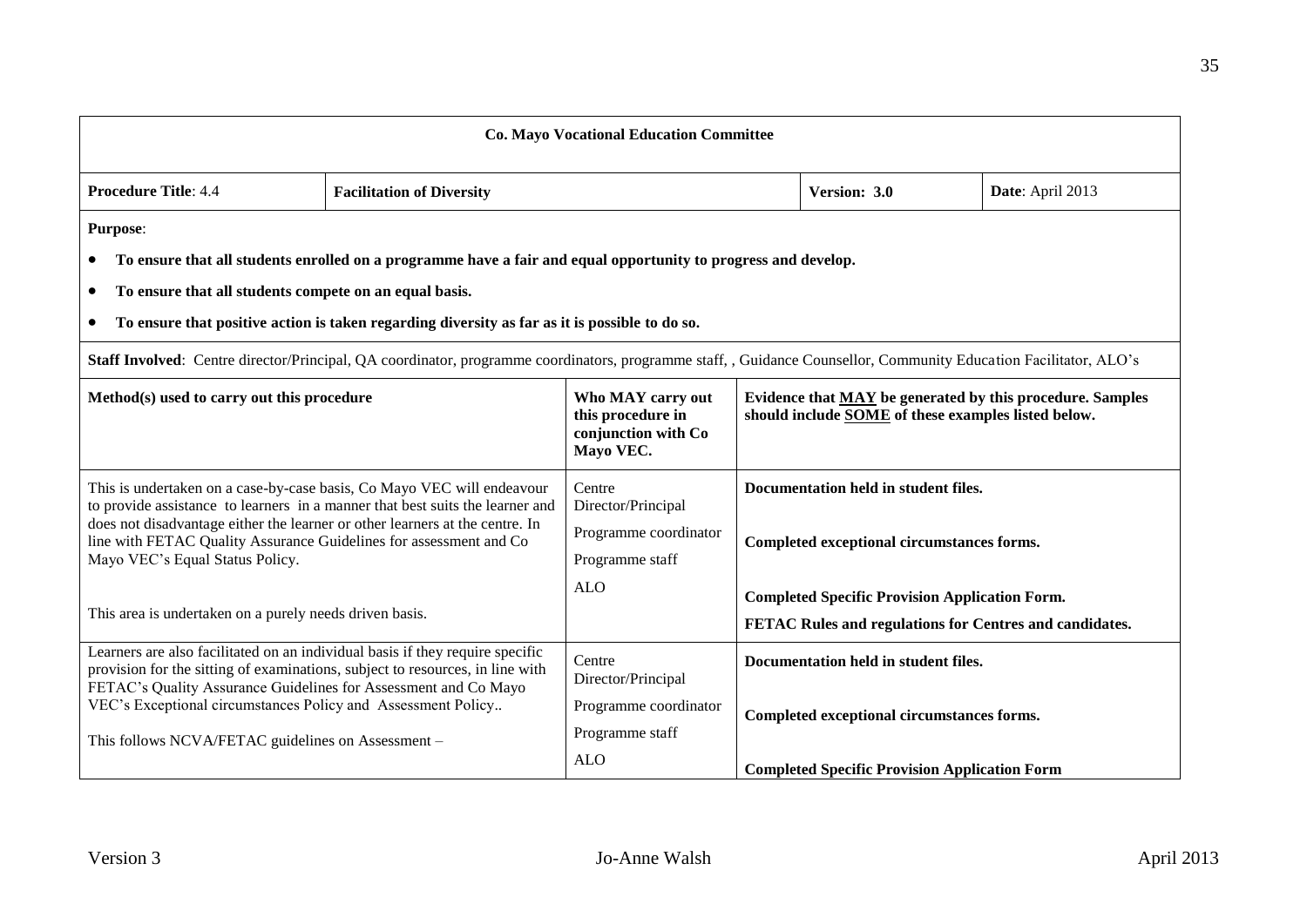| Tutorials/learning support                                             |                | Centre<br>Director/Principal<br>Programme coordinator<br>Programme staff<br><b>ALO</b> | Application for specific provision form |
|------------------------------------------------------------------------|----------------|----------------------------------------------------------------------------------------|-----------------------------------------|
| Timing of classes                                                      |                | Centre<br>Director/Principal<br>Programme coordinator<br>Programme staff<br><b>ALO</b> | <b>Timetables</b>                       |
| <b>Monitoring</b>                                                      |                |                                                                                        |                                         |
| <b>Monitor (Job Title)</b>                                             | Frequency      | <b>Monitoring Method(s)</b>                                                            |                                         |
| Centre Director/Principal<br>Programme coordinator<br>Programme staff. | At assessment  | All teachers/tutors ensure that students are aware of the support systems in place.    |                                         |
| Centre Director/Principal<br>Programme coordinator<br>Programme staff. | Prior to exams | All teachers/tutors ensure that students are aware of all support mechanisms in place. |                                         |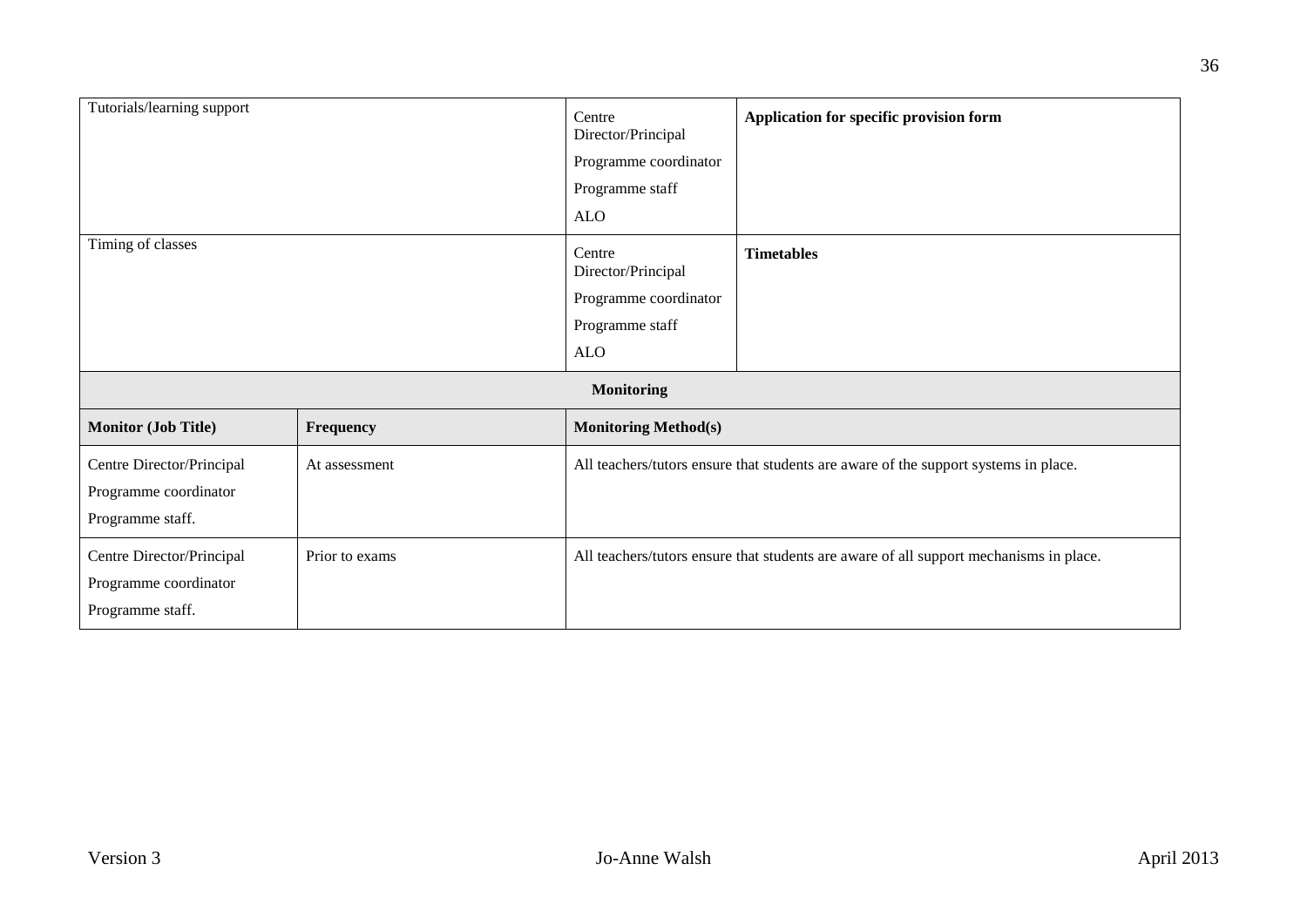## **B5 - Programme, Development, Delivery and Review Policy**

It is the policy of Co. Mayo Vocational Education Committee to undertake to evaluate and update current programmes and to assess market demand for new courses.

## **Sections 5.1, 5.2 and 5.3 of these procedures have been replaced by the Programme approval Agreement between FETAC and Connacht Education and Training Alliance (CETA) which comprises of Co Mayo VEC, Co Galway VEC, Co Sligo VEC, City of Galway VEC, Co Leitrim V EC and Co. Roscommon VEC. (2010)**

| Co. Mayo Vocational Education Committee.<br>This procedure has been replaced by the Programme approval Agreement between FETAC and Connacht Education and Training Alliance (CETA)<br>which comprises of Co Mayo VEC, Co Galway VEC, Co Sligo VEC, City of Galway VEC, Co Leitrim V EC and Co. Roscommon VEC. (May 2010)                                                                                                                                                                               |                            |                                                                                                                                      |              |                                                                                                                                                                                              |  |
|--------------------------------------------------------------------------------------------------------------------------------------------------------------------------------------------------------------------------------------------------------------------------------------------------------------------------------------------------------------------------------------------------------------------------------------------------------------------------------------------------------|----------------------------|--------------------------------------------------------------------------------------------------------------------------------------|--------------|----------------------------------------------------------------------------------------------------------------------------------------------------------------------------------------------|--|
| <b>Procedure Title: B5.1</b>                                                                                                                                                                                                                                                                                                                                                                                                                                                                           | <b>Need Identification</b> |                                                                                                                                      | Version: 3.0 | <b>Date:</b> May 2010.                                                                                                                                                                       |  |
| <b>Purpose:</b><br>To develop programmes that meets the needs of learners that wish to enter Further and Higher Education and or the workplace.<br>To develop programmes that meet the needs of Further and Higher Education and local industry<br>To develop programmes that meet the needs of learners that wish to progress within the National Framework of Qualifications<br>Staff Involved: Quality Assurance Officer, Directors/Coordinators AEO and Careers Guidance Counsellor and All staff. |                            |                                                                                                                                      |              |                                                                                                                                                                                              |  |
| Who MAY carry out this procedure<br>Method(s) that may be used to carry out<br>SOME of these examples listed below.<br>this procedure<br>in conjunction with Co Mayo VEC.                                                                                                                                                                                                                                                                                                                              |                            |                                                                                                                                      |              | Evidence that MAY be generated by this procedure. Samples should include                                                                                                                     |  |
| Presentations to state agencies local<br>organisations, community groups and schools<br>Monitoring previous uptake of courses<br>Monitor progression<br>Contact local industry                                                                                                                                                                                                                                                                                                                         |                            | Centre Director/principal,<br>QA coordinator,<br>Programme coordinator,<br>Programme staff,<br>ALO's<br>Careers guidance counsellor. |              | Power point presentation.<br><b>Completed analysis of student numbers</b><br><b>Evaluation forms completed</b><br><b>Evaluation reports from work placement</b><br><b>Management reports</b> |  |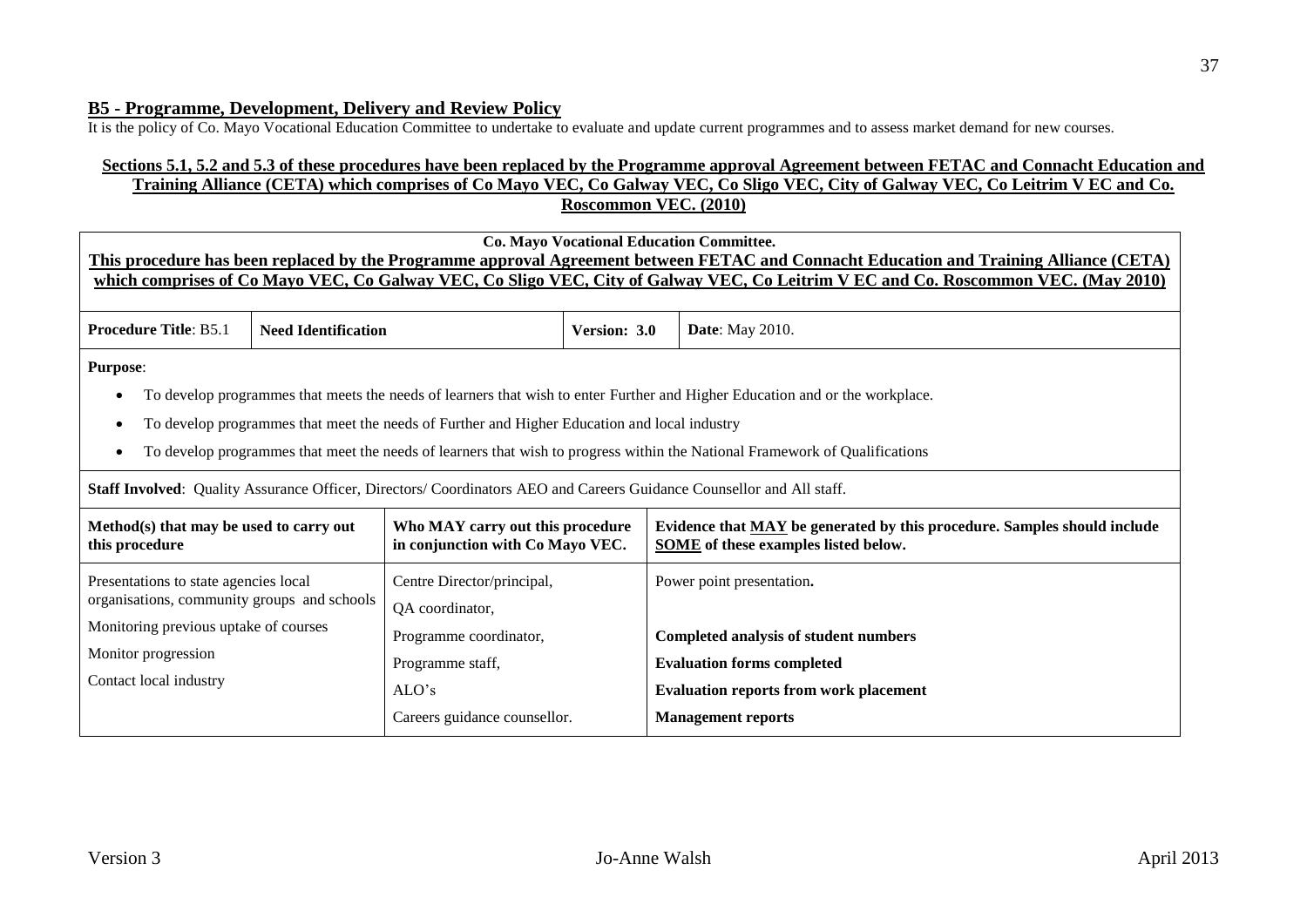| Student questionnaires                   | Centre Director/principal,   | Analysed student questionnaires                          |  |  |  |
|------------------------------------------|------------------------------|----------------------------------------------------------|--|--|--|
| Self-evaluation                          | QA coordinator,              | Minutes of self-evaluation meetings.                     |  |  |  |
| Programme review meetings.               | Programme coordinator,       | Minutes of programme team meetings.                      |  |  |  |
|                                          | Programme staff,             | FETAC self-evaluation checklist                          |  |  |  |
|                                          | ALO's                        | Self-evaluation reports.                                 |  |  |  |
|                                          | Careers guidance counsellor. | Programme Improvement Plan                               |  |  |  |
| Analysis of courses offered around the   | Centre Director/principal,   | Evaluation of lists of courses on offer in the locality. |  |  |  |
| locality and surrounding counties        | QA coordinator,              |                                                          |  |  |  |
|                                          | Programme coordinator,       |                                                          |  |  |  |
|                                          | Programme staff,             |                                                          |  |  |  |
|                                          | ALO's                        |                                                          |  |  |  |
|                                          | Careers guidance counsellor. |                                                          |  |  |  |
| Identify gaps in current provision       | Centre Director/principal,   | Minutes of meetings                                      |  |  |  |
|                                          | QA coordinator,              | Records of discussions                                   |  |  |  |
|                                          | Programme coordinator,       | Research undertaken                                      |  |  |  |
|                                          | Programme staff,             |                                                          |  |  |  |
|                                          | ALO's                        |                                                          |  |  |  |
|                                          | Careers guidance counsellor. |                                                          |  |  |  |
| Consult with other relevant agencies and | Centre Director/principal,   | Link with employers/local industry                       |  |  |  |
| employers                                | QA coordinator,              | Records of discussions                                   |  |  |  |
|                                          | Programme coordinator,       | Minutes of meetings                                      |  |  |  |
|                                          | Programme staff,             |                                                          |  |  |  |
|                                          | ALO's                        |                                                          |  |  |  |
|                                          | Careers guidance counsellor. |                                                          |  |  |  |
| <b>Monitoring</b>                        |                              |                                                          |  |  |  |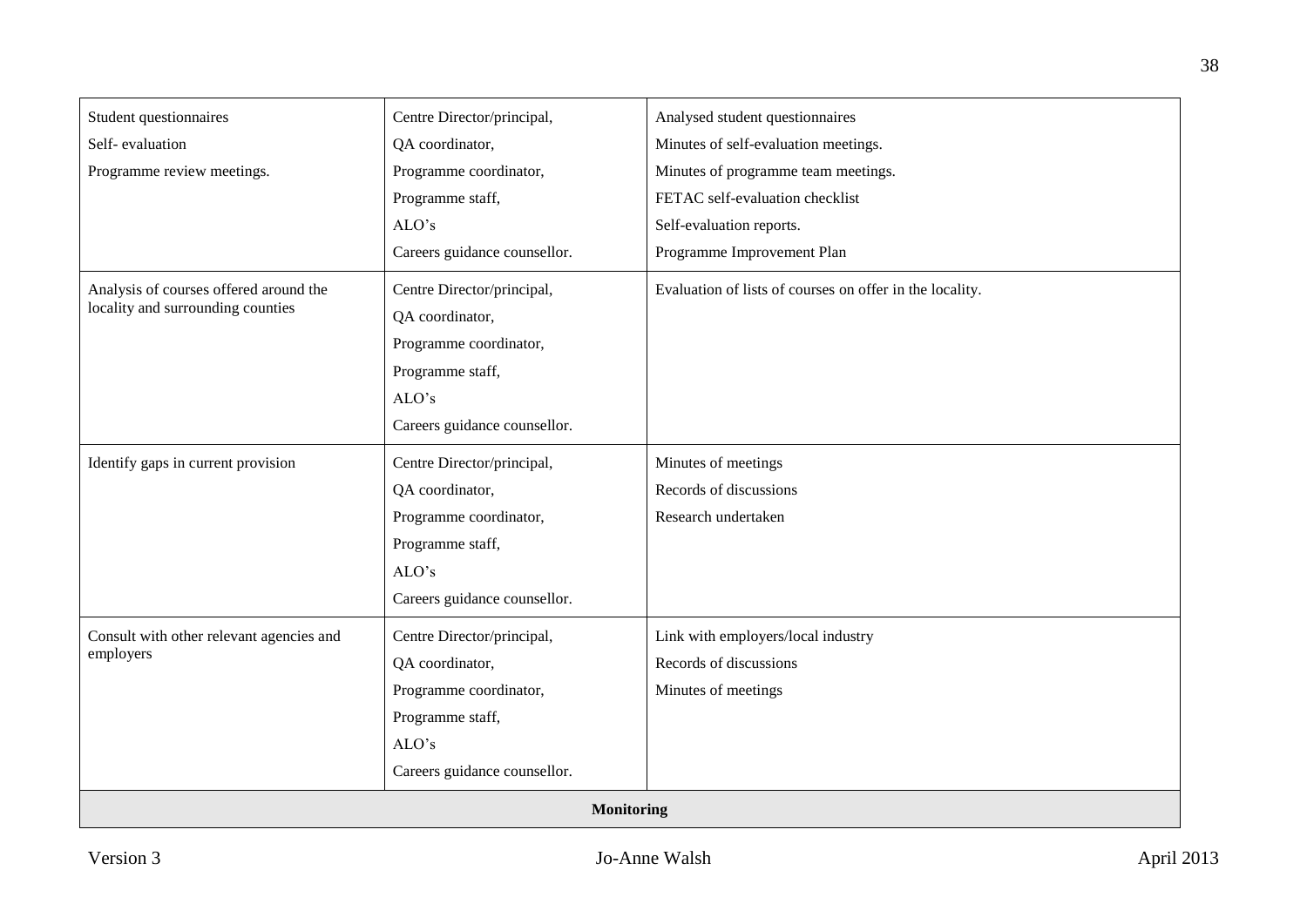| <b>Monitor (Job Title)</b>                                                                                                     | <b>Frequency</b>       | <b>Monitoring Method(s)</b>                                                                                                                                                                                                                                                                                        |
|--------------------------------------------------------------------------------------------------------------------------------|------------------------|--------------------------------------------------------------------------------------------------------------------------------------------------------------------------------------------------------------------------------------------------------------------------------------------------------------------|
| Centre Director/principal, QA<br>coordinator, Programme coordinator,<br>Programme staff, ALO' careers<br>guidance counsellor.  | Yearly and six monthly | Analysis of data received from learners from the end of year learner evaluation<br>questionnaire. This is used for self-evaluation and to identify the needs of future students.                                                                                                                                   |
| Centre Director/principal, QA<br>coordinator, Programme coordinator,<br>Programme staff, ALOS, careers<br>guidance counsellor. | Yearly and ongoing     | Analysis of enquiries received from prospective regarding courses being run, together with<br>enquiries about courses not yet run. This is then used to identify the needs of prospective<br>students and plan courses to be run in the next academic year.                                                        |
| Centre Director/principal, QA<br>coordinator, Programme coordinator,<br>Programme staff ALOS, careers<br>guidance counsellor.  | Yearly                 | Collation of results received regarding student progression, this is used to help identify needs<br>of students and plan and develop courses accordingly.<br>Results from the self evaluation process are used to identify the needs of staff, students and<br>employers and thus plan and develop future courses. |

| <b>Co. Mayo VEC</b><br>This procedure has been replaced by the Programme approval Agreement between FETAC and Connacht Education and Training Alliance<br>(CETA) which comprises of Co Mayo VEC, Co Galway VEC, Co Sligo VEC, City of Galway VEC, Co Leitrim V EC and Co. Roscommon VEC.<br>(May 2010) |                                                                    |  |  |  |  |  |
|--------------------------------------------------------------------------------------------------------------------------------------------------------------------------------------------------------------------------------------------------------------------------------------------------------|--------------------------------------------------------------------|--|--|--|--|--|
| <b>Procedure Title: 5.2</b>                                                                                                                                                                                                                                                                            | Version: 3.0<br><b>Programme design</b><br><b>Date:</b> May $2010$ |  |  |  |  |  |
| <b>Purpose:</b><br>Ensure that programmes facilitate opportunities for learners<br>٠<br>Ensure programmes reflect needs of learners, the community and awarding bodies<br>$\bullet$                                                                                                                    |                                                                    |  |  |  |  |  |
| Staff Involved: Centre Director/Principal, QA coordinator, Programme coordinators, programme staff, , community education facilitator, ALO's                                                                                                                                                           |                                                                    |  |  |  |  |  |
| Method(s) that may be used to carry out<br>Who MAY carry out this procedure in<br>Evidence that MAY be generated by this procedure. Samples should<br>include SOME of these examples listed below.<br>conjunction with Co Mayo VEC.<br>this procedure                                                  |                                                                    |  |  |  |  |  |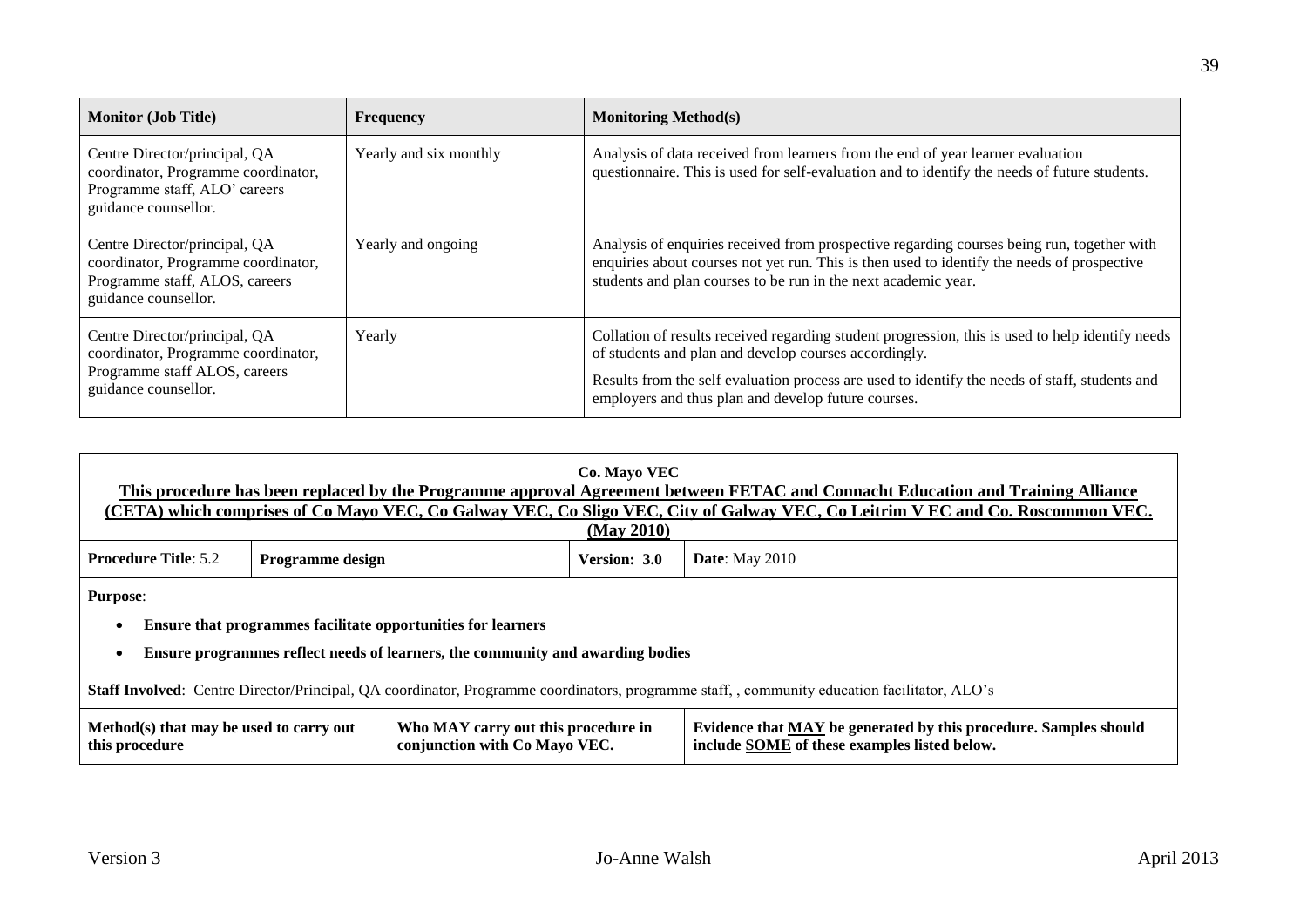| Respond to identified needs.                  | Centre Director/Principal,                | <b>Report on Consultation with Tutors</b>                          |
|-----------------------------------------------|-------------------------------------------|--------------------------------------------------------------------|
|                                               | QA coordinator,                           |                                                                    |
|                                               | Programme coordinators,                   | Minutes of self evaluation meetings                                |
|                                               | Programme staff,                          | Minutes of Programme review meetings.                              |
|                                               | Community education facilitator,          |                                                                    |
|                                               | ALO's                                     | Work placement paperwork                                           |
|                                               |                                           | Learner review questionnaires.                                     |
| Previous uptake in programmes monitored.      | Centre Director/Principal,                | <b>Learner numbers monitored</b>                                   |
|                                               | QA coordinator, Programme coordinators, p | <b>Completion records</b>                                          |
|                                               | Programme staff,                          | Learners leaving course or switching to another programme          |
|                                               | Community education facilitator,          |                                                                    |
|                                               | ALO's                                     |                                                                    |
| Consultation with work placement providers    | Centre Director/Principal,                | Work placement reports                                             |
|                                               | QA coordinator,                           |                                                                    |
|                                               | Programme coordinators, Programme staff,  |                                                                    |
|                                               | Community education facilitator,          |                                                                    |
|                                               | ALO's                                     |                                                                    |
| Course content designed to meet learner needs | Centre Director/Principal,                | <b>Learner review questionnaires</b>                               |
| and facilitate progression                    | QA coordinator,                           | <b>Self evaluation results</b>                                     |
|                                               | Programme coordinators, Programme staff,  | Feedback from subject matter experts, e.g. from external examiners |
|                                               | Community education facilitator,          | reports etc.                                                       |
|                                               | ALO's                                     |                                                                    |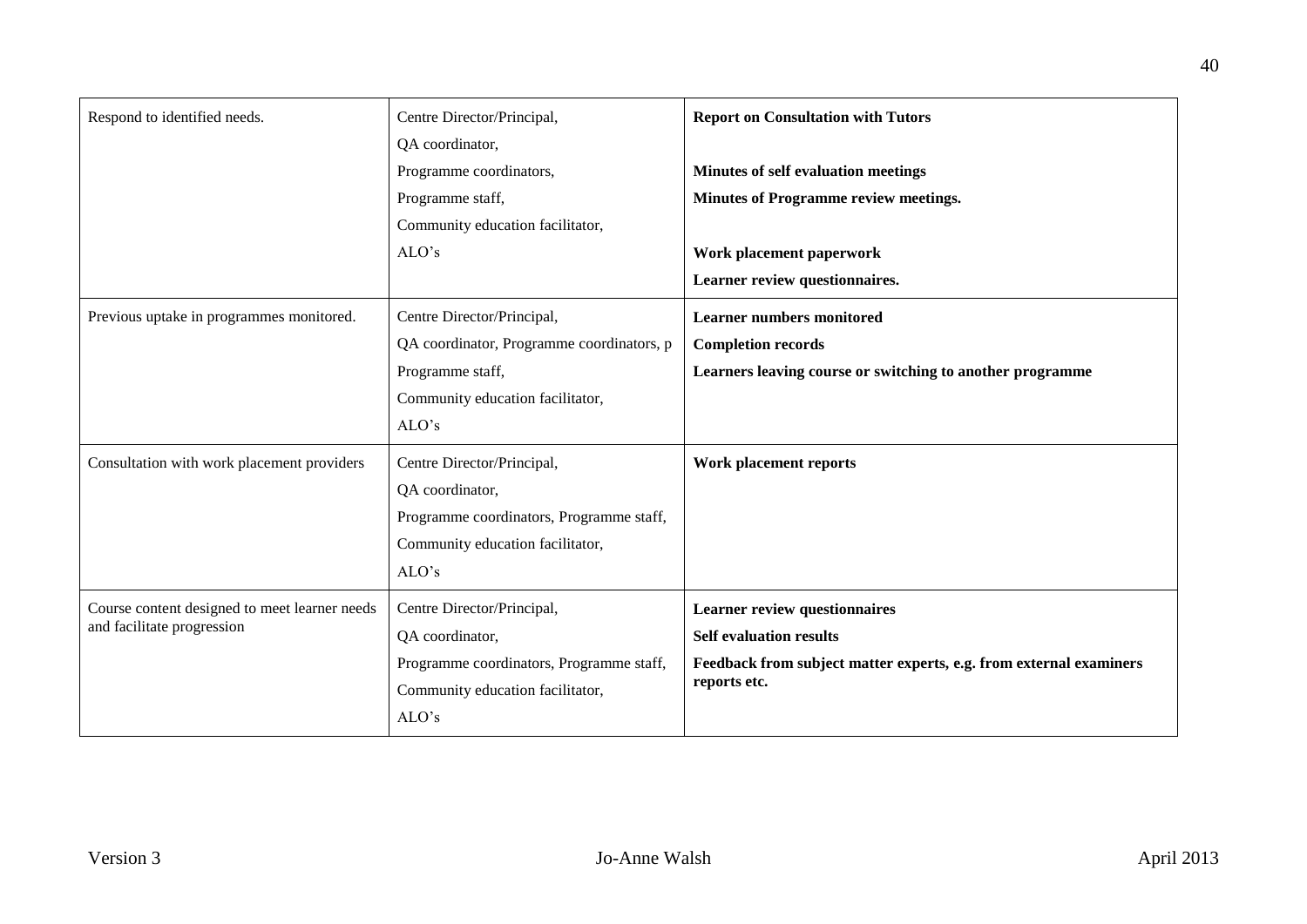| Design course content to integrate with<br>existing policies                                                                     | Centre Director/Principal,<br>QA coordinator,<br>Programme coordinators,<br>Programme staff,<br>Community education facilitator,<br>ALO's |                             |                                                                                                             | Copy of assessment policies<br>Copy of policies |  |
|----------------------------------------------------------------------------------------------------------------------------------|-------------------------------------------------------------------------------------------------------------------------------------------|-----------------------------|-------------------------------------------------------------------------------------------------------------|-------------------------------------------------|--|
| <b>Monitoring</b>                                                                                                                |                                                                                                                                           |                             |                                                                                                             |                                                 |  |
| <b>Monitor (Job Title)</b>                                                                                                       |                                                                                                                                           | <b>Frequency</b>            | <b>Monitoring Method(s)</b>                                                                                 |                                                 |  |
| Centre Director/Principal, QA coordinator, Programme<br>coordinators, programme staff, education facilitator,<br>ALO's           |                                                                                                                                           | Following work<br>placement | Review placement reports<br>Staff meeting to review placement reports and feedback, both verbal and written |                                                 |  |
| Centre Director/Principal, QA coordinator, Programme<br>coordinators, programme staff, community education<br>facilitator, ALO's |                                                                                                                                           | Yearly                      | Self-evaluation process                                                                                     |                                                 |  |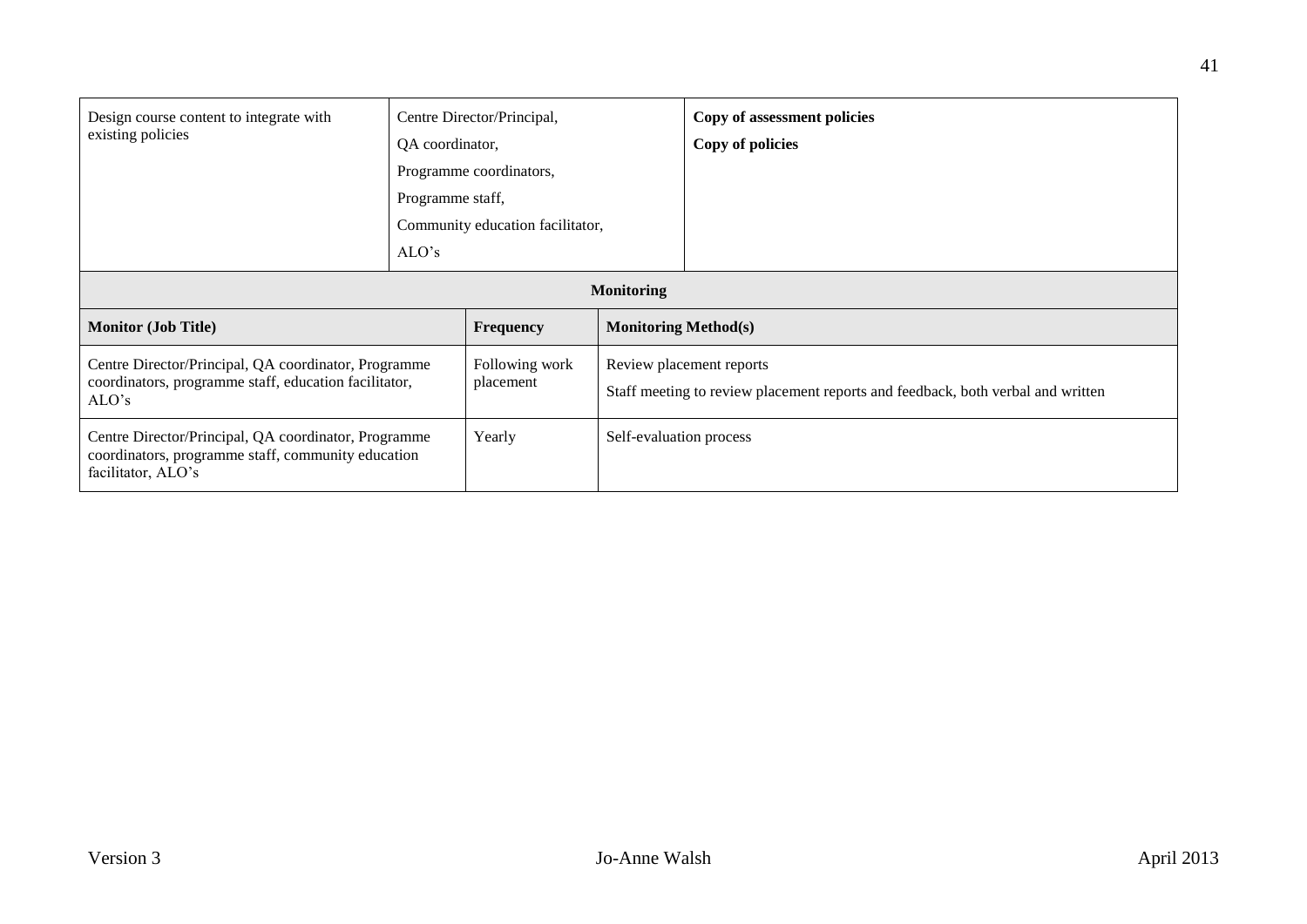| Co. Mayo VEC<br>This procedure has been replaced by the Programme approval Agreement between FETAC and Connacht Education and Training Alliance<br>(CETA) which comprises of Co Mayo VEC, Co Galway VEC, Co Sligo VEC, City of Galway VEC, Co Leitrim V EC and Co. Roscommon VEC. |                                                                                       |                                                                                                       |            |                                                                                                                         |  |  |  |
|-----------------------------------------------------------------------------------------------------------------------------------------------------------------------------------------------------------------------------------------------------------------------------------|---------------------------------------------------------------------------------------|-------------------------------------------------------------------------------------------------------|------------|-------------------------------------------------------------------------------------------------------------------------|--|--|--|
|                                                                                                                                                                                                                                                                                   |                                                                                       |                                                                                                       | (May 2010) |                                                                                                                         |  |  |  |
| <b>Procedure Title: 5.3</b>                                                                                                                                                                                                                                                       | Date: May 2010<br>Programme approval pre-submission for<br>Version: 3.0<br>validation |                                                                                                       |            |                                                                                                                         |  |  |  |
| <b>Purpose:</b>                                                                                                                                                                                                                                                                   |                                                                                       |                                                                                                       |            |                                                                                                                         |  |  |  |
|                                                                                                                                                                                                                                                                                   |                                                                                       | To ensure that programmes developed informs the work of the staff engaged on it                       |            |                                                                                                                         |  |  |  |
|                                                                                                                                                                                                                                                                                   |                                                                                       | To ensure that programmes being developed are based on the mission statement.                         |            |                                                                                                                         |  |  |  |
| $\bullet$                                                                                                                                                                                                                                                                         |                                                                                       |                                                                                                       |            | To ensure that programmes is checked and receives approval from management prior to submission to FETAC                 |  |  |  |
|                                                                                                                                                                                                                                                                                   |                                                                                       | Staff Involved: CEO AEO's, Education Officer, County QA Coordinator, and Centre Directors/Principals. |            |                                                                                                                         |  |  |  |
| Method(s) that may be used to carry out this<br>procedure                                                                                                                                                                                                                         |                                                                                       | Who MAY carry out this<br>procedure in conjunction with Co<br>Mayo VEC.                               |            | Evidence that MAY be generated by this procedure. Samples should include<br><b>SOME</b> of these examples listed below. |  |  |  |
| AEO/CEO briefings and approval meetings                                                                                                                                                                                                                                           |                                                                                       | <b>CEO</b>                                                                                            |            | <b>Minutes of meetings</b>                                                                                              |  |  |  |
|                                                                                                                                                                                                                                                                                   |                                                                                       | <b>Education Officer.</b>                                                                             |            |                                                                                                                         |  |  |  |
|                                                                                                                                                                                                                                                                                   |                                                                                       | <b>Adult Education Officer</b>                                                                        |            |                                                                                                                         |  |  |  |
|                                                                                                                                                                                                                                                                                   |                                                                                       | County QA Coordinator,                                                                                |            |                                                                                                                         |  |  |  |
|                                                                                                                                                                                                                                                                                   |                                                                                       | Centre directors/principals,<br>programme coordinators,                                               |            |                                                                                                                         |  |  |  |
|                                                                                                                                                                                                                                                                                   |                                                                                       | ALO's                                                                                                 |            |                                                                                                                         |  |  |  |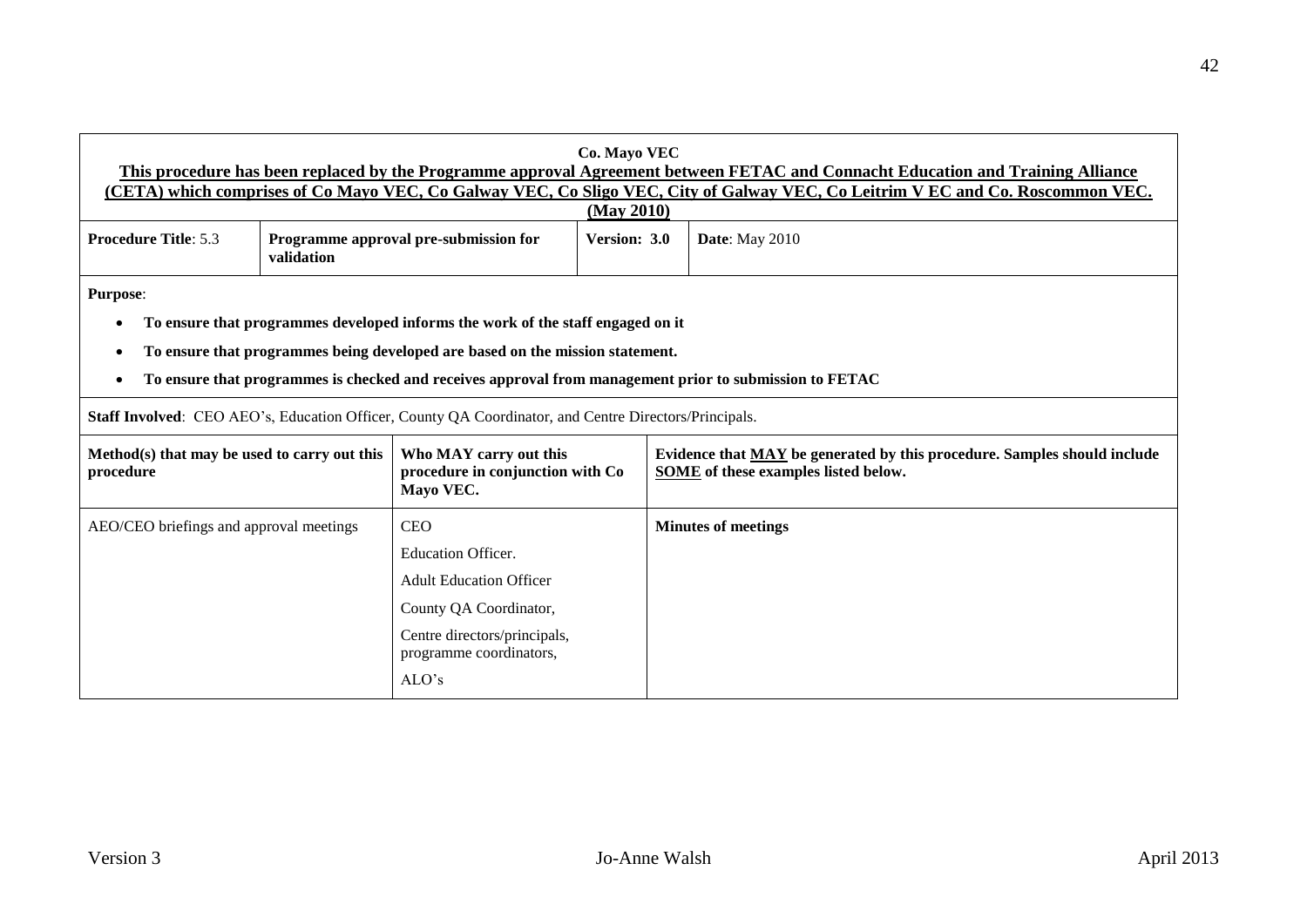| Programme approval pre-submission                                                                      | <b>CEO</b>                                              |                             | AEO briefing records, coordinator meeting minutes.       |
|--------------------------------------------------------------------------------------------------------|---------------------------------------------------------|-----------------------------|----------------------------------------------------------|
|                                                                                                        | <b>Education Officer.</b>                               |                             | PLC programme approval form.                             |
|                                                                                                        | <b>Adult Education Officer</b>                          |                             |                                                          |
|                                                                                                        | County QA Coordinator,                                  |                             |                                                          |
|                                                                                                        | Centre directors/principals,<br>programme coordinators, |                             |                                                          |
|                                                                                                        | ALO's                                                   |                             |                                                          |
|                                                                                                        |                                                         | <b>Monitoring</b>           |                                                          |
| <b>Monitor (Job Title)</b>                                                                             | <b>Frequency</b>                                        | <b>Monitoring Method(s)</b> |                                                          |
| EO, AEO, , County QA coordinator                                                                       | Ongoing                                                 |                             | Monitoring of submissions and approvals                  |
| County QA Coordinator, Centre<br>directors/principals, programme coordinators, ,<br>ALO's coordinators | As required                                             |                             | Monitoring of AEO/ALO/coordinator meetings and briefings |

| Co. Mayo VEC                                                                                                                                 |                                                                                                                                                                                                                                     |                                                                                 |              |  |                 |  |
|----------------------------------------------------------------------------------------------------------------------------------------------|-------------------------------------------------------------------------------------------------------------------------------------------------------------------------------------------------------------------------------------|---------------------------------------------------------------------------------|--------------|--|-----------------|--|
| <b>Procedure Title: 5.4</b>                                                                                                                  | <b>Programme Planning</b>                                                                                                                                                                                                           |                                                                                 | Version: 2.0 |  | Date: June 2008 |  |
| <b>Purpose:</b>                                                                                                                              |                                                                                                                                                                                                                                     |                                                                                 |              |  |                 |  |
| $\bullet$                                                                                                                                    |                                                                                                                                                                                                                                     | To ensure approved programmes are translated into useable plans for all centres |              |  |                 |  |
| $\bullet$                                                                                                                                    |                                                                                                                                                                                                                                     | To ensure that all staff, students and tutors are familiar with schedules       |              |  |                 |  |
| To ensure that the programmes are translated into useable plans setting out timetables based on student needs and capabilities.<br>$\bullet$ |                                                                                                                                                                                                                                     |                                                                                 |              |  |                 |  |
| <b>Staff Involved:</b> Centre coordinators                                                                                                   |                                                                                                                                                                                                                                     |                                                                                 |              |  |                 |  |
| this procedure                                                                                                                               | Method(s) that may be used to carry out<br>Who MAY carry out this procedure<br>Evidence that MAY be generated by this procedure. Samples should include<br>in conjunction with Co Mayo VEC.<br>SOME of these examples listed below. |                                                                                 |              |  |                 |  |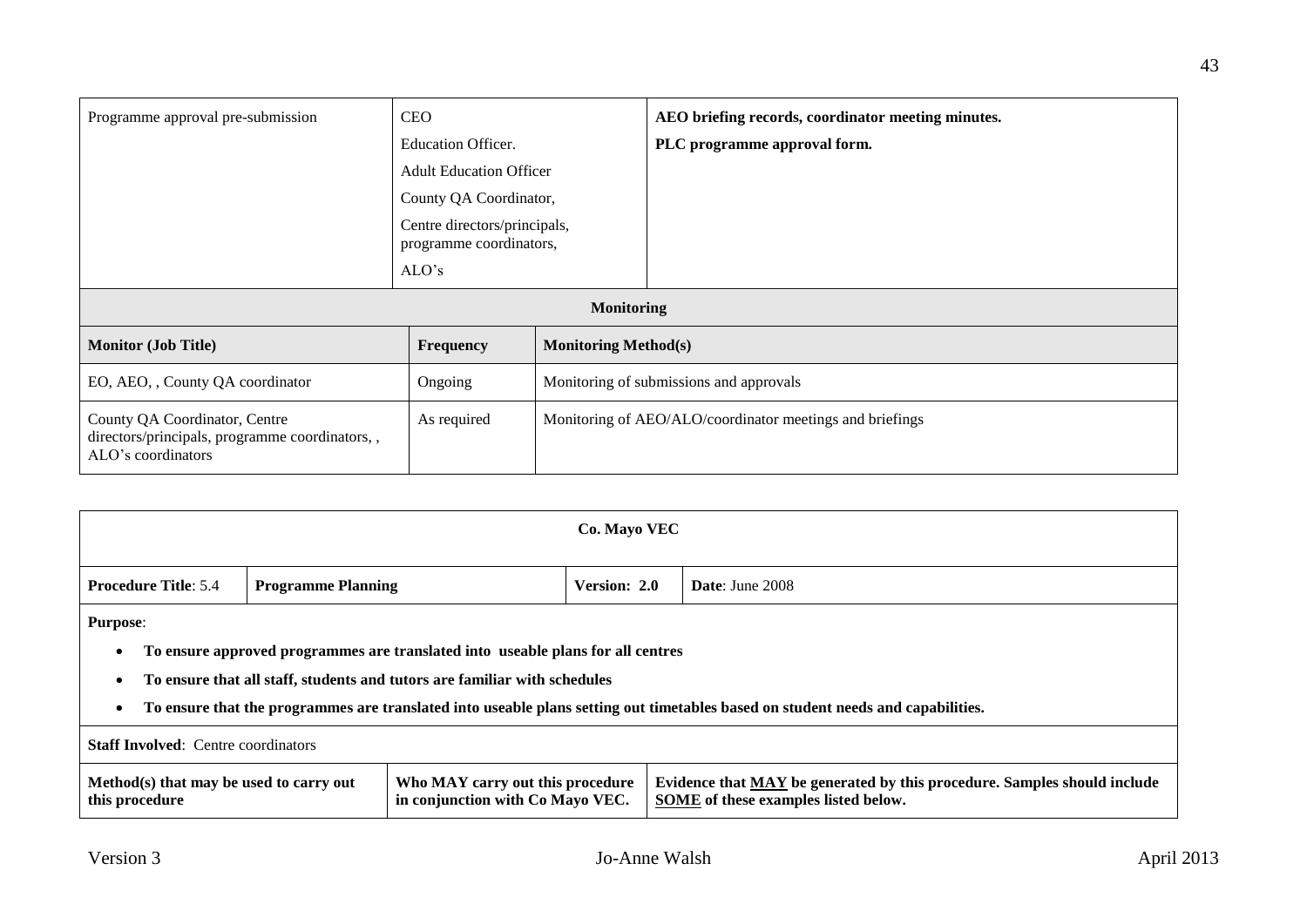| Programme planning and design in response<br>to student/learner need                        | Centre director/principal,<br>QA coordinator,<br>Programme coordinator,<br>Programme staff,<br><b>ALO</b> |                                              | <b>Minutes of planning meetings</b><br>Drafts of Timetables, year calendar |
|---------------------------------------------------------------------------------------------|-----------------------------------------------------------------------------------------------------------|----------------------------------------------|----------------------------------------------------------------------------|
| Timetabling according to learner numbers and<br>resources                                   | Centre director/principal,<br>QA coordinator,<br>Programme coordinator,<br>Programme staff,<br><b>ALO</b> | Timetables, staff schedules, room allocation |                                                                            |
|                                                                                             | <b>Monitoring</b>                                                                                         |                                              |                                                                            |
| <b>Monitor (Job Title)</b>                                                                  | Frequency                                                                                                 |                                              | <b>Monitoring Method(s)</b>                                                |
| Centre director/principal,<br>QA coordinator,<br>Programme coordinator,<br>Programme staff. | Annually                                                                                                  |                                              | Review evidence.                                                           |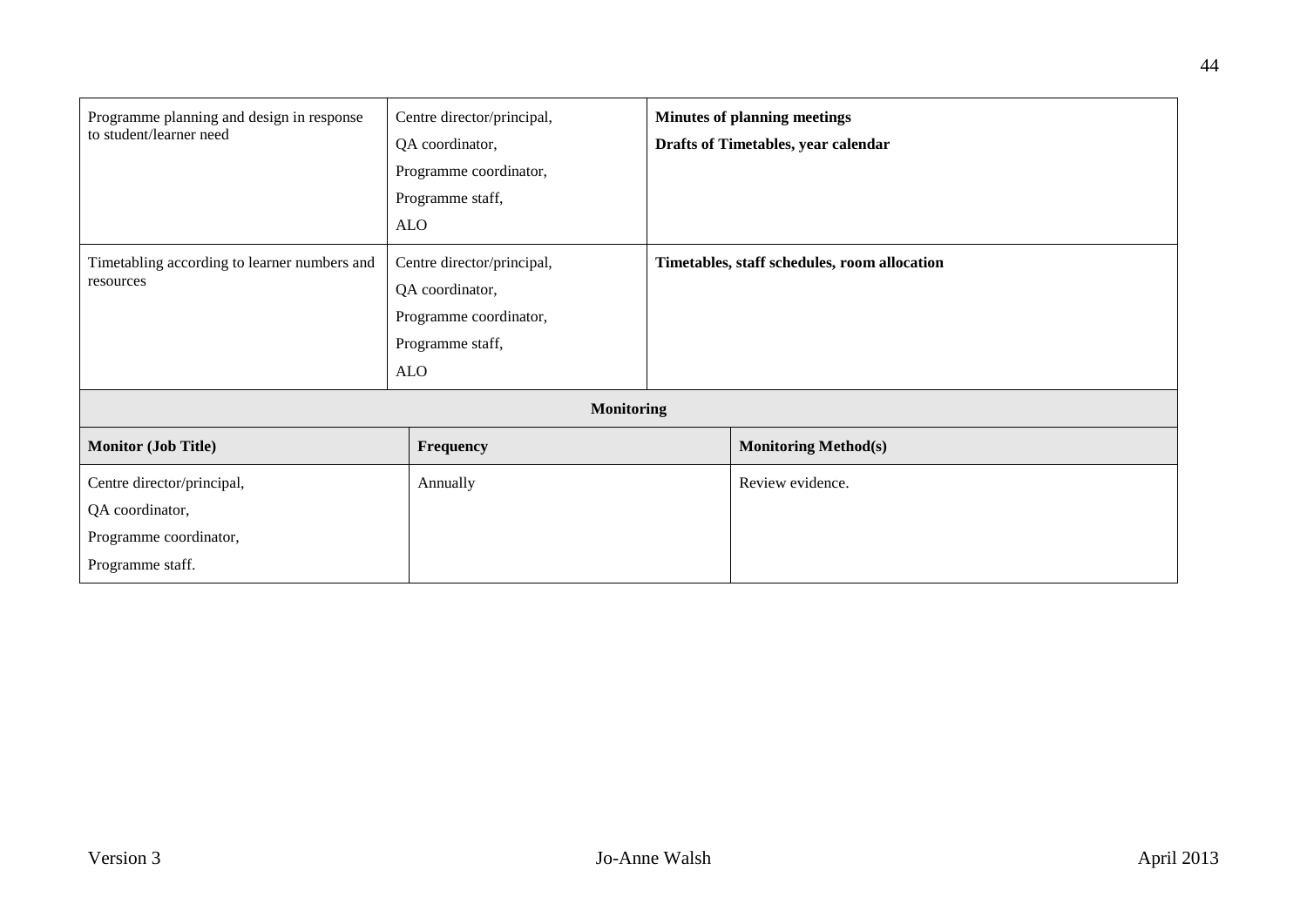|                                                                                                                                      | <b>County Mayo VEC</b>                                                                                                  |                                                                                                                  |                                                                                                                                                   |  |  |  |  |
|--------------------------------------------------------------------------------------------------------------------------------------|-------------------------------------------------------------------------------------------------------------------------|------------------------------------------------------------------------------------------------------------------|---------------------------------------------------------------------------------------------------------------------------------------------------|--|--|--|--|
| <b>Procedure Title: 5.5</b>                                                                                                          | <b>Programme delivery</b>                                                                                               | Version: 2.0                                                                                                     | Date: June 2008                                                                                                                                   |  |  |  |  |
| <b>Purpose:</b>                                                                                                                      |                                                                                                                         |                                                                                                                  |                                                                                                                                                   |  |  |  |  |
| $\bullet$                                                                                                                            | To ensure tutors have sufficient resources and flexibility to use a range of appropriate delivery styles                |                                                                                                                  | To ensure that tutors and those involved in delivery of programmes have the opportunity to reflect and review the effectiveness of their work and |  |  |  |  |
| collectively seek Improvement<br>٠                                                                                                   | To ensure that timetables and schedules are adhered to as far as possible                                               |                                                                                                                  |                                                                                                                                                   |  |  |  |  |
| $\bullet$                                                                                                                            | To ensure that arrangements are in place to cover for staff that are unable for whatever reason to fulfil their duties. |                                                                                                                  |                                                                                                                                                   |  |  |  |  |
| <b>Staff Involved:</b> Director, centre coordinators all staff                                                                       |                                                                                                                         |                                                                                                                  |                                                                                                                                                   |  |  |  |  |
| Method(s) that may be used to<br>Who MAY carry out this<br>carry out this procedure<br>procedure in conjunction with Co<br>Mayo VEC. |                                                                                                                         | Evidence that MAY be generated by this procedure. Samples should include SOME of these<br>examples listed below. |                                                                                                                                                   |  |  |  |  |
| Training for staff -                                                                                                                 | Centre director/principal;                                                                                              | Records of in-service and training attended.                                                                     |                                                                                                                                                   |  |  |  |  |
| In liaison with Co Mayo VEC                                                                                                          | QA coordinator;                                                                                                         |                                                                                                                  |                                                                                                                                                   |  |  |  |  |
| Human Resources.                                                                                                                     | Programme coordinator;                                                                                                  |                                                                                                                  |                                                                                                                                                   |  |  |  |  |
|                                                                                                                                      | Programme staff;                                                                                                        |                                                                                                                  |                                                                                                                                                   |  |  |  |  |
|                                                                                                                                      | $ALO: -$ in liaison with $Co$ Mayo<br>VEC human resources                                                               |                                                                                                                  |                                                                                                                                                   |  |  |  |  |
| Materials and methods of                                                                                                             | Centre director/principal,                                                                                              | Tutor notes,                                                                                                     |                                                                                                                                                   |  |  |  |  |
| delivery are constantly evolving,<br>therefore the delivery process is                                                               | QA coordinator,                                                                                                         | practical facilities,                                                                                            |                                                                                                                                                   |  |  |  |  |
| constantly updated to meet the                                                                                                       | Programme coordinator,                                                                                                  | literacy plan,                                                                                                   |                                                                                                                                                   |  |  |  |  |
| needs of the learners                                                                                                                | Programme staff,                                                                                                        | self-evaluation process-                                                                                         |                                                                                                                                                   |  |  |  |  |
|                                                                                                                                      | <b>ALO</b>                                                                                                              | Programme improvement plan.                                                                                      |                                                                                                                                                   |  |  |  |  |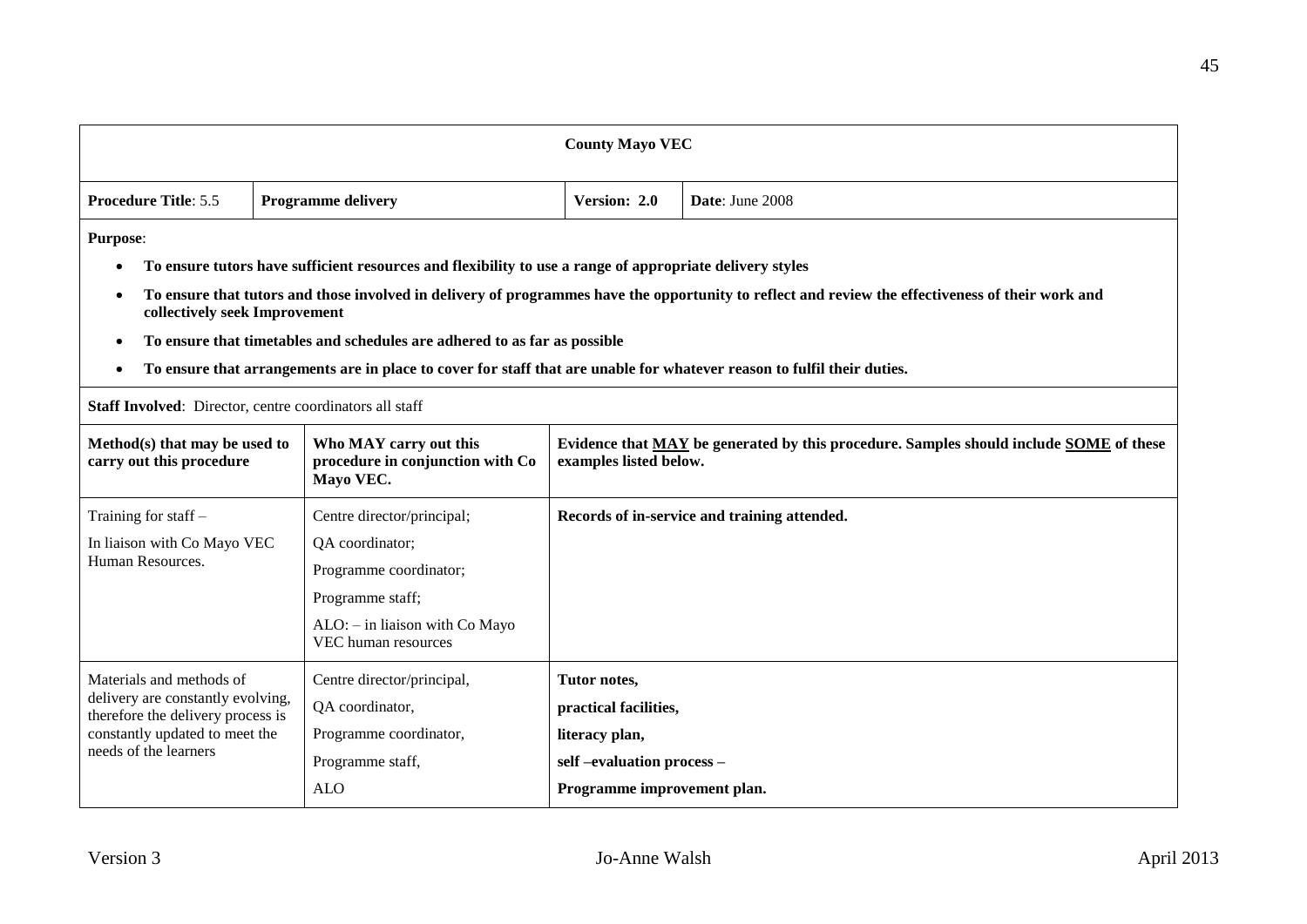| Tutor review of the success of<br>the programme.                                                                                                                                                                                | Centre director/principal,<br>QA coordinator,<br>Programme coordinator,<br>Programme staff,<br><b>ALO</b> |                            | Final results,<br>staff meeting minutes,<br>scheduled staff meetings,<br>student feedback              |  |  |  |
|---------------------------------------------------------------------------------------------------------------------------------------------------------------------------------------------------------------------------------|-----------------------------------------------------------------------------------------------------------|----------------------------|--------------------------------------------------------------------------------------------------------|--|--|--|
| Timetable/schedules<br>Centre director/principal,<br>QA coordinator,<br>Programme coordinator,<br>Programme staff,<br><b>ALO</b>                                                                                                |                                                                                                           |                            | Timetables and schedules,<br>Year planner.<br>Co Mayo VEC Timeline.                                    |  |  |  |
| A broad range of facilities are<br>provided across the county to<br>ensure that delivery best meets<br>the need of the learner as far as<br>possible, within normal<br>budgetary constraints.                                   | QA coordinator,<br>Programme coordinator,<br>Programme staff,<br><b>ALO</b>                               | Centre director/principal, | Practical facilities                                                                                   |  |  |  |
| Implementing DES supervision<br>and substitution arrangements<br>ensure staff cover.<br>(Supervision and Substitution<br>unavailable from January 2009<br>unless a teacher/tutor is sick for<br>3 days or more due to DES cuts) | QA coordinator,<br>Programme coordinator,<br>Programme staff,<br><b>ALO</b>                               | Centre director/principal, | Supervision and substitution forms and staff sign in sheets.<br>Supervision and substitution register. |  |  |  |
|                                                                                                                                                                                                                                 | <b>Monitoring</b>                                                                                         |                            |                                                                                                        |  |  |  |
| <b>Monitor (Job Title)</b><br><b>Monitoring Method(s)</b><br>Frequency                                                                                                                                                          |                                                                                                           |                            |                                                                                                        |  |  |  |
| Centre director/principal,<br>Annually<br>QA coordinator.                                                                                                                                                                       |                                                                                                           |                            | Review of practical facilities, report and request for new materials and equipment forwarded to VEC    |  |  |  |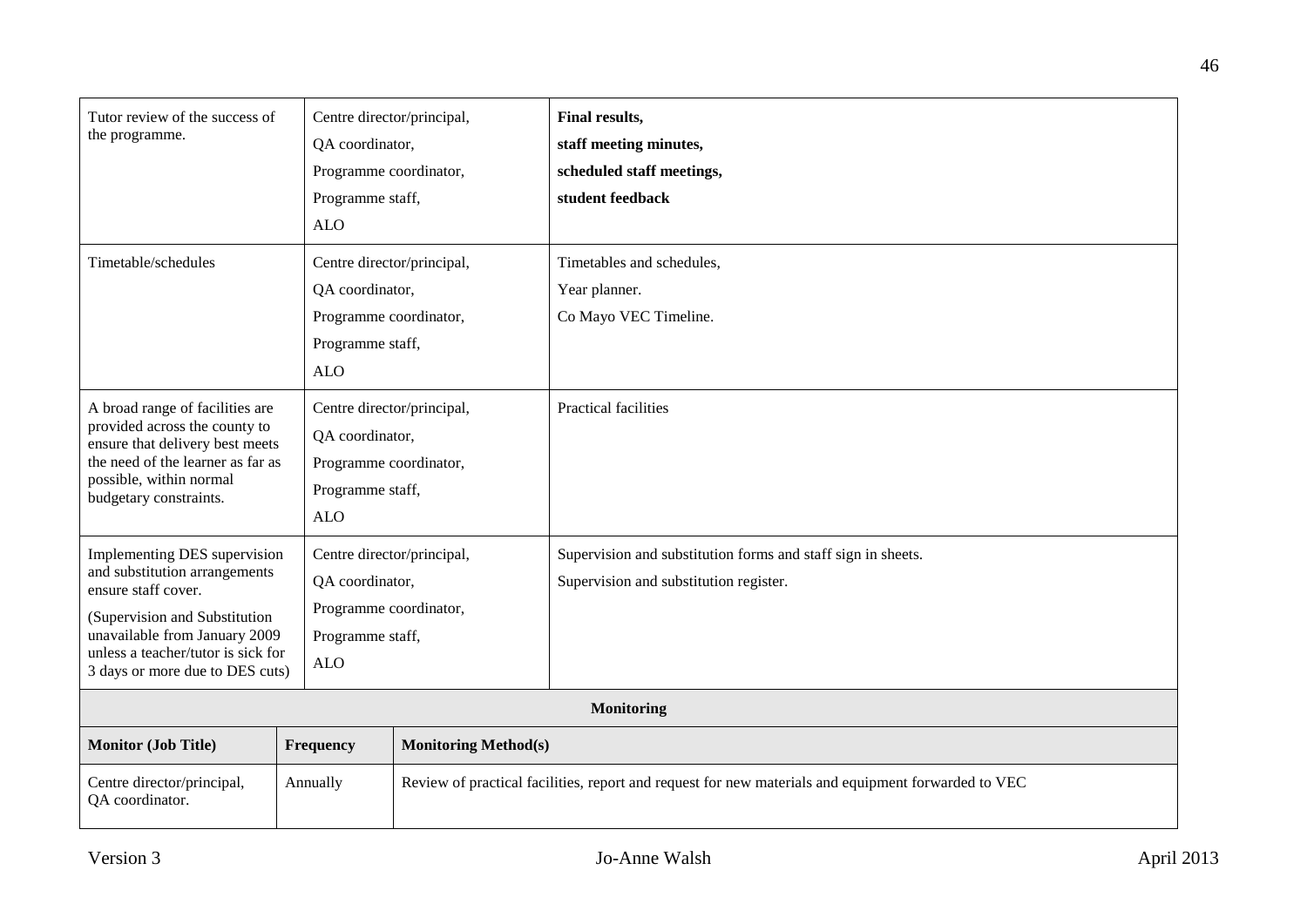| As required | Review of timetables for staff, rooms and students.                |  |
|-------------|--------------------------------------------------------------------|--|
|             |                                                                    |  |
| Ongoing     | Ensure that all paperwork is completed correctly and is up to date |  |

| Co Mayo VEC                                                                                                                          |                                                                                                           |                                                                                                                  |                                                                                                                                                           |  |  |
|--------------------------------------------------------------------------------------------------------------------------------------|-----------------------------------------------------------------------------------------------------------|------------------------------------------------------------------------------------------------------------------|-----------------------------------------------------------------------------------------------------------------------------------------------------------|--|--|
| <b>Procedure Title: 5.6</b>                                                                                                          | <b>Learner</b> records                                                                                    | Version: 2.0                                                                                                     | Date: June 2008                                                                                                                                           |  |  |
| <b>Purpose:</b>                                                                                                                      |                                                                                                           |                                                                                                                  |                                                                                                                                                           |  |  |
| $\bullet$                                                                                                                            | To ensure that learner records are comprehensively maintained from entry, through progress to achievement |                                                                                                                  |                                                                                                                                                           |  |  |
| ٠                                                                                                                                    | To ensure data required by FETAC for awards and statistical analysis is meticulously kept                 |                                                                                                                  |                                                                                                                                                           |  |  |
|                                                                                                                                      | To ensure that records are available in a appropriate format for programme review and evaluation          |                                                                                                                  |                                                                                                                                                           |  |  |
|                                                                                                                                      |                                                                                                           |                                                                                                                  | Staff Involved: Centre director/Principal, QA coordinator, programme coordinators, programme staff, , Admin staff, community education facilitator, ALO's |  |  |
| Who MAY carry out this procedure<br>Method(s) that may be<br>in conjunction with Co Mayo VEC.<br>used to carry out this<br>procedure |                                                                                                           | Evidence that MAY be generated by this procedure. Samples should include SOME of these<br>examples listed below. |                                                                                                                                                           |  |  |
| Attendance records<br>Centre director/Principal,                                                                                     |                                                                                                           |                                                                                                                  | Completed time cards and attendance records,                                                                                                              |  |  |
|                                                                                                                                      | QA coordinator,                                                                                           | roll book,                                                                                                       |                                                                                                                                                           |  |  |
|                                                                                                                                      | Programme coordinators,                                                                                   | class roll book,                                                                                                 |                                                                                                                                                           |  |  |
| Programme staff,                                                                                                                     |                                                                                                           | centre roll book                                                                                                 |                                                                                                                                                           |  |  |
| Admin staff,                                                                                                                         |                                                                                                           |                                                                                                                  |                                                                                                                                                           |  |  |
|                                                                                                                                      | community education facilitator,                                                                          |                                                                                                                  |                                                                                                                                                           |  |  |
|                                                                                                                                      | ALO's                                                                                                     |                                                                                                                  |                                                                                                                                                           |  |  |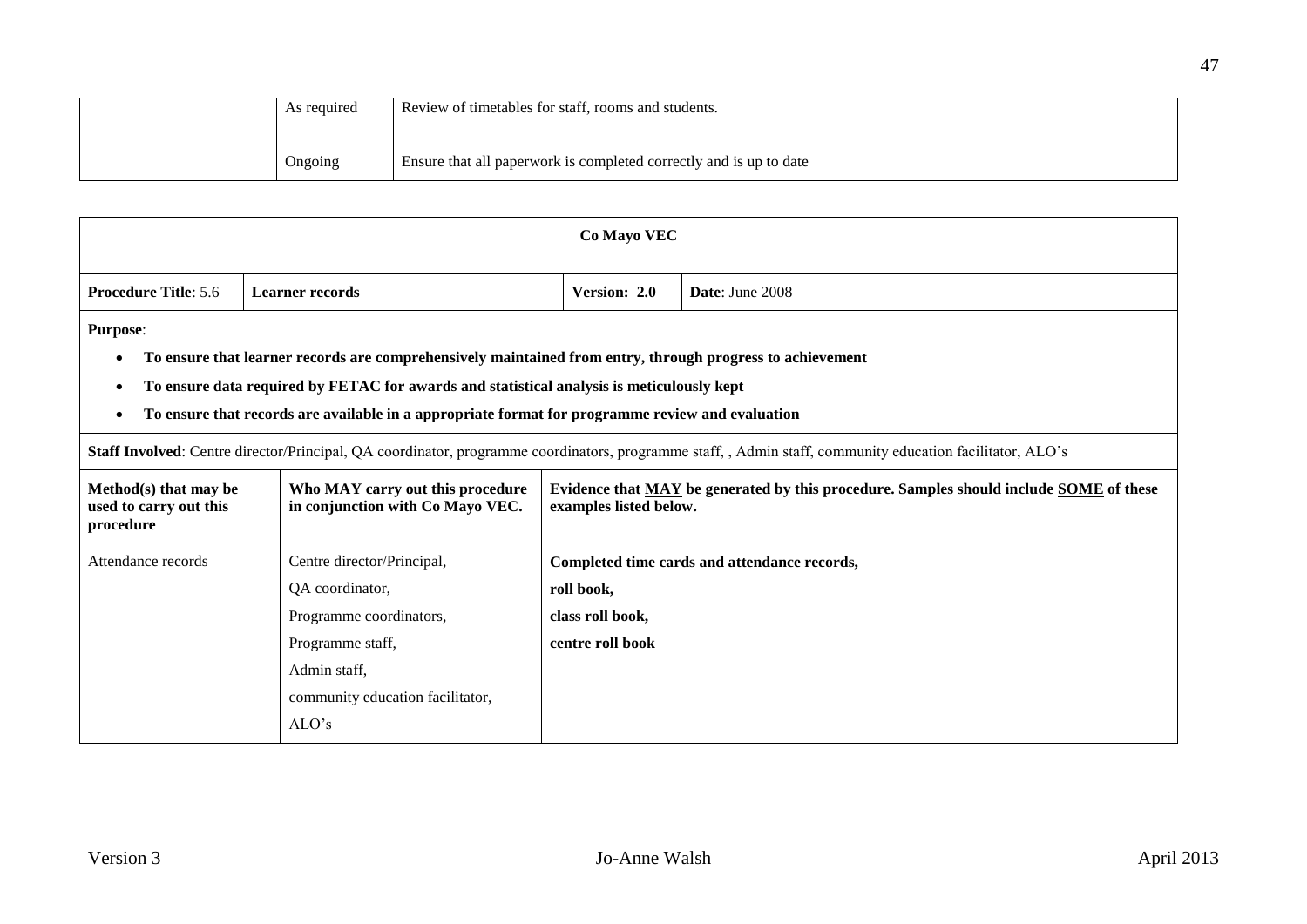| Progression records                  | Centre director/Principal,       |                                  | <b>Progression forms</b>                       |  |
|--------------------------------------|----------------------------------|----------------------------------|------------------------------------------------|--|
|                                      | QA coordinator,                  |                                  |                                                |  |
|                                      | Programme coordinators,          |                                  |                                                |  |
|                                      | Programme staff,                 |                                  |                                                |  |
|                                      | Admin staff,                     |                                  |                                                |  |
|                                      |                                  | community education facilitator, |                                                |  |
|                                      | ALO's                            |                                  |                                                |  |
| Identify and support special         |                                  | Centre director/Principal,       | Records of applications for specific provision |  |
| needs of students/learners           | QA coordinator,                  |                                  | Records showing provision provided.            |  |
|                                      |                                  | Programme coordinators,          | Completed learning plans                       |  |
|                                      | Programme staff,                 |                                  | Completed review forms                         |  |
|                                      | Admin staff,                     |                                  | Completed weekly meeting feedback sheets.      |  |
|                                      | community education facilitator, |                                  |                                                |  |
|                                      | ALO's                            |                                  |                                                |  |
|                                      |                                  |                                  | Monitoring                                     |  |
| <b>Monitor (Job Title)</b>           |                                  | Frequency                        | <b>Monitoring Method(s)</b>                    |  |
| Centre director/Principal<br>Ongoing |                                  |                                  | Review student files on a regular basis.       |  |
| Admin staff,                         |                                  |                                  | Review progression                             |  |
| community education facilitator,     |                                  |                                  | Review learner records                         |  |
| ALO's                                |                                  |                                  |                                                |  |
| All teaching staff<br>Ongoing        |                                  |                                  | Review of learner records                      |  |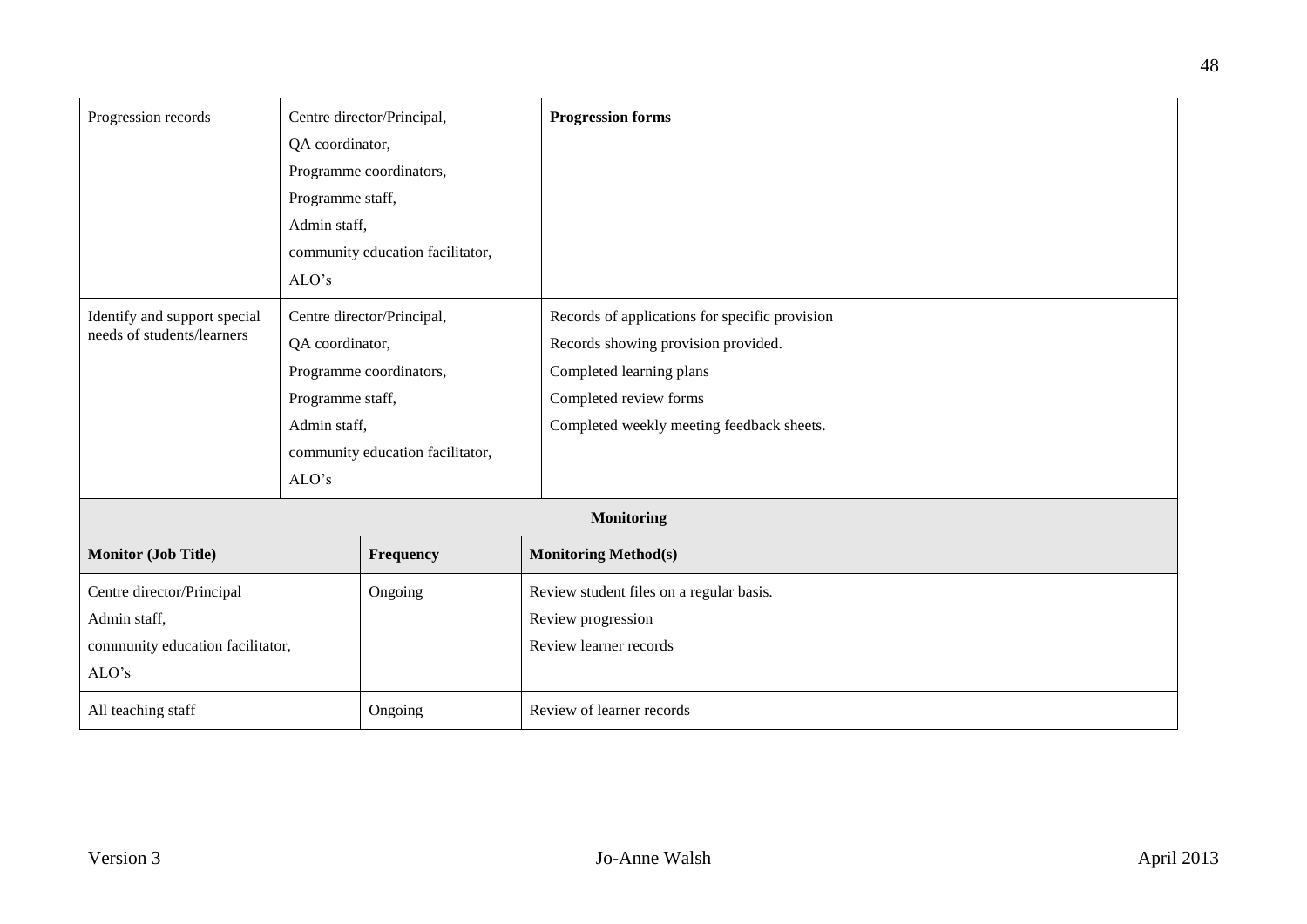| Co. Mayo VEC                                                                                                                                                                                                                                                           |                                                                                                                                                           |              |                                                                                                                         |  |  |  |  |
|------------------------------------------------------------------------------------------------------------------------------------------------------------------------------------------------------------------------------------------------------------------------|-----------------------------------------------------------------------------------------------------------------------------------------------------------|--------------|-------------------------------------------------------------------------------------------------------------------------|--|--|--|--|
| <b>Procedure Title: 5.7</b>                                                                                                                                                                                                                                            | Provision and maintenance of learning<br>resources                                                                                                        | Version: 2.0 | Date: June 2008                                                                                                         |  |  |  |  |
| <b>Purpose:</b><br>To ensure that the resources necessary for successful participation by learners are allocated to and maintained on all programmes<br>To ensure that measures are taken so that learners have adequate access to premises, facilities and resources. |                                                                                                                                                           |              |                                                                                                                         |  |  |  |  |
| Staff Involved: AEO's, Centre director/Principal, QA coordinator, Programme coordinators,<br>Programme staff, , Admin staff, community education facilitator, ALO's                                                                                                    |                                                                                                                                                           |              |                                                                                                                         |  |  |  |  |
| Method(s) used to carry out<br>Who MAY carry out this procedure in<br>conjunction with Co Mayo VEC.<br>this procedure                                                                                                                                                  |                                                                                                                                                           |              | Evidence that MAY be generated by this procedure. Samples should include<br><b>SOME</b> of these examples listed below. |  |  |  |  |
| All rooms are adequately<br>equipped with the necessary<br>resources to deliver the<br>programme in a teaching<br>style appropriate both to the<br>programme and the learners.                                                                                         | Centre director/Principal,<br>QA coordinator,<br>Programme coordinators,<br>Programme staff,<br>Admin staff,<br>community education facilitator,<br>ALO's |              | Physical evidence on site                                                                                               |  |  |  |  |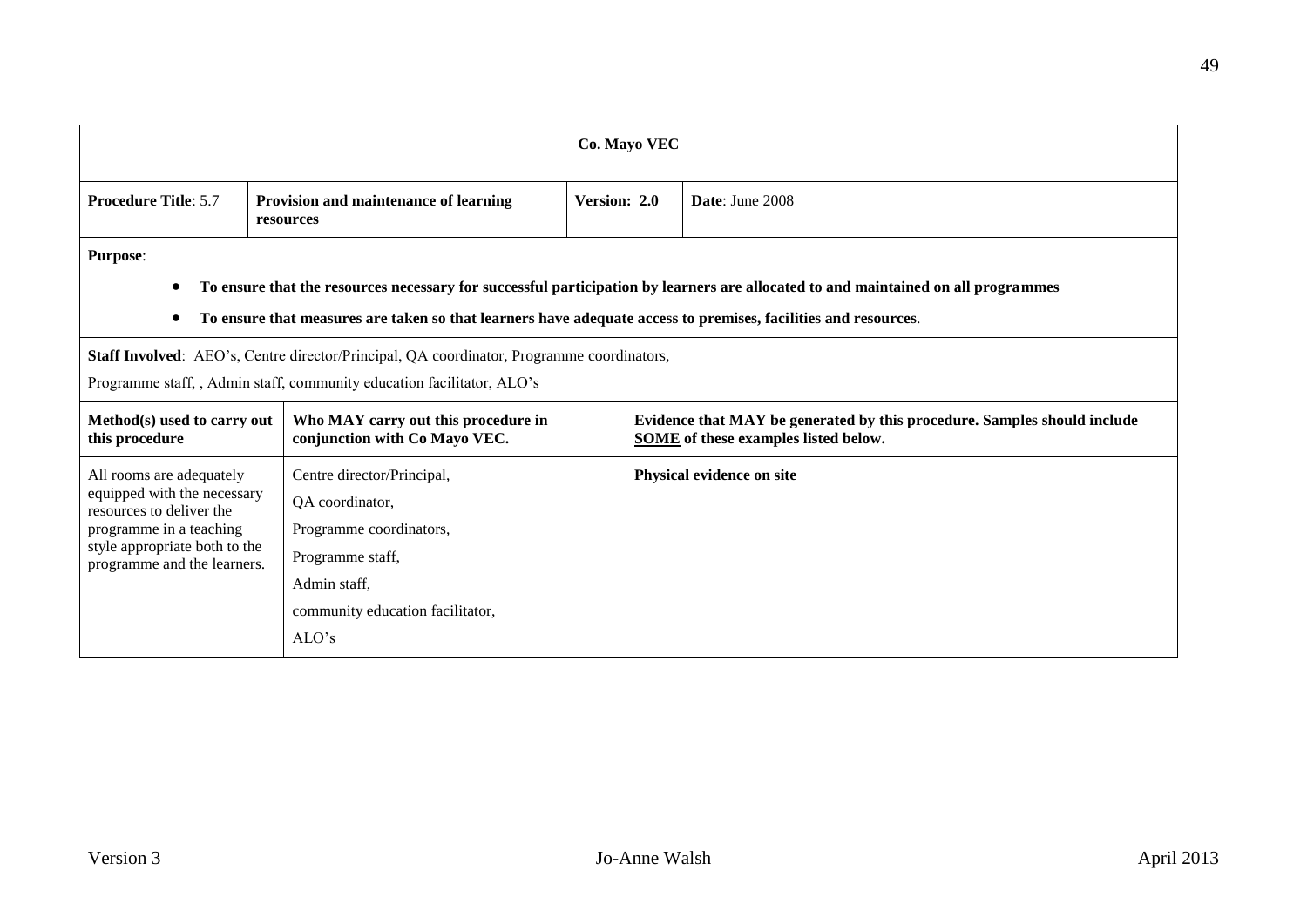| Practical rooms have the<br>required space, materials and<br>facilities necessary to deliver<br>the programme within normal<br>budgetary constraints. | Centre director/Principal,<br>QA coordinator,<br>Programme coordinators,<br>Programme staff,<br>Admin staff,<br>community education facilitator,<br>ALO's |                         |                             | Physical evidence on site<br>Minutes of meetings and briefings                                  |
|-------------------------------------------------------------------------------------------------------------------------------------------------------|-----------------------------------------------------------------------------------------------------------------------------------------------------------|-------------------------|-----------------------------|-------------------------------------------------------------------------------------------------|
|                                                                                                                                                       |                                                                                                                                                           |                         |                             | <b>Monitoring</b>                                                                               |
| <b>Monitor (Job Title)</b>                                                                                                                            | Frequency                                                                                                                                                 |                         | <b>Monitoring Method(s)</b> |                                                                                                 |
| Centre director/Principal,<br>QA coordinator,                                                                                                         |                                                                                                                                                           | Annually<br>As required |                             | Check all facilities on site, Request for additional materials required.                        |
| Programme coordinators,                                                                                                                               |                                                                                                                                                           |                         | <b>VEC</b> Audit            |                                                                                                 |
| Programme staff,                                                                                                                                      |                                                                                                                                                           |                         |                             |                                                                                                 |
| Admin staff,                                                                                                                                          |                                                                                                                                                           |                         |                             |                                                                                                 |
| community education facilitator,                                                                                                                      |                                                                                                                                                           |                         |                             |                                                                                                 |
| ALO's                                                                                                                                                 |                                                                                                                                                           |                         |                             |                                                                                                 |
| All teachers/tutors                                                                                                                                   |                                                                                                                                                           | Annually                |                             | Check facilities and materials and formulate a list of requirements for the next academic year. |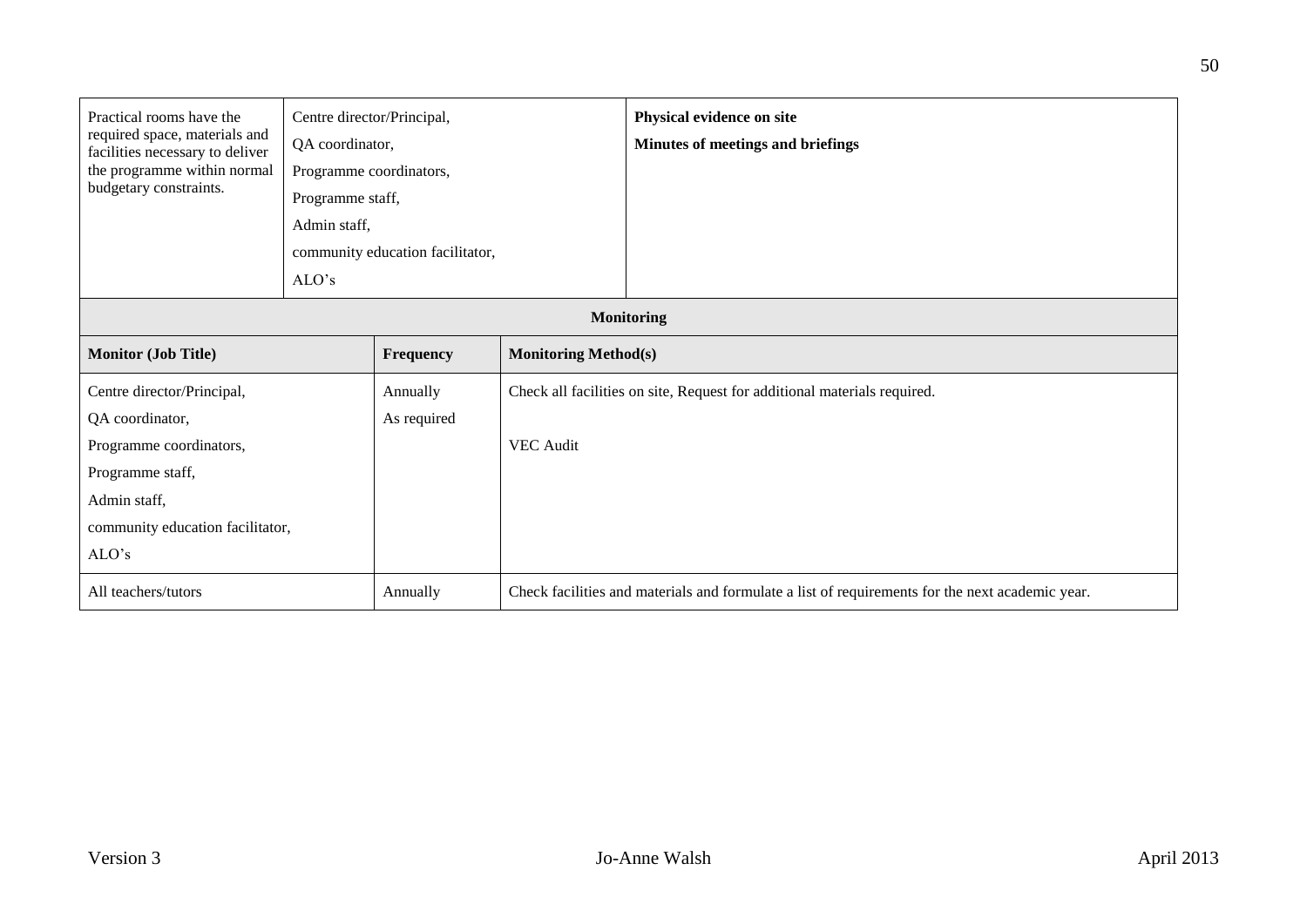|                                                              |                                                                                                                                                                       | Co mayo VEC                                       |                                                                                                                  |  |  |  |  |  |
|--------------------------------------------------------------|-----------------------------------------------------------------------------------------------------------------------------------------------------------------------|---------------------------------------------------|------------------------------------------------------------------------------------------------------------------|--|--|--|--|--|
| <b>Procedure Title: 5.8</b>                                  | <b>Health and Safety</b>                                                                                                                                              | Version: 2.0                                      | Date: June 2008                                                                                                  |  |  |  |  |  |
| <b>Purpose:</b>                                              | To ensure that the physical premises/facilities are accessible and maintained in such a way as to ensure the health and safety of all staff and<br>students/learners. |                                                   |                                                                                                                  |  |  |  |  |  |
|                                                              | Staff Involved: AEO's, Centre director/Principal, QA coordinator, Programme coordinators,                                                                             |                                                   |                                                                                                                  |  |  |  |  |  |
|                                                              | Programme staff, Admin staff, community education facilitator, ALO's                                                                                                  |                                                   |                                                                                                                  |  |  |  |  |  |
| Method(s) that may be<br>used to carry out this<br>procedure | Who MAY carry out this procedure in<br>conjunction with Co Mayo VEC.                                                                                                  |                                                   | Evidence that MAY be generated by this procedure. Samples should include SOME<br>of these examples listed below. |  |  |  |  |  |
| Hazard checklist and<br>Safety statement for all<br>centres  | Centre director/Principal,<br>QA coordinator,<br>Programme coordinators,<br>Programme staff,<br>Admin staff,<br>community education facilitator,<br>ALO's             | <b>Safety statement</b><br><b>Risk Assessment</b> |                                                                                                                  |  |  |  |  |  |
| Health and safety Officer<br>$-(center\,\,conductor)$        | Centre director/Principal,<br>QA coordinator,<br>Programme coordinators,<br>Programme staff,<br>Admin staff,<br>community education facilitator,<br>ALO's             | Minutes of meetings.                              |                                                                                                                  |  |  |  |  |  |

51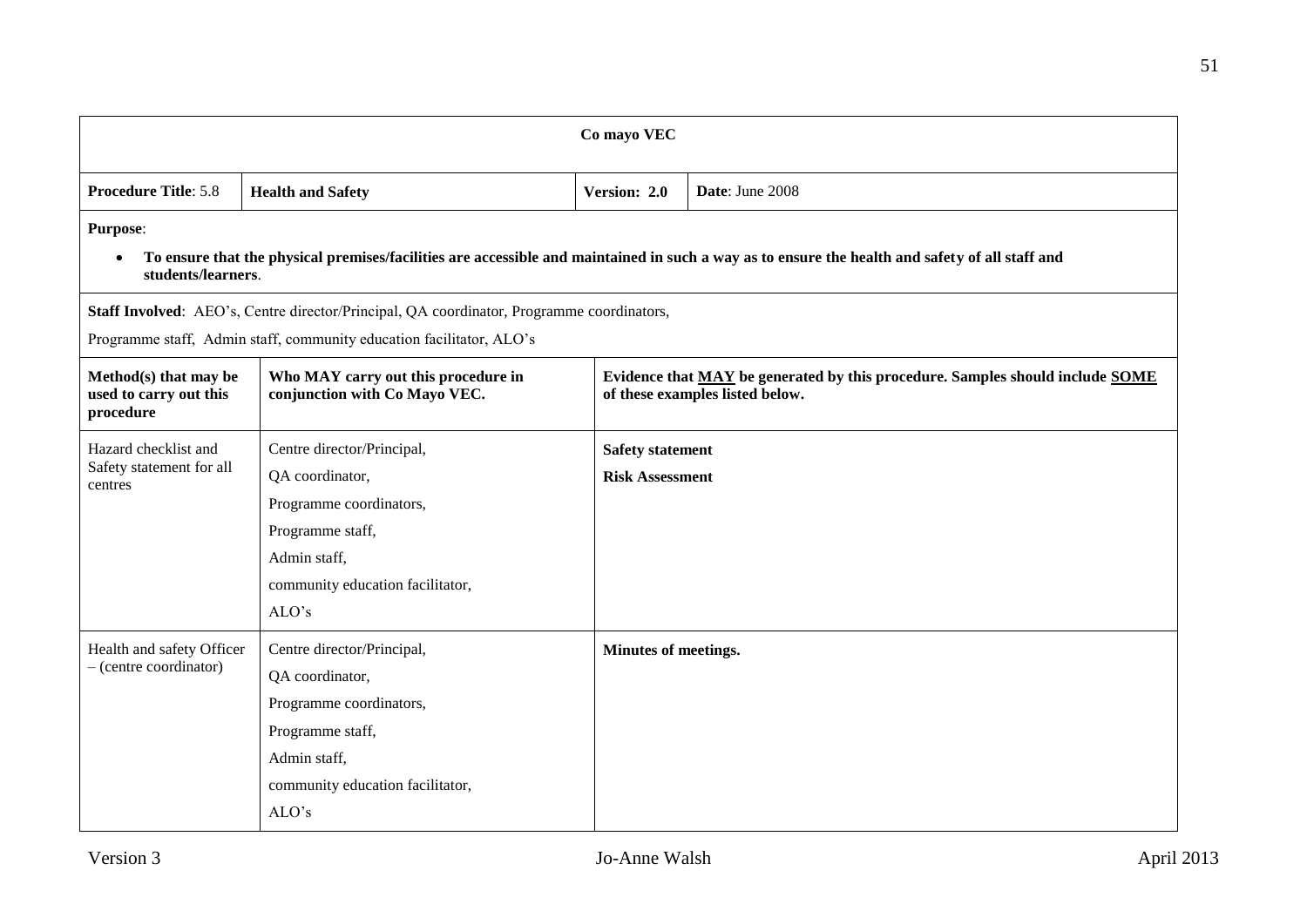| Regular fire drills                                   |       | Centre director/Principal,       |                                                                  | Fire drill report                                                     |
|-------------------------------------------------------|-------|----------------------------------|------------------------------------------------------------------|-----------------------------------------------------------------------|
|                                                       |       | QA coordinator,                  |                                                                  |                                                                       |
|                                                       |       | Programme coordinators,          |                                                                  |                                                                       |
|                                                       |       | Programme staff,                 |                                                                  |                                                                       |
|                                                       |       | Admin staff,                     |                                                                  |                                                                       |
|                                                       |       | community education facilitator, |                                                                  |                                                                       |
|                                                       | ALO's |                                  |                                                                  |                                                                       |
| Provide learners and staff                            |       | Centre director/Principal,       |                                                                  | Staff and Learner safety information,                                 |
| with relevant health and<br>safety information of the |       | QA coordinator,                  |                                                                  |                                                                       |
| centre                                                |       | Programme coordinators,          |                                                                  | Record of receipt of health and safety information                    |
|                                                       |       | Programme staff,                 |                                                                  | Record of receipt of staff handbook                                   |
|                                                       |       | Admin staff,                     |                                                                  |                                                                       |
|                                                       |       | community education facilitator, |                                                                  |                                                                       |
|                                                       | ALO's |                                  |                                                                  |                                                                       |
|                                                       |       |                                  |                                                                  | <b>Monitoring</b>                                                     |
| <b>Monitor (Job Title)</b>                            |       | Frequency                        | <b>Monitoring Method(s)</b>                                      |                                                                       |
| Centre director/Principal,                            |       | Ongoing                          |                                                                  | Review fire and safety checklist completed and safety officers report |
| QA coordinator,                                       |       |                                  |                                                                  |                                                                       |
| Programme coordinators,                               |       |                                  | Review of fire plan and ensure hazard statements are up to date. |                                                                       |
| Programme staff,                                      |       |                                  |                                                                  |                                                                       |
| Admin staff,                                          |       |                                  |                                                                  |                                                                       |
| community education facilitator,                      |       |                                  |                                                                  |                                                                       |
| ALO's                                                 |       |                                  |                                                                  |                                                                       |
| Fire officer                                          |       | Ongoing                          |                                                                  | Maintain and review fire plan and reports.                            |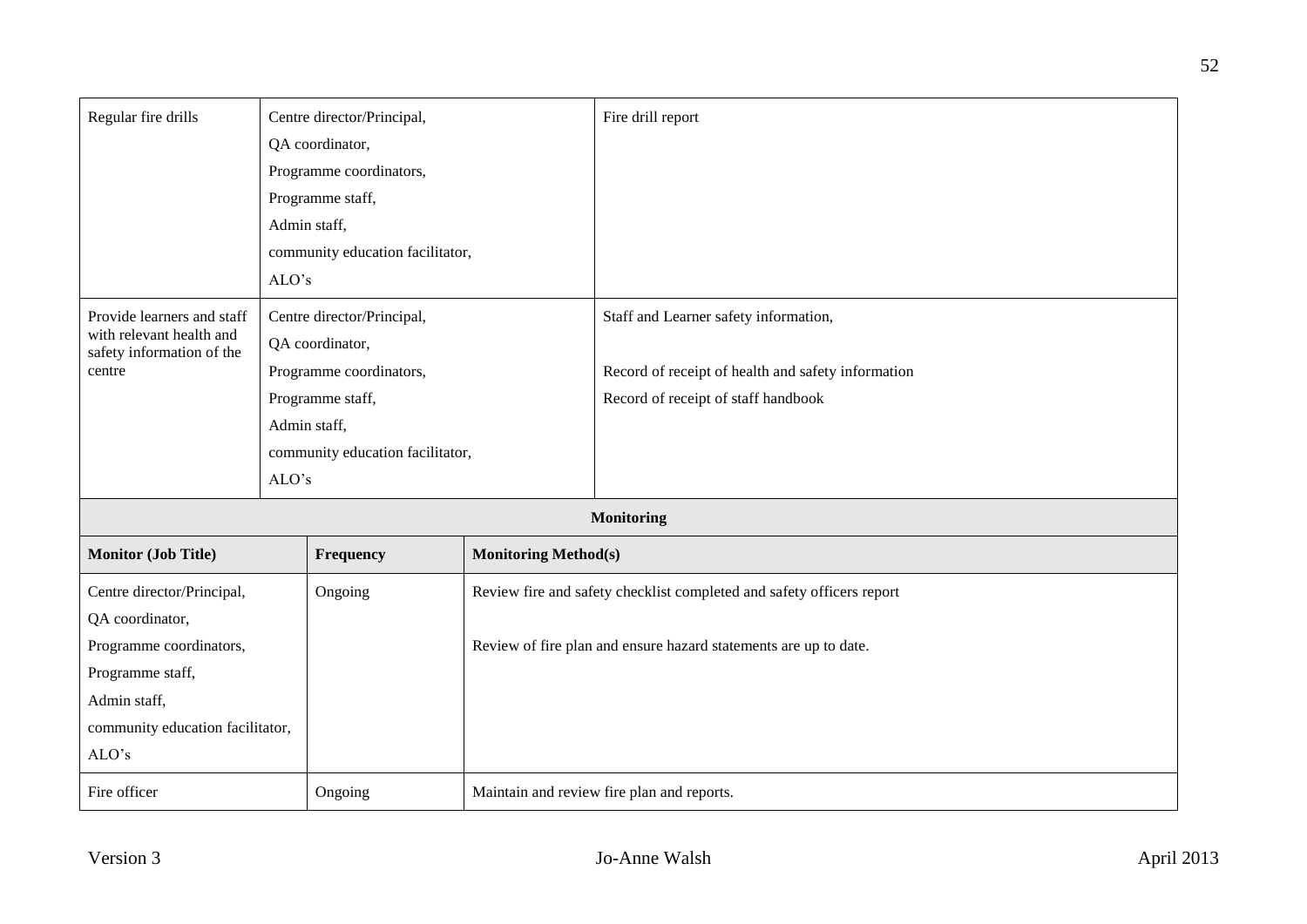| Co. Mayo VEC                                                                                                                                                               |  |                                                                                                                                                           |  |              |                                                                     |  |
|----------------------------------------------------------------------------------------------------------------------------------------------------------------------------|--|-----------------------------------------------------------------------------------------------------------------------------------------------------------|--|--------------|---------------------------------------------------------------------|--|
| <b>Procedure Title: 5.9</b>                                                                                                                                                |  | <b>Programme</b> review                                                                                                                                   |  | Version: 2.0 | Date: June 2008                                                     |  |
| <b>Purpose:</b><br>To ensure that programmes are reviewed regularly to ensure their continued relevance.                                                                   |  |                                                                                                                                                           |  |              |                                                                     |  |
| <b>Staff Involved:</b> AEO's, Centre director/Principal, QA coordinator, Programme coordinators,<br>Programme staff, , Admin staff, community education facilitator, ALO's |  |                                                                                                                                                           |  |              |                                                                     |  |
| Method(s) that may be used to<br>Who MAY carry out this procedure in<br>carry out this procedure<br>conjunction with Co Mayo VEC.                                          |  | Evidence that MAY be generated by this procedure. Samples should include<br>SOME of these examples listed below.                                          |  |              |                                                                     |  |
| Regular staff meetings are for<br>planning, reviewing and updating<br>all aspects of the courses and<br>programmes.                                                        |  | Centre director/Principal,<br>QA coordinator,<br>Programme coordinators,<br>Programme staff,<br>community education facilitator,<br>ALO's<br>Admin staff, |  |              | <b>Minutes of planning meetings</b><br>Plan for review and updating |  |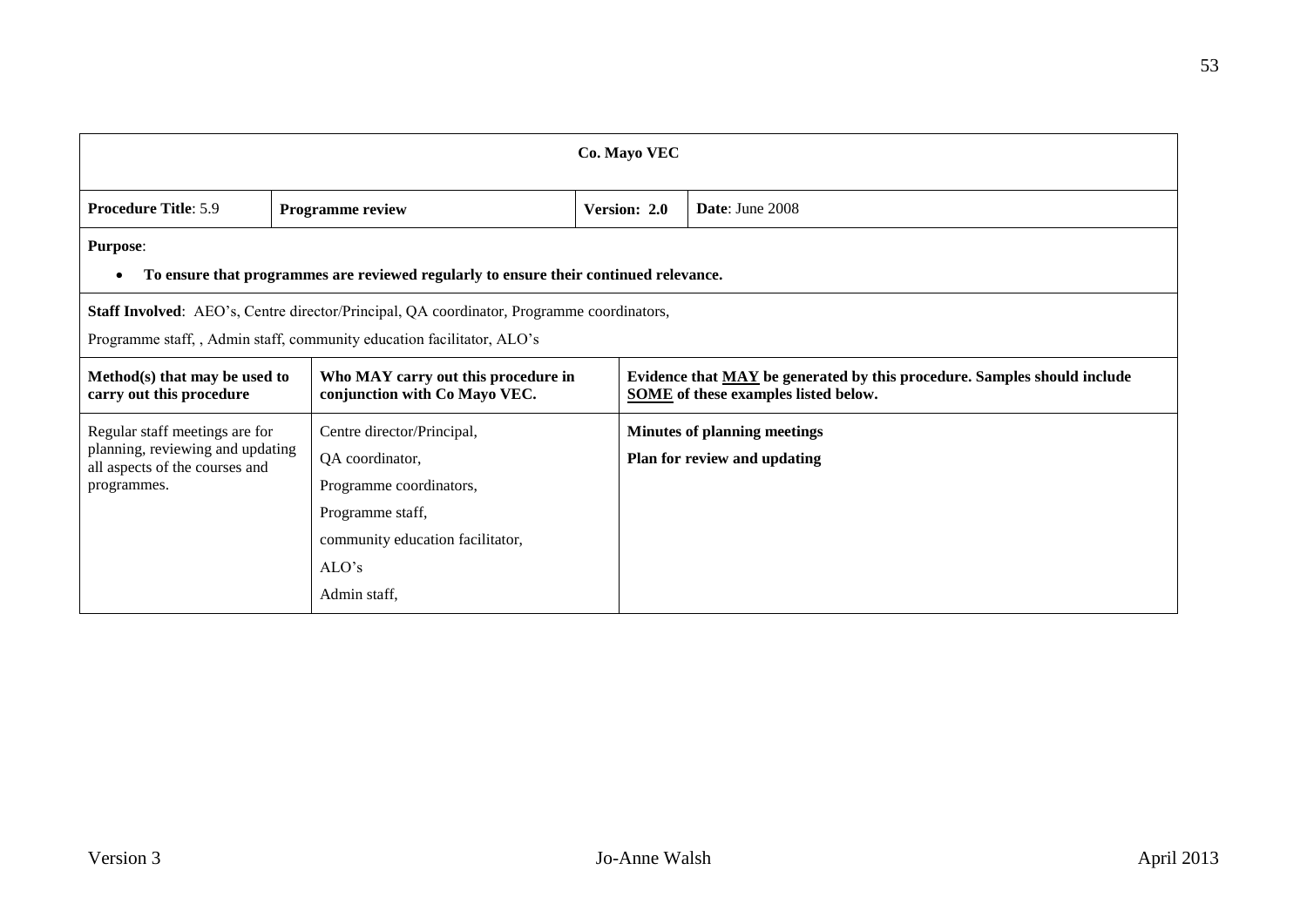| Self evaluation of programmes                                        | Centre director/Principal,       |                                             | <b>Records of learner results</b>     |  |  |
|----------------------------------------------------------------------|----------------------------------|---------------------------------------------|---------------------------------------|--|--|
|                                                                      | QA coordinator,                  |                                             | <b>Records of learner feedback</b>    |  |  |
|                                                                      | Programme coordinators,          |                                             | <b>External examiner reports</b>      |  |  |
|                                                                      | Programme staff,                 |                                             | <b>Feedback from work placements</b>  |  |  |
|                                                                      | community education facilitator, |                                             | <b>Minutes of meetings</b>            |  |  |
|                                                                      | ALO's                            |                                             | Learner questionnaires.               |  |  |
|                                                                      | Admin staff,                     |                                             | Self evaluation checklist             |  |  |
|                                                                      |                                  |                                             | Programme evaluation report           |  |  |
|                                                                      |                                  |                                             | Programme improvement plan            |  |  |
| There is continual course updating                                   | Centre director/Principal,       |                                             | Minutes of meetings                   |  |  |
| and review on an informal basis<br>between staff, utilising informal | QA coordinator,                  |                                             | Minutes of programme review meetings. |  |  |
| feedback from students.                                              | Programme coordinators,          |                                             |                                       |  |  |
|                                                                      | Programme staff,                 |                                             |                                       |  |  |
|                                                                      | community education facilitator, |                                             |                                       |  |  |
|                                                                      | ALO's                            |                                             |                                       |  |  |
|                                                                      | Admin staff,                     |                                             |                                       |  |  |
|                                                                      |                                  |                                             | <b>Monitoring</b>                     |  |  |
| <b>Monitor (Job Title)</b>                                           | Frequency                        | <b>Monitoring Method(s)</b>                 |                                       |  |  |
| Centre director/Principal,                                           | <b>Bi-Annually</b>               | Self Evaluation Process as documented in B9 |                                       |  |  |
| QA coordinator,                                                      |                                  |                                             |                                       |  |  |
| Programme coordinators,                                              |                                  |                                             |                                       |  |  |
| Programme staff,                                                     |                                  |                                             |                                       |  |  |
| Admin staff,                                                         |                                  |                                             |                                       |  |  |
| community education facilitator,                                     |                                  |                                             |                                       |  |  |
| ALO's                                                                |                                  |                                             |                                       |  |  |
|                                                                      |                                  |                                             |                                       |  |  |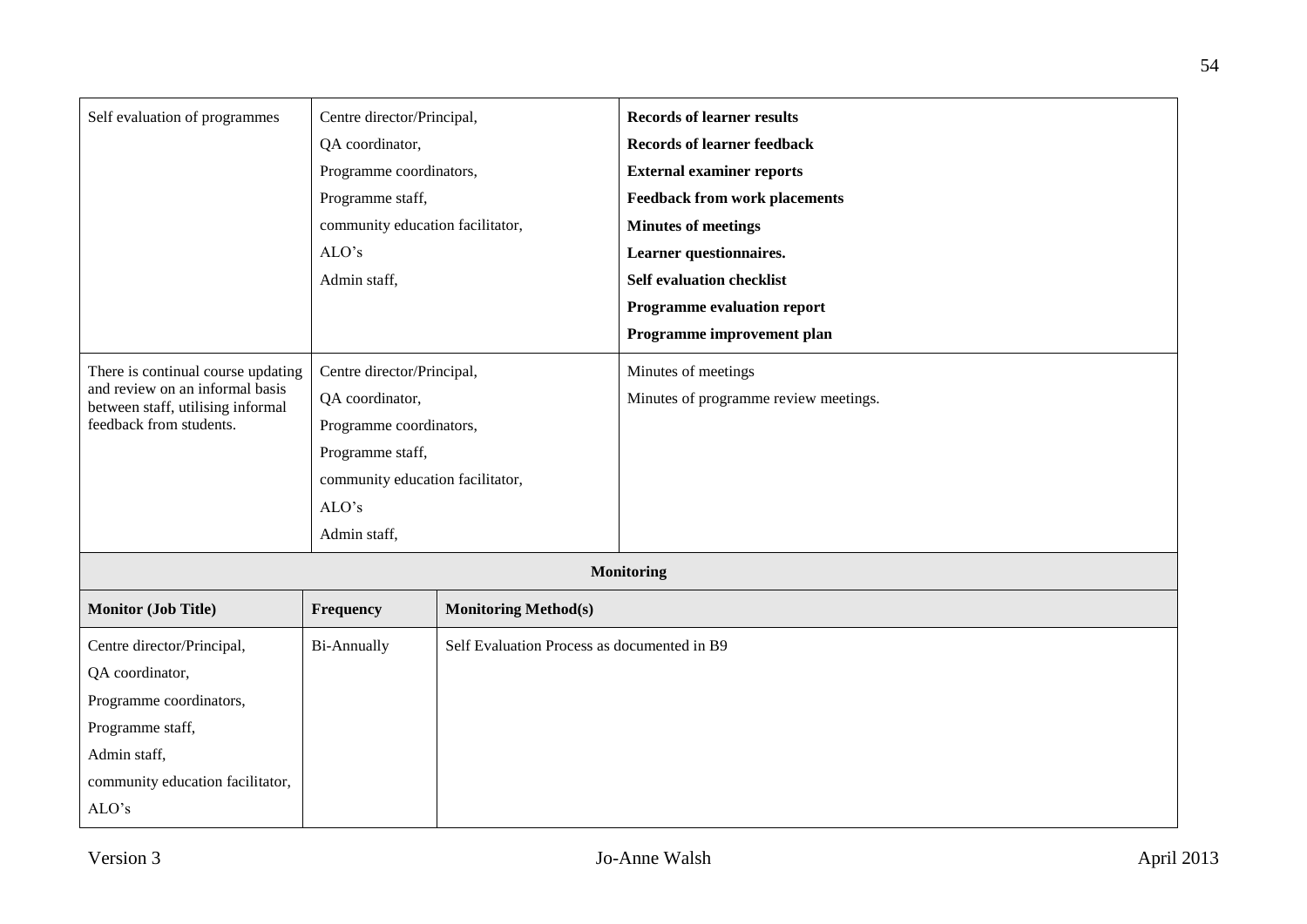| Centre director/Principal,       | Annually and | Review of evidence $-$                                                                                        |
|----------------------------------|--------------|---------------------------------------------------------------------------------------------------------------|
| QA coordinator,                  | ongoing      | Ensure that any changes are implemented and records kept. Evaluate any changes made and bring results to next |
| Programme coordinators,          |              | review meeting.                                                                                               |
| Programme staff,                 |              |                                                                                                               |
| Admin staff,                     |              |                                                                                                               |
| community education facilitator, |              |                                                                                                               |
| ALO's                            |              |                                                                                                               |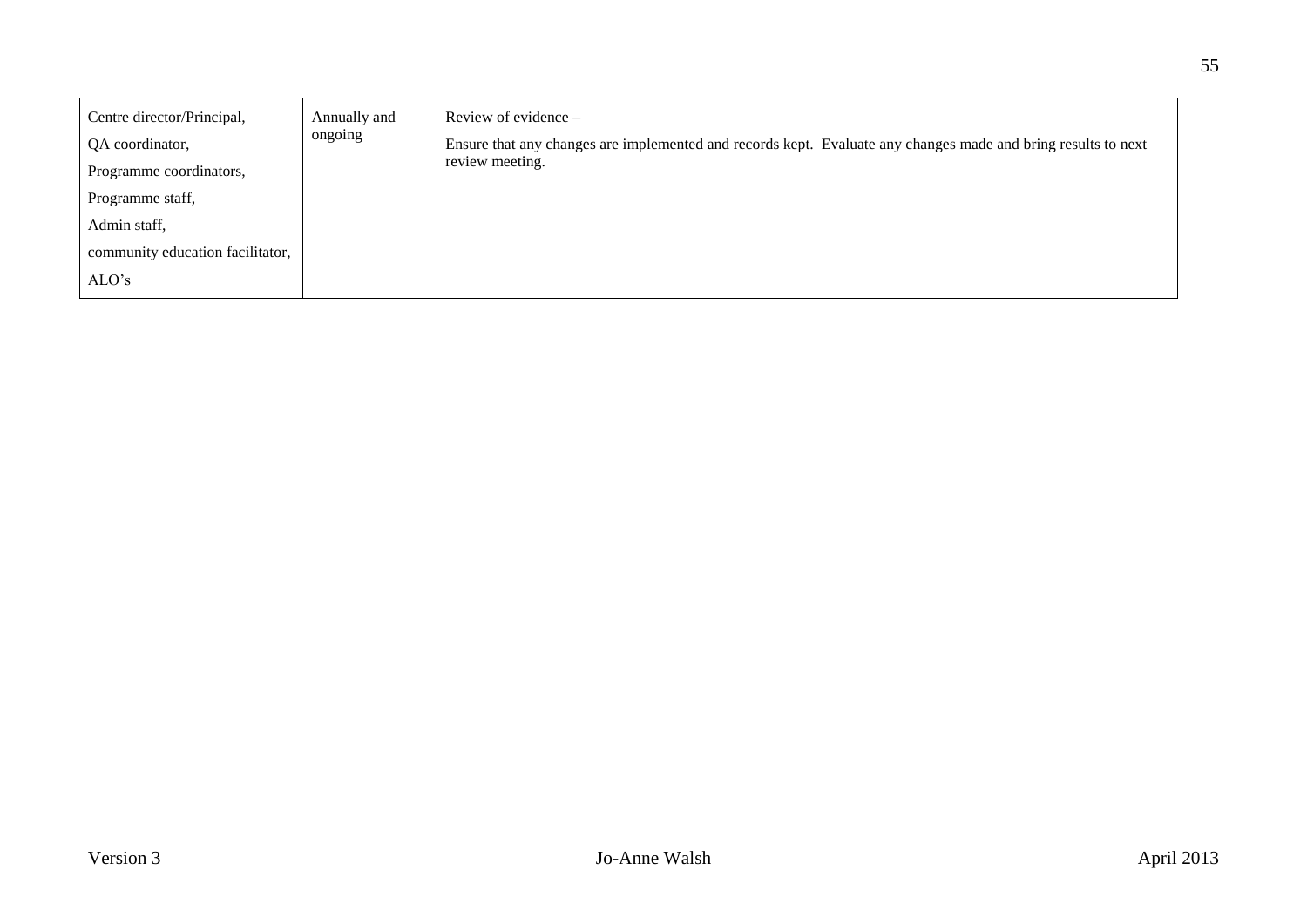## **B6 – Fair and Consistent Assessment of Learners Policy**

It is the policy of Co. Mayo Vocational Education Committee to ensure that all learners are assessed in an equitable manner and to ensure that transparent procedures are evident to guarantee satisfactory outcome.

| Co Mayo VEC                                                                                                                                                                                                                                                                                                            |                                                                                                                                                                                                                                                                                                                                                              |                                                                                                                    |                                                                                                                                             |  |  |  |
|------------------------------------------------------------------------------------------------------------------------------------------------------------------------------------------------------------------------------------------------------------------------------------------------------------------------|--------------------------------------------------------------------------------------------------------------------------------------------------------------------------------------------------------------------------------------------------------------------------------------------------------------------------------------------------------------|--------------------------------------------------------------------------------------------------------------------|---------------------------------------------------------------------------------------------------------------------------------------------|--|--|--|
| <b>Procedure Title: B6.1</b>                                                                                                                                                                                                                                                                                           | Co-ordinated planning of assessment                                                                                                                                                                                                                                                                                                                          | Version: 2.0                                                                                                       | Date: June 2008                                                                                                                             |  |  |  |
| <b>Purpose:</b><br>To ensure that all assessments are planned and co-ordinated across all programmes, preventing over assessment and clashes of submission of work.<br>٠<br>To ensure that all learner needs and learning styles are considered<br>٠<br>To ensure that all learner needs are catered for.<br>$\bullet$ |                                                                                                                                                                                                                                                                                                                                                              |                                                                                                                    |                                                                                                                                             |  |  |  |
| carry out this procedure                                                                                                                                                                                                                                                                                               | Staff Involved: AEO's, Centre director/Principal, QA coordinator, Programme coordinators,<br>Programme staff, , Admin staff, community education facilitator, ALO's<br>Method(s) that may be used to<br>Who MAY carry out this procedure<br>Evidence that MAY be generated by this procedure. Samples should include SOME of<br>these examples listed below. |                                                                                                                    |                                                                                                                                             |  |  |  |
| in conjunction with Co Mayo VEC.<br>Programmes planning meetings<br>Centre director/Principal,<br>Staff meeting<br>QA coordinator,<br>Team meetings<br>Programme coordinators,<br>Subject meetings<br>Programme staff,<br>community education facilitator,<br>ALO's<br>Admin staff,                                    |                                                                                                                                                                                                                                                                                                                                                              | <b>Minutes of all meetings</b><br><b>Assessment plan</b><br><b>Staff verification</b><br><b>Assessment records</b> | <b>Internal verifier reports</b><br><b>External verifier reports</b><br><b>Programme team meetings</b><br><b>Minutes from team meetings</b> |  |  |  |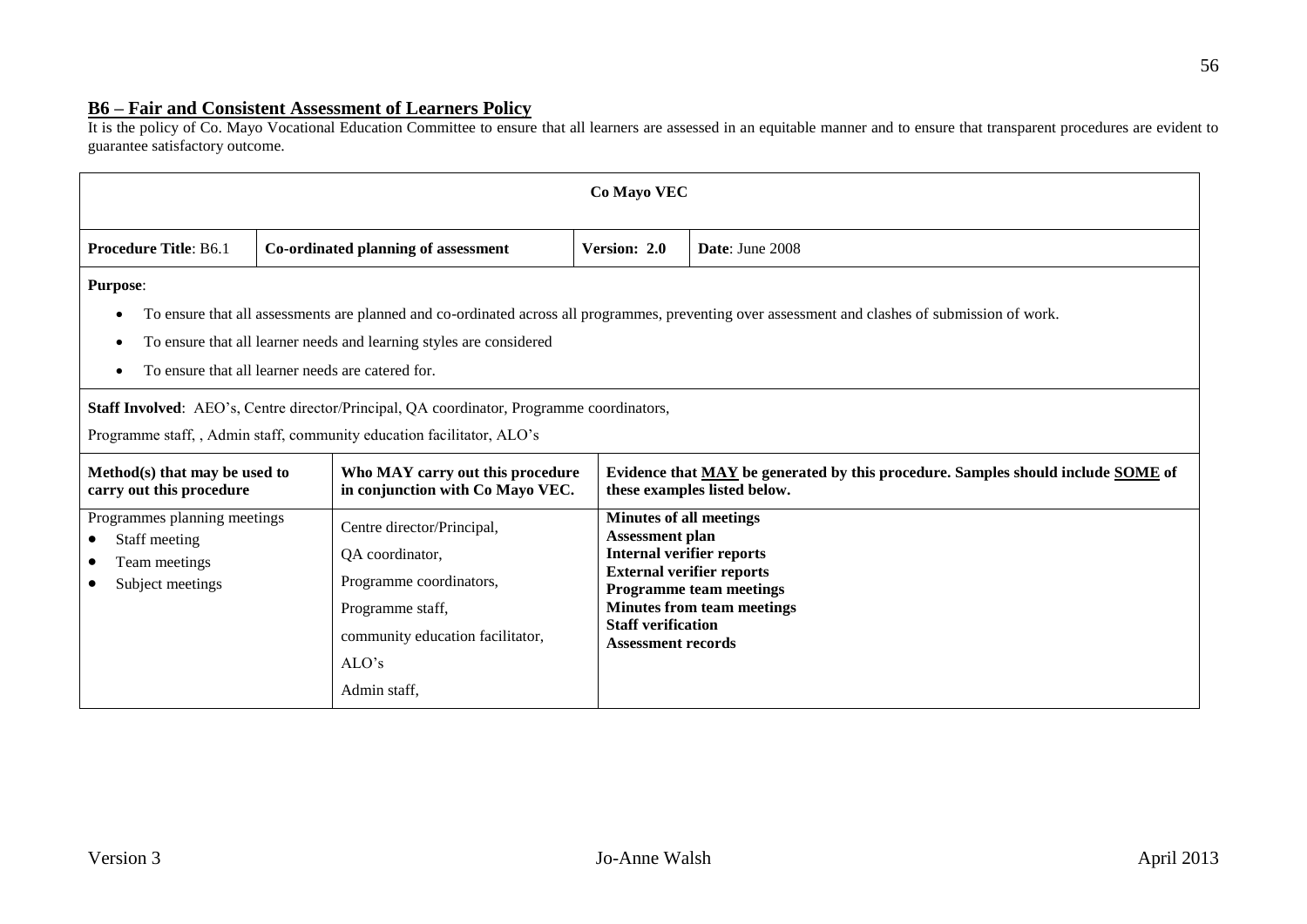| Informal assessment and evaluation                                                                                                                                             | Centre director/Principal,<br>QA coordinator,<br>Programme coordinators,<br>Programme staff,<br>community education facilitator,<br>ALO's<br>Admin staff, | <b>Tutor records</b><br><b>Student records</b><br><b>Assessment records</b><br><b>Tutor verification</b><br><b>Learner verification</b>                                                                                   |
|--------------------------------------------------------------------------------------------------------------------------------------------------------------------------------|-----------------------------------------------------------------------------------------------------------------------------------------------------------|---------------------------------------------------------------------------------------------------------------------------------------------------------------------------------------------------------------------------|
| Formal assessment and evaluation                                                                                                                                               | Centre director/Principal,<br>QA coordinator,<br>Programme coordinators,<br>Programme staff,<br>community education facilitator,<br>ALO's<br>Admin staff, | <b>Completed portfolios</b><br><b>External moderator sheets</b><br><b>Student results</b><br><b>Assessment records</b><br><b>Learner verification</b><br><b>Staff verification</b><br>Copies of N3 module results sheets. |
|                                                                                                                                                                                |                                                                                                                                                           | <b>Monitoring</b>                                                                                                                                                                                                         |
| <b>Monitor (Job Title)</b>                                                                                                                                                     | Frequency                                                                                                                                                 | <b>Monitoring Method(s)</b>                                                                                                                                                                                               |
| Reviewed annually<br>Centre director/Principal,<br>QA coordinator,<br>Programme coordinators,<br>Programme staff,<br>Admin staff,<br>community education facilitator,<br>ALO's |                                                                                                                                                           | Review of evidence                                                                                                                                                                                                        |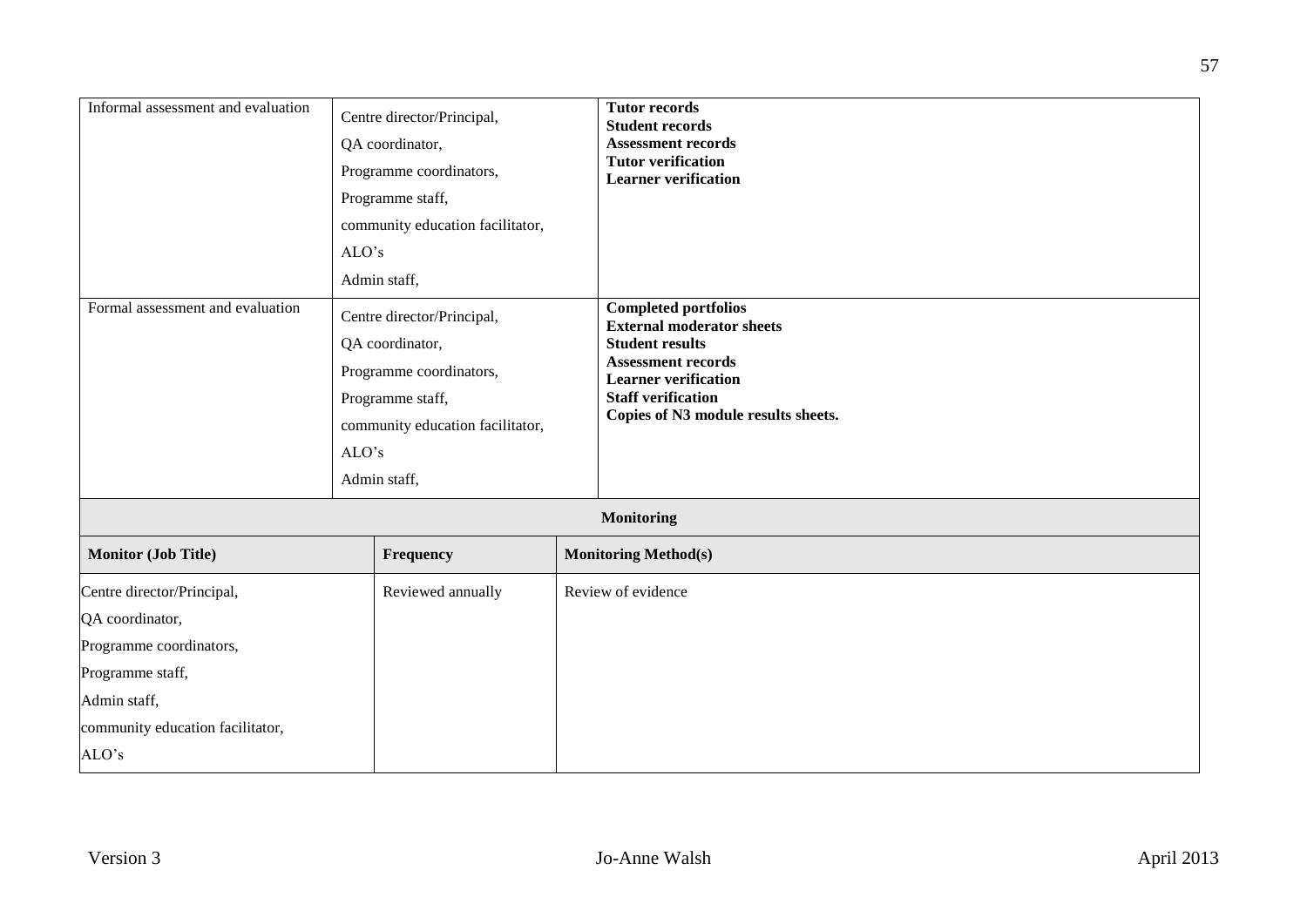| Co. Mayo VEC                                  |                                                                                                  |                              |                                                                                                                                             |  |  |  |  |
|-----------------------------------------------|--------------------------------------------------------------------------------------------------|------------------------------|---------------------------------------------------------------------------------------------------------------------------------------------|--|--|--|--|
| <b>Procedure Title: B6.2</b>                  | Date: June 2008<br><b>Information to learners</b><br>Version: 2.0                                |                              |                                                                                                                                             |  |  |  |  |
| <b>Purpose:</b>                               |                                                                                                  |                              |                                                                                                                                             |  |  |  |  |
|                                               | To ensure all learners are aware of all information available to learners                        |                              |                                                                                                                                             |  |  |  |  |
| $\bullet$                                     | To ensure that all learners are aware of assessment requirements and regulations                 |                              |                                                                                                                                             |  |  |  |  |
| $\bullet$                                     |                                                                                                  |                              | To ensure all learners have adequate information to complete all assessment tasks in accordance with centre and FETAC regulations, college. |  |  |  |  |
|                                               | To ensure learners have the opportunity to complete all assessments to their full capability     |                              |                                                                                                                                             |  |  |  |  |
|                                               | <b>Staff Involved:</b> AEO's, Centre director/Principal, QA coordinator, Programme coordinators, |                              |                                                                                                                                             |  |  |  |  |
|                                               | Programme staff, , Admin staff, community education facilitator, ALO's                           |                              |                                                                                                                                             |  |  |  |  |
| Method(s) used to carry<br>out this procedure | Who MAY carry out this procedure in<br>conjunction with Co Mayo VEC.                             | examples listed below.       | Evidence that MAY be generated by this procedure. Samples should include SOME of these                                                      |  |  |  |  |
| Open day                                      | Centre director/Principal,                                                                       | <b>Programme brochures</b>   |                                                                                                                                             |  |  |  |  |
|                                               | QA coordinator,                                                                                  | Open day document            |                                                                                                                                             |  |  |  |  |
|                                               | Programme coordinators,                                                                          | <b>Promotional Material.</b> |                                                                                                                                             |  |  |  |  |
| Programme staff,                              |                                                                                                  |                              |                                                                                                                                             |  |  |  |  |
| community education facilitator,              |                                                                                                  |                              |                                                                                                                                             |  |  |  |  |
|                                               | ALO's                                                                                            |                              |                                                                                                                                             |  |  |  |  |
|                                               | Admin staff,                                                                                     |                              |                                                                                                                                             |  |  |  |  |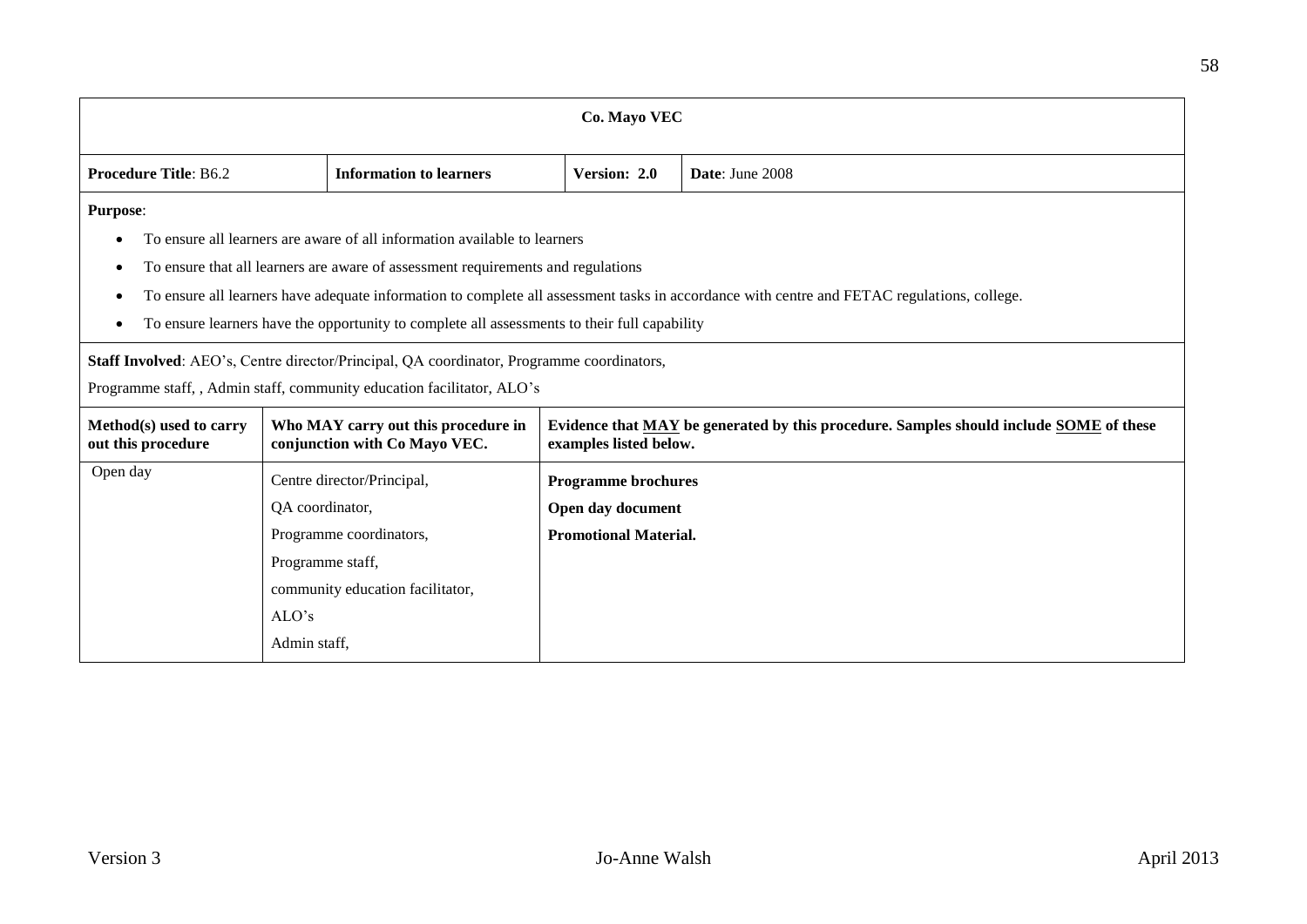| Learner's induction.             | Centre director/Principal,       | Record of receipt of induction information                                    |
|----------------------------------|----------------------------------|-------------------------------------------------------------------------------|
|                                  | QA coordinator,                  | Learner handbook – assessment policy and learners roles and responsibilities. |
|                                  | Programme coordinators,          | Record of receipt of learner handbook                                         |
|                                  | Programme staff,                 | Learner roles and responsibilities as regards assessment explained.           |
|                                  | community education facilitator, | Overview of assessments for each module                                       |
|                                  | ALO's                            | <b>Programme brochures</b>                                                    |
|                                  | Admin staff,                     | Notices on student notice boards                                              |
|                                  |                                  | <b>Assessment schedules</b>                                                   |
|                                  |                                  | <b>Learner questionnaires</b>                                                 |
| Learner information on           | Centre director/Principal,       | Learner handbook                                                              |
| assessment                       | QA coordinator,                  | Record f receipt of learner handbook                                          |
|                                  | Programme coordinators,          | Assessment briefs                                                             |
|                                  | Programme staff,                 | Feedback sheets                                                               |
|                                  | community education facilitator, | Rules and regulations for centres and candidates and sign sheet for same.     |
|                                  | ALO's                            | Exam instructions                                                             |
|                                  | Admin staff,                     | Learner questionnaires                                                        |
|                                  |                                  | Overview of module.                                                           |
| General learner<br>information - | Centre director/Principal,       | Notice boards in centres<br>Learner questionnaire                             |
|                                  | QA coordinator,                  | Staff verification                                                            |
|                                  | Programme coordinators,          | Student verification<br>Internal verification reports                         |
|                                  | Programme staff,                 | External verification reports.                                                |
|                                  | community education facilitator, |                                                                               |
|                                  | ALO's                            |                                                                               |
|                                  | Admin staff,                     |                                                                               |
|                                  |                                  |                                                                               |
|                                  |                                  |                                                                               |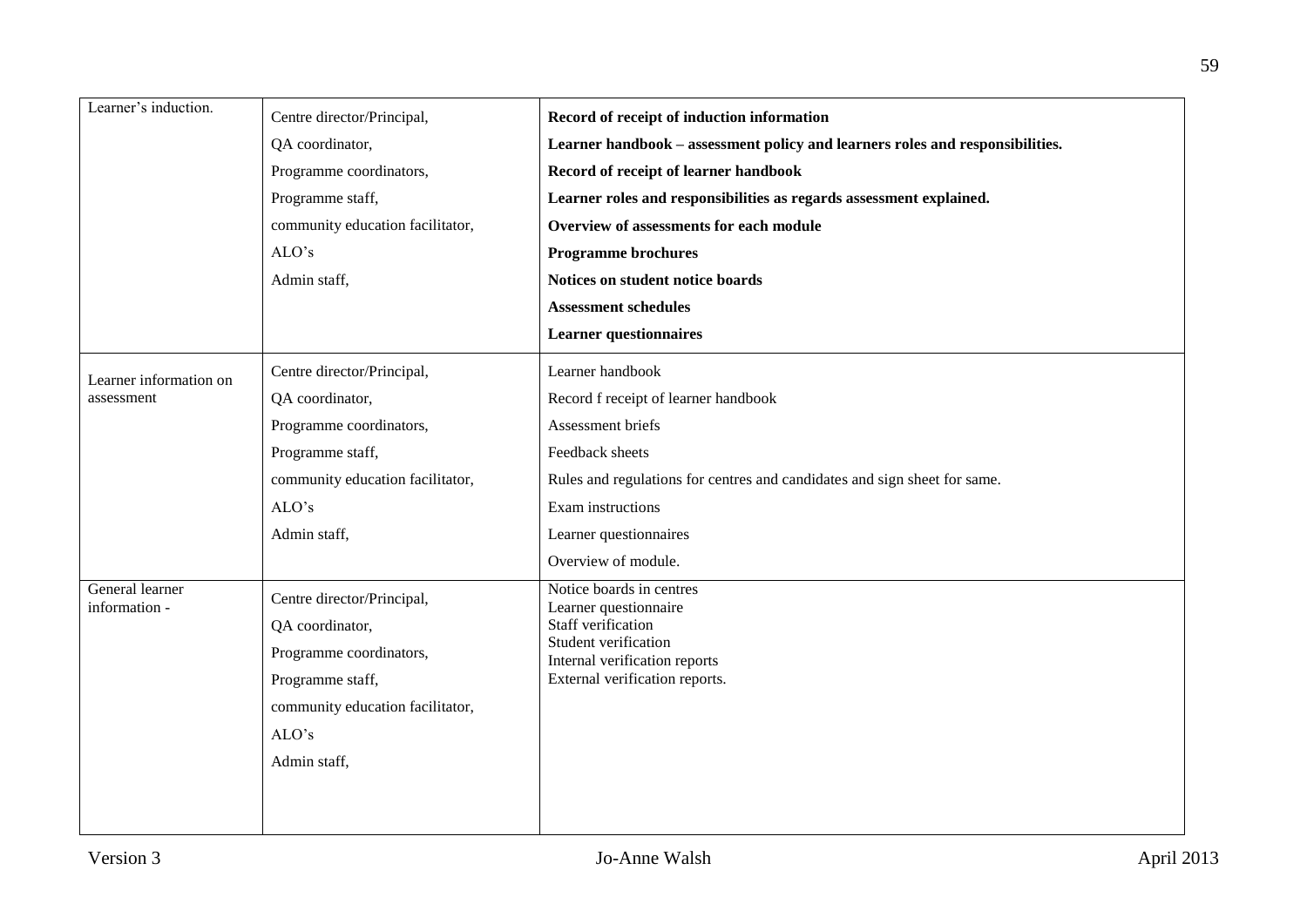| <b>Monitoring</b>                                                                                                                      |           |                             |  |  |
|----------------------------------------------------------------------------------------------------------------------------------------|-----------|-----------------------------|--|--|
| <b>Monitor (Job Title)</b>                                                                                                             | Frequency | <b>Monitoring Method(s)</b> |  |  |
| Centre director/Principal,<br>Programme coordinators,<br>Programme staff,<br>Admin staff,<br>community education facilitator,<br>ALO's | Annually  | Review of evidence          |  |  |

| Co. Mayo VEC                                                                                                                                                                                                                                          |                                                                           |  |                                                                                                                                                         |  |  |
|-------------------------------------------------------------------------------------------------------------------------------------------------------------------------------------------------------------------------------------------------------|---------------------------------------------------------------------------|--|---------------------------------------------------------------------------------------------------------------------------------------------------------|--|--|
| <b>Procedure Title: B 6.3</b><br>Version: 2.0<br><b>Security of Assessment Related Processes</b><br><b>Date:</b> June 2008<br>and Materials                                                                                                           |                                                                           |  |                                                                                                                                                         |  |  |
| <b>Purpose:</b>                                                                                                                                                                                                                                       |                                                                           |  |                                                                                                                                                         |  |  |
|                                                                                                                                                                                                                                                       |                                                                           |  | To ensure that all learner work is kept safe and secure and cannot be tampered with after Tutor marking and prior to External examination               |  |  |
|                                                                                                                                                                                                                                                       | To ensure that all learner work is accounted for and does not get mislaid |  |                                                                                                                                                         |  |  |
| assessment/exam is maintained                                                                                                                                                                                                                         |                                                                           |  | To ensure that all examinations are sight unseen, all examination materials are kept securely in accordance with best practice and the integrity of the |  |  |
|                                                                                                                                                                                                                                                       | To ensure that plagiarism is minimised.                                   |  |                                                                                                                                                         |  |  |
|                                                                                                                                                                                                                                                       |                                                                           |  | To ensure that all forms of assessment are accredited, e.g. observation, and practical demonstration as well as written work.                           |  |  |
| <b>Staff Involved:</b> AEO's, Centre director/Principal, QA coordinator, Programme coordinators,                                                                                                                                                      |                                                                           |  |                                                                                                                                                         |  |  |
| Programme staff, , Admin staff, community education facilitator, ALO's                                                                                                                                                                                |                                                                           |  |                                                                                                                                                         |  |  |
| Method(s) that may be used<br>Who MAY carry out this procedure in<br>Evidence that MAY be generated by this procedure. Samples should include SOME of<br>to carry out this procedure<br>conjunction with Co Mayo VEC.<br>these examples listed below. |                                                                           |  |                                                                                                                                                         |  |  |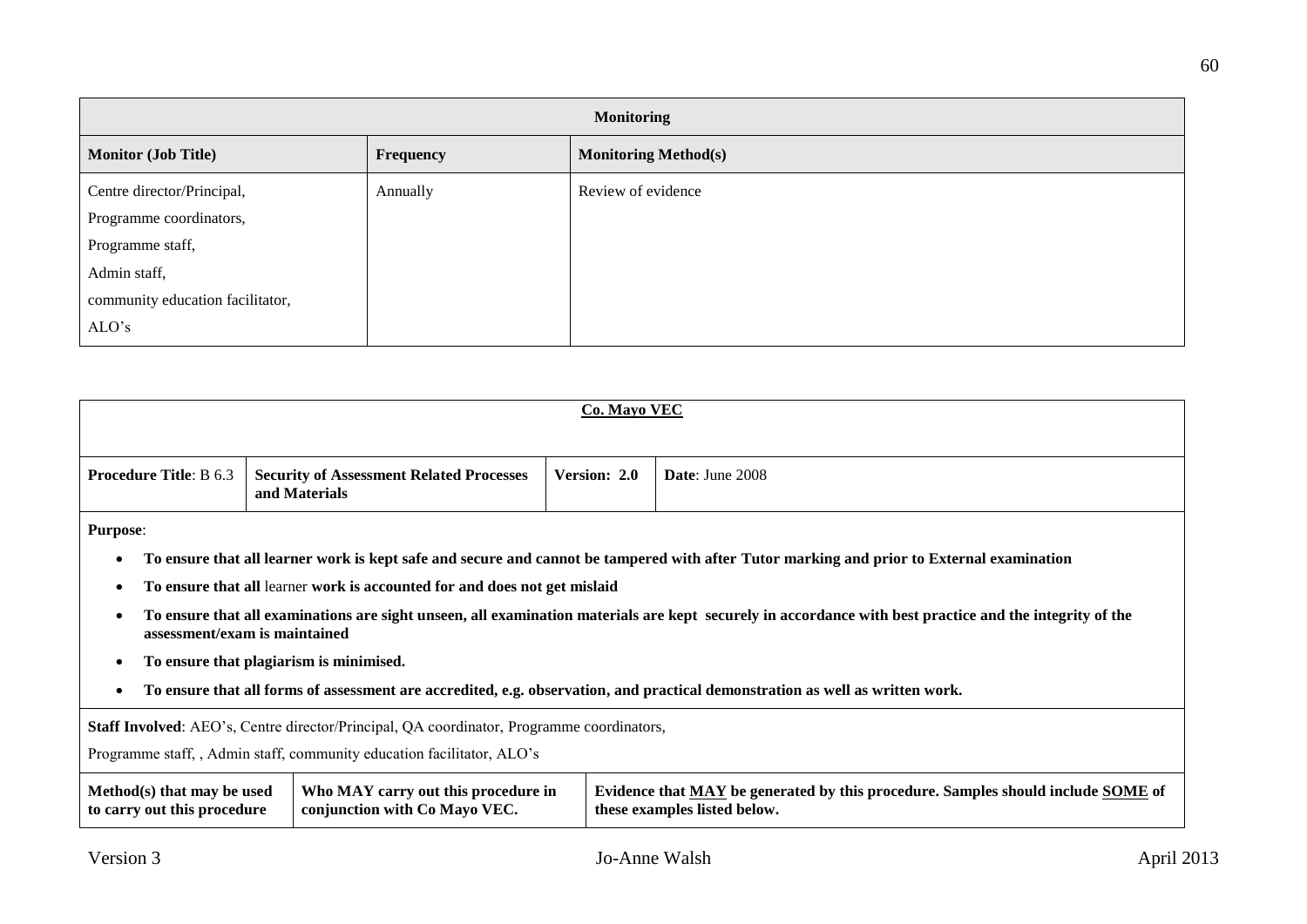| All centres follow Co Mayo<br>VEC Assessment Policy and<br>FETAC/NCVA guidelines as<br>to staff verification. | Centre director/Principal,       | Co Mayo VEC's Assessment Policy          |  |  |
|---------------------------------------------------------------------------------------------------------------|----------------------------------|------------------------------------------|--|--|
|                                                                                                               | QA coordinator,                  | FETAC guidelines                         |  |  |
|                                                                                                               | Programme coordinators,          | Staff verification                       |  |  |
|                                                                                                               | Programme staff,,                | Internal verification reports            |  |  |
|                                                                                                               | community education facilitator, | Staff handbook/QA handbook               |  |  |
|                                                                                                               | ALO's                            | External Authenticator(examiner) reports |  |  |
|                                                                                                               | Admin staff,                     | Guidelines for assessors                 |  |  |
| Exam scripts and marking<br>criteria are sight unseen and                                                     | Centre director/Principal,       | Exam scripts and marking criteria        |  |  |
| are kept securely stored.                                                                                     | QA coordinator,                  | Staff verification                       |  |  |
|                                                                                                               | Programme coordinators,          | Minutes from team meetings               |  |  |
|                                                                                                               | Programme staff,                 | Secure storage facilities on site.       |  |  |
|                                                                                                               | community education facilitator, | Hand in of assignment forms.             |  |  |
|                                                                                                               | ALO's                            | Exam sign sheets                         |  |  |
|                                                                                                               | Admin staff,                     |                                          |  |  |
| Student records - all records<br>concerning a student are kept                                                | Centre director/Principal,       | Student record sheets                    |  |  |
| safe and secure $-$ be they                                                                                   | QA coordinator,                  | Student assessment records               |  |  |
| personal information or<br>assessment information                                                             | Programme coordinators,          | Feedback sheets                          |  |  |
|                                                                                                               | Programme staff,                 | Staff verification                       |  |  |
|                                                                                                               | community education facilitator, |                                          |  |  |
|                                                                                                               | ALO's                            |                                          |  |  |
|                                                                                                               | Admin staff,                     |                                          |  |  |
|                                                                                                               |                                  |                                          |  |  |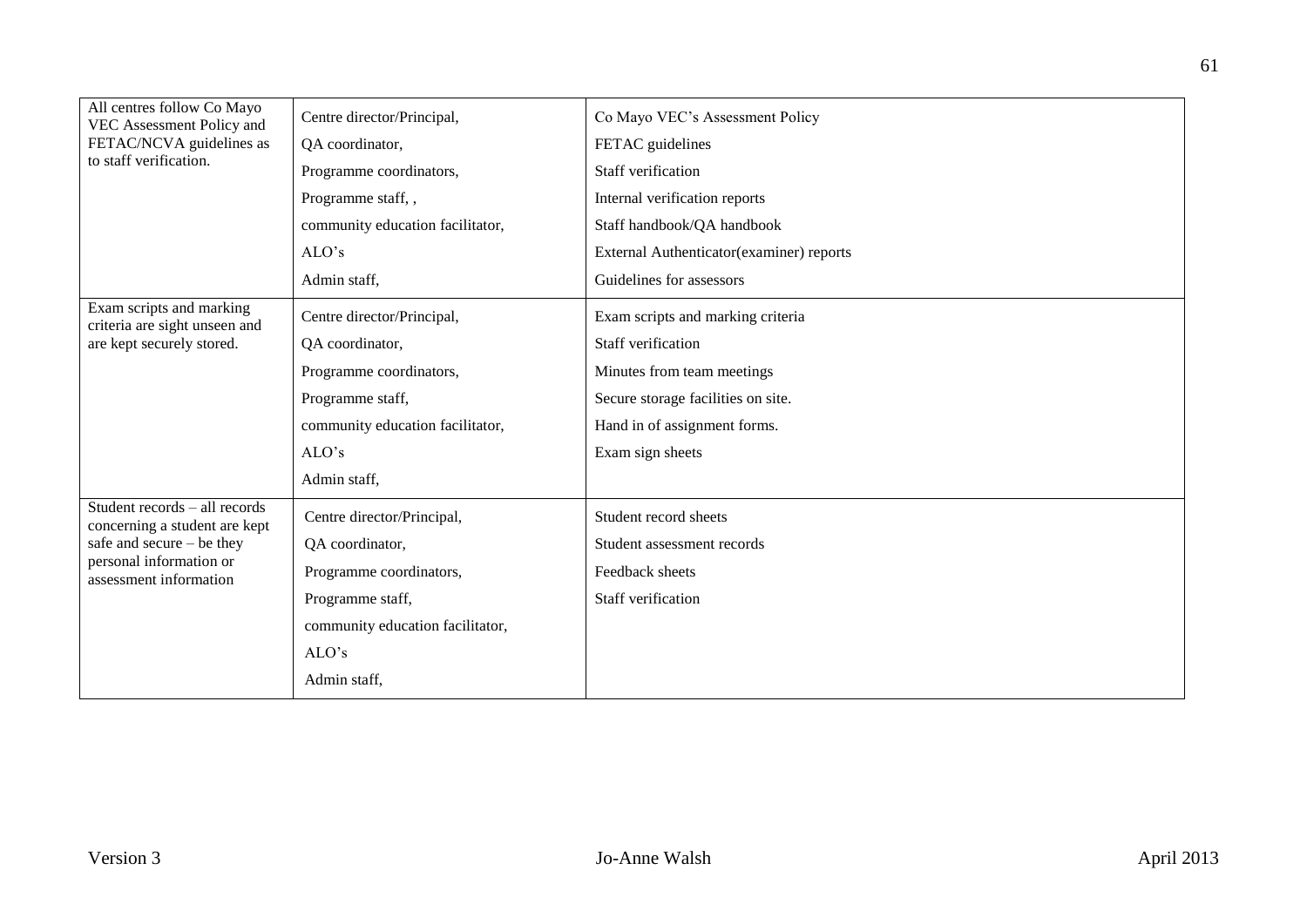| Learners are required to sign<br>for receipt of their assignment    | Centre director/Principal,       |                                  | Signed Receipt of assessment form     |  |
|---------------------------------------------------------------------|----------------------------------|----------------------------------|---------------------------------------|--|
| brief.                                                              | QA coordinator,                  |                                  | Signed – declaration of own work form |  |
|                                                                     |                                  | Programme coordinators,          | Hand in of student work form.         |  |
| Learners are also required to<br>attest (sign) that the work        | Programme staff,                 |                                  | Staff verification                    |  |
| handed in is their own work.                                        |                                  | community education facilitator, | Student verification.                 |  |
|                                                                     | ALO's                            |                                  | Results of learner appeals            |  |
|                                                                     | Admin staff,                     |                                  |                                       |  |
| Once assignments have been                                          |                                  | Centre director/Principal,       | Student portfolios                    |  |
| marked they are kept securely<br>stored until the external verifier | QA coordinator,                  |                                  | Marked work                           |  |
| has completed their work.                                           |                                  | Programme coordinators,          | Feedback sheets                       |  |
| Once verification and all<br>appeals processes are complete         | Programme staff,                 |                                  | Assessment records                    |  |
| the work is shredded and                                            | community education facilitator, |                                  | Staff verification                    |  |
| recycled.                                                           | ALO's                            |                                  |                                       |  |
|                                                                     | Admin staff,                     |                                  |                                       |  |
|                                                                     |                                  |                                  | <b>Monitoring</b>                     |  |
| Monitor Job (title)                                                 |                                  | Frequency                        | <b>Monitoring Methods</b>             |  |
| Centre director/Principal,                                          |                                  | Annually                         | Review of evidence                    |  |
| Programme coordinators,                                             |                                  |                                  |                                       |  |
| Programme staff,                                                    |                                  |                                  |                                       |  |
| QA co-coordinator                                                   |                                  |                                  |                                       |  |
| Admin staff,                                                        |                                  |                                  |                                       |  |
| community education facilitator,                                    |                                  |                                  |                                       |  |
| ALO's                                                               |                                  |                                  |                                       |  |
|                                                                     |                                  |                                  |                                       |  |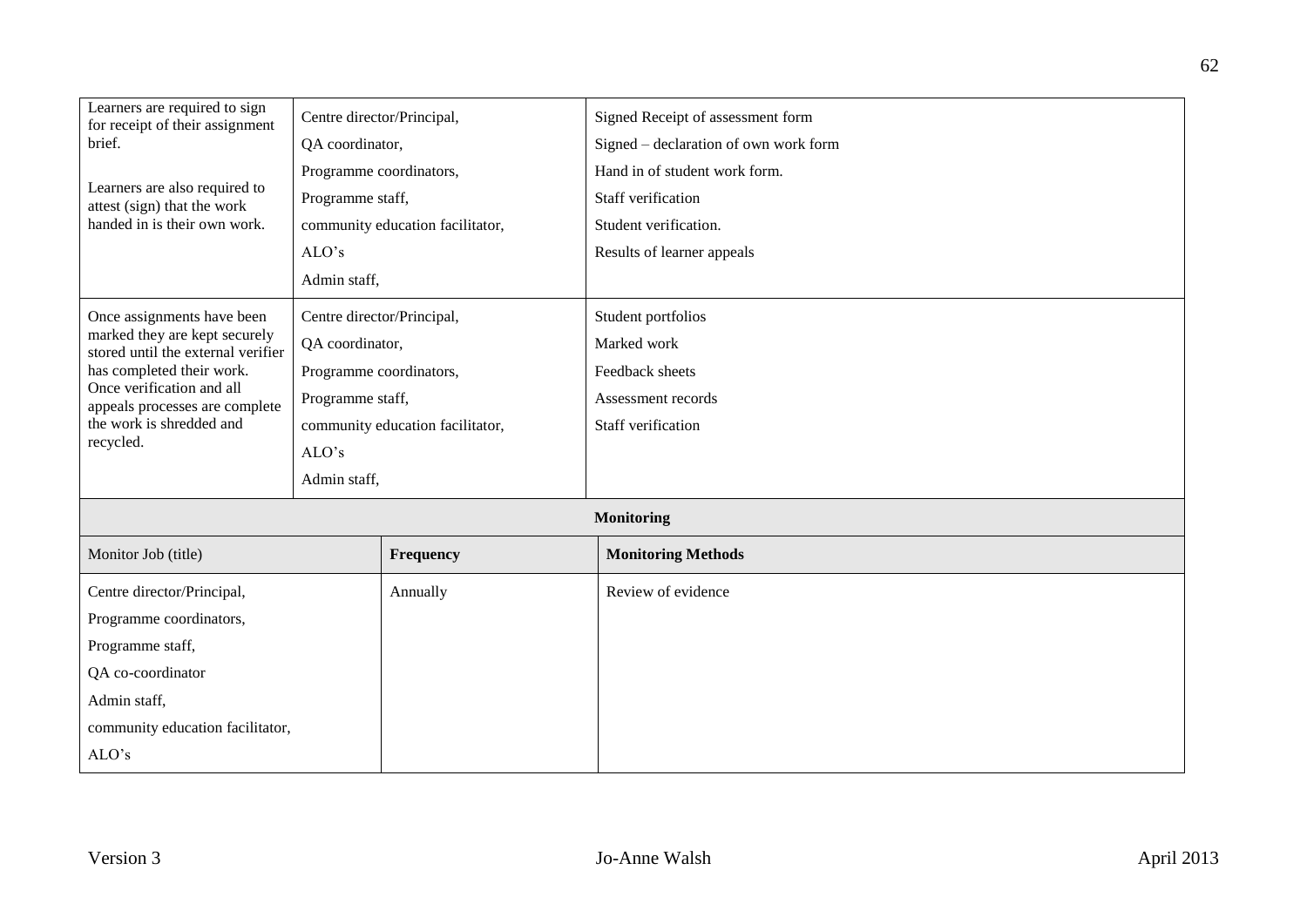| Co. Mayo VEC                                                                                                                                                                                                                              |                                                                                                                                                        |                                                        |                                                              |  |  |  |  |
|-------------------------------------------------------------------------------------------------------------------------------------------------------------------------------------------------------------------------------------------|--------------------------------------------------------------------------------------------------------------------------------------------------------|--------------------------------------------------------|--------------------------------------------------------------|--|--|--|--|
| <b>Procedure Title: B6.4</b>                                                                                                                                                                                                              | <b>Reasonable accommodation</b><br>Version: 3.0<br>Date: April 2013                                                                                    |                                                        |                                                              |  |  |  |  |
| <b>Purpose:</b>                                                                                                                                                                                                                           |                                                                                                                                                        |                                                        |                                                              |  |  |  |  |
|                                                                                                                                                                                                                                           | To ensure that learner needs are being met                                                                                                             |                                                        |                                                              |  |  |  |  |
|                                                                                                                                                                                                                                           | To ensure that the assessment reflects the capabilities of the learner and the focus of the programme.                                                 |                                                        |                                                              |  |  |  |  |
|                                                                                                                                                                                                                                           | To ensure that any special learner requirements are catered for within the parameters of the award, where possible.                                    |                                                        |                                                              |  |  |  |  |
|                                                                                                                                                                                                                                           | Staff Involved: AEO's, Centre director/Principal, QA coordinator, Programme coordinators,<br>Programme staff, , community education facilitator, ALO's |                                                        |                                                              |  |  |  |  |
| Method(s) used to carry<br>Who MAY carry out this procedure<br>Evidence that MAY be generated by this procedure. Samples should include SOME of these<br>in conjunction with Co Mayo VEC.<br>examples listed below.<br>out this procedure |                                                                                                                                                        |                                                        |                                                              |  |  |  |  |
| Assignments meet the                                                                                                                                                                                                                      | Centre director/Principal,                                                                                                                             | Module assessment requirements.                        |                                                              |  |  |  |  |
| requirements of the module<br>being followed.                                                                                                                                                                                             | QA coordinator,                                                                                                                                        |                                                        |                                                              |  |  |  |  |
| Assignment briefs follow                                                                                                                                                                                                                  | Programme coordinators,                                                                                                                                | FETAC Quality Assuring Guidelines for Assessment 2007. |                                                              |  |  |  |  |
| <b>FETAC Assessment</b><br>guidelines.                                                                                                                                                                                                    | Programme staff,                                                                                                                                       |                                                        |                                                              |  |  |  |  |
|                                                                                                                                                                                                                                           | community education facilitator,                                                                                                                       | Co. Mayo VEC assessment guidelines                     |                                                              |  |  |  |  |
|                                                                                                                                                                                                                                           | ALO's                                                                                                                                                  |                                                        |                                                              |  |  |  |  |
|                                                                                                                                                                                                                                           | Admin staff,                                                                                                                                           |                                                        | <b>FETAC Guidleines for Preparing Programme Descriptorsl</b> |  |  |  |  |
|                                                                                                                                                                                                                                           |                                                                                                                                                        | <b>Staff verification</b>                              |                                                              |  |  |  |  |
|                                                                                                                                                                                                                                           |                                                                                                                                                        | <b>Student verification.</b>                           |                                                              |  |  |  |  |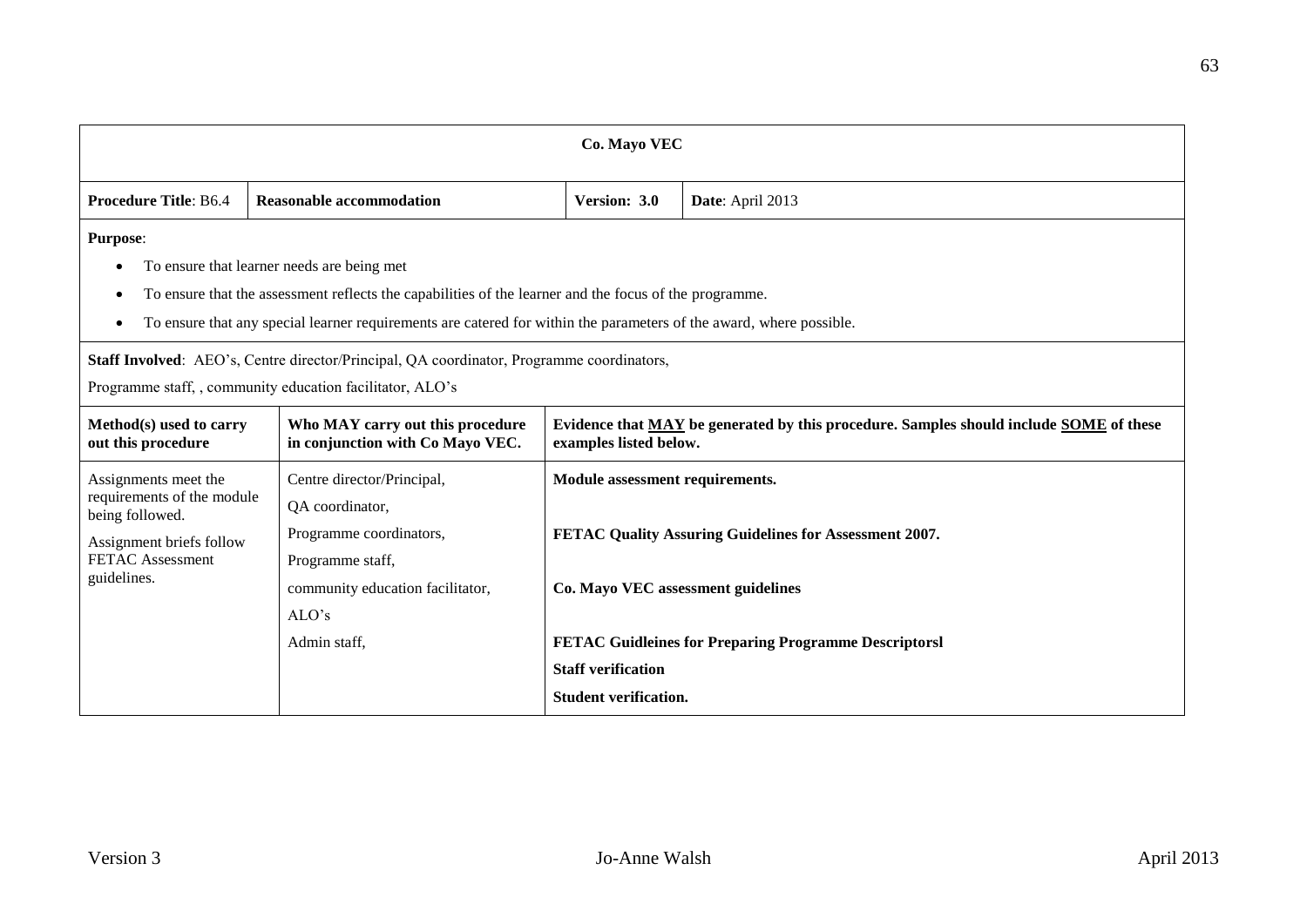| Provision of additional<br>learner supports where<br>appropriate, in response to<br>learner needs. This ensures<br>that all learner s are able to<br>participate at an equal level.<br>Without compromising the<br>integrity of the award - In<br>line with FETAC rules and<br>regulations for centres and<br>candidates. | Centre director/Principal,<br>QA coordinator,<br>Programme coordinators,<br>Programme staff,<br>community education facilitator,<br>ALO's<br>Admin staff,  |  | Co Mayo VEC Application for Specific Provision form.<br><b>Staff verification.</b><br>Co Mayo VEC Assessment guidelines and exam regualtions                                  |
|---------------------------------------------------------------------------------------------------------------------------------------------------------------------------------------------------------------------------------------------------------------------------------------------------------------------------|------------------------------------------------------------------------------------------------------------------------------------------------------------|--|-------------------------------------------------------------------------------------------------------------------------------------------------------------------------------|
| <b>Staff</b> information                                                                                                                                                                                                                                                                                                  | Centre director/Principal,<br>QA coordinator,<br>Programme coordinators,                                                                                   |  | <b>Staff handbook</b><br>Co Mayo VEC Assessment policy<br>Records of In-service days.                                                                                         |
|                                                                                                                                                                                                                                                                                                                           | Programme staff,                                                                                                                                           |  | <b>Exceptional circumstances form.</b>                                                                                                                                        |
|                                                                                                                                                                                                                                                                                                                           | community education facilitator,                                                                                                                           |  | Staff verification                                                                                                                                                            |
| ALO's<br>Admin staff,                                                                                                                                                                                                                                                                                                     |                                                                                                                                                            |  |                                                                                                                                                                               |
| Student information                                                                                                                                                                                                                                                                                                       | Centre director/Principal,<br>QA coordinator,<br>Programme coordinators,<br>Programme staff,,<br>community education facilitator,<br>ALO's<br>Admin staff, |  | Student handbook<br>Student induction day<br>Application for specific provision form<br>Learner verification<br>Completed learner questionnaires.<br><b>Admissions Policy</b> |
|                                                                                                                                                                                                                                                                                                                           |                                                                                                                                                            |  | <b>Monitoring</b>                                                                                                                                                             |
| <b>Monitor (Job Title)</b><br>Frequency                                                                                                                                                                                                                                                                                   |                                                                                                                                                            |  | <b>Monitoring Method(s)</b>                                                                                                                                                   |
| Centre director/Principal,<br>Annually                                                                                                                                                                                                                                                                                    |                                                                                                                                                            |  | Review Evidence                                                                                                                                                               |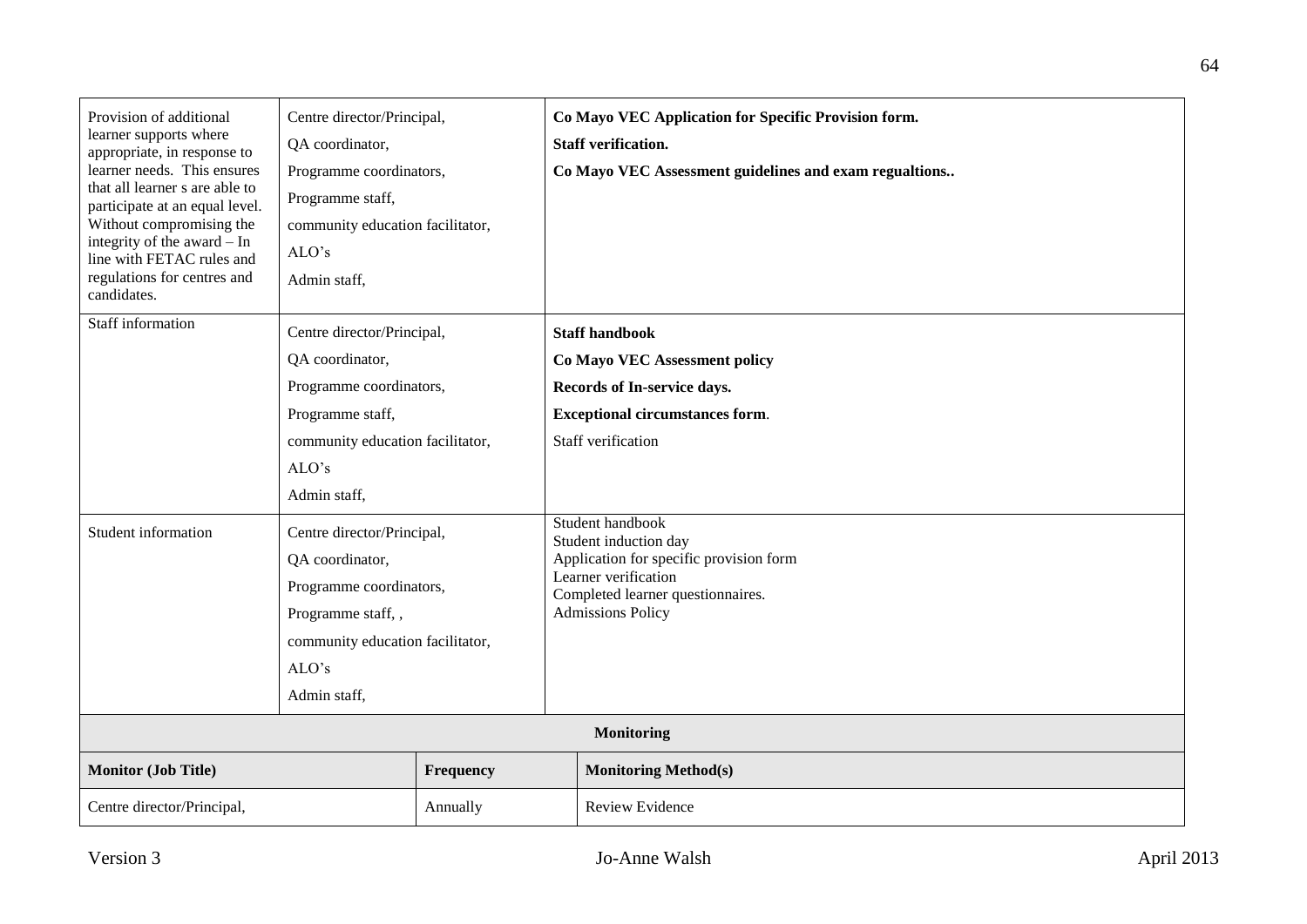| Programme coordinators,          |  |  |
|----------------------------------|--|--|
| Programme staff,                 |  |  |
| Admin staff,                     |  |  |
| community education facilitator, |  |  |
| ALO's                            |  |  |

|                                                                                                                                                                                                                                                              |                                                                                                                                                                                                                                                                                                |  | <b>Co. Mayo VEC</b> |  |                        |
|--------------------------------------------------------------------------------------------------------------------------------------------------------------------------------------------------------------------------------------------------------------|------------------------------------------------------------------------------------------------------------------------------------------------------------------------------------------------------------------------------------------------------------------------------------------------|--|---------------------|--|------------------------|
| <b>Procedure Title: B6.5</b>                                                                                                                                                                                                                                 | <b>Consistency of Marking between assessors</b>                                                                                                                                                                                                                                                |  | Version: 2.0        |  | <b>Date:</b> June 2008 |
| <b>Purpose:</b><br>$\bullet$<br>٠<br>٠                                                                                                                                                                                                                       | To ensure that assessments are marked in a fair and consistent manner<br>To ensure that there is a recognised standard between markers<br>To ensure that there is consistency of marking in line with national standards<br>To ensure that learners are treated in a fair and equitable manner |  |                     |  |                        |
| Staff Involved : AEO's, County QA coordinator, Centre director/Principal, QA coordinator, Programme coordinators, Programme staff, community education facilitator,<br>ALO's                                                                                 |                                                                                                                                                                                                                                                                                                |  |                     |  |                        |
| Method(s) that may be used to carry out this<br>Who MAY carry out this procedure in<br>Evidence that MAY be generated by this procedure. Samples<br>should include <b>SOME</b> of these examples listed below.<br>conjunction with Co Mayo VEC.<br>procedure |                                                                                                                                                                                                                                                                                                |  |                     |  |                        |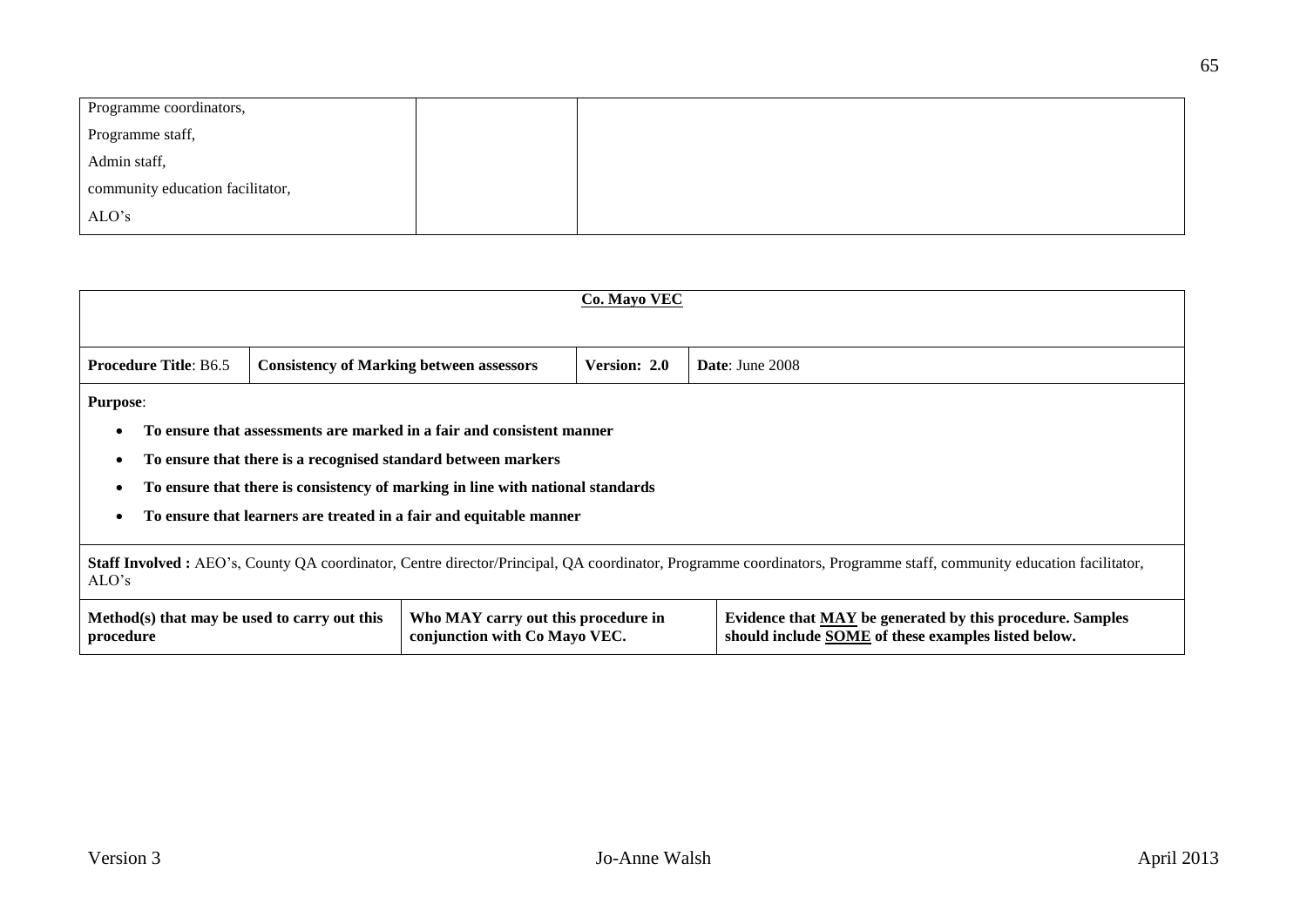| Training of staff and Induction of new staff on | Centre director/Principal,          | Attendance at assessment in-service documents                                   |
|-------------------------------------------------|-------------------------------------|---------------------------------------------------------------------------------|
| all assessment procedures coordinated at VEC    | QA coordinator,                     | <b>Induction checklist</b>                                                      |
| level.                                          |                                     |                                                                                 |
|                                                 | Programme coordinators,             | <b>Teacher's handbook</b>                                                       |
|                                                 | Programme staff,                    | Attendance documentation, copies of staff information                           |
|                                                 | community education facilitator,    | Minutes of meetings.                                                            |
|                                                 | ALO's                               | <b>Staff verification</b>                                                       |
|                                                 | Admin staff,                        | <b>Internal verification reports</b>                                            |
|                                                 |                                     | FETAC's Guidelines for assessors on Internal verification                       |
|                                                 |                                     | Co Mayo VEC's Policy on Internal verification and external<br>Authentification. |
|                                                 |                                     | <b>External Authentification reports</b>                                        |
|                                                 |                                     | <b>Minutes from. Results Approval Panel</b>                                     |
|                                                 |                                     | <b>Results Approval Panel records.</b>                                          |
| <b>External Authenticator</b>                   | <b>FETAC</b> External Authenticator | <b>External Moderator Reports</b>                                               |
|                                                 | Co QA Officer                       | FETAC's Guidelines for assessors on Internal verification                       |
|                                                 |                                     | Co Mayo VEC's Policy on Internal verification and external<br>Authentification. |
|                                                 |                                     | <b>External Authentification reports</b>                                        |
|                                                 |                                     | <b>Minutes from. Results Approval Panel</b>                                     |
|                                                 |                                     | <b>Results Approval Panel records.</b>                                          |
|                                                 |                                     |                                                                                 |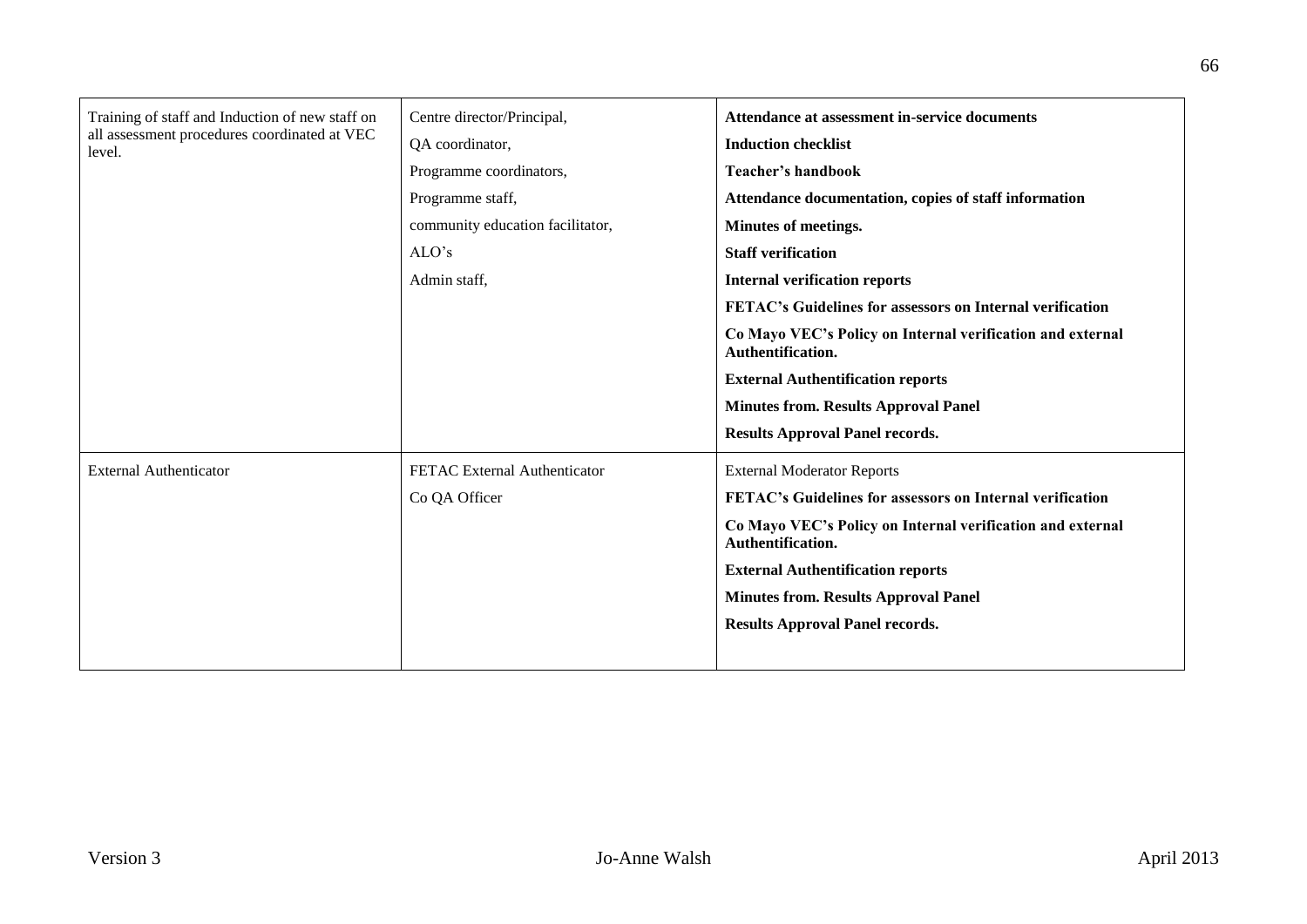| Provision for Appeal of results internally and<br>through FETAC<br>Currently using Co. Cork National Appeals<br>Process                                                                                |           | Centre director/Principal,<br>QA coordinator,<br>Programme coordinators,<br>Programme staff,<br>community education facilitator,<br>ALO's<br>Admin staff, |                             | Grievance regarding a grade form<br>Learner handbook<br>FETAC appeals Process<br>Staff verification<br>Co Mayo VEC's policy on Appeals<br>Appeals letter<br>Co Cork National Appeal Form                |
|--------------------------------------------------------------------------------------------------------------------------------------------------------------------------------------------------------|-----------|-----------------------------------------------------------------------------------------------------------------------------------------------------------|-----------------------------|---------------------------------------------------------------------------------------------------------------------------------------------------------------------------------------------------------|
| <b>Self Evaluation</b>                                                                                                                                                                                 |           | Centre director/Principal,<br>QA coordinator,<br>Programme coordinators,<br>Programme staff,<br>community education facilitator,<br>ALO's<br>Admin staff, |                             | Self evaluation checklist<br>Programme improvement plan<br>Programme reports.<br>Staff verification<br>Learner verification<br>Completed learner questionnaires<br>Minutes from Programme team meetings |
|                                                                                                                                                                                                        |           |                                                                                                                                                           | <b>Monitoring</b>           |                                                                                                                                                                                                         |
| <b>Monitor (Job Title)</b>                                                                                                                                                                             | Frequency |                                                                                                                                                           | <b>Monitoring Method(s)</b> |                                                                                                                                                                                                         |
| Coordinated between VEC and:-<br>As required when new staff join<br>Centre director/Principal;<br>Annually<br>Programme coordinators,;<br>QA coordinator;<br>Community education facilitator;<br>ALO's |           | Induction with new staff to ensure that they are up to date and familiar with all assessment<br>requirements.                                             |                             |                                                                                                                                                                                                         |
| Centre director/Principal,<br>Programme coordinators,                                                                                                                                                  | year      | At the start of the academic                                                                                                                              | assessment requirements     | Ensure that all staff have attended the meetings and are up to date and familiar with all                                                                                                               |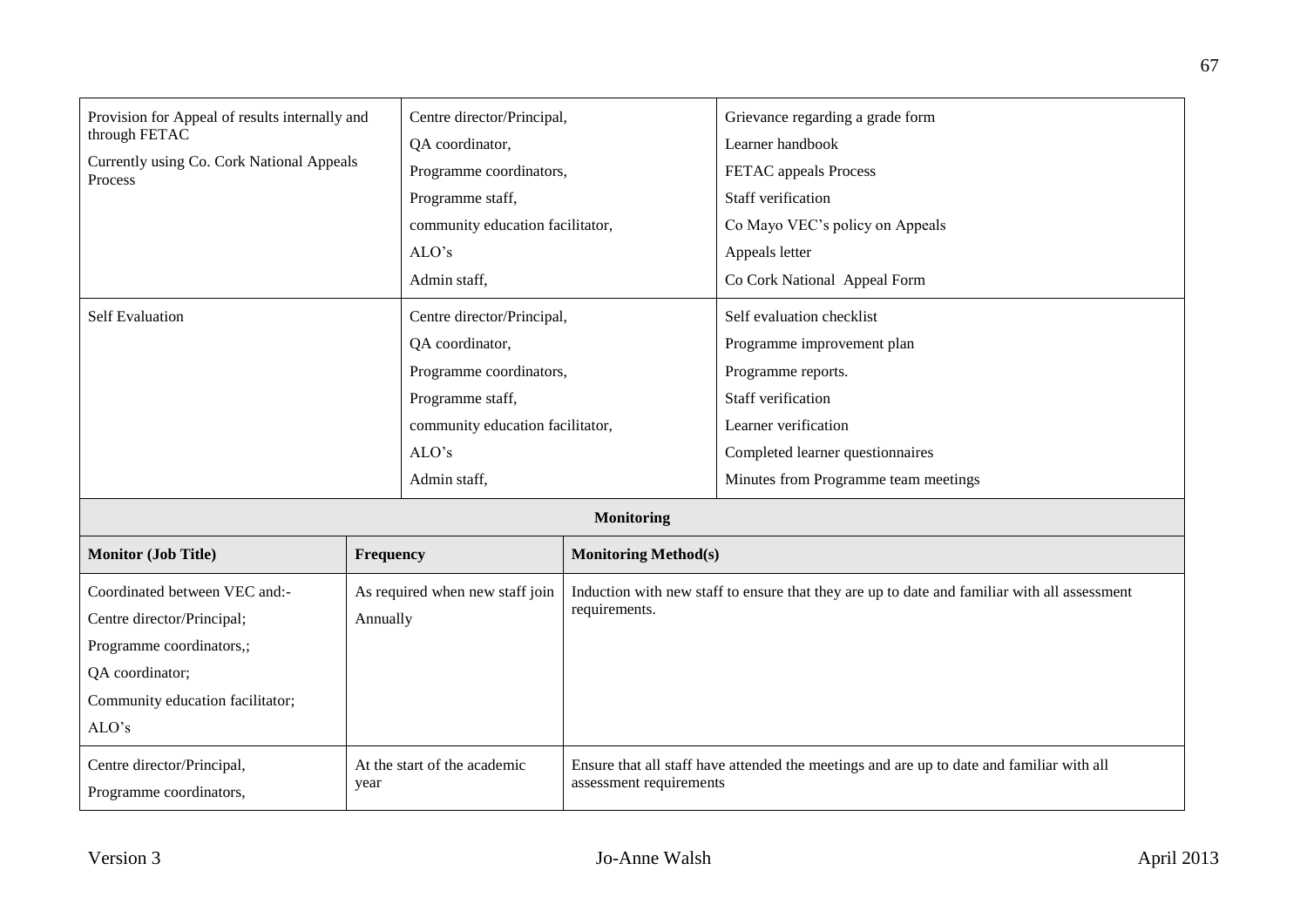| QA coordinator<br>Community education facilitator,<br>ALO's                                                          |                            |                                                                                                                                        |
|----------------------------------------------------------------------------------------------------------------------|----------------------------|----------------------------------------------------------------------------------------------------------------------------------------|
| Centre director/Principal,<br>Programme coordinators,<br>QA coordinator<br>Community education facilitator,<br>ALO's | At each assessment period. | Ensure all required staff attends internal verification meetings and that all internal verification<br>forms are completed and signed. |

| Co Mayo VEC                                                                                                                                                                                                                     |                                                                                    |                                                                                                                  |  |  |
|---------------------------------------------------------------------------------------------------------------------------------------------------------------------------------------------------------------------------------|------------------------------------------------------------------------------------|------------------------------------------------------------------------------------------------------------------|--|--|
| <b>Procedure Title: B6.6</b>                                                                                                                                                                                                    | Version: 2.0<br><b>Date:</b> $6/12/07$<br>Assessment performed by external parties |                                                                                                                  |  |  |
| <b>Purpose:</b>                                                                                                                                                                                                                 |                                                                                    |                                                                                                                  |  |  |
|                                                                                                                                                                                                                                 | To ensure that all external assessment is fair and consistent                      |                                                                                                                  |  |  |
| To ensure that external assessors are aware of their roles and responsibilities to the student                                                                                                                                  |                                                                                    |                                                                                                                  |  |  |
| To ensure that total student effort is reflected in their results.                                                                                                                                                              |                                                                                    |                                                                                                                  |  |  |
| <b>Staff Involved</b> : AEO's, QA coordinators, Centre director/Principal, QA coordinator, Programme coordinators, Programme staff, community education facilitator, ALO's,<br>VEC administrative staff, third party assessors. |                                                                                    |                                                                                                                  |  |  |
| Who MAY carry out this<br>Method(s) used to carry out<br>procedure in conjunction with Co<br>this procedure<br>Mayo VEC.                                                                                                        |                                                                                    | Evidence that MAY be generated by this procedure. Samples should include SOME of these<br>examples listed below. |  |  |

68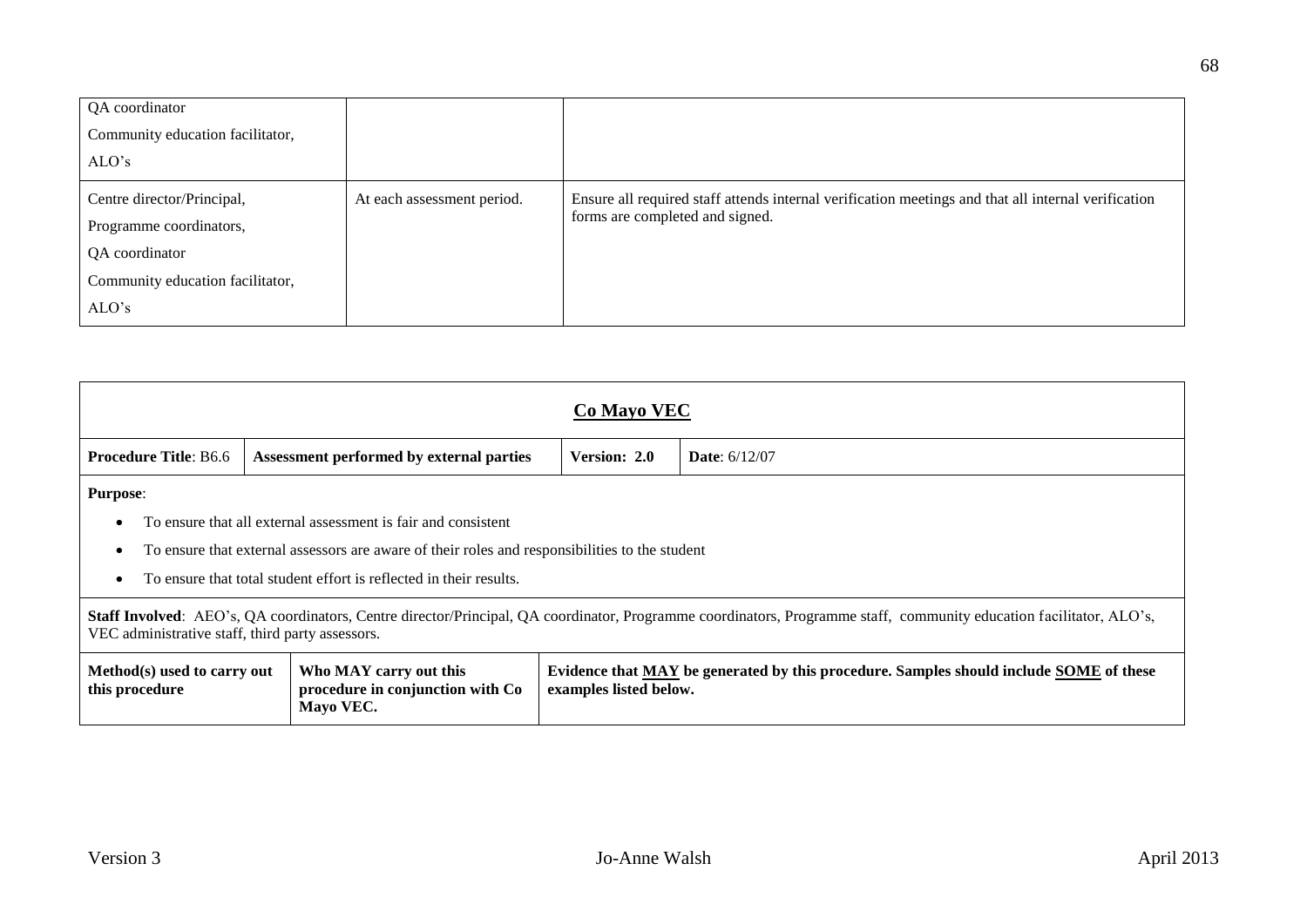| Guidelines for third party<br>assessors                                                 |  | Centre director/Principal, |                                                      | Course specific guidelines for third party assessors                                                                                |  |  |
|-----------------------------------------------------------------------------------------|--|----------------------------|------------------------------------------------------|-------------------------------------------------------------------------------------------------------------------------------------|--|--|
|                                                                                         |  | QA coordinator,            |                                                      | Records of meetings with third party assessors                                                                                      |  |  |
| Programme coordinators,                                                                 |  |                            | Module requirements and assessment criteria.         |                                                                                                                                     |  |  |
| Programme staff,                                                                        |  |                            | <b>Staff verification</b>                            |                                                                                                                                     |  |  |
|                                                                                         |  |                            | community education facilitator,                     | Verification by third party assessors, i.e. work placement providers.                                                               |  |  |
|                                                                                         |  | ALO's                      |                                                      |                                                                                                                                     |  |  |
|                                                                                         |  | Admin staff,               |                                                      | Report/s as specified from second provider to first provider                                                                        |  |  |
| Statement of Criteria for Sub-<br>contracting Programme                                 |  |                            |                                                      | Correspondence between first and second provider                                                                                    |  |  |
| delivery                                                                                |  |                            |                                                      | Minutes of meetings between first and second provider. (See B8)                                                                     |  |  |
| Contact with third party<br>assessors - Employers are<br>contacted by letter to confirm |  | Work placement tutors.     |                                                      | Work placement provider documentation evidence. - Letters, copies of insurance letters,<br>report forms, Garda clearance forms etc. |  |  |
| placement and lay out<br>placement agreement.                                           |  | VEC administrators         |                                                      | <b>Staff verification</b>                                                                                                           |  |  |
|                                                                                         |  |                            |                                                      | Work placement provider evidence.                                                                                                   |  |  |
| A separate letter is sent with<br>insurance letter from the VEC.                        |  |                            |                                                      |                                                                                                                                     |  |  |
| Staff visits to work placement.<br>Work placement tutors                                |  |                            | Work placement tutor reports on student placement    |                                                                                                                                     |  |  |
|                                                                                         |  |                            | Work placement providers report on student progress. |                                                                                                                                     |  |  |
| Learner evidence -Each<br>student keeps a work                                          |  | <b>Students</b>            |                                                      | <b>Student report from work placements</b>                                                                                          |  |  |
| experience diary to document<br>his/her placement.                                      |  |                            |                                                      | Copy letters to work placement providers                                                                                            |  |  |
|                                                                                         |  |                            |                                                      | Correspondence between provider and work placement tutor                                                                            |  |  |
| <b>Monitoring</b>                                                                       |  |                            |                                                      |                                                                                                                                     |  |  |
| <b>Monitor (Job Title)</b><br><b>Monitoring Method(s)</b><br><b>Frequency</b>           |  |                            |                                                      |                                                                                                                                     |  |  |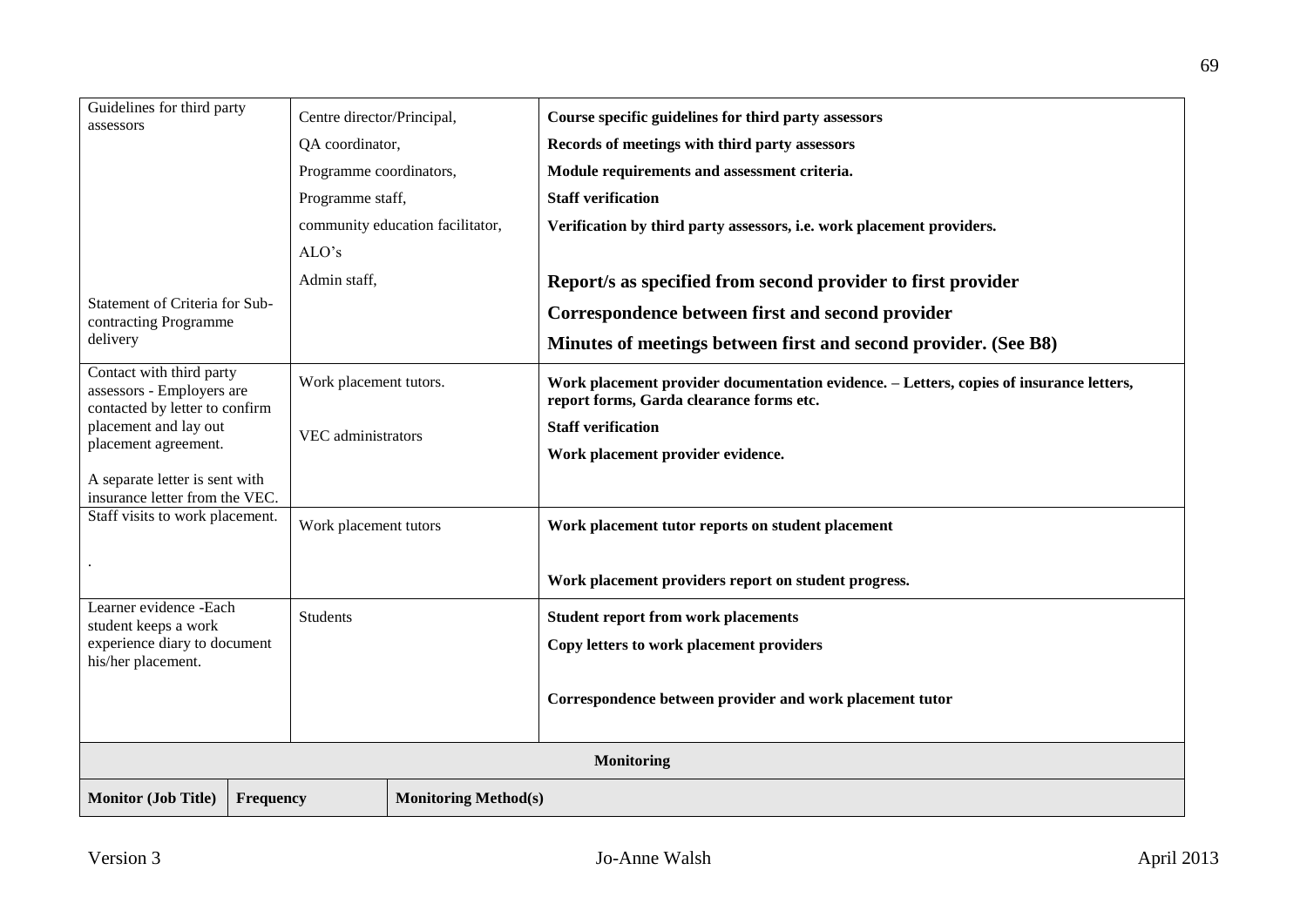| Work placement<br>tutors        | During work<br>placement           | Ensure placement is benefiting student and that module requirements are being met                                   |
|---------------------------------|------------------------------------|---------------------------------------------------------------------------------------------------------------------|
| Work placement<br>tutors        | On completion of<br>work placement | Completion of work placement reports                                                                                |
| Work placement<br>tutor         | After completion of<br>placement   | Ensure that placement met both student and providers requirements, file reports and mark student placement reports. |
| QA office/centre<br>coordinator | At year end                        | Collate samples of placement paperwork for QA folder and Self Evaluation of programme.                              |

| <b>Co. Mayo Vocational Education Committee</b>                                                                                                                                                                                                        |                                                                                        |              |                  |  |  |
|-------------------------------------------------------------------------------------------------------------------------------------------------------------------------------------------------------------------------------------------------------|----------------------------------------------------------------------------------------|--------------|------------------|--|--|
| <b>Procedure Title: B6.7.</b>                                                                                                                                                                                                                         | <b>Consistency of Marking with national standards</b>                                  | Version: 3.0 | Date: April 2013 |  |  |
| <b>Purpose:</b>                                                                                                                                                                                                                                       |                                                                                        |              |                  |  |  |
|                                                                                                                                                                                                                                                       | To ensure that markers are marking in accordance with national standards for the award |              |                  |  |  |
| To ensure that all learners are marked consistently and fairly                                                                                                                                                                                        |                                                                                        |              |                  |  |  |
| To ensure the integrity of the award.                                                                                                                                                                                                                 |                                                                                        |              |                  |  |  |
| Staff Involved: Centre Director/Principal, QA coordinator, programme coordinators, programme staff, , Community Education facilitator, ALO's                                                                                                          |                                                                                        |              |                  |  |  |
| Who MAY carry out this procedure in conjunction with Co<br>Method(s) that may be used to<br>Evidence that MAY be generated by this procedure. Samples<br>should include SOME of these examples listed below.<br>carry out this procedure<br>Mayo VEC. |                                                                                        |              |                  |  |  |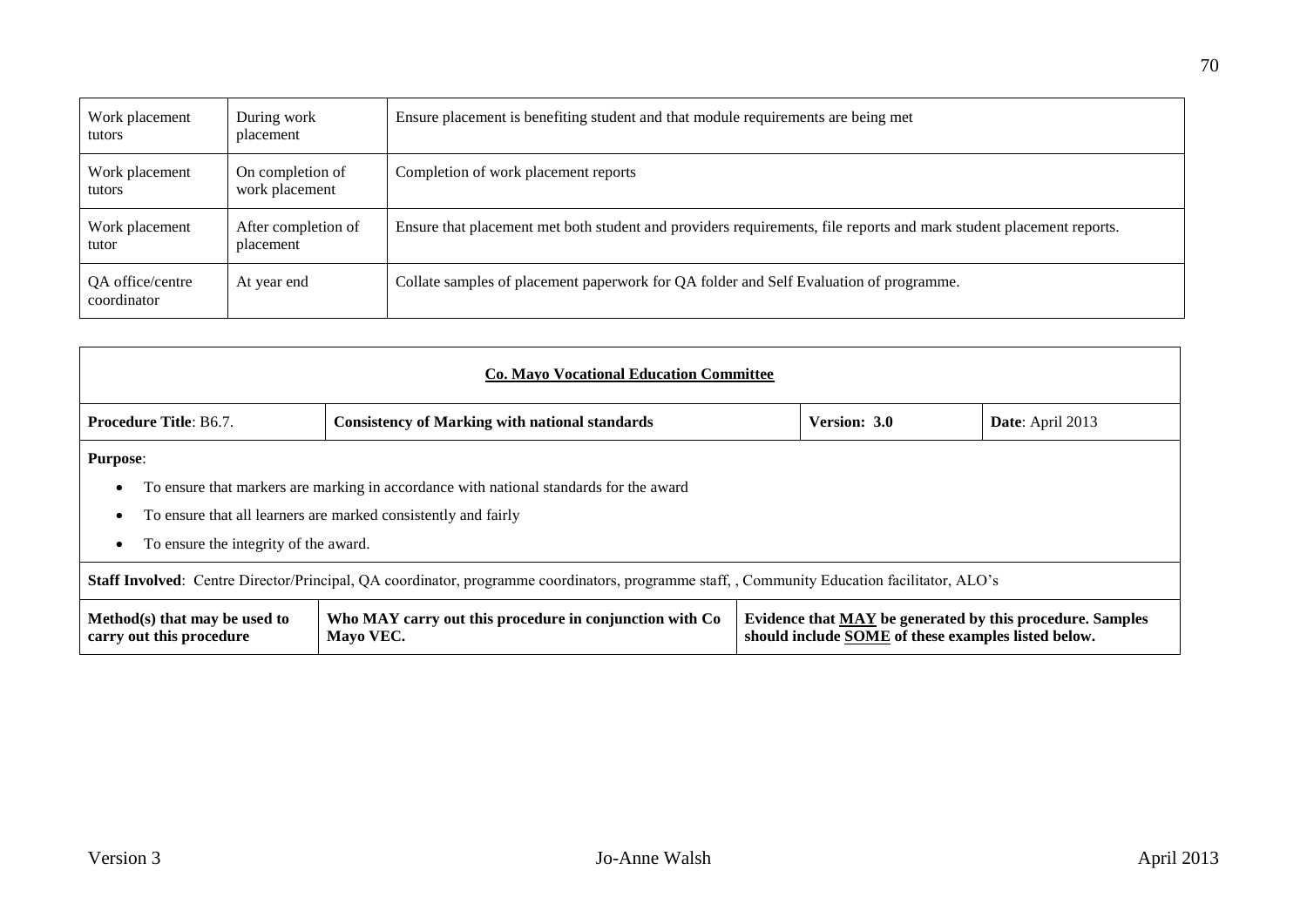| Guidelines for assessors.                                   | Centre Director/Principal                                                      | Co. mayo VEC Assessment Guidelines                 |  |  |
|-------------------------------------------------------------|--------------------------------------------------------------------------------|----------------------------------------------------|--|--|
|                                                             | QA coordinator                                                                 | FETAC Qusality Assurnce guidelines for assessment. |  |  |
|                                                             | Programme coordinator                                                          | Programme descriptors                              |  |  |
|                                                             | Outside agencies                                                               | Module guidelines for internal assessors           |  |  |
|                                                             |                                                                                | Co. Mayo VEC Assessment Handbook                   |  |  |
|                                                             |                                                                                | Learner feedback                                   |  |  |
|                                                             |                                                                                | Staff handbook                                     |  |  |
|                                                             |                                                                                | Co Mayo VEC assessment policy                      |  |  |
|                                                             |                                                                                | Minutes from exam meetings                         |  |  |
|                                                             |                                                                                | Staff verification                                 |  |  |
|                                                             |                                                                                | Learner verification                               |  |  |
| Reports from external examiners                             | FETAC External examiner                                                        | Reports from external examiners.                   |  |  |
|                                                             |                                                                                | Staff verification                                 |  |  |
| Formal and informal assessment                              | Centre Director/Principal<br>Completed marking sheets, scripts and assessments |                                                    |  |  |
|                                                             | QA coordinator                                                                 | Records of continuous assessment and evaluations   |  |  |
|                                                             | Programme coordinator                                                          | Learner verification                               |  |  |
|                                                             | Outside agencies                                                               | Class plans                                        |  |  |
|                                                             |                                                                                | Records of certification#                          |  |  |
|                                                             |                                                                                | Staff verification                                 |  |  |
| In-Service training is attended<br>when and where provided. | Centre Director/Principal                                                      | Records of in-service training                     |  |  |
|                                                             | QA coordinator                                                                 | Staff handbook                                     |  |  |
|                                                             | Programme coordinator                                                          |                                                    |  |  |
|                                                             | Outside agencies                                                               |                                                    |  |  |
| <b>Monitoring</b>                                           |                                                                                |                                                    |  |  |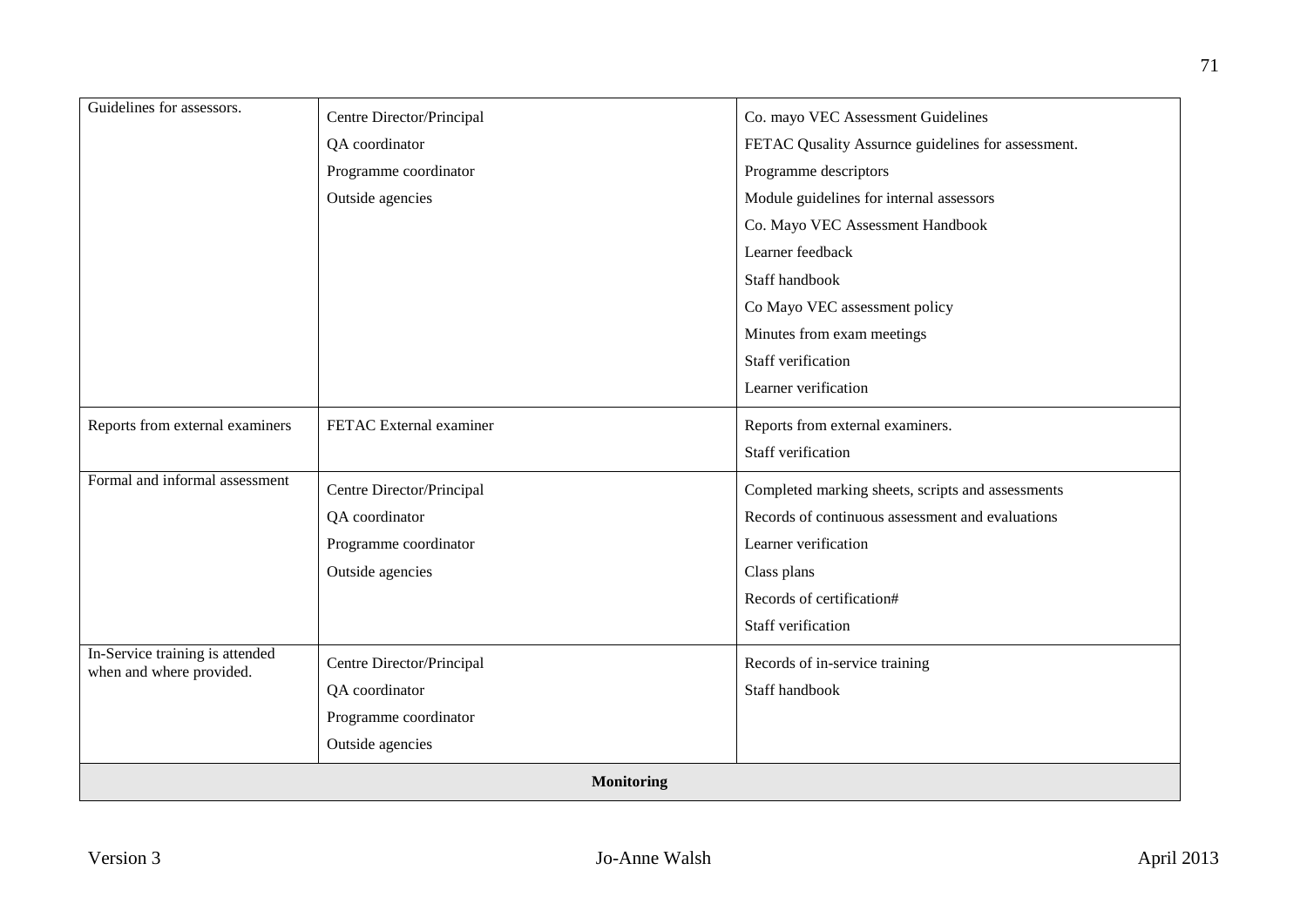| <b>Monitor (Job Title)</b>                                | <b>Frequency</b>                   | <b>Monitoring Method(s)</b>                                                                                                                                                                                                     |  |
|-----------------------------------------------------------|------------------------------------|---------------------------------------------------------------------------------------------------------------------------------------------------------------------------------------------------------------------------------|--|
| All teaching staff                                        | Annually                           | Informal review of quality of assessments handed in and review of marks spread, with a formal<br>review of marking and assessment at staff meetings on an annual basis                                                          |  |
| All teaching Staff                                        | Bi-annually                        | Each programme will receive an in-depth review on a bi-annual basis; all assessments, marking<br>methods and progress will be reviewed and updated as required.                                                                 |  |
| All teaching staff                                        | After each assessment is completed | Marking sheets reflect module requirements<br>Marking sheets are collated and kept securely<br>Marked assessments and marked scripts kept securely<br>All student feedback forms kept securely then passed onto QA co-ordinator |  |
| Director and Quality Assurance<br>officer or co-ordinator | at relevant assessment periods     | Ensure all required staff attends internal verification meetings and that all internal verification<br>forms are completed and signed.                                                                                          |  |
| OA co-coordinator                                         | At year end                        | Collate all marking sheets and feedback forms and file in QA folder.                                                                                                                                                            |  |

| <b>County Mayo Vocational Education Committee</b>                                                                                                                                                                                                                                                                                               |                                                                                  |  |  |  |  |
|-------------------------------------------------------------------------------------------------------------------------------------------------------------------------------------------------------------------------------------------------------------------------------------------------------------------------------------------------|----------------------------------------------------------------------------------|--|--|--|--|
| <b>Procedure Title:6.7.1</b>                                                                                                                                                                                                                                                                                                                    | <b>Internal Verification</b><br><b>Version: 1</b><br><b>Date:</b> September 2008 |  |  |  |  |
| <b>Purpose:</b><br>To ensure that assessment procedures have been applied consistently across all assessment activities within the county.<br>To ensure that the accuracy of assessment results is verified.<br>To ensure that all assessment results are checked and that Co mayo VEC's assessment procedures are adhered to by all assessors. |                                                                                  |  |  |  |  |
| <b>Staff Involved:</b> Centre Director/Principal, QA coordinator, programme coordinators, programme staff, Community Education facilitator, ALO's                                                                                                                                                                                               |                                                                                  |  |  |  |  |
| Who MAY carry out this procedure in<br>Evidence that <b>MAY</b> be generated by this procedure. Samples<br>Method(s) used to carry out this procedure<br>should include SOME of these examples listed below.<br>conjunction with Co Mayo VEC.                                                                                                   |                                                                                  |  |  |  |  |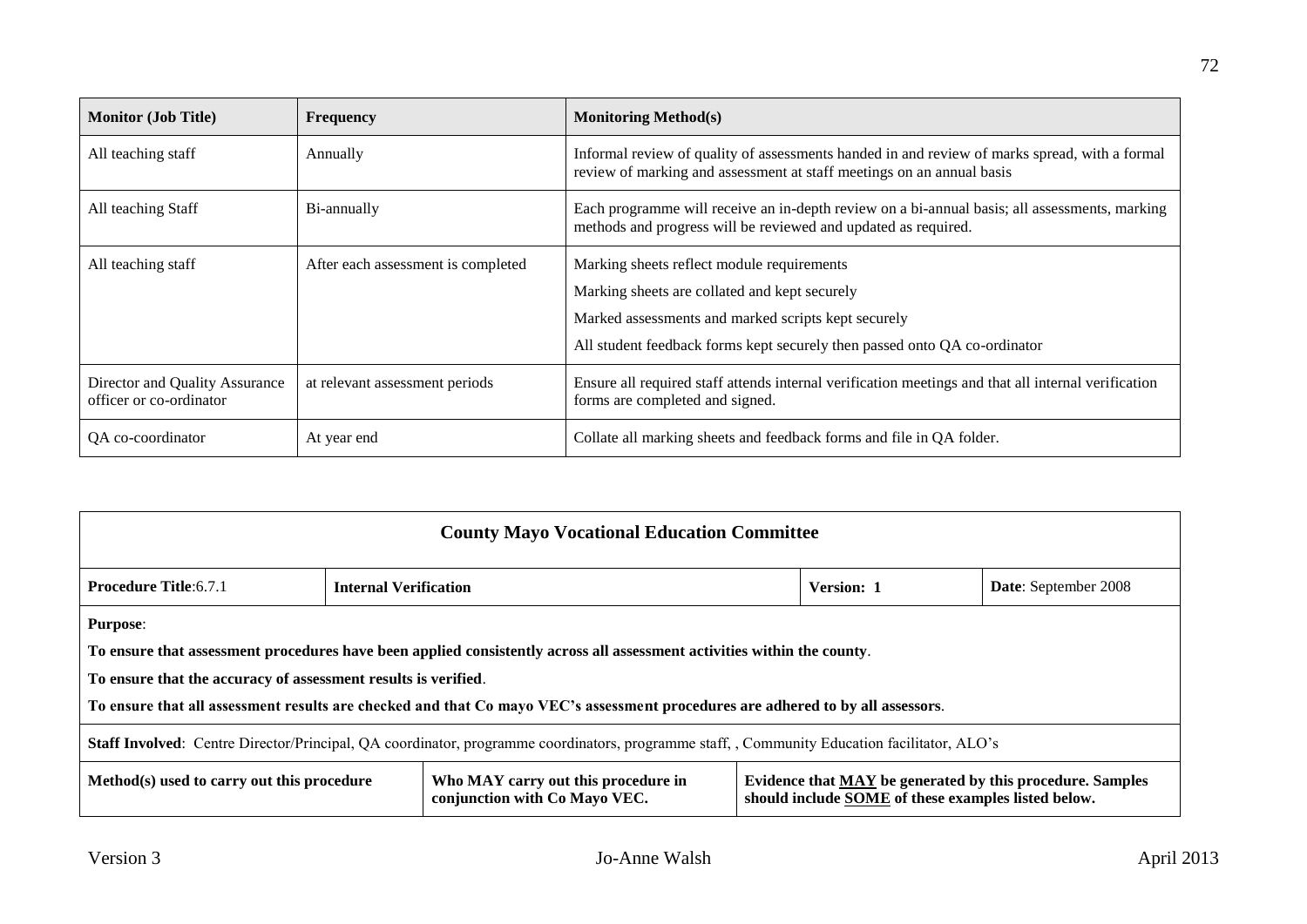| Completion of Internal Verification form<br>ALO's                                            |                           | Centre director/Principal,<br>Programme coordinators,<br>Programme staff,<br>Admin staff,                                                           | community education facilitator, Admin staff, | <b>Internal verification report</b><br>FETAC's Guidelines for assessors on Internal verification<br>Co Mayo VEC's Policy on Internal verification and external<br>Authentification.<br>Provisional module results sheets.<br><b>Records of team meetings</b><br>Minutes of programme review meetings.<br>Results approval panel report<br><b>External Authenticator report</b><br><b>Minutes from Results approval panel</b><br><b>Results Approval report.</b> |
|----------------------------------------------------------------------------------------------|---------------------------|-----------------------------------------------------------------------------------------------------------------------------------------------------|-----------------------------------------------|-----------------------------------------------------------------------------------------------------------------------------------------------------------------------------------------------------------------------------------------------------------------------------------------------------------------------------------------------------------------------------------------------------------------------------------------------------------------|
| Attend Internal verification training                                                        |                           | Centre director/Principal,<br>Programme coordinators,<br>Programme staff,<br>community education facilitator, Admin staff,<br>ALO's<br>Admin staff, |                                               | Records of staff attendance at in-service/training on I.V.<br>Records of correspondence between QA coordinator and<br>centres.<br>FETAC's Guidelines for assessors on Internal verification<br>Co Mayo VEC's Policy on Internal verification and external<br>Authentification.                                                                                                                                                                                  |
|                                                                                              |                           |                                                                                                                                                     | <b>Monitoring</b>                             |                                                                                                                                                                                                                                                                                                                                                                                                                                                                 |
| <b>Monitor (Job Title)</b><br>Frequency                                                      |                           | <b>Monitoring Method(s)</b>                                                                                                                         |                                               |                                                                                                                                                                                                                                                                                                                                                                                                                                                                 |
| Centre director/Principal,<br>Programme coordinators,<br>QA coordinator<br>VTOS coordinator, | At each assessment period |                                                                                                                                                     |                                               | Ensure all Internal verification reports completed and that Co Mayo VEC's Internal<br>Verification and External Authentication Policy is consistently applied.                                                                                                                                                                                                                                                                                                  |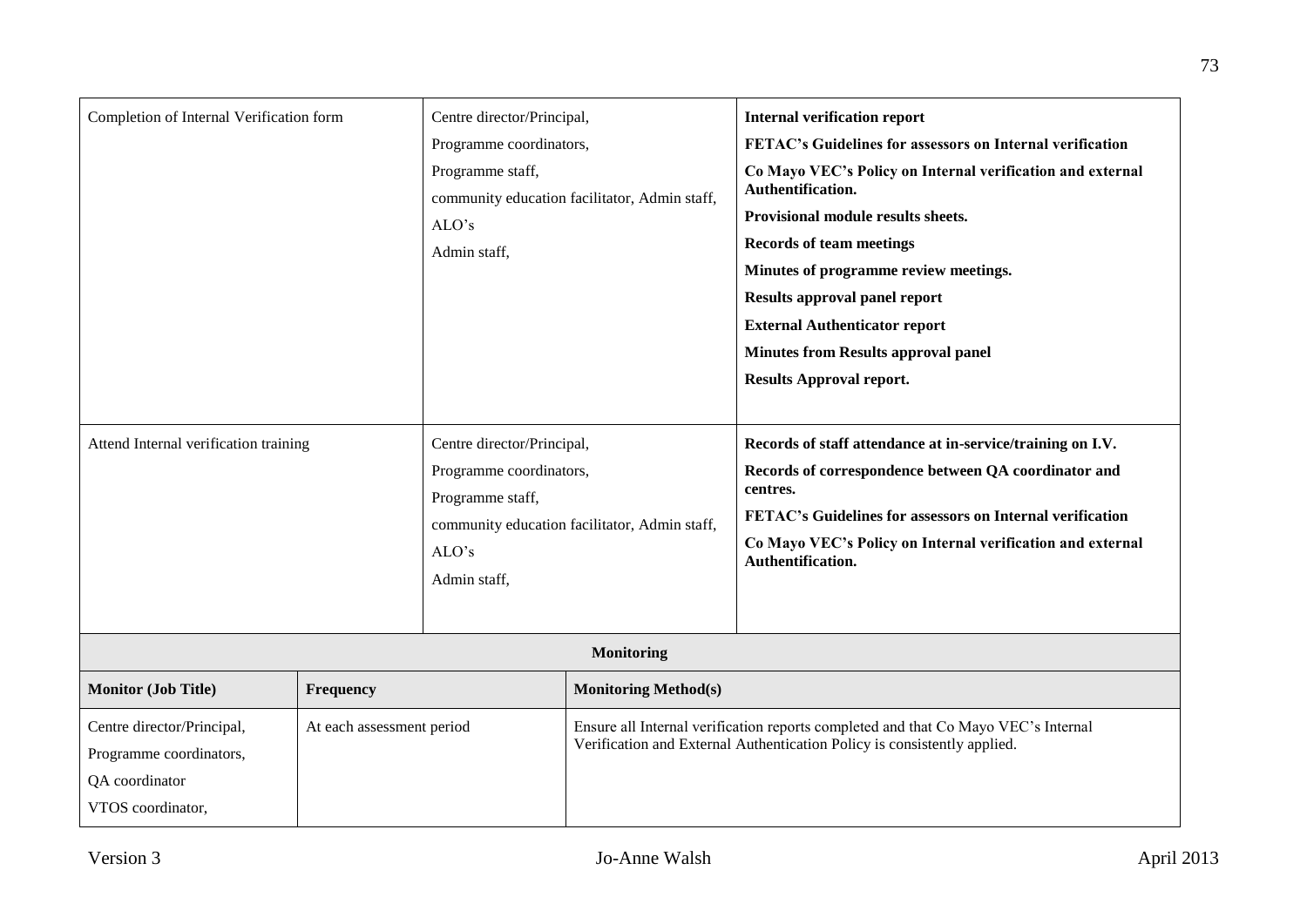| BTEI coordinator,                   |  |
|-------------------------------------|--|
| Community education<br>facilitator, |  |
| ALO's                               |  |

## The rows in this table will expand as necessary. Extra rows can be added if needed.

| <b>County Mayo Vocational Education Committee</b>                                                                                                                                                                                                |  |                                                                                                                                                                       |                                                                                                                                                                                                                                                                                                  |              |                             |  |
|--------------------------------------------------------------------------------------------------------------------------------------------------------------------------------------------------------------------------------------------------|--|-----------------------------------------------------------------------------------------------------------------------------------------------------------------------|--------------------------------------------------------------------------------------------------------------------------------------------------------------------------------------------------------------------------------------------------------------------------------------------------|--------------|-----------------------------|--|
| <b>Procedure Title:6.7.2</b>                                                                                                                                                                                                                     |  | <b>External Authentication</b>                                                                                                                                        |                                                                                                                                                                                                                                                                                                  | Version: 1.0 | <b>Date:</b> September 2008 |  |
| <b>Purpose:</b><br>To ensure that there is independent authoritative confirmation of fair and consistent assessment of learners in accordance with national standards.                                                                           |  |                                                                                                                                                                       |                                                                                                                                                                                                                                                                                                  |              |                             |  |
|                                                                                                                                                                                                                                                  |  | Staff Involved: Centre Director/Principal, QA coordinator, programme coordinators, programme staff, , Community Education facilitator, ALO's                          |                                                                                                                                                                                                                                                                                                  |              |                             |  |
| Method(s) used to carry out this<br>Who MAY carry out this procedure in conjunction<br>Evidence that <b>MAY</b> be generated by this procedure. Samples<br>should include SOME of these examples listed below.<br>with Co Mayo VEC.<br>procedure |  |                                                                                                                                                                       |                                                                                                                                                                                                                                                                                                  |              |                             |  |
| Selection of External Authenticator                                                                                                                                                                                                              |  | Centre director/Principal,<br>QA coordinator<br>Programme coordinators,<br>Programme staff,<br>community education facilitator, Admin staff,<br>ALO's<br>Admin staff, | List of FETAC approved external authenticators<br>Letter to External authenticator<br>Co Mayo VEC's Policy on Internal verification and External<br>authentication.<br><b>Requests from Centers re requirements</b><br>Minutes of Meetings regarding County needs of External<br>authentication. |              |                             |  |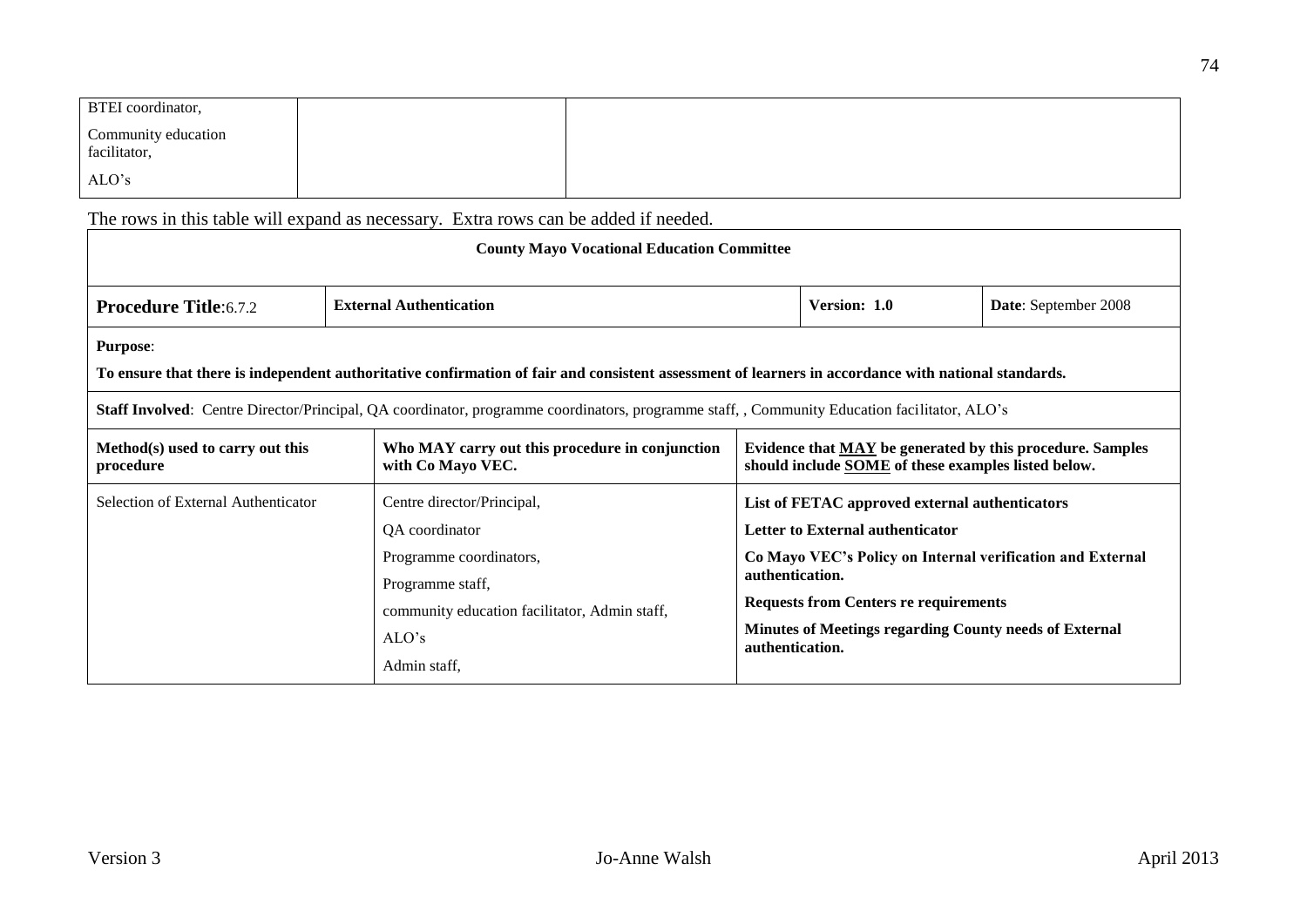| <b>External Authentication process</b>                 |                           | Centre director/Principal,<br>QA coordinator<br>Programme coordinators,<br>Programme staff,<br>community education facilitator, Admin staff,<br>ALO's<br>Admin staff, |                             | Co Mayo VEC's policy on Internal verification and External<br>authentication.<br><b>Internal Verification reports</b><br><b>Provisional results report</b><br><b>Sample of portfolios</b><br><b>Provisional results reports</b>                                      |  |  |
|--------------------------------------------------------|---------------------------|-----------------------------------------------------------------------------------------------------------------------------------------------------------------------|-----------------------------|----------------------------------------------------------------------------------------------------------------------------------------------------------------------------------------------------------------------------------------------------------------------|--|--|
| <b>Results Approval Panel</b><br>ALO's<br>Admin staff, |                           | Centre director/Principal,<br>QA coordinator<br>Programme coordinators,<br>Programme staff,<br>community education facilitator, Admin staff,                          |                             | Co Mayo VEC's internal verification and external<br>authentication policy<br><b>Internal Verification reports</b><br><b>Minutes of results Approval meeting</b><br><b>Statement of results</b><br><b>Staff verification.</b><br><b>Results Approval Panel report</b> |  |  |
| Issue of Results Dual process in use at<br>present.    |                           | Centre director/Principal,<br>QA coordinator<br>Programme coordinators,<br>Programme staff,<br>community education facilitator, Admin staff,<br>ALO's<br>Admin staff, |                             | Copy of final statements of results<br>Copy/ies of individual candidate results<br>Co Mayo VEC's Appeals letter<br>Co Mayo VEC's Appeals form                                                                                                                        |  |  |
|                                                        | <b>Monitoring</b>         |                                                                                                                                                                       |                             |                                                                                                                                                                                                                                                                      |  |  |
| <b>Monitor (Job Title)</b>                             | <b>Frequency</b>          |                                                                                                                                                                       | <b>Monitoring Method(s)</b> |                                                                                                                                                                                                                                                                      |  |  |
| Centre director/Principal,                             | At each assessment period |                                                                                                                                                                       |                             | Ensure all external verification reports completed and that Co Mayo VEC's Internal<br>Verification and External Authentication Policy is consistently applied.                                                                                                       |  |  |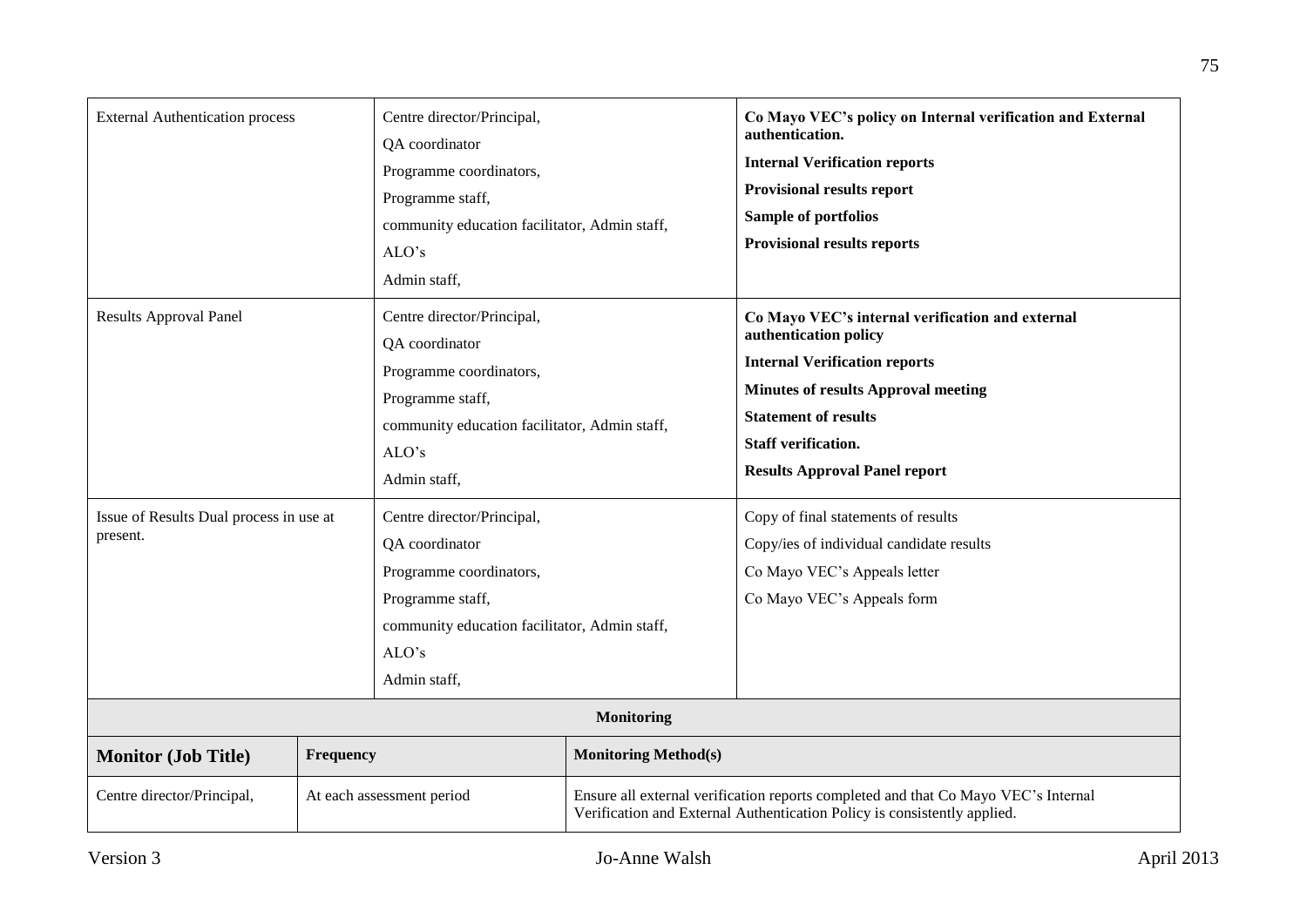| Programme coordinators,             | Ensure that results are posted to learners and that appeals process is correctly implemented. |
|-------------------------------------|-----------------------------------------------------------------------------------------------|
| QA coordinator                      |                                                                                               |
| Community education<br>facilitator, |                                                                                               |
| ALO's                               |                                                                                               |

| <b>Co. Mayo Vocational Education Committee</b>                                                                                                                                                                                         |  |                                                                                                                   |  |  |  |  |  |
|----------------------------------------------------------------------------------------------------------------------------------------------------------------------------------------------------------------------------------------|--|-------------------------------------------------------------------------------------------------------------------|--|--|--|--|--|
| Version: 2.0<br><b>Procedure Title: B6.8</b><br><b>Date:</b> $2/10/12$<br><b>Feedback to learners</b>                                                                                                                                  |  |                                                                                                                   |  |  |  |  |  |
| <b>Purpose:</b>                                                                                                                                                                                                                        |  |                                                                                                                   |  |  |  |  |  |
| $\bullet$                                                                                                                                                                                                                              |  | To ensure that all learners will be provided with timely and constructive feedback on assessment.                 |  |  |  |  |  |
|                                                                                                                                                                                                                                        |  | To ensure that learners view written feedback and are provided with aural feedback through appropriate mechanisms |  |  |  |  |  |
| To ensure that learners are provided with feedback in a clear consistent and fair manner, commensurate with learner needs and FETAC requirements.                                                                                      |  |                                                                                                                   |  |  |  |  |  |
| Staff Involved: Centre Director/Principal, QA coordinator, programme coordinators, programme staff, , Community Education facilitator, ALO's                                                                                           |  |                                                                                                                   |  |  |  |  |  |
| Evidence that MAY be generated by this procedure. Samples<br>Method(s) used to carry out this procedure<br>Who MAY carry out this procedure in<br>should include SOME of these examples listed below.<br>conjunction with Co Mayo VEC. |  |                                                                                                                   |  |  |  |  |  |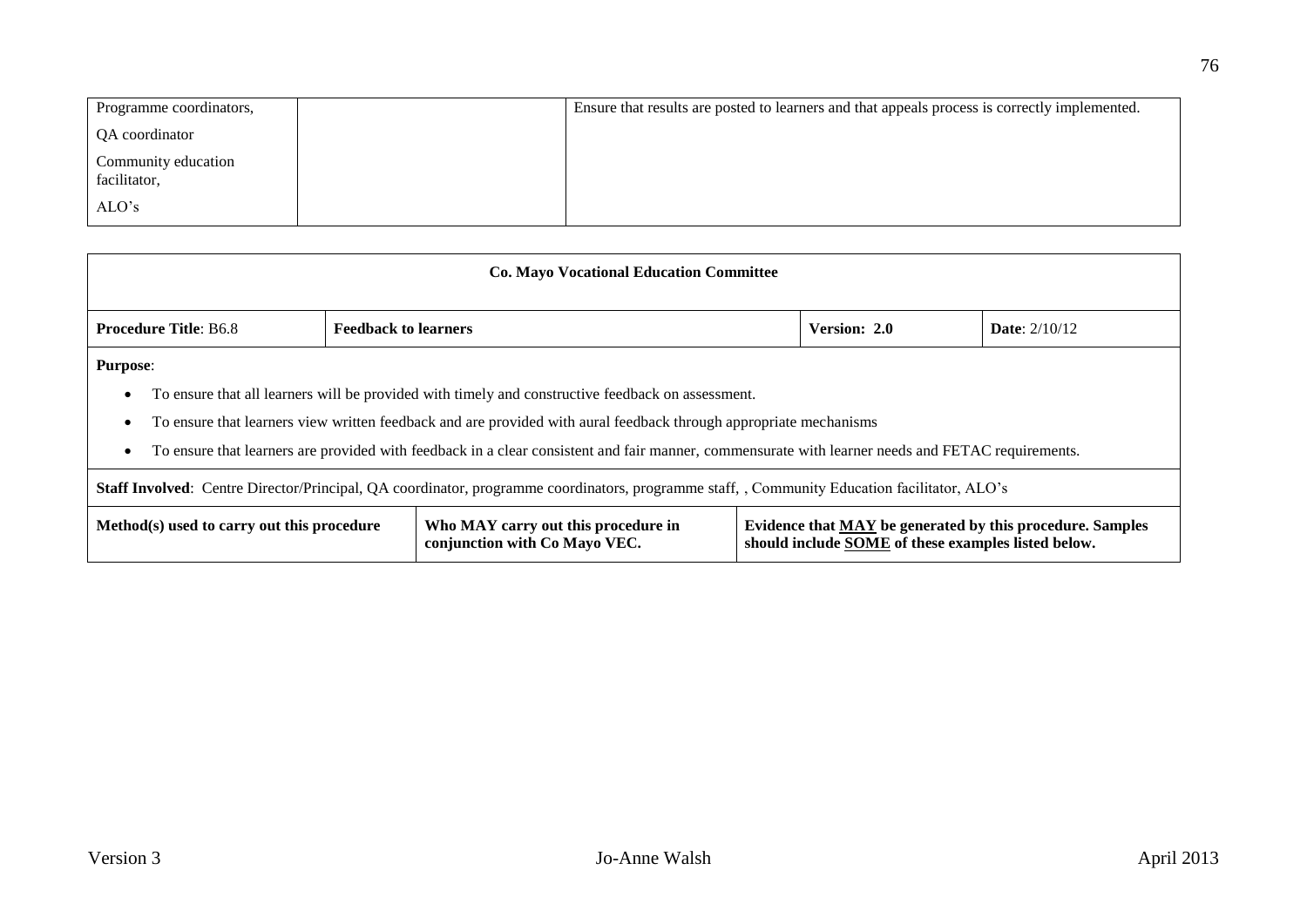| All learners will be provided with informal aural<br>feedback throughout the academic year. The<br>policy for written feedback however applies to<br>the first two terms only. | Centre director/Principal,<br>$\bullet$<br>QA coordinator,<br>$\bullet$<br>Programme coordinators,<br>$\bullet$<br>Programme staff,<br>VTOS coordinator,<br>BTEI coordinator,<br>community education facilitator, | Feedback sheet<br>Record of Receipt of Feedback on Assessment.<br>Marked assessments<br>Staff verification<br>Learner verification<br>Learner questionnaire<br>Web site<br><b>Learners handbook</b>                                                                                                |
|--------------------------------------------------------------------------------------------------------------------------------------------------------------------------------|-------------------------------------------------------------------------------------------------------------------------------------------------------------------------------------------------------------------|----------------------------------------------------------------------------------------------------------------------------------------------------------------------------------------------------------------------------------------------------------------------------------------------------|
|                                                                                                                                                                                | ALO's<br>$\bullet$<br>Admin staff,<br>$\bullet$                                                                                                                                                                   | <b>Assignment briefs</b>                                                                                                                                                                                                                                                                           |
| Informal aural feedback is given to students at all<br>stages throughout the academic year on all<br>assignment work.                                                          | Centre director/Principal,<br>QA coordinator,<br>Programme coordinators,<br>Programme staff,<br>community education facilitator,<br>ALO's<br>Admin staff,                                                         | Records of meetings with tutors<br><b>Staff verification</b><br><b>Learner verification</b><br><b>Learner</b> questionnaire<br>One to one communication between tutors and learners<br><b>Overview of assignment</b>                                                                               |
| Communication of information to learners                                                                                                                                       | Centre director/Principal,<br>QA coordinator,<br>Programme coordinators,<br>Programme staff,<br>community education facilitator,<br>ALO's<br>Admin staff,                                                         | Assignment brief<br>Module overview<br>Learner handbook<br>Feedback sheet<br>Web site<br>Record of Receipt of Feedback on Assessment.<br>Record of hand in of assessment<br>Marked assessments<br>Completed learner verification – analysis displayed for learner<br>information.<br>Student diary |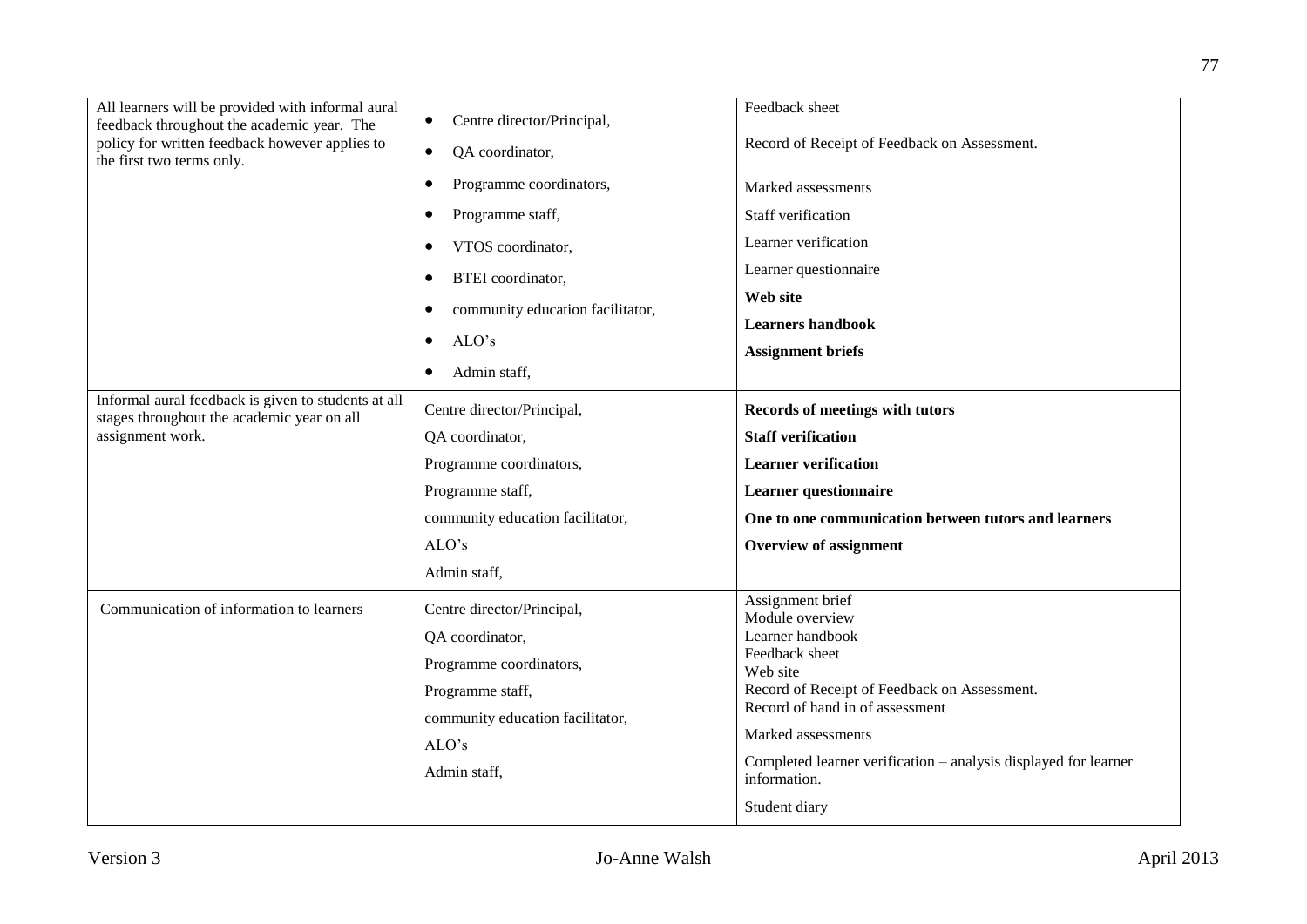| Communication of information to staff                        |                                    | Centre director/Principal,       |                                                                                                                                                                  | Staff handbook                                         |  |
|--------------------------------------------------------------|------------------------------------|----------------------------------|------------------------------------------------------------------------------------------------------------------------------------------------------------------|--------------------------------------------------------|--|
| QA coordinator,                                              |                                    |                                  | Staff induction                                                                                                                                                  |                                                        |  |
|                                                              |                                    | Programme coordinators,          |                                                                                                                                                                  | Co Mayo VEC assessment policy                          |  |
|                                                              |                                    | Programme staff,                 |                                                                                                                                                                  | mentoring system                                       |  |
|                                                              |                                    | community education facilitator, |                                                                                                                                                                  | In-service on assessment/QA                            |  |
|                                                              |                                    | ALO's                            |                                                                                                                                                                  | Continual Professional development training            |  |
|                                                              |                                    | Admin staff,                     |                                                                                                                                                                  | QA Moodle site                                         |  |
|                                                              |                                    |                                  |                                                                                                                                                                  | CO Mayo VEC website                                    |  |
|                                                              |                                    |                                  |                                                                                                                                                                  | FETAC assessment information                           |  |
|                                                              |                                    |                                  |                                                                                                                                                                  | Team meetings on assessment                            |  |
|                                                              |                                    |                                  |                                                                                                                                                                  | Exam meetings                                          |  |
|                                                              |                                    |                                  |                                                                                                                                                                  | FESS in-service on assessment.                         |  |
|                                                              |                                    |                                  |                                                                                                                                                                  | FETAC module guidelines                                |  |
|                                                              |                                    |                                  | FETAC assessment guidelines                                                                                                                                      |                                                        |  |
|                                                              |                                    |                                  | <b>Monitoring</b>                                                                                                                                                |                                                        |  |
| <b>Monitor (Job Title)</b>                                   | Frequency                          |                                  | <b>Monitoring Method(s)</b>                                                                                                                                      |                                                        |  |
| All teaching staff                                           | Annually                           |                                  | Informal review of programme on an ongoing basis with a formal review of assessment at staff<br>meetings on an annual basis                                      |                                                        |  |
| All teaching Staff (if included<br>in delivering the module) | Bi-annually                        |                                  | Each programme will receive an in-depth review on a bi-annual basis; all assessments, delivery<br>methods and progress will be reviewed and updated as required. |                                                        |  |
| All teaching staff                                           | After each assessment is completed |                                  | Marking sheets reflect module requirements                                                                                                                       |                                                        |  |
|                                                              |                                    |                                  | Marking sheets are collated and kept securely                                                                                                                    |                                                        |  |
|                                                              |                                    |                                  | Marked assessments and marked scripts kept securely                                                                                                              |                                                        |  |
|                                                              |                                    |                                  | All learner feedback forms kept securely then passed onto QA co-ordinator                                                                                        |                                                        |  |
|                                                              |                                    |                                  |                                                                                                                                                                  | Any grievance forms attached to appropriate assignment |  |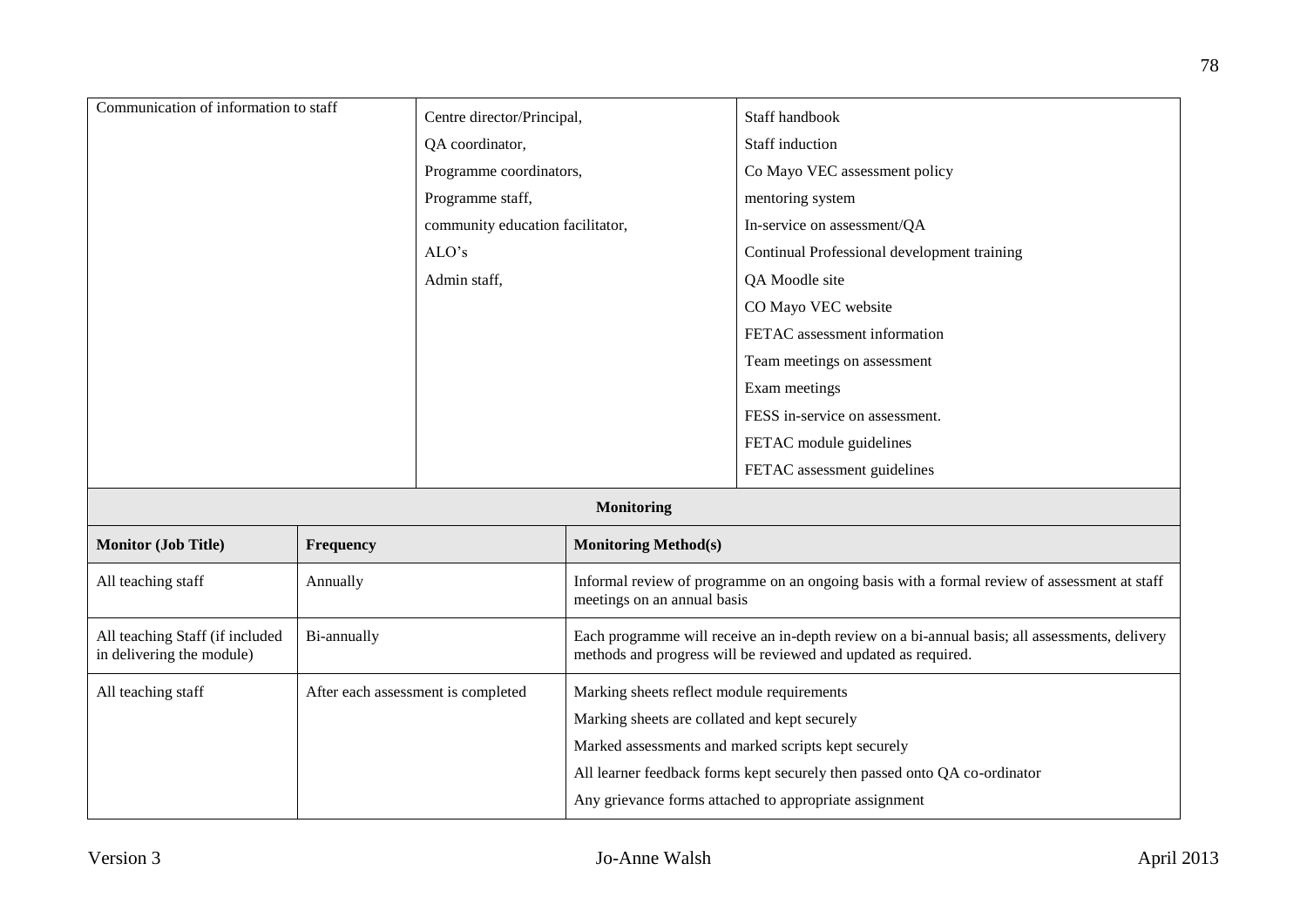|                   |             | Any extenuating circumstances forms attached to assignment                                                                          |
|-------------------|-------------|-------------------------------------------------------------------------------------------------------------------------------------|
| OA co-coordinator | At year end | Collate all marking sheets, feedback forms, copies of grievance forms and extenuating<br>circumstances forms and file in QA folder. |

| Co. Mayo Vocational Education Committee                                                                                                                                                                                                                                                                                                                                                                                                                         |                        |                                                                                                                                                           |                                                  |                                                                                                                                                                                             |                                                                 |  |
|-----------------------------------------------------------------------------------------------------------------------------------------------------------------------------------------------------------------------------------------------------------------------------------------------------------------------------------------------------------------------------------------------------------------------------------------------------------------|------------------------|-----------------------------------------------------------------------------------------------------------------------------------------------------------|--------------------------------------------------|---------------------------------------------------------------------------------------------------------------------------------------------------------------------------------------------|-----------------------------------------------------------------|--|
| <b>Procedure Title: B6.9</b>                                                                                                                                                                                                                                                                                                                                                                                                                                    | <b>Learner Appeals</b> |                                                                                                                                                           |                                                  | Version: 2.0                                                                                                                                                                                | Date: June 2008                                                 |  |
| <b>Purpose:</b><br>To ensure that any extenuating circumstances are taken into account when assessments are marked<br>$\bullet$<br>To ensure fair and transparent marking of all assessments<br>$\bullet$<br>To ensure that all learners have an opportunity to appeal a result that they consider to be unfair<br>Staff Involved: Centre Director/Principal, QA coordinator, programme coordinators, programme staff, , Community Education facilitator, ALO's |                        |                                                                                                                                                           |                                                  |                                                                                                                                                                                             |                                                                 |  |
| Method(s) that may be used to carry out this procedure                                                                                                                                                                                                                                                                                                                                                                                                          |                        | Who does it                                                                                                                                               |                                                  | Evidence generated by this procedure                                                                                                                                                        |                                                                 |  |
| Co Mayo VEC Appeals Process                                                                                                                                                                                                                                                                                                                                                                                                                                     |                        | Centre director/Principal,<br>QA coordinator,<br>Programme coordinators,<br>Programme staff,<br>community education facilitator,<br>ALO's<br>Admin staff, | Procedures.<br>Feedback sheets<br>Marking sheets | Internal verification report/s<br>External authentication report<br>Provisional results report<br>Copy of individual learner results<br>Copy of completed Co Mayo VEC learner appeals form. | Co Mayo VEC's Internal Verification and External Authentication |  |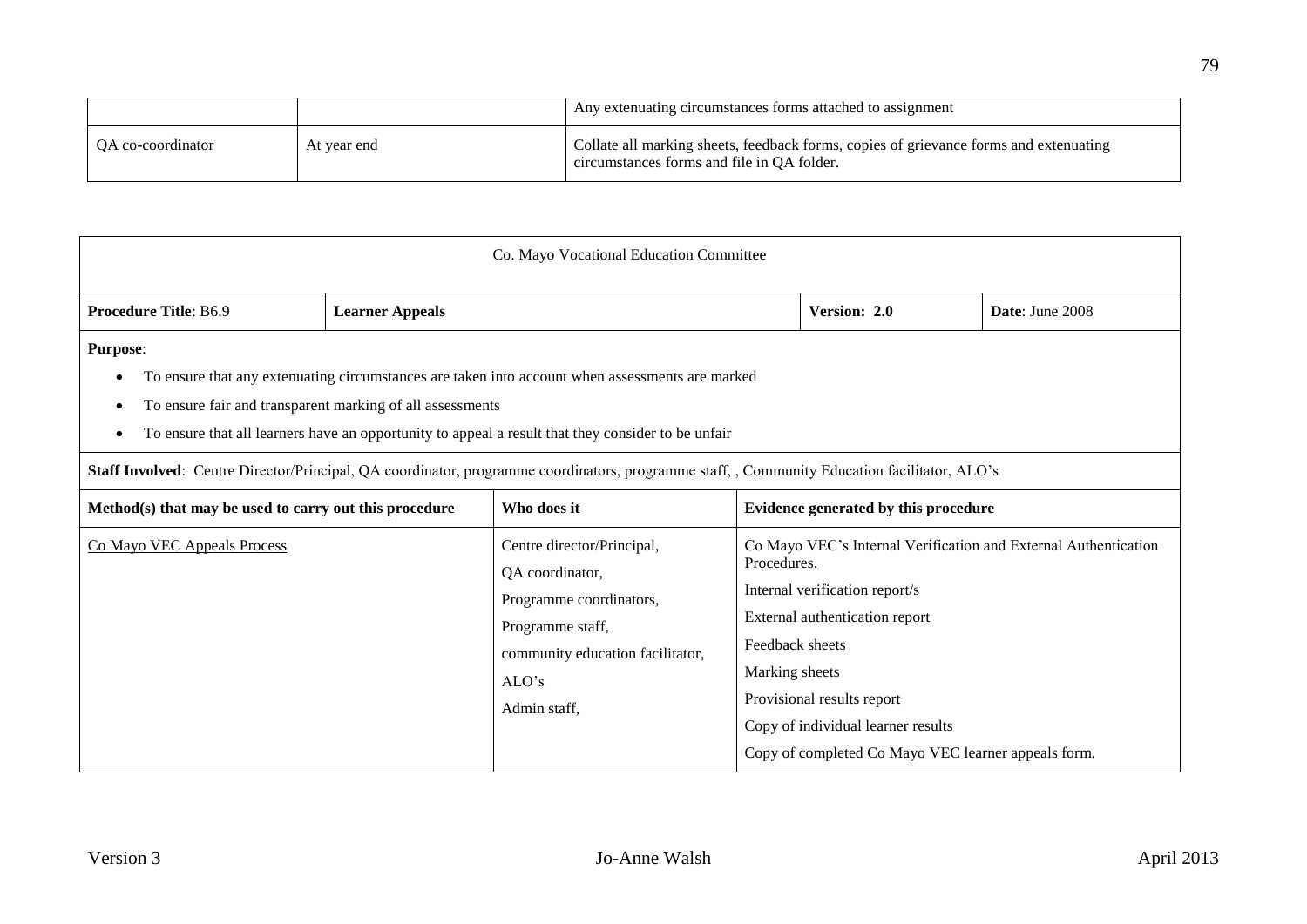| FETAC appeals procedure (Old system pre July 2008)<br>Co Mayo VEC re currently using the National appeals process<br>administered by CO Cork VEC and put in place by the IVEA. |                           | Centre director/Principal,<br>QA coordinator,<br>Programme coordinators,<br>Programme staff,<br>community education facilitator,<br>ALO's<br>Admin staff,<br>Centre director/Principal, |                                                                                                                                                            | FETAC notice board<br>Learner handbook<br>Tutor handbook<br>Copies of letters to learners<br>Records of appeals.<br>Appeals handbook issued by Co Cork VEC                               |  |
|--------------------------------------------------------------------------------------------------------------------------------------------------------------------------------|---------------------------|-----------------------------------------------------------------------------------------------------------------------------------------------------------------------------------------|------------------------------------------------------------------------------------------------------------------------------------------------------------|------------------------------------------------------------------------------------------------------------------------------------------------------------------------------------------|--|
| National appeals procedure administered by Cork,                                                                                                                               |                           | QA coordinator,<br>Programme coordinators,<br>Programme staff,<br>community education facilitator,<br>ALO's<br>Admin staff,                                                             |                                                                                                                                                            | Co Mayo VEC learner handbook<br>Appeals procedure.<br>Learner information<br>Tutor information<br>Copies of letters to learners<br>Records of appeals sent to FETAC from the centre/VEC. |  |
|                                                                                                                                                                                |                           |                                                                                                                                                                                         | <b>Monitoring</b>                                                                                                                                          |                                                                                                                                                                                          |  |
| <b>Monitor (Job Title)</b>                                                                                                                                                     | Frequency                 |                                                                                                                                                                                         | <b>Monitoring Method(s)</b>                                                                                                                                |                                                                                                                                                                                          |  |
| Centre Director/Principal<br>Programme co-coordinator<br>FETAC coordinator<br><b>Adult literacy Organiser</b>                                                                  | At each assessment period |                                                                                                                                                                                         | Informal review of programme on an ongoing basis with a formal review of assessment and any<br>grievances at staff meetings on an annual basis             |                                                                                                                                                                                          |  |
| Centre Director/Principal<br>At each assessment period<br>Programme co-coordinator                                                                                             |                           |                                                                                                                                                                                         | Each programme will receive an in-depth review on a bi-annual basis; all assessments,<br>grievances and progress will be reviewed and updated as required. |                                                                                                                                                                                          |  |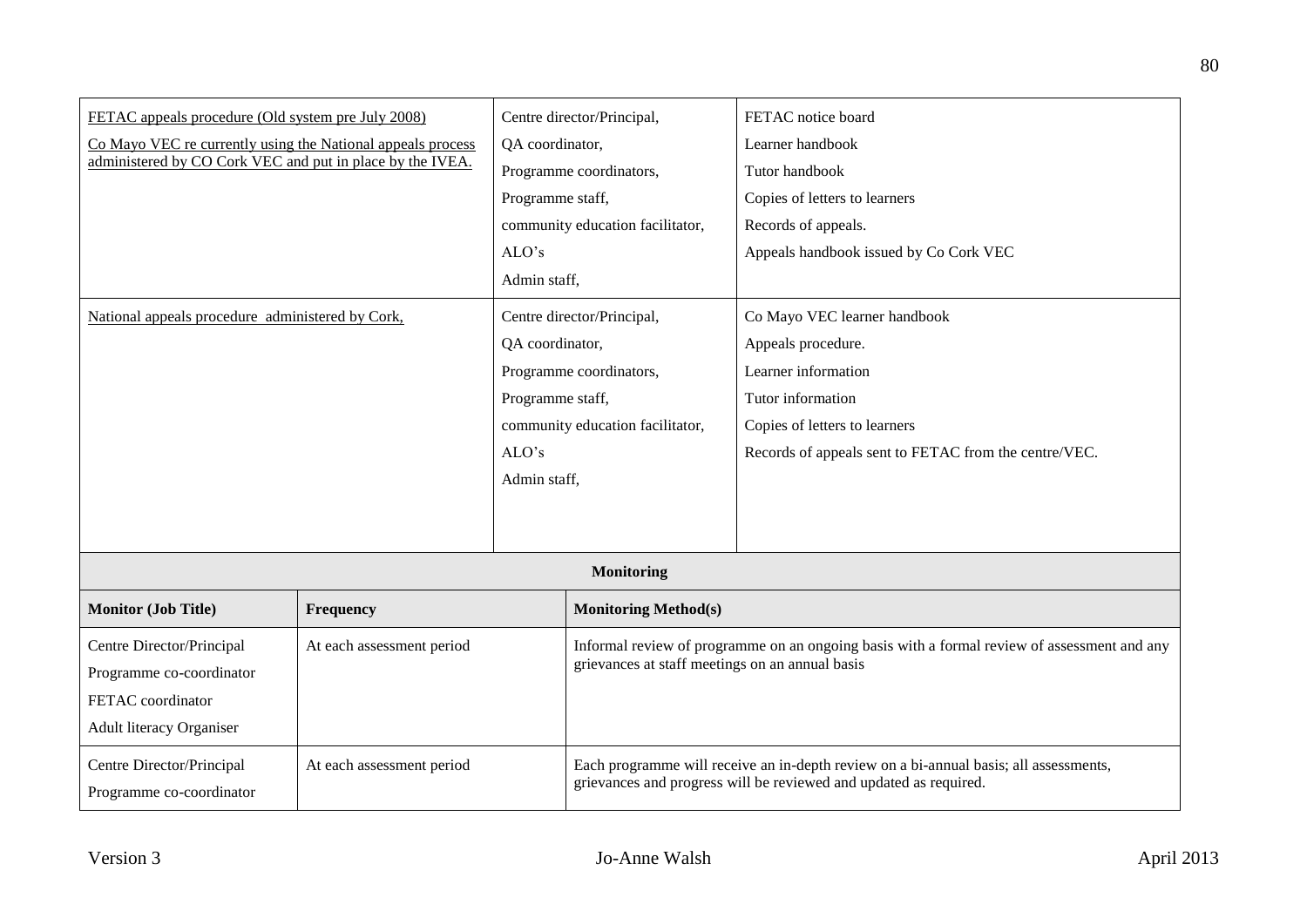| FETAC coordinator<br><b>Adult literacy Organiser</b>                                                          |                                                  |                                                                                                                                                                                      |
|---------------------------------------------------------------------------------------------------------------|--------------------------------------------------|--------------------------------------------------------------------------------------------------------------------------------------------------------------------------------------|
| Centre Director/Principal<br>Programme co-coordinator<br>FETAC coordinator<br><b>Adult literacy Organiser</b> | At each assessment period                        | Grievance form is provided to learner<br>Grievance form completed correctly<br>Follow up by FETAC is completed<br>All grievance forms kept securely then passed onto QA co-ordinator |
| Tutors involved with a student<br>grievance                                                                   | Follow external evaluation by FETAC<br>examiners | Discuss grievance and assignment with FETAC examiner/authenticator<br>Discuss final modified grade if changed.                                                                       |
| OA co-coordinator                                                                                             | At year end                                      | Collate all grievance sheets and external examiners comment forms and file in QA folder.                                                                                             |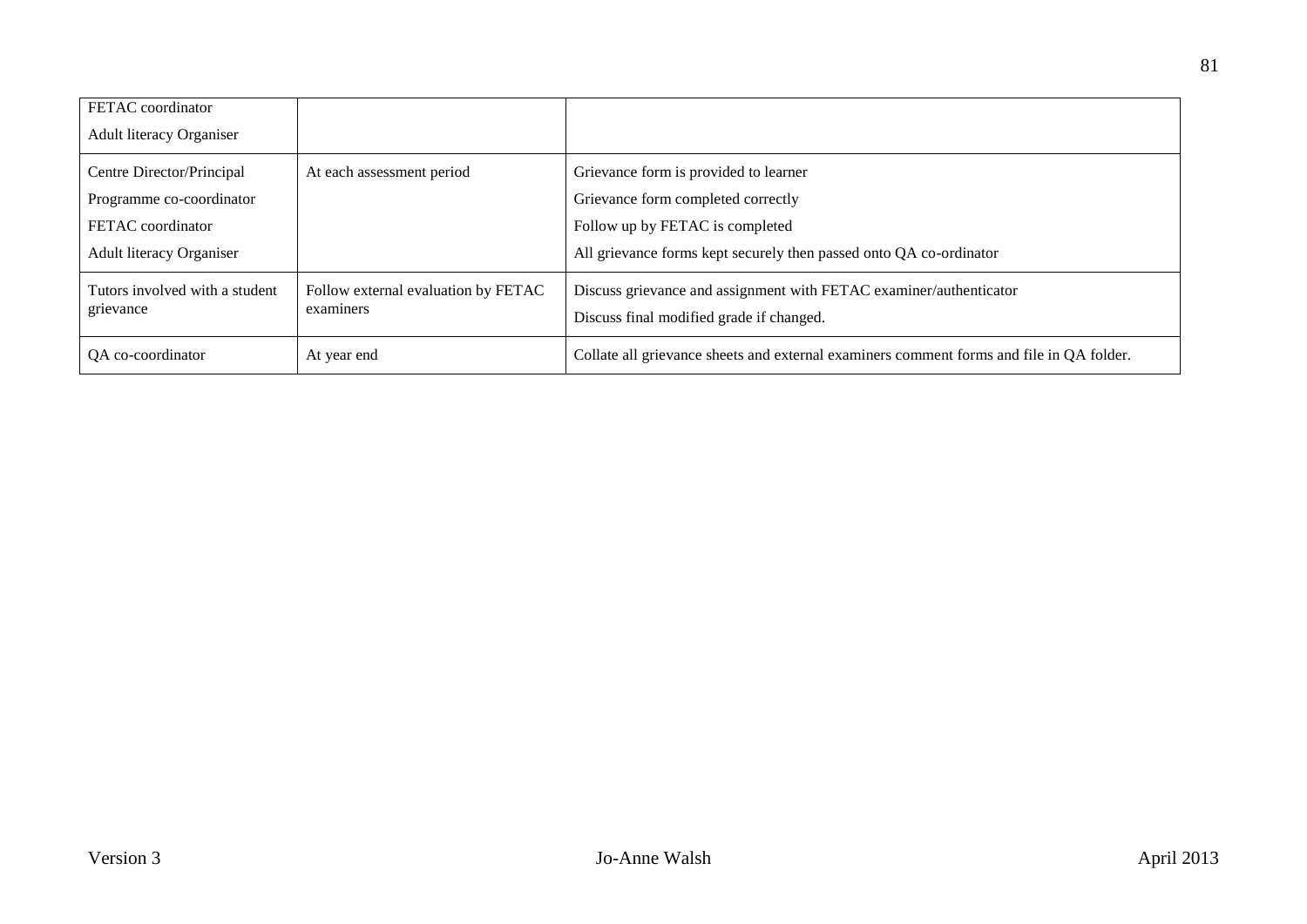| <b>Procedure Title:6.10</b>                                                                                                                                                                                                                                                                                                                                                | <b>Results Approval</b>                                                                                                                                                                                                                                                                                                                                                                                                                                                                                                                                                                                                                                                                                                                                                                                                                                                                                                                                                                          |                   |  | Version: 2.0                                                                                                                                                                                                                                                                                                                                                 | Date: March 2013 |  |
|----------------------------------------------------------------------------------------------------------------------------------------------------------------------------------------------------------------------------------------------------------------------------------------------------------------------------------------------------------------------------|--------------------------------------------------------------------------------------------------------------------------------------------------------------------------------------------------------------------------------------------------------------------------------------------------------------------------------------------------------------------------------------------------------------------------------------------------------------------------------------------------------------------------------------------------------------------------------------------------------------------------------------------------------------------------------------------------------------------------------------------------------------------------------------------------------------------------------------------------------------------------------------------------------------------------------------------------------------------------------------------------|-------------------|--|--------------------------------------------------------------------------------------------------------------------------------------------------------------------------------------------------------------------------------------------------------------------------------------------------------------------------------------------------------------|------------------|--|
| <b>Purpose:</b><br>To ensure that results are fully quality assured and signed off by the relevant centre prior to submission to FETAC for certification.<br>To ensure that clear and comprehensive systems are set and followed for submitting learner data and results.<br>To ensure that fair and transparent procedures are followed throughout the assessment process |                                                                                                                                                                                                                                                                                                                                                                                                                                                                                                                                                                                                                                                                                                                                                                                                                                                                                                                                                                                                  |                   |  |                                                                                                                                                                                                                                                                                                                                                              |                  |  |
| <b>Staff Involved:</b>                                                                                                                                                                                                                                                                                                                                                     |                                                                                                                                                                                                                                                                                                                                                                                                                                                                                                                                                                                                                                                                                                                                                                                                                                                                                                                                                                                                  |                   |  |                                                                                                                                                                                                                                                                                                                                                              |                  |  |
|                                                                                                                                                                                                                                                                                                                                                                            |                                                                                                                                                                                                                                                                                                                                                                                                                                                                                                                                                                                                                                                                                                                                                                                                                                                                                                                                                                                                  | Who does it       |  | Evidence generated by this procedure                                                                                                                                                                                                                                                                                                                         |                  |  |
| <b>Results Approval Panel</b><br>$\bullet$<br>learner evidence.<br>Tutor/teacher<br>$\circ$<br>$\circ$<br>QA coordinator<br>$\circ$<br>Signed copies of Co. Mayo VEC Assessor checklist                                                                                                                                                                                    | Method(s) used to carry out this procedure<br><b>Education</b> officer<br>All data forwarded to FETAC is thoroughly checked for accuracy and<br><b>AEO</b><br>reliability and that all details of the checking process are recorded.<br>County QA officer<br>Provisional results sheets printed out and checked by each tutor/teacher<br>Principal/Centre director<br>before being signed by each tutor/teacher<br>Internal<br>Any errors highlighted and corrections made on FBS prior to I.V and EA<br>verifier(appropriate to<br>and signing of Provisional results sheet by tutor/teacher<br>centre)<br>Checked signed provisional results sheets signed by head of centre<br><b>External Authenticator</b><br>(if available)<br>A signed copy of Co. Mayo VEC Assessor checklist – preparing<br>for authentication is completed for each bundle of submitted<br>Assessors (as scheduled.<br>Centre Director/Principal<br>Programme coordinator. signed copies of provisional results sheets |                   |  | <b>Provisional module results sheets</b><br><b>Internal verifiers reports</b><br><b>Minutes from Results Approval Panel</b><br><b>External Authentication report</b><br><b>Staff verification</b><br><b>Signed checklist</b><br>Co Mayo VEC proposal for Internal verification and external<br>authentication<br>Signed copy of provisional results reports. |                  |  |
|                                                                                                                                                                                                                                                                                                                                                                            |                                                                                                                                                                                                                                                                                                                                                                                                                                                                                                                                                                                                                                                                                                                                                                                                                                                                                                                                                                                                  | <b>Monitoring</b> |  |                                                                                                                                                                                                                                                                                                                                                              |                  |  |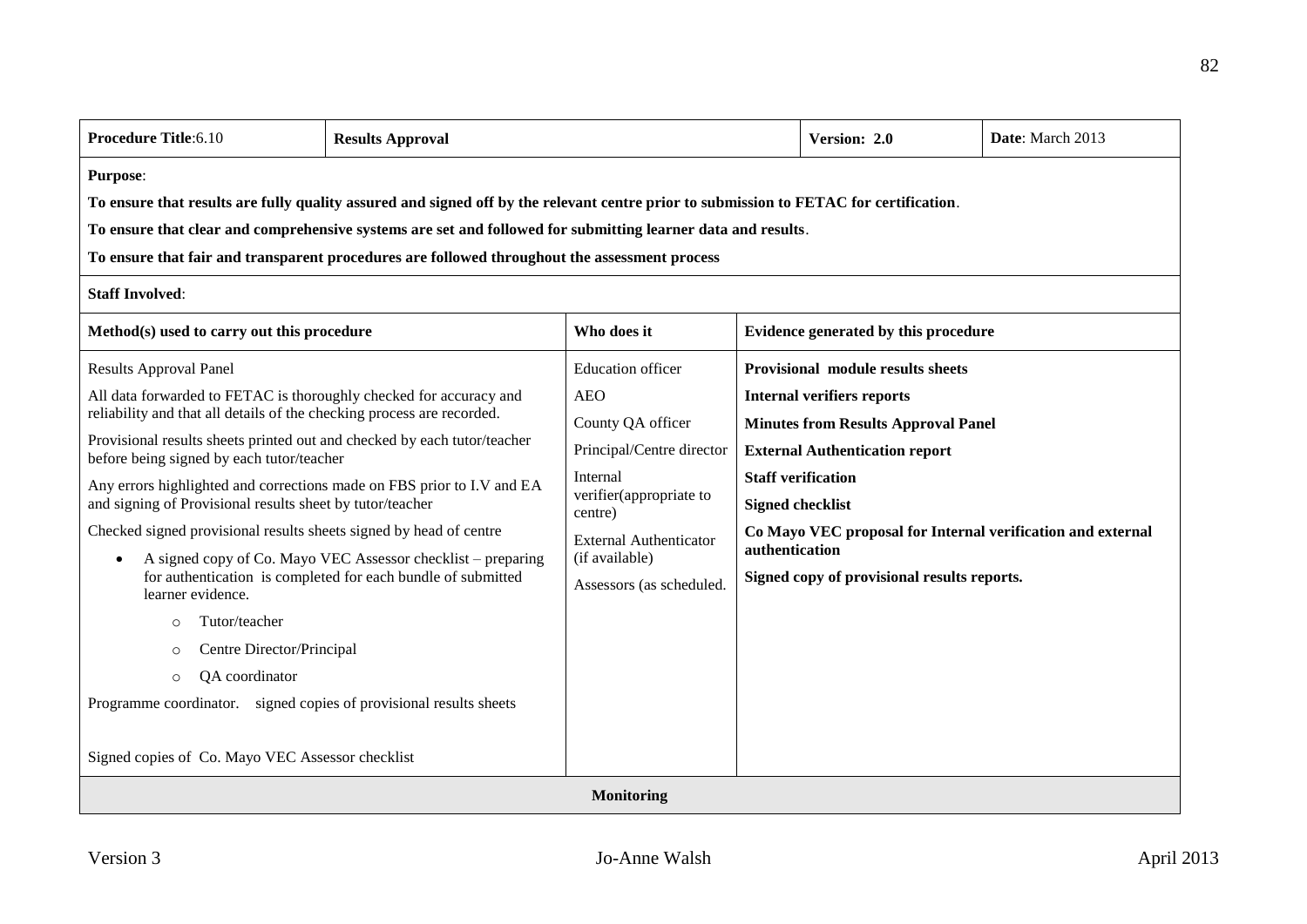| <b>Monitor (Job Title)</b>                 | <b>Frequency</b>          | <b>Monitoring Method(s)</b>                                             |
|--------------------------------------------|---------------------------|-------------------------------------------------------------------------|
| <b>Education officer</b>                   | At each assessment period | Review of evidence                                                      |
| AEO.                                       |                           | Review of process                                                       |
| County QA officer                          |                           | Production of Internal verification and external authentication report. |
| Principal/Centre director (as appropriate) |                           |                                                                         |
| Internal verifier (appropriate to centre)  |                           |                                                                         |
| External Authenticator (if available)      |                           |                                                                         |
| Assessors (as scheduled.                   |                           |                                                                         |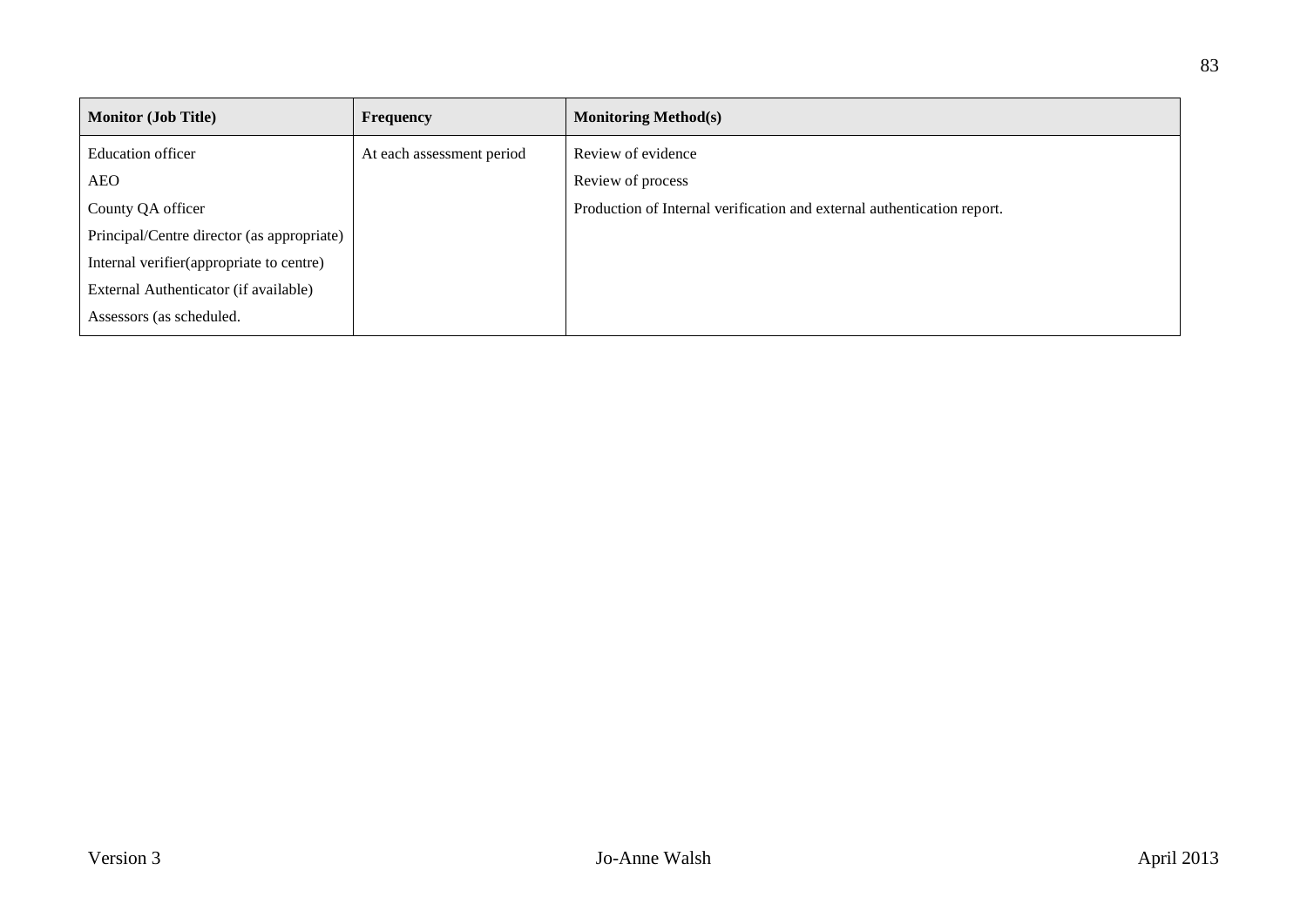|                                                                                                                                                                                                                                                                                                                                                                                                                                                                                                                                                                                                 | Co. Mayo VEC             |                                                                                       |                                                                                                                           |                                                                                                                            |                                                                                                                               |  |
|-------------------------------------------------------------------------------------------------------------------------------------------------------------------------------------------------------------------------------------------------------------------------------------------------------------------------------------------------------------------------------------------------------------------------------------------------------------------------------------------------------------------------------------------------------------------------------------------------|--------------------------|---------------------------------------------------------------------------------------|---------------------------------------------------------------------------------------------------------------------------|----------------------------------------------------------------------------------------------------------------------------|-------------------------------------------------------------------------------------------------------------------------------|--|
| <b>Procedure Title: B6.11</b>                                                                                                                                                                                                                                                                                                                                                                                                                                                                                                                                                                   | <b>Corrective Action</b> |                                                                                       |                                                                                                                           | Version: 4.0                                                                                                               | Date: April 2013                                                                                                              |  |
| <b>Purpose:</b><br>To ensure that procedures are in place to deal with errors, omissions that may impact on the validity of the assessment process.<br>To ensure that procedures are in place for lost assessment documentation and/or evidence.<br>$\bullet$<br>To ensure that procedures are in place to deal with deliberate actions by learners, staff or contracted trainers which may impact on the validity of the assessment<br>process<br>Staff Involved: Centre Director/Principal, QA coordinator, programme coordinators, programme staff, , Community Education facilitator, ALO's |                          |                                                                                       |                                                                                                                           |                                                                                                                            |                                                                                                                               |  |
| Method(s) that may be used to carry out this procedure                                                                                                                                                                                                                                                                                                                                                                                                                                                                                                                                          |                          | Who does it                                                                           |                                                                                                                           | Evidence generated by this procedure                                                                                       |                                                                                                                               |  |
| Records of internal verification of assessment are kept.<br>Any incident is reported and documented and all documentation forwarded<br>to FETAC.<br>Records and corrective action are taken as directed in FETAC Rules for<br>Candidates and centres.<br>The learner and all staff and or others involved in an incident are required<br>to provide written statements.                                                                                                                                                                                                                         |                          | Centre Director/Principal<br>QA coordinator<br>Programme coordinator<br>Tutor/teacher | Reports of any incident that may have occurred.<br>Evidence that may support an incident, e.g. evidence of<br>plagiarism. |                                                                                                                            |                                                                                                                               |  |
| Lost - Misplaced - stolen Learner work/evidence<br>Tutor/Teacher prepares report with copies of supporting documentation for<br>external examiner. Centre Director also prepares a report any previously<br>submitted work should also be attached.<br>The learner should be informed and asked if they have a copy of the<br>assessment for re-submission. This should be thoroughly checked for<br>authenticity.<br>The learner may be given the opportunity for re-submission depending on<br>the circumstances.                                                                             |                          | Centre Director/Principal<br>QA coordinator<br>Programme coordinator<br>Tutor/teacher | <b>Tutors report</b>                                                                                                      | brief, record of hand in of student work etc.<br>Directors/principals report<br>Learner re-submitted work – if appropriate | Evidence to support learner attainment in case of lost learner<br>work, e.g. feedback sheets, record of receipt of assessment |  |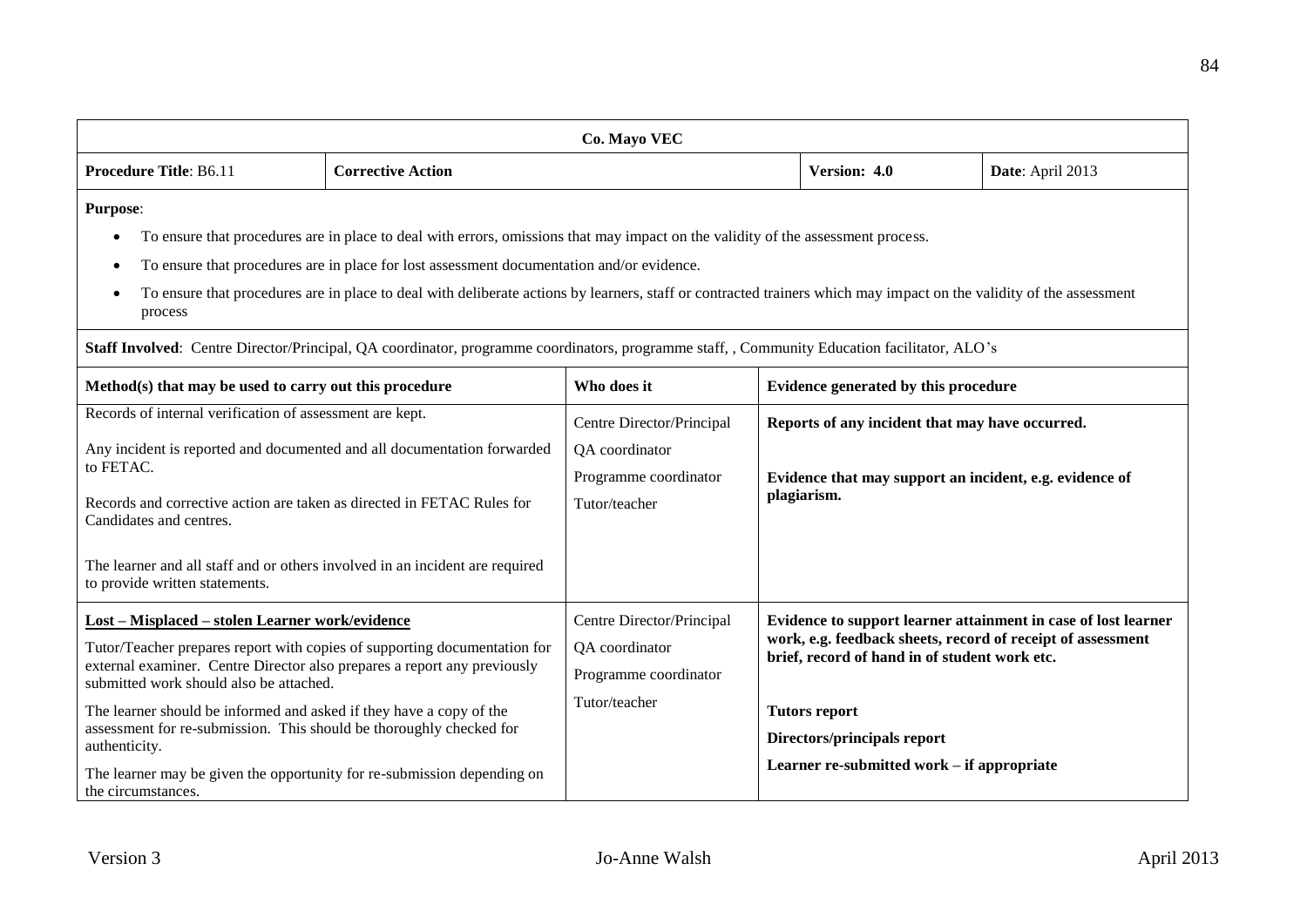| <b>Suspected Plagiarism</b>                                                                                                                                                                                                                                                                                                                                                                                                                                                                                                                                  | Teacher/Tutor       | Co Mayo VEC Plagiarism Policy                          |
|--------------------------------------------------------------------------------------------------------------------------------------------------------------------------------------------------------------------------------------------------------------------------------------------------------------------------------------------------------------------------------------------------------------------------------------------------------------------------------------------------------------------------------------------------------------|---------------------|--------------------------------------------------------|
| Action of Teacher/Tutor                                                                                                                                                                                                                                                                                                                                                                                                                                                                                                                                      | QA Co-Coordinator   | Co Mayo VEC's Regulations for centres and candidates.  |
| Informal Interview with student to suggest that their may be                                                                                                                                                                                                                                                                                                                                                                                                                                                                                                 | Director/Principal  | Suspected plagiarism form - with evidence.             |
| irregularities with the work marked and to point out the area of work in<br>question.                                                                                                                                                                                                                                                                                                                                                                                                                                                                        |                     | <b>Assessment work suspected of Plagiarism</b>         |
|                                                                                                                                                                                                                                                                                                                                                                                                                                                                                                                                                              | Student/Learner     | Letter to learner inviting them to the meeting.        |
| If the learner/s admits plagiarising an area of work either inadvertently<br>or deliberately then that area of work receives zero.                                                                                                                                                                                                                                                                                                                                                                                                                           |                     | <b>Minutes of meeting</b>                              |
|                                                                                                                                                                                                                                                                                                                                                                                                                                                                                                                                                              | Learner for support | Copies of learner evidence brought to meeting (if any) |
| If student denies plagiarism then formal proceedings take place.                                                                                                                                                                                                                                                                                                                                                                                                                                                                                             |                     | Outcome letter of boards decision to learner/s         |
| A formal meeting is arranged with student/s concerned and with QA<br>Co-Coordinator for the centre in order to ascertain if plagiarism has<br>taken place and to what extent.<br>All learner/s involved in a suspected incident should be interviewed.                                                                                                                                                                                                                                                                                                       |                     |                                                        |
| Suggest that the students bring another student for support. You should<br>bring evidence to support your Supposition.<br>The learner should bring evidence to support their work.                                                                                                                                                                                                                                                                                                                                                                           |                     |                                                        |
| Action of Student<br>Opportunity to be interviewed by tutor with another student as<br>Support, in order to ascertain if plagiarism has taken place and to what<br>extent. The Learner has the opportunity to bring along any evidence to<br>support their work. The tutor will have another tutor with them. This is<br>a formal proceeding.                                                                                                                                                                                                                |                     |                                                        |
| <b>Assessment Malpractice</b>                                                                                                                                                                                                                                                                                                                                                                                                                                                                                                                                |                     |                                                        |
| If a learner is found to have:-<br>Impersonated another leaner<br>Fabricated evidence<br>Altered results<br>Wrongly obtained secure assessment material e.g. examination<br>material<br>Broken Assessment regulations as set out in Co. Mayo VEC's<br>Regulations for centres and candidate levels 1 -6.<br>Behaves in any way such as to undermine the integrity of the<br>assessment process:-<br>The centre will bring the alleged malpractice to the attention to the head<br>$\sqrt{\cos \xi}$ ight $\hat{g}$ – who will then investigate the incident. | Jo-Anne Walsh       | April 2013                                             |
| e and to what extent.<br>All learner/s involved in a suspected incident should be interviewed.                                                                                                                                                                                                                                                                                                                                                                                                                                                               |                     |                                                        |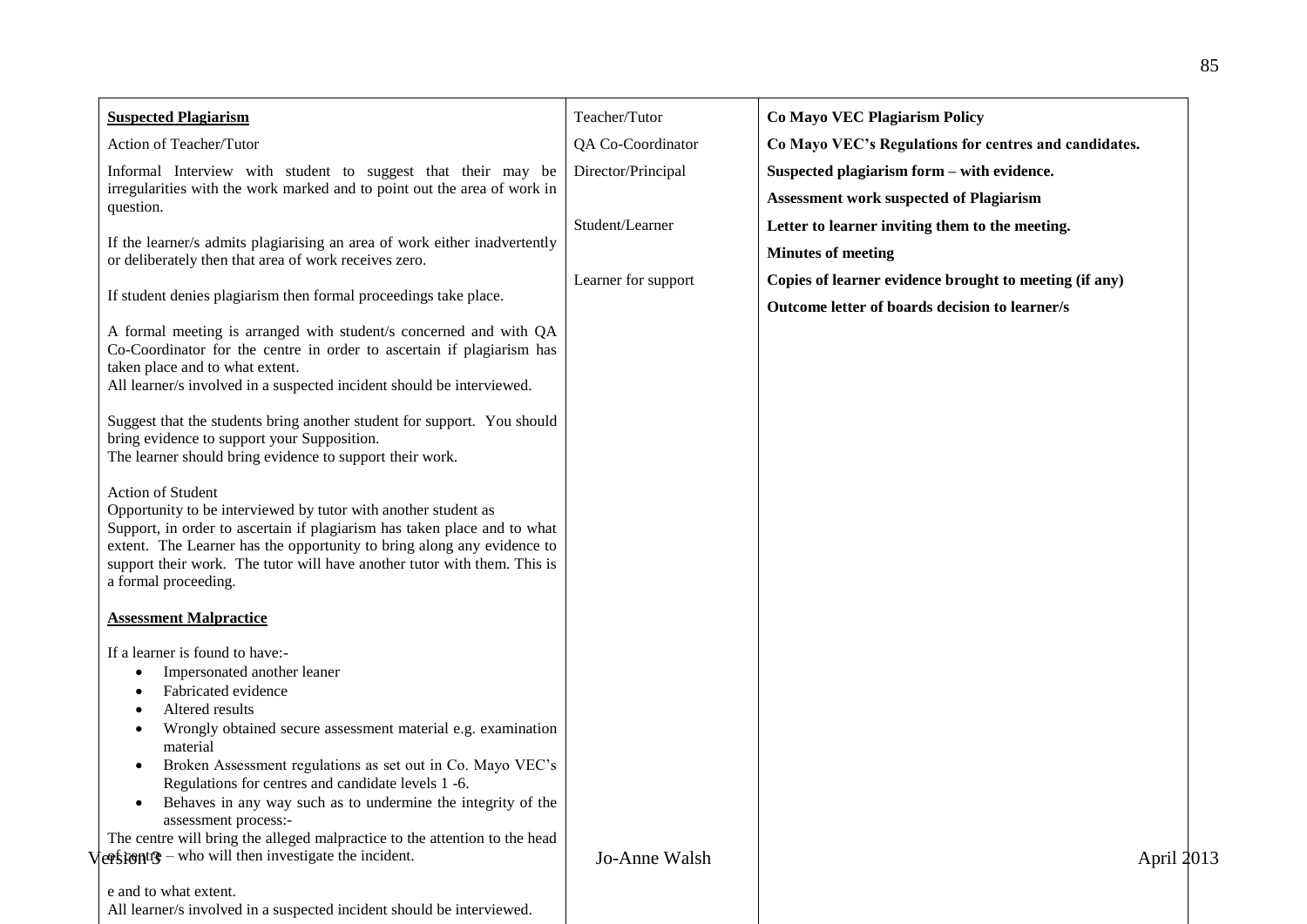| Action of Teacher/Tutor                                                                                                                                                                                                                                                                                                                                                                                                                                                                                                                                                                                                                                                                                                                                                                                                              |                                                                                                                                           | Teacher/Tutor               | Reports of any incident that may have occurred.                                                                                                                                                                                   |  |  |
|--------------------------------------------------------------------------------------------------------------------------------------------------------------------------------------------------------------------------------------------------------------------------------------------------------------------------------------------------------------------------------------------------------------------------------------------------------------------------------------------------------------------------------------------------------------------------------------------------------------------------------------------------------------------------------------------------------------------------------------------------------------------------------------------------------------------------------------|-------------------------------------------------------------------------------------------------------------------------------------------|-----------------------------|-----------------------------------------------------------------------------------------------------------------------------------------------------------------------------------------------------------------------------------|--|--|
|                                                                                                                                                                                                                                                                                                                                                                                                                                                                                                                                                                                                                                                                                                                                                                                                                                      | Informal Interview with student to suggest that there may be                                                                              | QA Co-Coordinator           |                                                                                                                                                                                                                                   |  |  |
| question.                                                                                                                                                                                                                                                                                                                                                                                                                                                                                                                                                                                                                                                                                                                                                                                                                            | irregularities with the work and to point out the area of work in                                                                         | Director/Principal          | Evidence that may support an incident, e.g. evidence of<br>malpractice.                                                                                                                                                           |  |  |
|                                                                                                                                                                                                                                                                                                                                                                                                                                                                                                                                                                                                                                                                                                                                                                                                                                      | If the learner/s admits to the alleged malpractice in an area of work then<br>that area of work receives zero. (Teacher and Learner signs | Student/Learner             | Suspected Malpractice form - with evidence. Signed by<br>teacher and Learner                                                                                                                                                      |  |  |
| Malpractice form)<br>place. (Malpractice form signed by teacher)                                                                                                                                                                                                                                                                                                                                                                                                                                                                                                                                                                                                                                                                                                                                                                     | If student denies assessment malpractice then formal proceedings take                                                                     | Learner for support         | <b>Assessment work suspected of Malpractice</b>                                                                                                                                                                                   |  |  |
|                                                                                                                                                                                                                                                                                                                                                                                                                                                                                                                                                                                                                                                                                                                                                                                                                                      | A formal meeting is arranged with student/s concerned and with QA                                                                         |                             | Letter to learner inviting them to the meeting.                                                                                                                                                                                   |  |  |
| malpractice has taken place and to what extent.                                                                                                                                                                                                                                                                                                                                                                                                                                                                                                                                                                                                                                                                                                                                                                                      | Co-Coordinator for the centre in order to ascertain if assessment                                                                         |                             | <b>Minutes of meeting</b>                                                                                                                                                                                                         |  |  |
| All learner/s involved in a suspected assessment malpractice incident                                                                                                                                                                                                                                                                                                                                                                                                                                                                                                                                                                                                                                                                                                                                                                |                                                                                                                                           |                             | Copies of learner evidence brought to meeting (if any)                                                                                                                                                                            |  |  |
| should be interviewed.<br>Suggest that the students bring another student for support. You should<br>bring evidence to support your Supposition.<br>The learner should bring evidence to support their work.<br>Action of Student<br>Opportunity to be interviewed by tutor with another student as<br>Support, in order to ascertain if assessment malpractice has taken place<br>and to what extent. The Learner has the opportunity to bring along any<br>evidence to support their work. The tutor will have another tutor with<br>them. This is a formal proceeding.<br>The outcome of an assessment malpractice investigation should be<br>included in the final report to the external examiner/authenticator.<br>FETAC are informed of any incident that may have taken place and<br>provided with evidence and all reports. |                                                                                                                                           |                             | Outcome letter of board's decision to learner/s<br>Evidence to support learner attainment in case of lost learner<br>work, e.g. feedback sheets, record of receipt of assessment<br>brief, record of hand in of student work etc. |  |  |
|                                                                                                                                                                                                                                                                                                                                                                                                                                                                                                                                                                                                                                                                                                                                                                                                                                      | <b>Monitoring</b>                                                                                                                         |                             |                                                                                                                                                                                                                                   |  |  |
| <b>Monitor (Job Title)</b>                                                                                                                                                                                                                                                                                                                                                                                                                                                                                                                                                                                                                                                                                                                                                                                                           | <b>Frequency</b>                                                                                                                          | <b>Monitoring Method(s)</b> |                                                                                                                                                                                                                                   |  |  |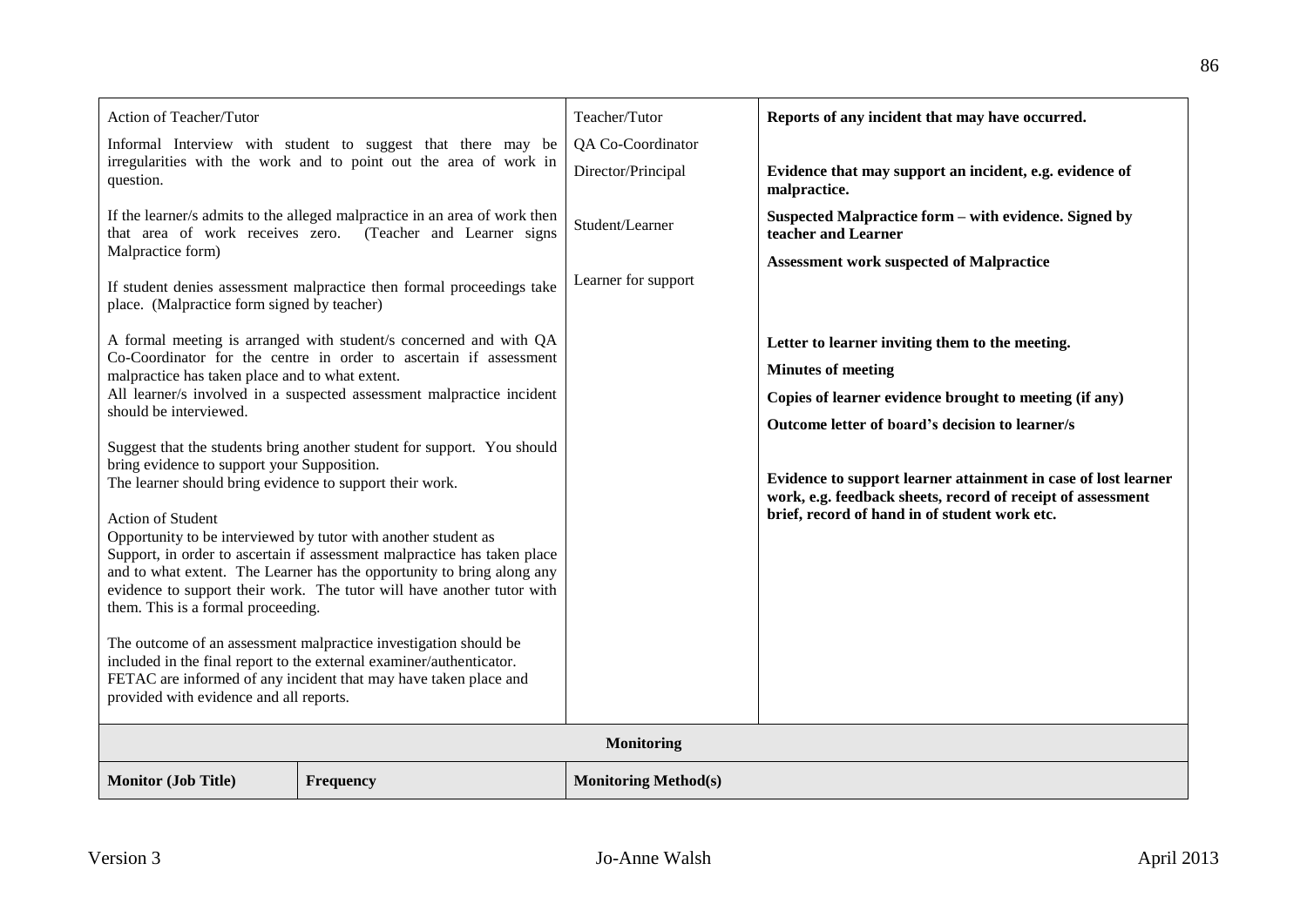| Centre Director/Principal<br>Programme co-coordinator<br>FETAC coordinator<br><b>Adult literacy Organiser</b> | At each assessment period    | Informal review of programme and discussion of any incident that may have taken place, with a<br>formal review of any incident at staff meetings on an annual basis                                                                                                                              |
|---------------------------------------------------------------------------------------------------------------|------------------------------|--------------------------------------------------------------------------------------------------------------------------------------------------------------------------------------------------------------------------------------------------------------------------------------------------|
| Centre Director/Principal<br>Programme co-coordinator<br>FETAC coordinator<br><b>Adult literacy Organiser</b> | After each assessment period | Check that all assignments have been correctly marked and all marks adder up correctly<br>Check that all marks are correctly entered onto module results sheet N3<br>Remain vigilant to any evidence of plagiarism<br>Ensure any errors or omissions are flagged and corrective action is taken. |
| Centre Director/Principal<br>Programme co-coordinator<br>FETAC coordinator<br><b>Adult literacy Organiser</b> | At each assessment period    | Collate all forms of evidence, if any, and file in QA folder.                                                                                                                                                                                                                                    |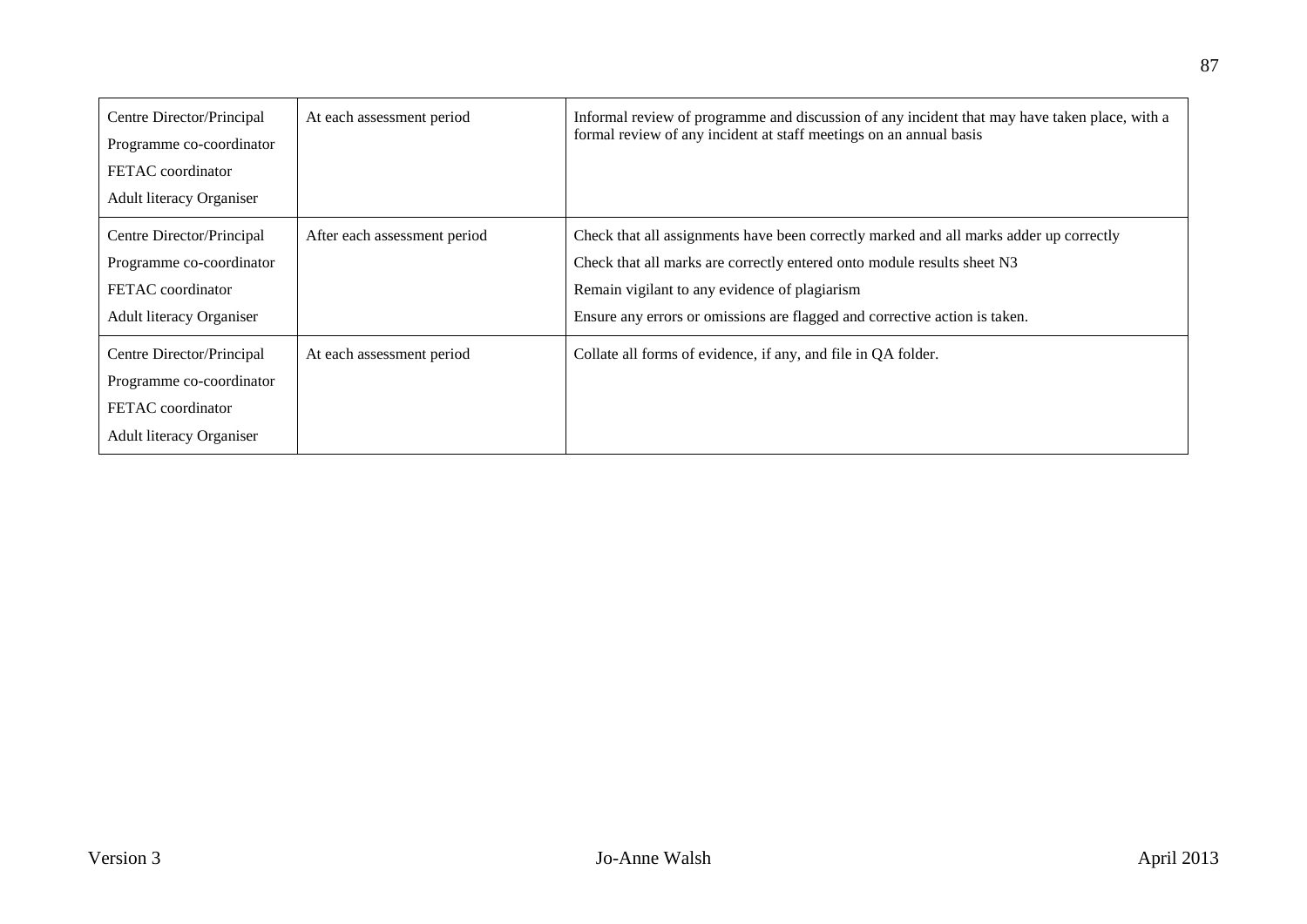## **B7 – Protection for learner's policy**

**Co Mayo Vocational Education Committee is not subject to Section 43-47 of The Qualifications (Education & Training) Act 1999.**

**If for any reason a programme does not run all prospective learners will be notified immediately. If possible prospective learners will be directed to alternative programmes that suit their needs, knowledge, skills and competency levels. All fees paid will be refunded.**

| Co Mayo VEC                                                                                                                                                                                                                                                                  |                                |                                                                                                                                                                   |                                                                |                                                                                                                                                                                                                                                                    |              |
|------------------------------------------------------------------------------------------------------------------------------------------------------------------------------------------------------------------------------------------------------------------------------|--------------------------------|-------------------------------------------------------------------------------------------------------------------------------------------------------------------|----------------------------------------------------------------|--------------------------------------------------------------------------------------------------------------------------------------------------------------------------------------------------------------------------------------------------------------------|--------------|
| Procedure Title:7.1 (new)                                                                                                                                                                                                                                                    | <b>Cessation of programmes</b> |                                                                                                                                                                   |                                                                | Version: 1.0                                                                                                                                                                                                                                                       | Date: May 09 |
| <b>Purpose:</b><br>To ensure arrangements are in place to protect learners in the event that a programme does not run or ceases unexpectedly.<br>Staff Involved: Centre Director/Principal ,Programme co-coordinator, FETAC coordinator, Adult literacy Organiser            |                                |                                                                                                                                                                   |                                                                |                                                                                                                                                                                                                                                                    |              |
| Method(s) used to carry out this procedure                                                                                                                                                                                                                                   |                                | Who does it                                                                                                                                                       |                                                                | Evidence generated by this procedure                                                                                                                                                                                                                               |              |
| Learners contacted in writing or by telephone<br>Learners informed of where the programme may be available elsewhere in<br>county<br>Learners informed of alternative programmes that may suit their needs<br>Administration fees refunded<br>Course fees refunded (if paid) |                                | Centre<br>director/Principal,<br>QA coordinator,<br>Programme<br>coordinators,<br>Programme staff,<br>community education<br>facilitator,<br>ALO's<br>Admin staff | <b>Interview forms</b><br><b>Receipt books</b><br>Appeals form | <b>Original application forms</b><br>Notes made on interview form and in learner file<br><b>Learner</b> database<br>Files of Interview forms for each programme<br>change of mind files for each programme<br>Cancelled learners file.<br><b>Admissions Policy</b> |              |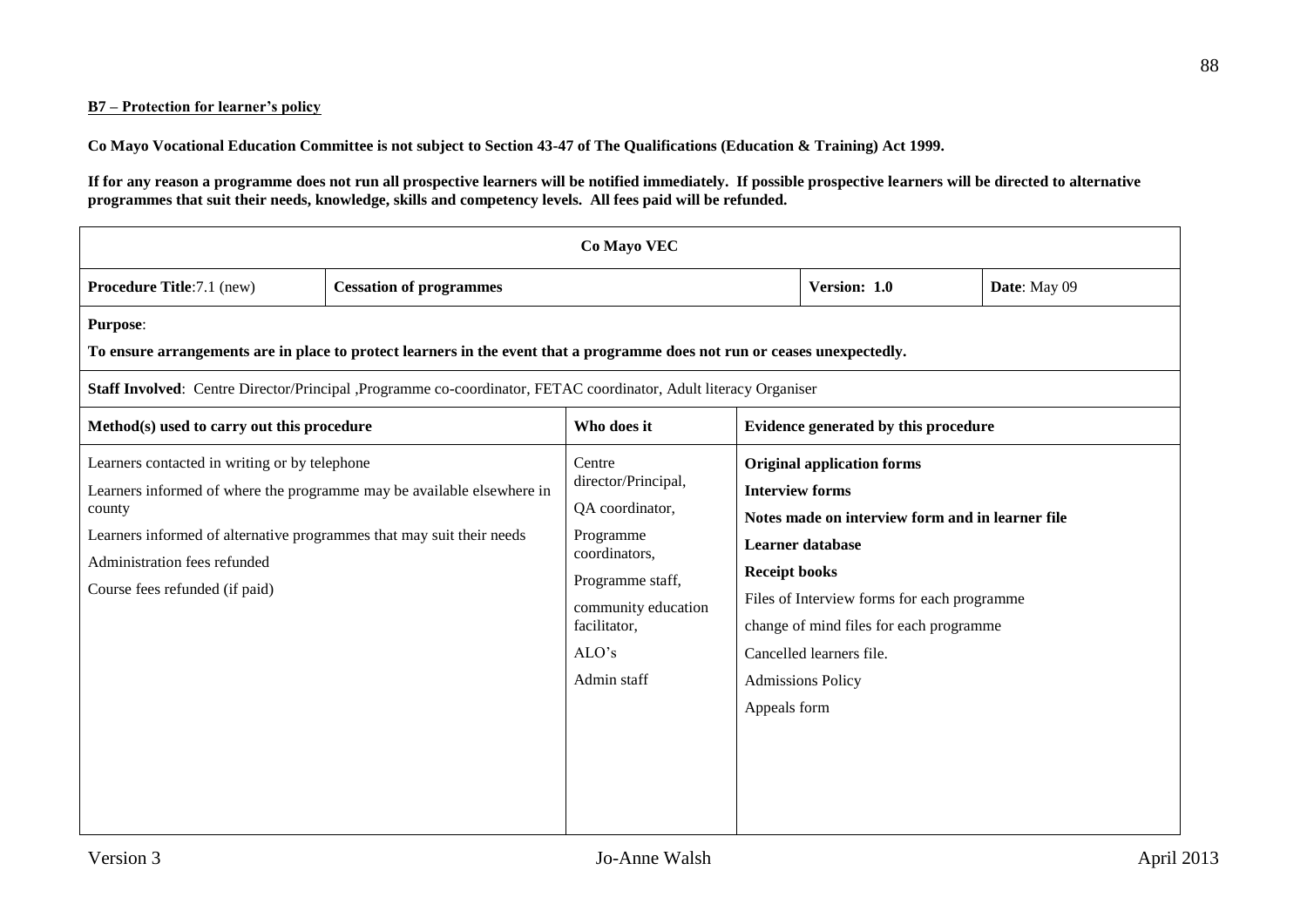| <b>Monitoring</b>                                                                                                    |                                   |                                         |  |  |
|----------------------------------------------------------------------------------------------------------------------|-----------------------------------|-----------------------------------------|--|--|
| <b>Monitor (Job Title)</b>                                                                                           | <b>Frequency</b>                  | <b>Monitoring Method(s)</b>             |  |  |
| <b>AEO</b><br>Centre Director/Principal<br>Programme co-coordinator<br>FETAC coordinator<br>Adult literacy Organiser | At start of each new<br>programme | Review of evidence<br>Review of process |  |  |

## **B8 – Sub-contracting/procuring programme delivery policy**

All centres in Co Mayo VEC offering FETAC awards retain ultimate responsibility as primary provider for the quality of the programmes. To ensure this, formal contracting and monitoring procedures will be followed in the case of sub-contracting.

| Co Mayo VEC                                                                                                                                                                             |                                                                                                                                                                                                                                                                                                                  |             |  |                                      |  |
|-----------------------------------------------------------------------------------------------------------------------------------------------------------------------------------------|------------------------------------------------------------------------------------------------------------------------------------------------------------------------------------------------------------------------------------------------------------------------------------------------------------------|-------------|--|--------------------------------------|--|
| <b>Procedure Title: 8.1</b><br>Selection of Second Provider<br><b>Version: 1</b><br><b>Date:</b> $20/5/09$                                                                              |                                                                                                                                                                                                                                                                                                                  |             |  |                                      |  |
| <b>Purpose:</b>                                                                                                                                                                         | To ensure Co Mayo VEC provide a statement of criteria to guide the selection of a second provider<br>To ensure that selection criteria are applied when selecting second providers<br>To ensure that a written statement detailing the respective responsibilities is agreed between first and second providers. |             |  |                                      |  |
| Staff Involved: CEO, Education Officer, Adult Education Officer, Centre Director/Principal, QA Co-ordinator, Programme co-ordinators, Staff, Community Education<br>facilitator, ALO's. |                                                                                                                                                                                                                                                                                                                  |             |  |                                      |  |
| Method(s) used to carry out this procedure                                                                                                                                              |                                                                                                                                                                                                                                                                                                                  | Who does it |  | Evidence generated by this procedure |  |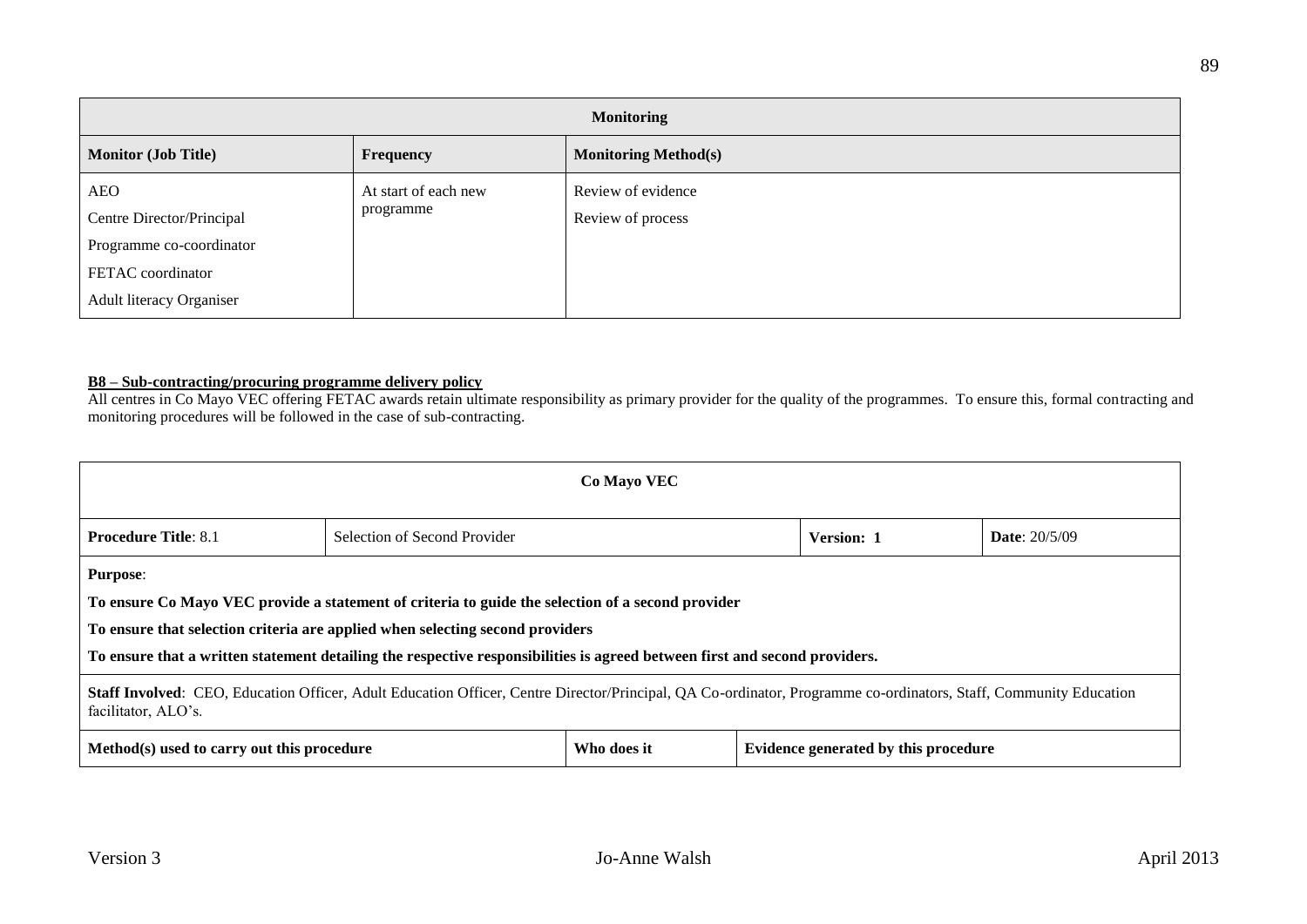| Statement of criteria<br>Tenders                                                                                                                                                                                                                                                                                                                          | <b>Education Officer</b><br><b>Adult Education Officer</b><br>County QA co-ordinator | <b>Quotations received</b><br>Correspondence between first and second provider<br><b>Minutes of meetings</b><br><b>Statement of Criteria</b><br>Correspondence received between first and second provider<br><b>Minutes of meetings</b> |  |            |               |
|-----------------------------------------------------------------------------------------------------------------------------------------------------------------------------------------------------------------------------------------------------------------------------------------------------------------------------------------------------------|--------------------------------------------------------------------------------------|-----------------------------------------------------------------------------------------------------------------------------------------------------------------------------------------------------------------------------------------|--|------------|---------------|
|                                                                                                                                                                                                                                                                                                                                                           |                                                                                      | <b>Monitoring</b>                                                                                                                                                                                                                       |  |            |               |
| <b>Monitor (Job Title)</b>                                                                                                                                                                                                                                                                                                                                | <b>Frequency</b>                                                                     | <b>Monitoring Method(s)</b>                                                                                                                                                                                                             |  |            |               |
| <b>Education Officer</b><br><b>Adult Education Officer</b><br>County QA co-ordinator                                                                                                                                                                                                                                                                      | Annually                                                                             | Review of evidence                                                                                                                                                                                                                      |  |            |               |
|                                                                                                                                                                                                                                                                                                                                                           |                                                                                      | Co Mayo VEC                                                                                                                                                                                                                             |  |            |               |
| <b>Procedure Title: 8.2</b>                                                                                                                                                                                                                                                                                                                               | <b>Contract Arrangements</b>                                                         |                                                                                                                                                                                                                                         |  | Version: 1 | Date: 20/5/09 |
| <b>Purpose:</b><br>To ensure Co Mayo VEC provide a written statement or contract detailing respective responsibilities and that this is agreed between<br>First and second providers.<br>Staff Involved: CEO, Education Officer, Adult Education Officer, Centre Director/Principal, QA Co-ordinator, Programme co-ordinators, Staff, Community Education |                                                                                      |                                                                                                                                                                                                                                         |  |            |               |
| facilitator, ALO's.<br>Method(s) used to carry out this procedure<br>Who does it<br>Evidence generated by this procedure                                                                                                                                                                                                                                  |                                                                                      |                                                                                                                                                                                                                                         |  |            |               |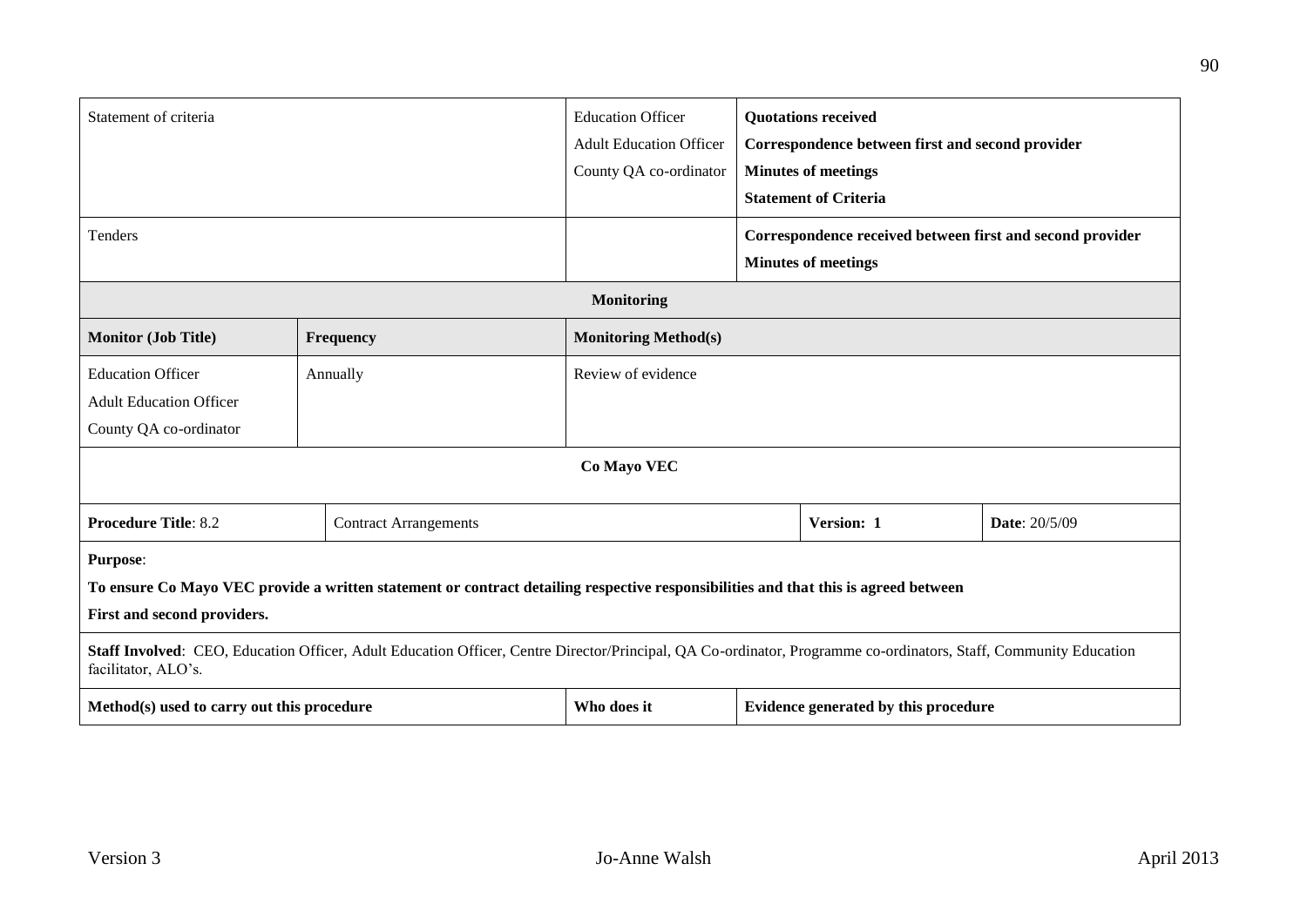| VEC.                                                                                                                                                                                                            | Contract between first and second providers as designed by Co Mayo | CEO,<br><b>Education Officer</b><br><b>Adult Education Officer</b><br>County QA co-<br>ordinator,<br>Centre<br>Director/Principal,<br>Programme Co-<br>ordinators, | Copy of the contract/written statement<br>Correspondence between first and second provider<br>Minutes of meetings between first and second provider. |
|-----------------------------------------------------------------------------------------------------------------------------------------------------------------------------------------------------------------|--------------------------------------------------------------------|--------------------------------------------------------------------------------------------------------------------------------------------------------------------|------------------------------------------------------------------------------------------------------------------------------------------------------|
|                                                                                                                                                                                                                 |                                                                    | Staff,<br><b>Community Education</b><br>Facilitator,<br>ALO's                                                                                                      |                                                                                                                                                      |
|                                                                                                                                                                                                                 |                                                                    | <b>Monitoring</b>                                                                                                                                                  |                                                                                                                                                      |
| <b>Monitor (Job Title)</b>                                                                                                                                                                                      | Frequency                                                          | <b>Monitoring Method(s)</b>                                                                                                                                        |                                                                                                                                                      |
| <b>Education Officer</b><br><b>Adult Education Officer</b><br>County QA co-ordinator<br>Centre Director/Principal,<br>Programme Co-ordinators,<br>Staff,<br><b>Community Education</b><br>Facilitator,<br>ALO's | Annually                                                           | Review of evidence                                                                                                                                                 |                                                                                                                                                      |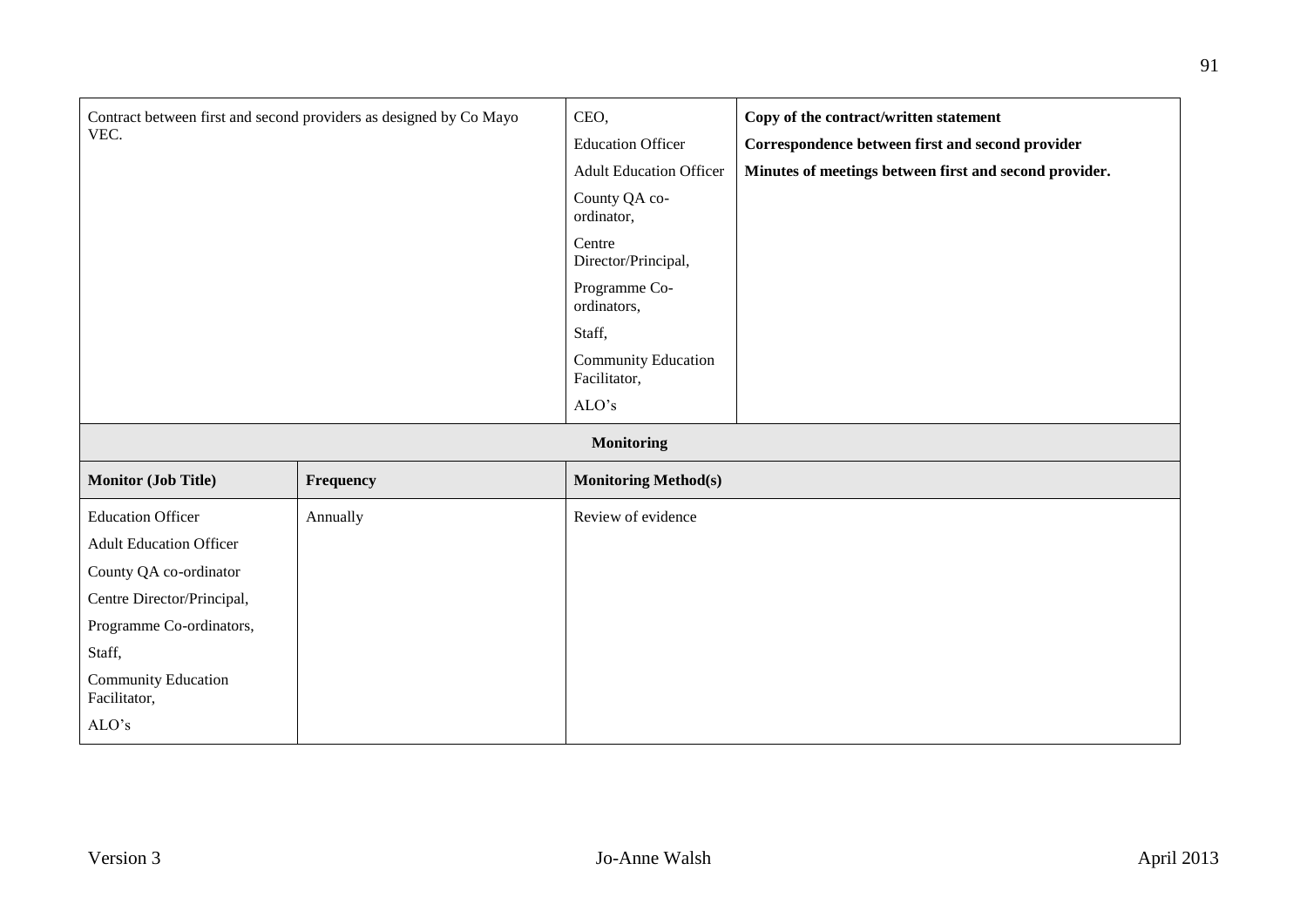| Co Mayo VEC                                                                                                                                                                            |                                                                                                                                                                  |                                                                                                                                |                                                                                                                                                                                                                      |                                      |               |  |
|----------------------------------------------------------------------------------------------------------------------------------------------------------------------------------------|------------------------------------------------------------------------------------------------------------------------------------------------------------------|--------------------------------------------------------------------------------------------------------------------------------|----------------------------------------------------------------------------------------------------------------------------------------------------------------------------------------------------------------------|--------------------------------------|---------------|--|
| <b>Procedure Title: 8.3</b>                                                                                                                                                            | <b>Reporting Arrangements</b>                                                                                                                                    |                                                                                                                                |                                                                                                                                                                                                                      | Version: 1                           | Date: 20/5/09 |  |
| <b>Purpose:</b>                                                                                                                                                                        |                                                                                                                                                                  |                                                                                                                                |                                                                                                                                                                                                                      |                                      |               |  |
|                                                                                                                                                                                        | To ensure that reporting, monitoring procedures are agreed between first and second provider as part of the contract.                                            |                                                                                                                                |                                                                                                                                                                                                                      |                                      |               |  |
| facilitator, ALO's.                                                                                                                                                                    | Staff Involved: CEO, Education Officer, Adult Education Officer, Centre Director/Principal, QA Co-ordinator, Programme co-ordinators, Staff, Community Education |                                                                                                                                |                                                                                                                                                                                                                      |                                      |               |  |
| Method(s) used to carry out this procedure                                                                                                                                             |                                                                                                                                                                  | Who does it                                                                                                                    |                                                                                                                                                                                                                      | Evidence generated by this procedure |               |  |
| Agreed reporting procedures                                                                                                                                                            |                                                                                                                                                                  | Centre<br>Director/Principal,<br>Programme Co-<br>ordinators,<br>Staff,<br><b>Community Education</b><br>Facilitator,<br>ALO's | Copy of the contract/written statement<br>Report/s as specified from second provider to first provider<br>Correspondence between first and second provider<br>Minutes of meetings between first and second provider. |                                      |               |  |
|                                                                                                                                                                                        |                                                                                                                                                                  | <b>Monitoring</b>                                                                                                              |                                                                                                                                                                                                                      |                                      |               |  |
| <b>Monitor (Job Title)</b>                                                                                                                                                             | Frequency                                                                                                                                                        | <b>Monitoring Method(s)</b>                                                                                                    |                                                                                                                                                                                                                      |                                      |               |  |
| <b>Education Officer</b><br><b>Adult Education Officer</b><br>County QA co-ordinator<br>Centre Director/Principal,<br>Programme Co-ordinators,<br>Staff,<br><b>Community Education</b> | Annually                                                                                                                                                         | Review of evidence                                                                                                             |                                                                                                                                                                                                                      |                                      |               |  |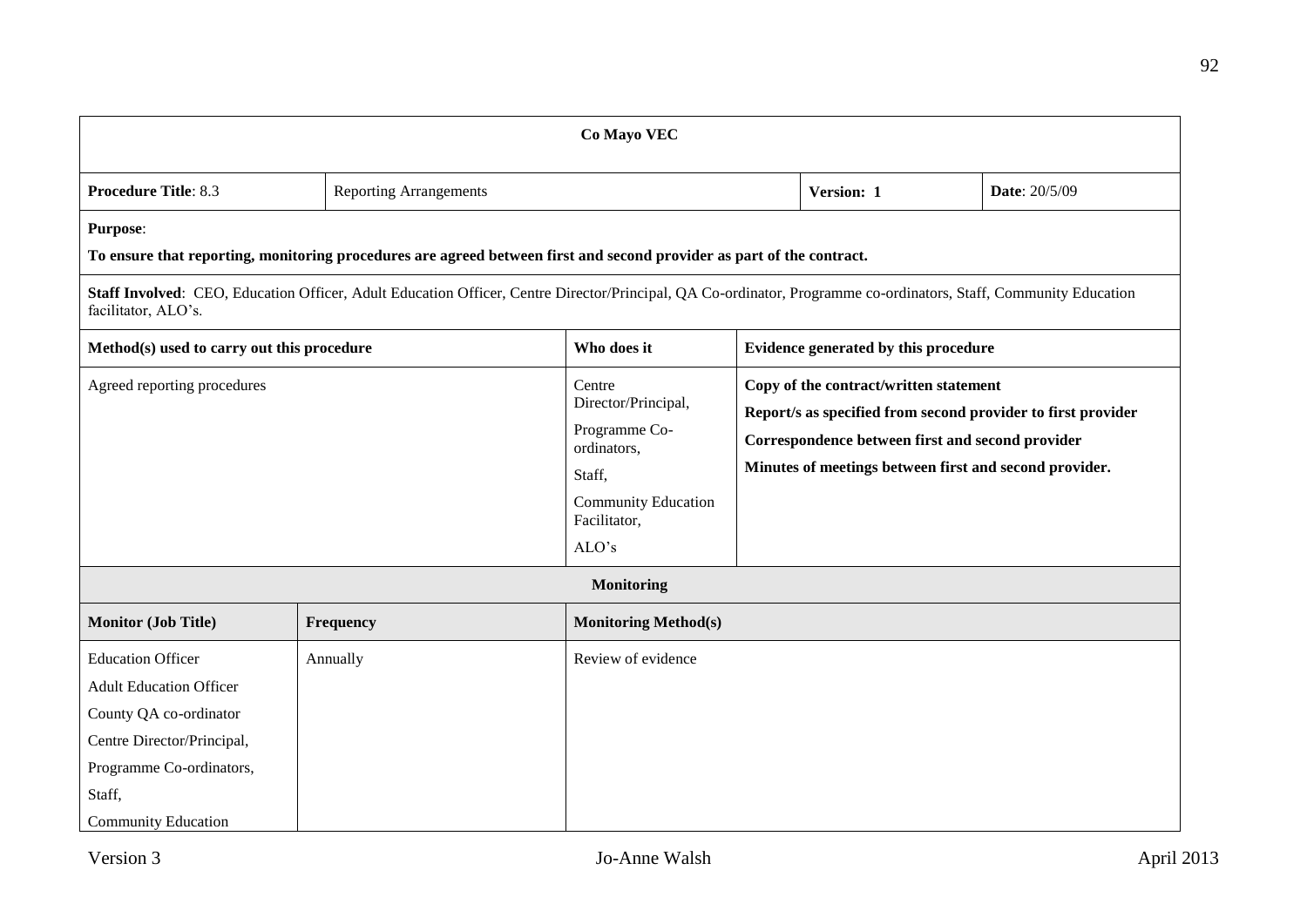| Facilitator, |  |
|--------------|--|
| ALO's        |  |

| Co Mayo VEC                                                                                                                                                                                                                                                                                                 |                               |                                                                                                                                |  |                                                                                                                                  |  |  |
|-------------------------------------------------------------------------------------------------------------------------------------------------------------------------------------------------------------------------------------------------------------------------------------------------------------|-------------------------------|--------------------------------------------------------------------------------------------------------------------------------|--|----------------------------------------------------------------------------------------------------------------------------------|--|--|
| <b>Procedure Title: 8.4</b>                                                                                                                                                                                                                                                                                 | <b>Reporting Arrangements</b> | Version: 1<br>Date: 20/5/09                                                                                                    |  |                                                                                                                                  |  |  |
| <b>Purpose:</b><br>To ensure that monitoring procedures of awards are agreed between first and second provider as part of the contract.<br>Staff Involved: CEO, Education Officer, Adult Education Officer, Centre Director/Principal, QA Co-ordinator, Programme co-ordinators, Staff, Community Education |                               |                                                                                                                                |  |                                                                                                                                  |  |  |
| facilitator, ALO's.<br>Method(s) used to carry out this procedure                                                                                                                                                                                                                                           |                               | Who does it                                                                                                                    |  | Evidence generated by this procedure                                                                                             |  |  |
| Learner evaluation forms                                                                                                                                                                                                                                                                                    |                               | Centre<br>Director/Principal,<br>Programme Co-<br>ordinators,<br>Staff,<br><b>Community Education</b><br>Facilitator,<br>ALO's |  | <b>Evaluation forms</b><br>Analysis of evaluation forms<br><b>Evaluation reports.</b>                                            |  |  |
| Analysis of second provider reports                                                                                                                                                                                                                                                                         |                               | Centre<br>Director/Principal,<br>Programme Co-<br>ordinators,<br>Staff,<br><b>Community Education</b><br>Facilitator,<br>ALO's |  | Minutes of meetings of Quality Assurance team<br>Copy of second provider reports<br>Copy of analysis of second provider reports. |  |  |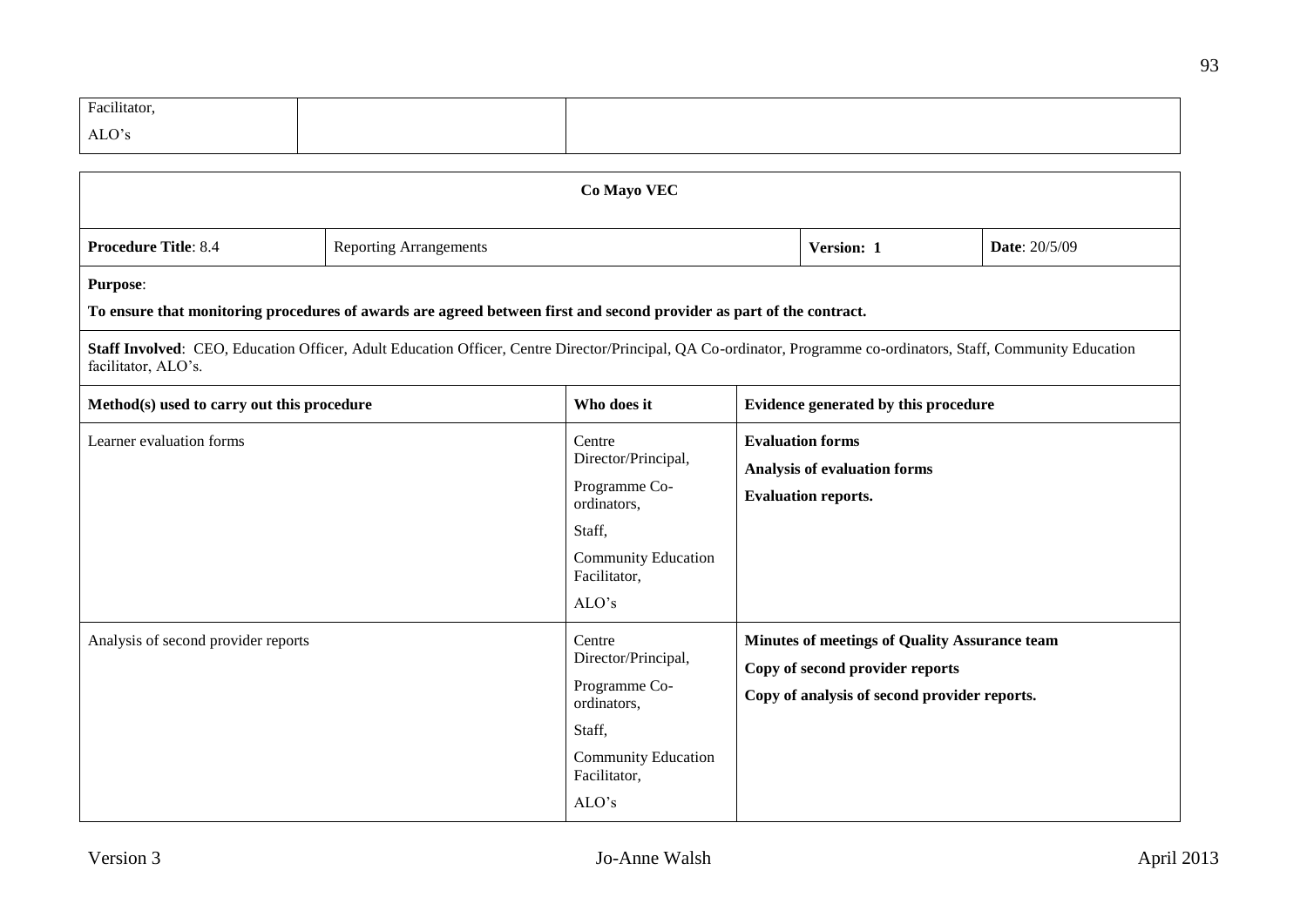| <b>Monitoring</b>                                                                                              |           |                             |  |  |
|----------------------------------------------------------------------------------------------------------------|-----------|-----------------------------|--|--|
| <b>Monitor (Job Title)</b>                                                                                     | Frequency | <b>Monitoring Method(s)</b> |  |  |
| Centre Director/Principal,<br>Programme Co-ordinators,<br>Staff,<br><b>Community Education</b><br>Facilitator, | Annually  | Review of evidence          |  |  |
| ALO's                                                                                                          |           |                             |  |  |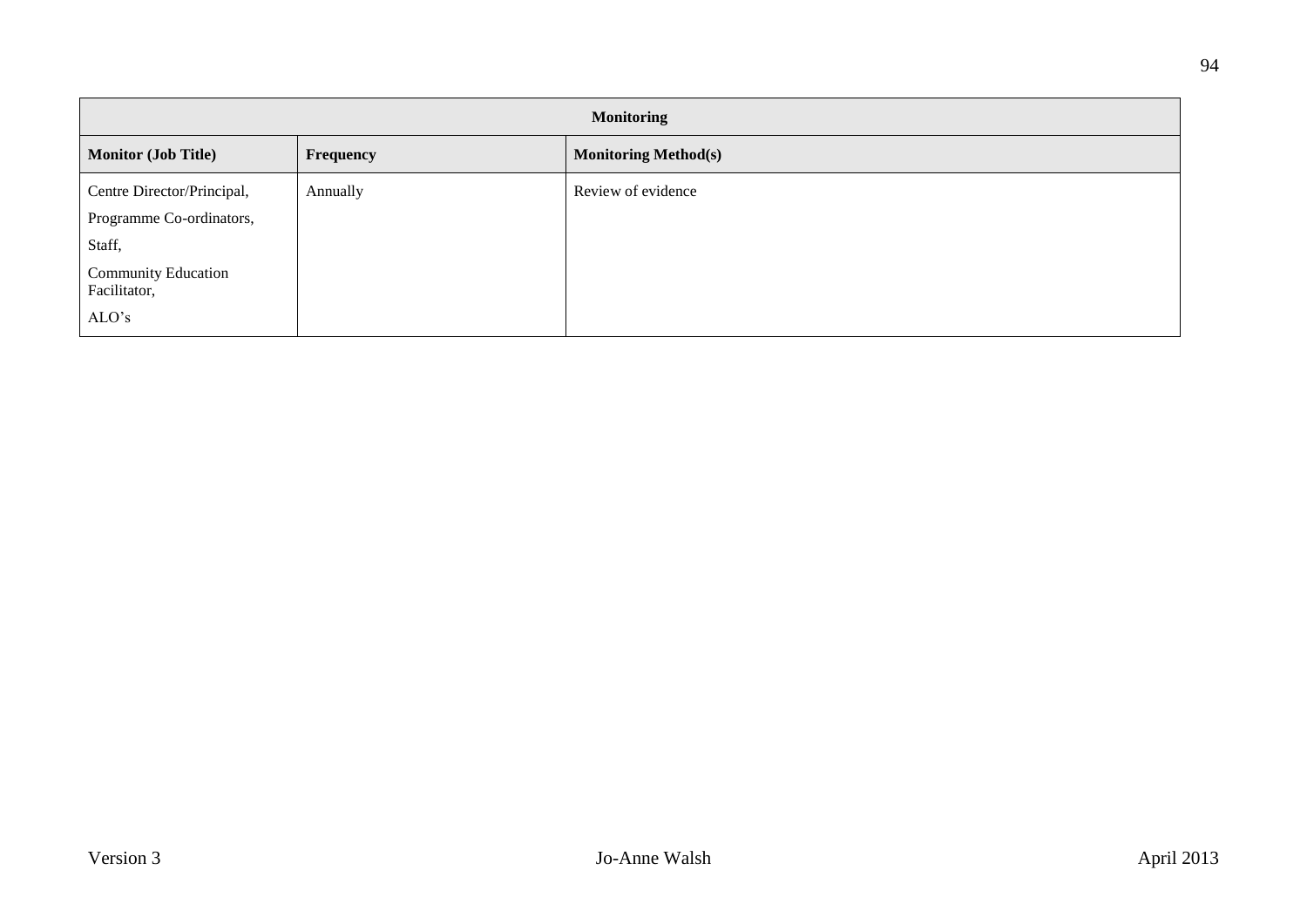## **B9 –Self-evaluation policy**

It is the policy of Co. Mayo Vocational Education Committee to endeavour to implement a comprehensive self-evaluation programme, using appropriate methodology, with the aim of reviewing programmes and services, thus forming a basis on which they may be maintained, developed and improved.

Co. Mayo VEC has a QA coordinator; central policies and procedures which have been devised in line with FETAC requirements. The QA coordinator along with policy working groups throughout the county is now supporting all other FETAC providers within the county to implement the Co Mayo QA system using these central policies and procedures.

The county is divided into provider types as follows:

- $\bullet$  PLC
- **•** St Catherine's Training and Resource Centres These centres closed June 2011.
- Adult Education Services
- Youthreach.

For each of these providers there is a person responsible for the implementation of all QA processes within each centre for that provider.

| Co. Mayo VEC                                                                                                                                 |                                     |                                 |                                 |                                      |                   |  |
|----------------------------------------------------------------------------------------------------------------------------------------------|-------------------------------------|---------------------------------|---------------------------------|--------------------------------------|-------------------|--|
| <b>Procedure Title: B9.1</b>                                                                                                                 | <b>Assignment of responsibility</b> |                                 |                                 | Version: 2.0                         | Date: November 08 |  |
| <b>Purpose:</b><br>This outlines who will coordinate the self evaluation process, within the organisation                                    |                                     |                                 |                                 |                                      |                   |  |
| Staff Involved: Centre Director/Principal, QA coordinator, programme coordinators, programme staff, , Community Education facilitator, ALO's |                                     |                                 |                                 |                                      |                   |  |
| Method(s) that may be used to carry out this procedure                                                                                       |                                     | Who does it                     |                                 | Evidence generated by this procedure |                   |  |
| A Draft five year plan for Self evaluation will be drawn up; this will take                                                                  |                                     | Centre<br>Director/Principal    |                                 | Reports generated by review process  |                   |  |
| into consideration QFI as well as programme review.                                                                                          |                                     | County QA coordinator           |                                 | County self evaluation plan          |                   |  |
|                                                                                                                                              |                                     | QA coordinators                 | 5 year self evaluation template |                                      |                   |  |
| County QA coordinator                                                                                                                        |                                     | Programme co-<br>coordinator    |                                 | Draft five year plan for Co Mayo VEC |                   |  |
|                                                                                                                                              |                                     | FETAC coordinator               |                                 |                                      |                   |  |
|                                                                                                                                              |                                     | <b>Adult literacy Organiser</b> |                                 |                                      |                   |  |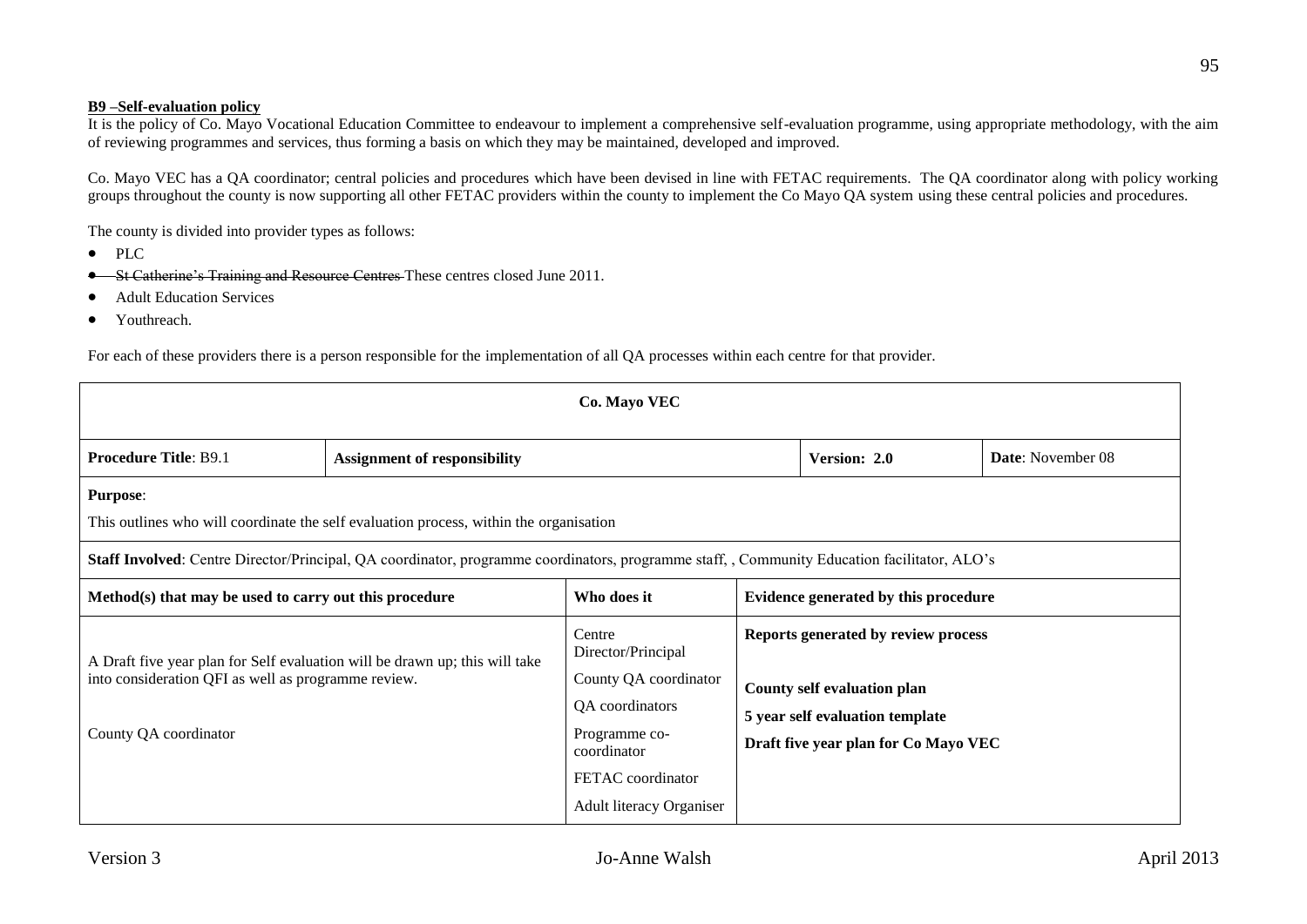|                                                                                                                                        | <b>Monitoring</b>                                                                                                                              |                                                                                                                                          |  |  |  |
|----------------------------------------------------------------------------------------------------------------------------------------|------------------------------------------------------------------------------------------------------------------------------------------------|------------------------------------------------------------------------------------------------------------------------------------------|--|--|--|
| <b>Monitor (Job Title)</b>                                                                                                             | <b>Frequency</b>                                                                                                                               | <b>Monitoring Method(s)</b>                                                                                                              |  |  |  |
| Centre Director/Principal<br>Programme co-coordinator<br>FETAC coordinator<br>Adult literacy Organiser or<br>person appointed by them. | Programme review - All programmes<br>will be reviewed on a yearly basis.                                                                       | Formally – staff meetings<br>Informally staff team                                                                                       |  |  |  |
| Centre Director/Principal<br>Programme co-coordinator<br>FETAC coordinator<br>Adult literacy Organiser or<br>person appointed by them. | Self Evaluation – Programmes will be<br>reviewed according to five year plan                                                                   | Programme review minutes<br>Self evaluation check list<br>Self evaluation report<br>Programme improvement Plan<br>County five year plan. |  |  |  |
| Centre Director/Principal<br>Programme co-coordinator<br>FETAC coordinator<br>Adult literacy Organiser or<br>person appointed by them. | Service Review – Services will be<br>reviewed on an ongoing basis with an<br>in-depth review taking place at the end<br>of each academic year. | Formally – staff meetings<br>Student questionnaires<br>Plan for provision of future services.                                            |  |  |  |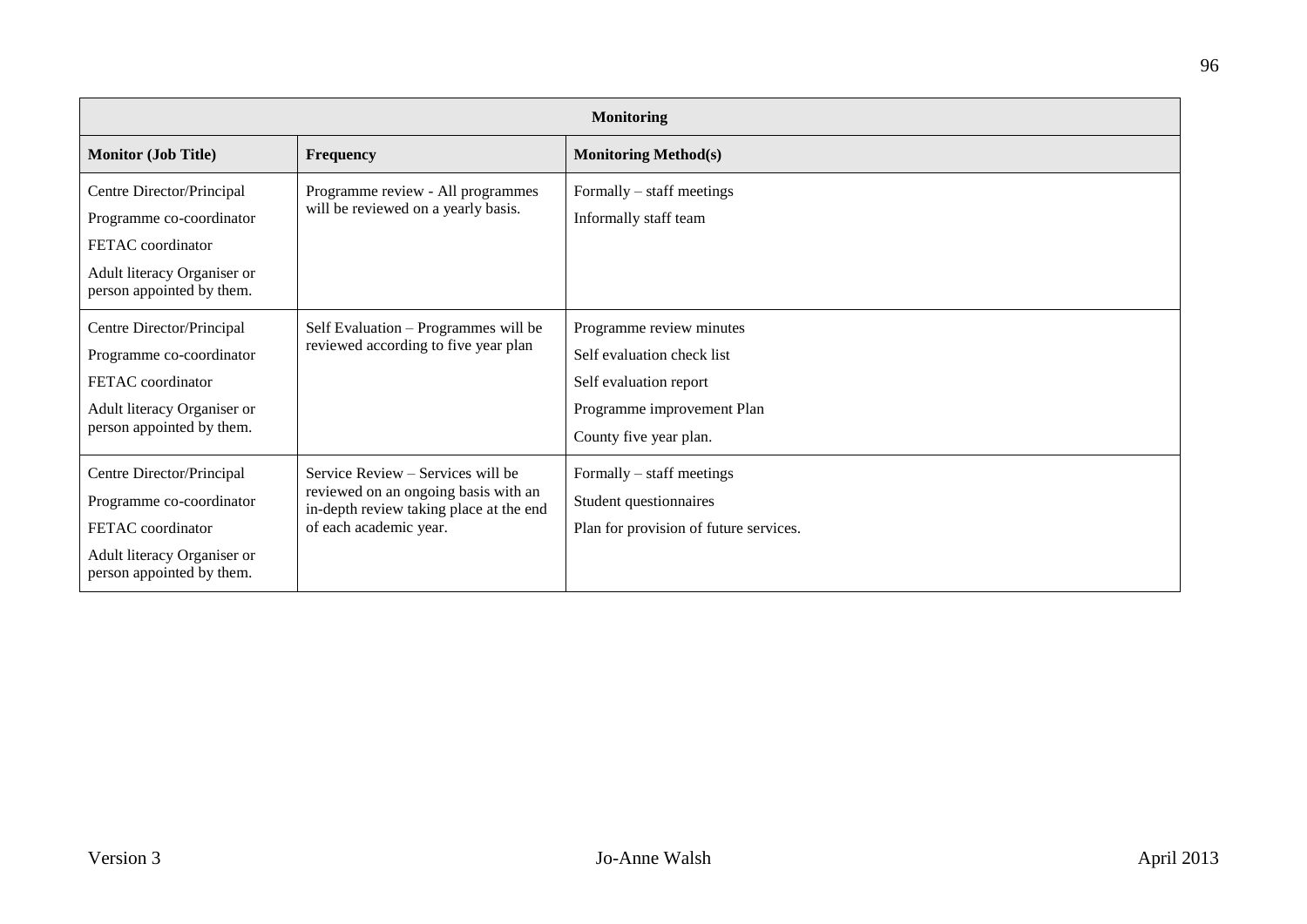| <b>CO. Mayo VEC</b>                                                                                                                                                                                                                                                                                                                                                                                                                                                                                                                                                                                        |                                                                                                                                              |                                          |                                                                                                       |                                                                  |  |  |  |
|------------------------------------------------------------------------------------------------------------------------------------------------------------------------------------------------------------------------------------------------------------------------------------------------------------------------------------------------------------------------------------------------------------------------------------------------------------------------------------------------------------------------------------------------------------------------------------------------------------|----------------------------------------------------------------------------------------------------------------------------------------------|------------------------------------------|-------------------------------------------------------------------------------------------------------|------------------------------------------------------------------|--|--|--|
| <b>Procedure Title: B9.2</b>                                                                                                                                                                                                                                                                                                                                                                                                                                                                                                                                                                               | The criteria for setting how often self evaluation will take place<br>Version: 2.0<br>Date: November 08                                      |                                          |                                                                                                       |                                                                  |  |  |  |
| <b>Purpose:</b><br>To ensure that evaluation takes place on a regular basis                                                                                                                                                                                                                                                                                                                                                                                                                                                                                                                                |                                                                                                                                              |                                          |                                                                                                       |                                                                  |  |  |  |
|                                                                                                                                                                                                                                                                                                                                                                                                                                                                                                                                                                                                            | To ensure that the time frame for evaluation reflects the length of programme                                                                |                                          |                                                                                                       |                                                                  |  |  |  |
|                                                                                                                                                                                                                                                                                                                                                                                                                                                                                                                                                                                                            | Staff Involved:- Centre Director/Principal, QA coordinator, programme coordinators, programme staff,, Community Education facilitator, ALO's |                                          |                                                                                                       |                                                                  |  |  |  |
| Method(s) that may be used to carry out this procedure                                                                                                                                                                                                                                                                                                                                                                                                                                                                                                                                                     |                                                                                                                                              | Who does it                              |                                                                                                       | Evidence generated by this procedure                             |  |  |  |
| Self-evaluation will need to reflect the time span of programmes delivered.<br>The programmes are a mixture of vocational and academic programmes,<br>preparing a learner for the work place as well as providing links to Higher<br>education. Therefore the programmes offered need to reflect the needs and<br>wants of the learner, the prospective employer as well as the requirements<br>of Higher education links and the national qualifications framework.<br>A Draft five year plan for Self evaluation will be drawn up; this will take<br>into consideration QFI as well as programme review. |                                                                                                                                              | Teaching staff<br>County QA co-ordinator |                                                                                                       | <b>Minutes of meetings</b><br>Draft Co. mayo VEC Five Year Plan. |  |  |  |
| At present continual review takes place with an in-depth evaluation taking<br>place at the start of the new academic year. It is intended that the self -<br>evaluation will take place at the end of the academic year; this will take<br>into account the feedback from staff, learners and employers.<br><b>Programme Review Meetings</b>                                                                                                                                                                                                                                                               | Teaching staff                                                                                                                               |                                          | Minutes of review meetings<br>Results from learner feedback<br>Minutes from Programme review meetings |                                                                  |  |  |  |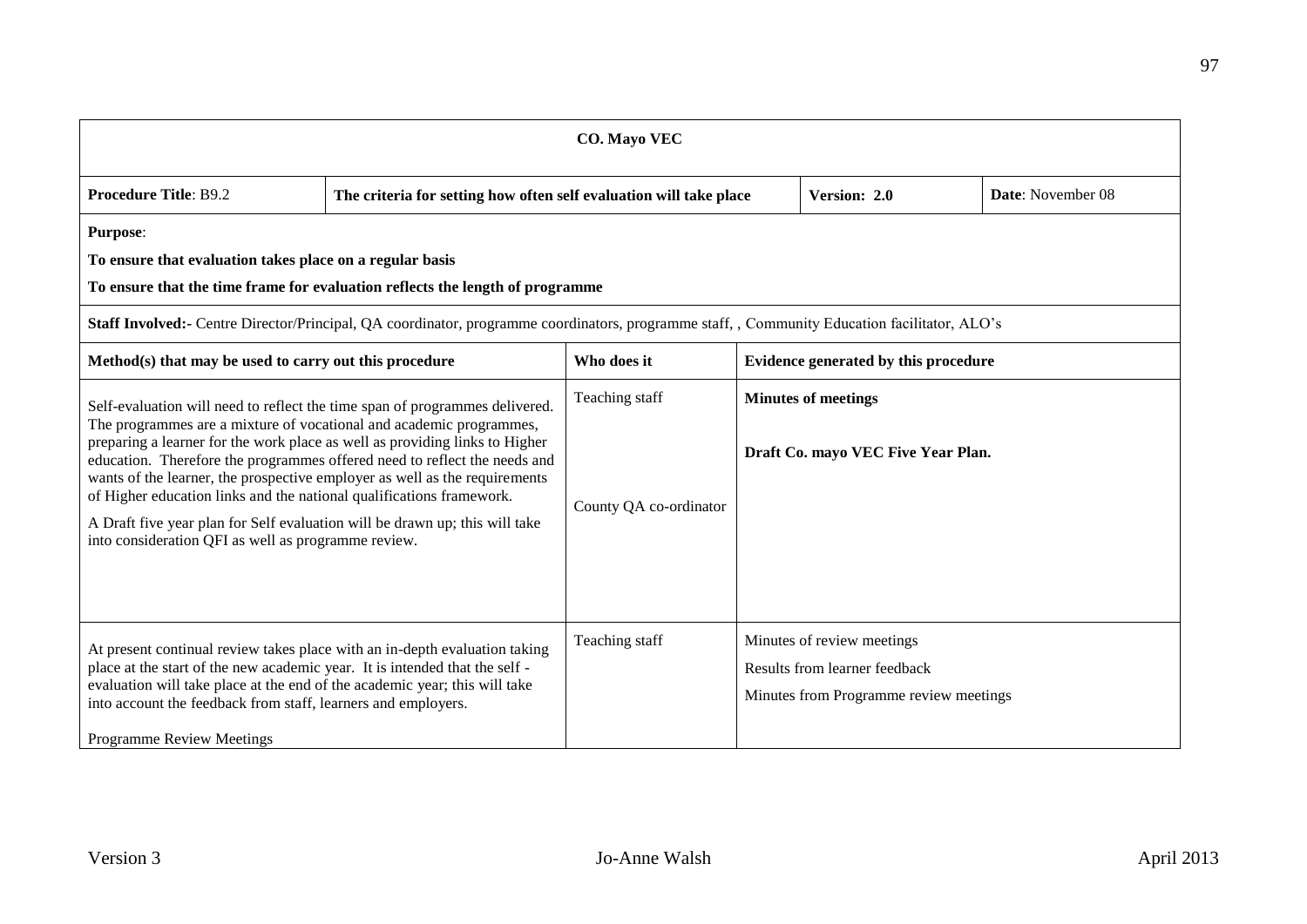| It is felt that full evaluation should take place according to the county Five<br>year plan, thus allowing every course provided to be fully evaluated with<br>continuous review taking place for every course each year.<br>Thus all courses will be continually updated reflecting the changing needs<br>of learners, higher education links, prospective employers and<br>technological developments within the programmes delivered.<br>This also allows staff teaching on these programmes to meet on a regular<br>basis and to exchange ideas, thus benefit both staff and learners. |                                                                                                                                                | Teaching staff                                                                                                  | <b>County Mayo VEC Five Year Self Evaluation Plan</b><br><b>Self Evaluation template</b><br><b>Monitoring checklist</b> |  |  |
|--------------------------------------------------------------------------------------------------------------------------------------------------------------------------------------------------------------------------------------------------------------------------------------------------------------------------------------------------------------------------------------------------------------------------------------------------------------------------------------------------------------------------------------------------------------------------------------------|------------------------------------------------------------------------------------------------------------------------------------------------|-----------------------------------------------------------------------------------------------------------------|-------------------------------------------------------------------------------------------------------------------------|--|--|
|                                                                                                                                                                                                                                                                                                                                                                                                                                                                                                                                                                                            |                                                                                                                                                | <b>Monitoring</b>                                                                                               |                                                                                                                         |  |  |
| <b>Monitor (Job Title)</b>                                                                                                                                                                                                                                                                                                                                                                                                                                                                                                                                                                 | <b>Frequency</b>                                                                                                                               | <b>Monitoring Method(s)</b>                                                                                     |                                                                                                                         |  |  |
| Centre Director/Principal<br>Programme co-coordinator<br>FETAC coordinator<br>Adult literacy Organiser or<br>person appointed by them.                                                                                                                                                                                                                                                                                                                                                                                                                                                     | Programme review - All programmes<br>will be reviewed on a yearly basis.                                                                       | Formally – staff meetings<br>Informally staff team                                                              |                                                                                                                         |  |  |
| Centre Director/Principal<br>Programme co-coordinator<br>FETAC coordinator<br>Adult literacy Organiser or<br>person appointed by them.                                                                                                                                                                                                                                                                                                                                                                                                                                                     | Self Evaluation - Programmes will be<br>reviewed according to Co Mayo VEC<br>five year plan                                                    | Programme review minutes<br>Self evaluation check list<br>Self evaluation report<br>Programme improvement Plan. |                                                                                                                         |  |  |
| Centre Director/Principal<br>Programme co-coordinator<br>FETAC coordinator<br>Adult literacy Organiser or<br>person appointed by them.                                                                                                                                                                                                                                                                                                                                                                                                                                                     | Service Review - Services will be<br>reviewed on an ongoing basis with an<br>in-depth review taking place at the end<br>of each academic year. | Formally – staff meetings<br>Student questionnaires<br>Plan for provision of future services.                   |                                                                                                                         |  |  |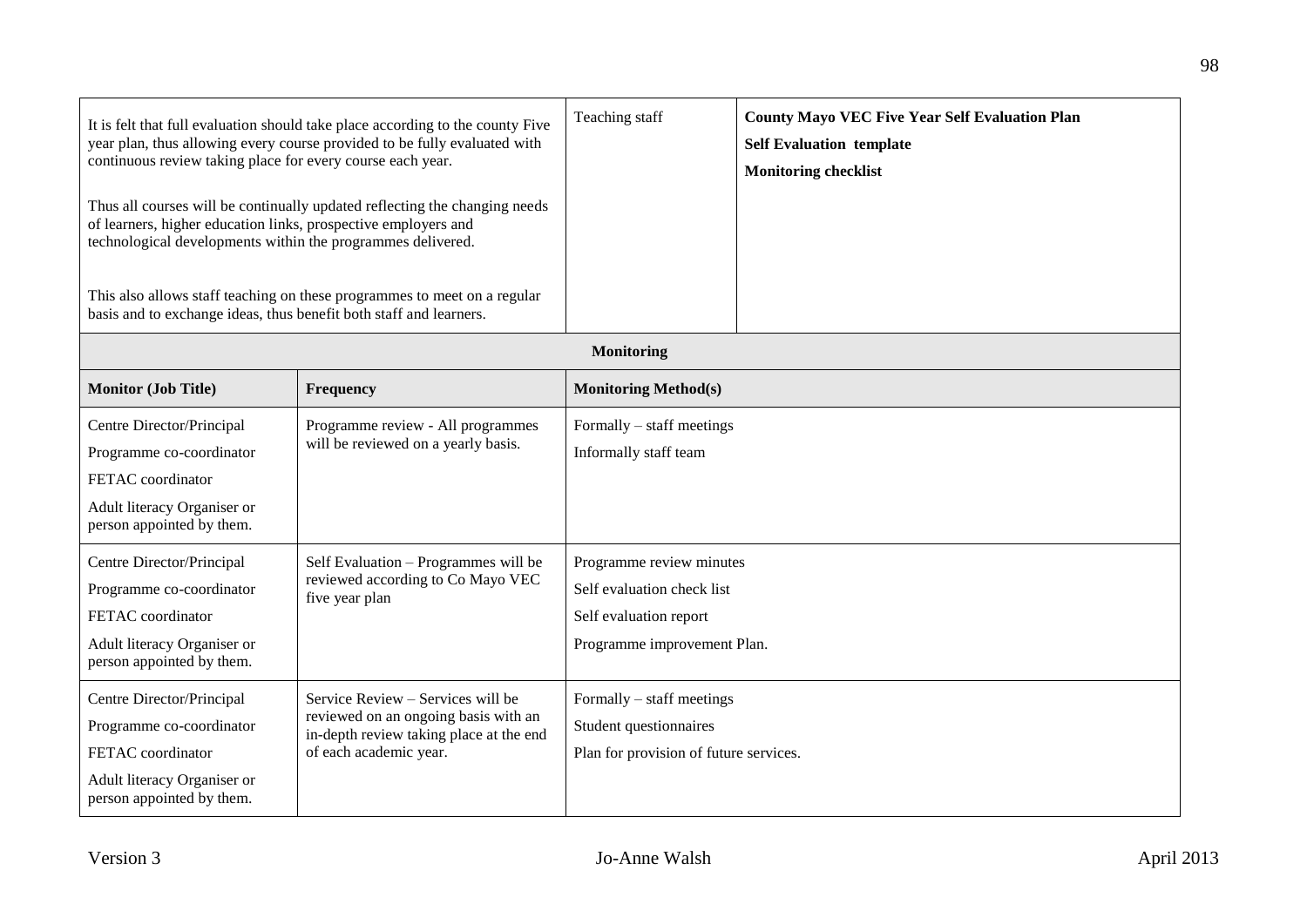| Co. Mayo VEC                                                                                       |                                                                                                                                                               |                                                            |  |                                      |                   |  |  |
|----------------------------------------------------------------------------------------------------|---------------------------------------------------------------------------------------------------------------------------------------------------------------|------------------------------------------------------------|--|--------------------------------------|-------------------|--|--|
| <b>Procedure Title: B9.3</b>                                                                       | Range                                                                                                                                                         |                                                            |  | Version: 1.1                         | Date: November 08 |  |  |
| <b>Purpose:</b>                                                                                    |                                                                                                                                                               |                                                            |  |                                      |                   |  |  |
| To ensure that all courses that run are evaluated commensurate with their longevity                |                                                                                                                                                               |                                                            |  |                                      |                   |  |  |
| To ensure sufficient evaluation takes place to ensure all course reflect requirements of employers |                                                                                                                                                               |                                                            |  |                                      |                   |  |  |
|                                                                                                    | To ensure that all courses are as up to date as possible                                                                                                      |                                                            |  |                                      |                   |  |  |
| To ensure that all courses reflect student needs.                                                  |                                                                                                                                                               |                                                            |  |                                      |                   |  |  |
| To ensure consistency of marking across modules<br>$\bullet$                                       |                                                                                                                                                               |                                                            |  |                                      |                   |  |  |
| facilitator, ALO's                                                                                 | Staff Involved: Centre Director/Principal, QA coordinator, programme coordinators, programme staff, VTOS coordinators, BTEI coordinators, Community Education |                                                            |  |                                      |                   |  |  |
| Method(s) that may be used to carry out this procedure                                             |                                                                                                                                                               | Who does it                                                |  | Evidence generated by this procedure |                   |  |  |
| team                                                                                               | General Review of all courses by staff team, coordinator and management                                                                                       | Staff teaching the<br>relevant programmes                  |  | Minutes or report of review meeting  |                   |  |  |
| Programmes will be grouped by fields of learning                                                   |                                                                                                                                                               |                                                            |  |                                      |                   |  |  |
|                                                                                                    |                                                                                                                                                               | <b>Monitoring</b>                                          |  |                                      |                   |  |  |
| <b>Monitor (Job Title)</b>                                                                         | <b>Frequency</b>                                                                                                                                              | <b>Monitoring Method(s)</b>                                |  |                                      |                   |  |  |
| AEO or a person appointed by<br>them                                                               | Programme review - All programmes<br>will be reviewed on a yearly basis.                                                                                      | Formally – staff meetings, internal verification meetings. |  |                                      |                   |  |  |
|                                                                                                    |                                                                                                                                                               | Informally staff team                                      |  |                                      |                   |  |  |
| AEO or a person appointed by                                                                       | Self Evaluation - Programmes will be                                                                                                                          | Programme review minutes                                   |  |                                      |                   |  |  |
| them                                                                                               | reviewed on a bi-annual basis                                                                                                                                 | Self evaluation check list                                 |  |                                      |                   |  |  |
|                                                                                                    |                                                                                                                                                               | Self evaluation report                                     |  |                                      |                   |  |  |
|                                                                                                    |                                                                                                                                                               | Programme improvement Plan.                                |  |                                      |                   |  |  |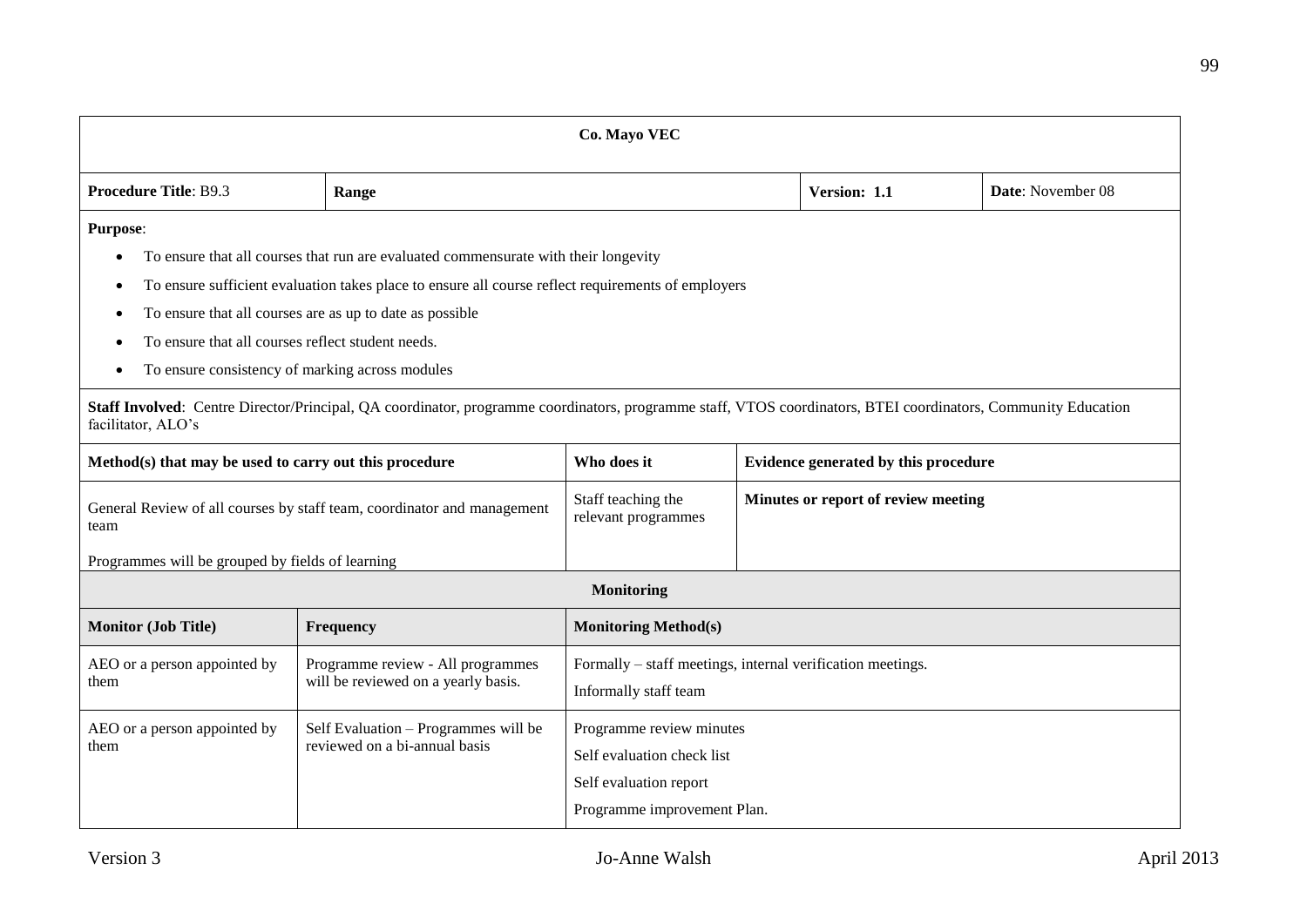| AEO or a person appointed by<br>them | Service Review – Services will be<br>reviewed on an ongoing basis with an | Formally $-$ staff meetings            |
|--------------------------------------|---------------------------------------------------------------------------|----------------------------------------|
|                                      | in-depth review taking place at the end                                   | Student questionnaires                 |
|                                      | of each academic year.                                                    | Plan for provision of future services. |

| Co. Mayo VEC                                                                                                                                                                                                                    |                                                                  |                                                               |                                |                                                                  |  |  |  |
|---------------------------------------------------------------------------------------------------------------------------------------------------------------------------------------------------------------------------------|------------------------------------------------------------------|---------------------------------------------------------------|--------------------------------|------------------------------------------------------------------|--|--|--|
| How learners will contribute to self evaluation<br><b>Procedure Title: B 9.4</b><br>Version: 1.0<br><b>Date:</b> 12/5/06                                                                                                        |                                                                  |                                                               |                                |                                                                  |  |  |  |
| <b>Purpose:</b>                                                                                                                                                                                                                 |                                                                  |                                                               |                                |                                                                  |  |  |  |
| ٠                                                                                                                                                                                                                               | To ensure that programmes reflect learners requirements          |                                                               |                                |                                                                  |  |  |  |
| ٠                                                                                                                                                                                                                               | To ensure that learners have an input into programme development |                                                               |                                |                                                                  |  |  |  |
| Staff Involved: All teaching staff on relevant programmes being reviewed                                                                                                                                                        |                                                                  |                                                               |                                |                                                                  |  |  |  |
| Method(s) that may be used to carry out this procedure                                                                                                                                                                          |                                                                  | Who does it                                                   |                                | Evidence generated by this procedure                             |  |  |  |
| A learner questionnaire will be administered at the end of each<br>academic year for the students to complete. This will reflect their<br>thoughts, and opinions as well as quantitative information as to<br>course uptake etc |                                                                  | Learners                                                      | <b>Completed questionnaire</b> |                                                                  |  |  |  |
| Learner views will be compiled form the learner satisfaction<br>questionnaires that students are asked to complete at the end of<br>each academic year.                                                                         |                                                                  | Centre<br>Cordiantors/Directors/Principals/ALO's<br>and Staff |                                | <b>Results from questionnaire</b>                                |  |  |  |
| Questionnaire will be updated on a regular basis to ensure that it<br>fits with courses being delivered and that it accurately reflects<br>students thoughts and views                                                          |                                                                  | Centre<br>Coordinators/Directors/Principals/ALOs<br>and Staff |                                | The learner questionnaire<br><b>Minutes from review meetings</b> |  |  |  |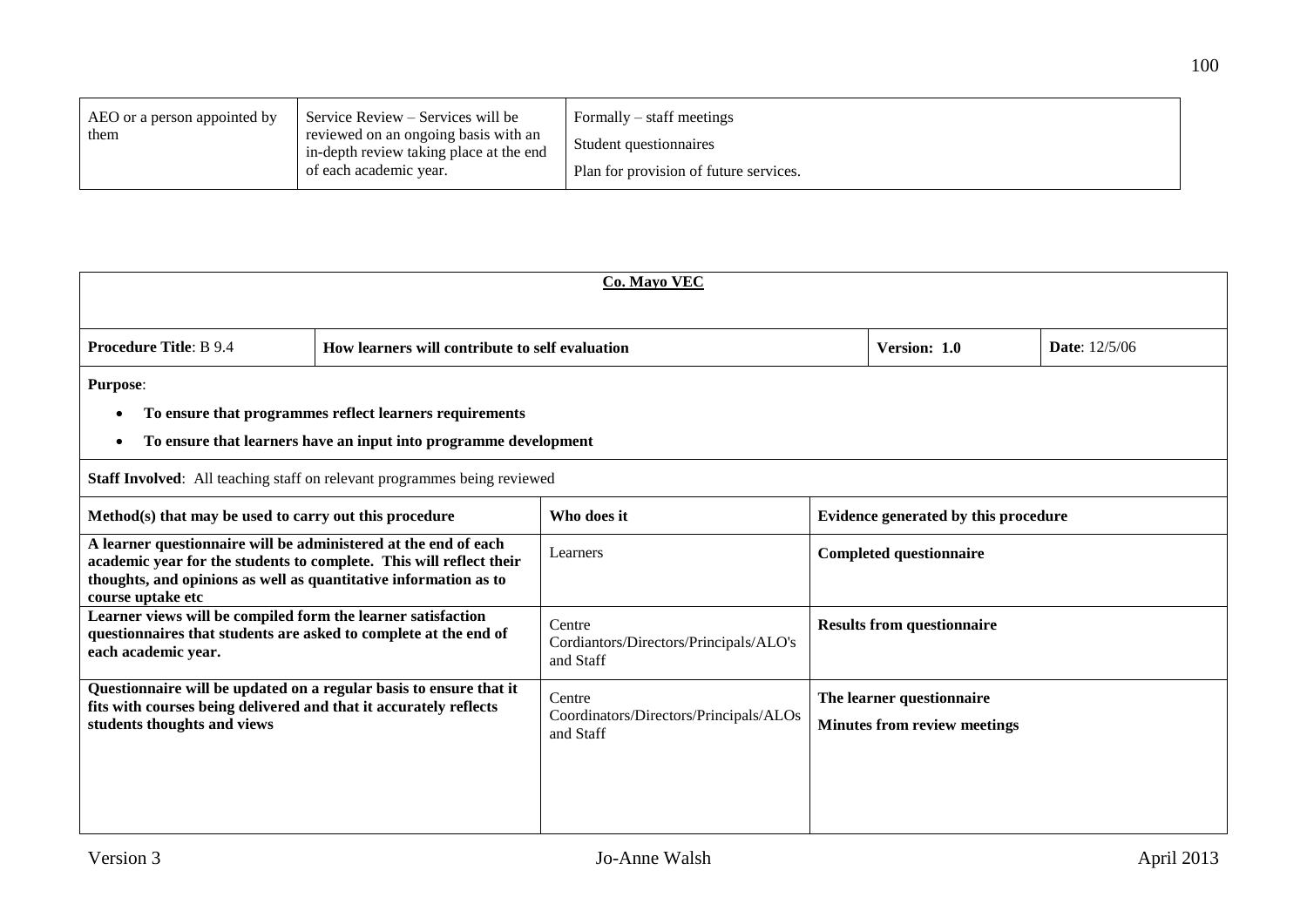| <b>Monitoring</b>                                                   |                  |                                                   |  |  |
|---------------------------------------------------------------------|------------------|---------------------------------------------------|--|--|
| <b>Monitor (Job Title)</b>                                          | <b>Frequency</b> | <b>Monitoring Method(s)</b>                       |  |  |
| Tutor responsible for<br>Questionnaire update and<br>administration | Yearly           | Questionnaire review meetings<br>Learner's views. |  |  |

The rows in this table will expand as necessary. Extra rows can be added if needed.

| 10 no in this thore will expand as necessary. Extra 10 ns can be added if hecated.<br><b>Co. Mayo Adult Education Services</b>                                                                                                                                                                                                                                                                                                        |                           |                                                                                                                                      |           |                                                               |                      |  |
|---------------------------------------------------------------------------------------------------------------------------------------------------------------------------------------------------------------------------------------------------------------------------------------------------------------------------------------------------------------------------------------------------------------------------------------|---------------------------|--------------------------------------------------------------------------------------------------------------------------------------|-----------|---------------------------------------------------------------|----------------------|--|
| <b>Procedure Title: B9.5</b>                                                                                                                                                                                                                                                                                                                                                                                                          | <b>External Evaluator</b> |                                                                                                                                      |           | Version: 1.0                                                  | <b>Date:</b> 12/5/06 |  |
| <b>Purpose:</b><br>To ensure that programmes are reviewed by an independent person thus providing constructive information on development from an independent source<br>Staff Involved: AEO ALO's/centre coordinators and, Independent reviewer                                                                                                                                                                                       |                           |                                                                                                                                      |           |                                                               |                      |  |
| Method(s) that may be used to carry out this procedure                                                                                                                                                                                                                                                                                                                                                                                |                           | Who does it                                                                                                                          |           | Evidence generated by this procedure                          |                      |  |
| A person will be selected that is independent of the programme delivery<br>and who is capable of comparing the quality of the programmes being<br>evaluated with that of similar programmes elsewhere.<br>The person will possess a good knowledge of the range and types of<br>programmes offered within the areas of study and will have the necessary<br>education and experience to evaluate the range of programmes effectively. |                           | <b>Education Officer</b><br>Centre<br>Director/Principal<br>County QA coordinator<br>QA coordinators<br>Programme co-<br>coordinator | evaluator | Letter providing evidence of appointment of suitable external |                      |  |
| The external evaluator will ideally be involved within the adult education<br>and/or Further education sector with experience of national and/or<br>international certification systems.                                                                                                                                                                                                                                              |                           | FETAC coordinator<br><b>Adult literacy Organiser</b>                                                                                 |           |                                                               |                      |  |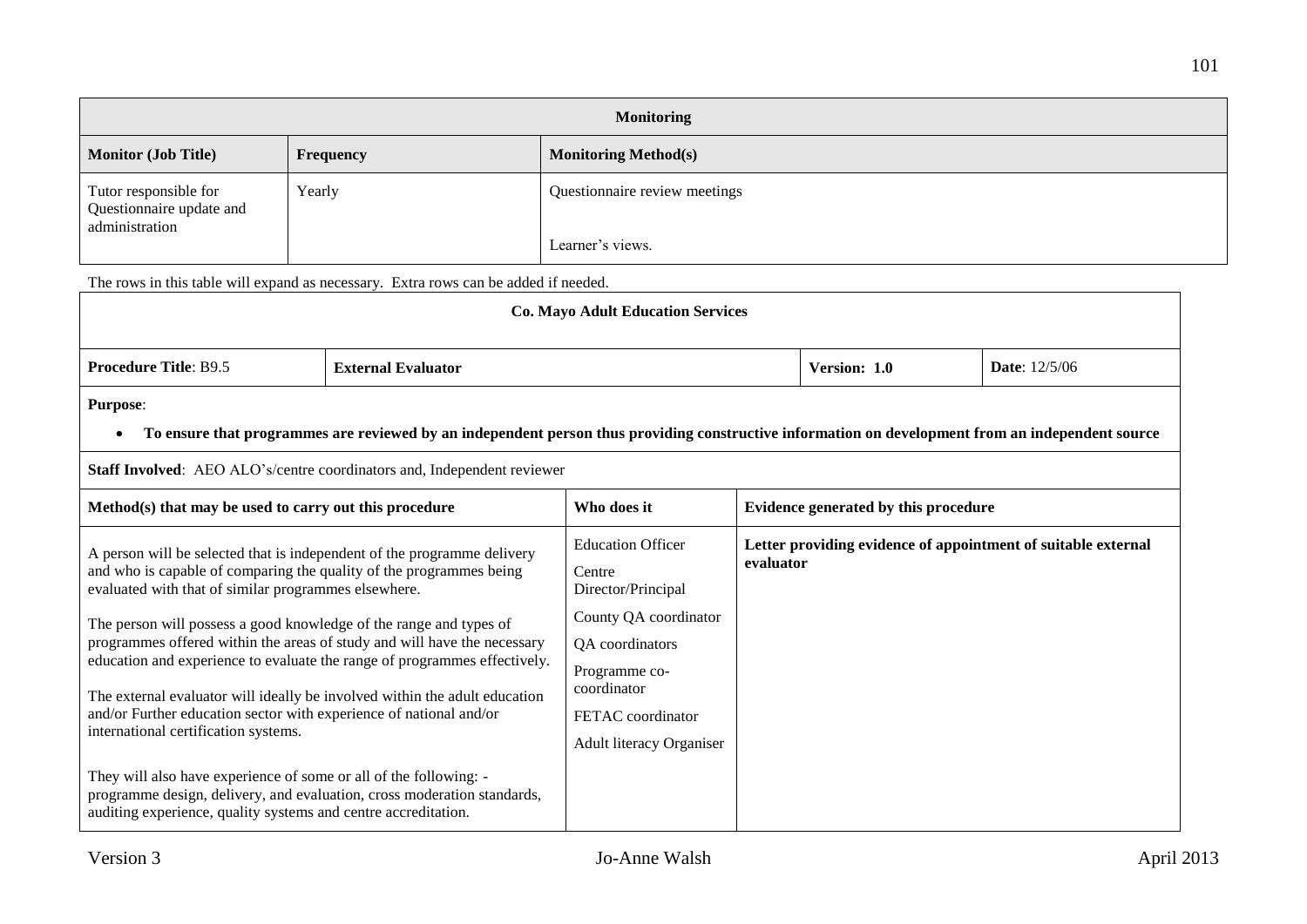| <b>Monitoring</b>          |                  |                                                                                |
|----------------------------|------------------|--------------------------------------------------------------------------------|
| <b>Monitor (Job Title)</b> | <b>Frequency</b> | <b>Monitoring Method(s)</b>                                                    |
| <b>AEO</b>                 | Yearly           | Ensure reviewer is appropriate for courses to be reviewed                      |
| QA co-coordinator          | Yearly           | Ensure reviewer is available for course review and co-ordinate review process. |

| Co. Mayo VEC.                                                                                                 |                    |  |              |                        |
|---------------------------------------------------------------------------------------------------------------|--------------------|--|--------------|------------------------|
| <b>Procedure Title: B9.6</b>                                                                                  | <b>Methodology</b> |  | Version: 1.0 | <b>Date:</b> $12/5/06$ |
| <b>Purpose:</b>                                                                                               |                    |  |              |                        |
| To ensure that the review is comprehensive and carried out in a co-ordinated manner                           |                    |  |              |                        |
| To ensure that all aspects of a programme are reviewed                                                        |                    |  |              |                        |
| Top ensure that all programmes are examined and appraised in depth                                            |                    |  |              |                        |
| To ensure that all programmes are fully assessed and kept up to date                                          |                    |  |              |                        |
| To ensure that all programmes reflect the needs of employers, society, the teachers and the learners.         |                    |  |              |                        |
| <b>Staff Involved: All staff</b>                                                                              |                    |  |              |                        |
| Who does it<br>Method(s) that may be used to carry out this procedure<br>Evidence generated by this procedure |                    |  |              |                        |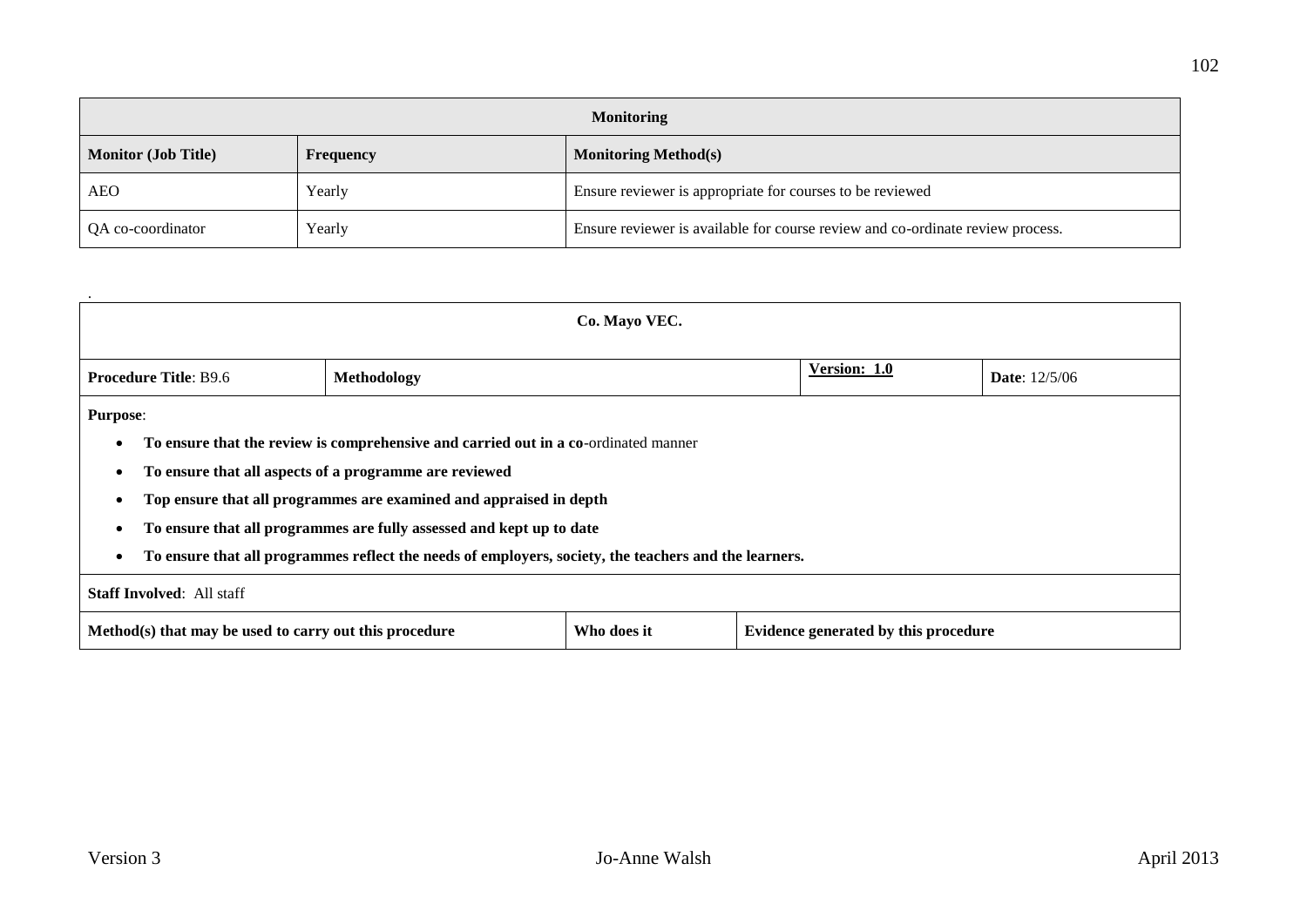| Definition of the Purpose of the Evaluation.<br>The self-evaluation of programmes run and delivered by Co. Mayo VEC<br>will be evaluated in accordance with Co Mayo Draft Five year plan this<br>will allow all programmes to be examined and appraised in depth. It is felt<br>that by evaluating the programmes in this way full attention can be given<br>to all programmes and therefore all aspects of the programmes can be fully<br>assessed and kept up to date. Thus benefiting all stakeholders both<br>internally and externally.<br>A range of evaluation techniques will be utilised to ensure that all aspects<br>of all programmes are fully appraised. | <b>Education Officer</b><br><b>AEO</b><br>OA co-coordinator<br>Independent<br>reviewer/external<br>evaluator | Completed self- evaluation checklist,<br>Completed programme report<br>Completed programme improvement Plan.<br>Co Mayo VEC Five Year Plan. |
|------------------------------------------------------------------------------------------------------------------------------------------------------------------------------------------------------------------------------------------------------------------------------------------------------------------------------------------------------------------------------------------------------------------------------------------------------------------------------------------------------------------------------------------------------------------------------------------------------------------------------------------------------------------------|--------------------------------------------------------------------------------------------------------------|---------------------------------------------------------------------------------------------------------------------------------------------|
| Resources - Budgetary and personnel.<br>The evaluation will be conducted within the current allocation of budget<br>and personnel resources of Co. Mayo Adult Education Services.                                                                                                                                                                                                                                                                                                                                                                                                                                                                                      | <b>Education Officer</b><br><b>AEO</b><br>QA co-coordinator<br>Independent<br>reviewer/external<br>evaluator |                                                                                                                                             |
| Who and what are to be evaluated<br>All programmes run by Co. Mayo Adult Education Services will be<br>evaluated using the criteria set down by FETAC on the 'Self Evaluation<br>Checklist'.                                                                                                                                                                                                                                                                                                                                                                                                                                                                           | <b>Education Officer</b><br><b>AEO</b><br>QA co-coordinator<br>Independent<br>reviewer/external<br>evaluator | <b>Co Mayo Self Evaluation Checklist</b><br>Co Mayo VEC five year plan.                                                                     |
| Type of evaluation to be undertaken.<br>The evaluation will be a process evaluation, determining whether all of the<br>programme's procedures are working as planned.                                                                                                                                                                                                                                                                                                                                                                                                                                                                                                  | <b>Education Officer</b><br><b>AEO</b><br>QA co-coordinator<br>Independent<br>reviewer/external<br>evaluator |                                                                                                                                             |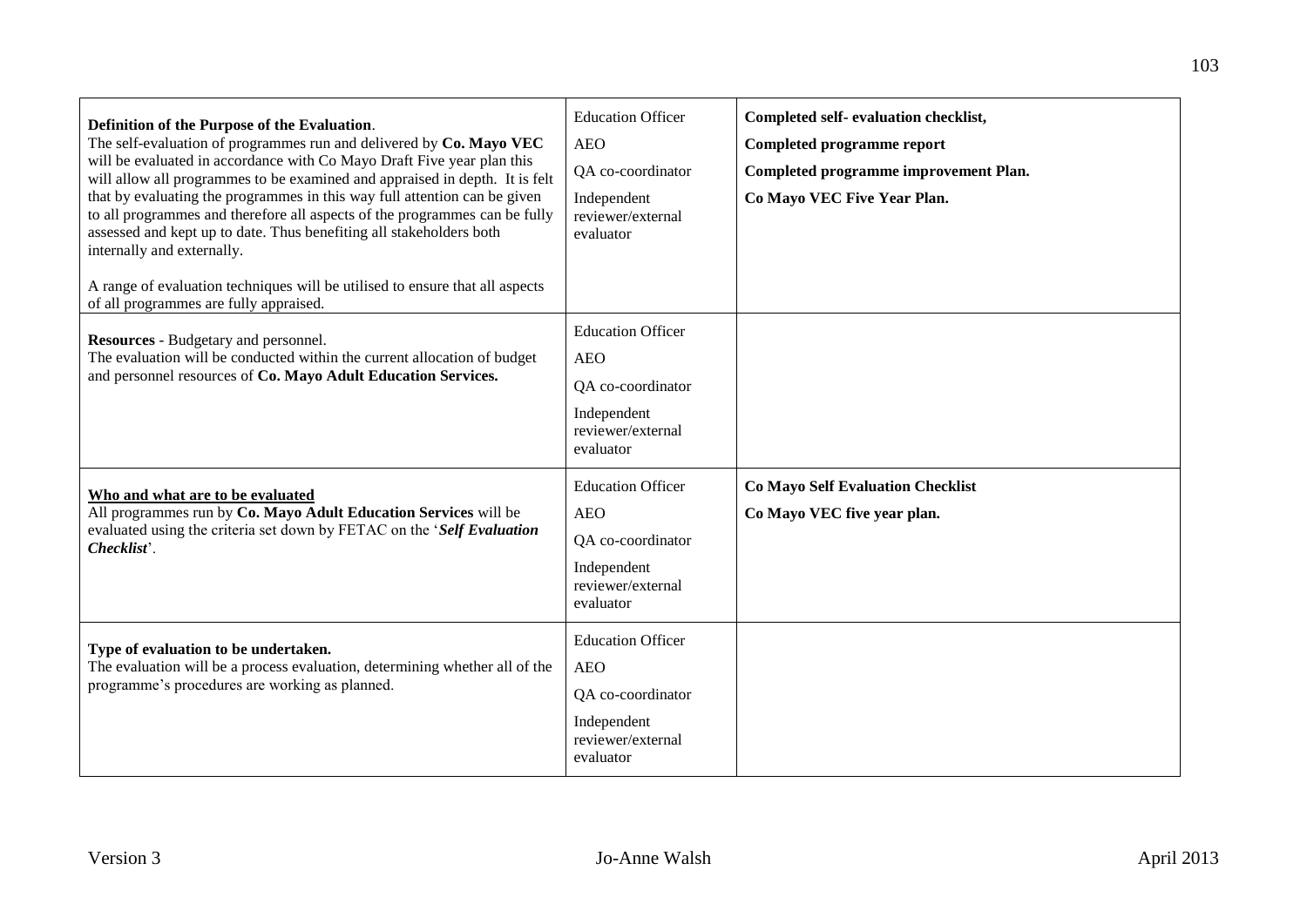| Methods to be used.<br>Quantitative methods will be used in that learner numbers will be<br>monitored, as will be the uptake of individual programmes. This<br>information will be sourced from attendance figures, learner questionnaires<br>etc. Additional quantitative information may also be utilised such as pass<br>rates, uptake of additional certificates, e.g. First Aid and Manual Handling. | <b>Education Officer</b><br><b>AEO</b><br>QA co-coordinator<br>Independent<br>reviewer/external<br>evaluator                     | Quantitative data such as: - learner numbers<br>Uptake of individual programmes,<br>Attendance figures, learner questionnaires<br>Pass rates, uptake of additional certificates, e.g. First Aid and<br>Manual Handling.<br>Minutes form Programme review meetings. |
|-----------------------------------------------------------------------------------------------------------------------------------------------------------------------------------------------------------------------------------------------------------------------------------------------------------------------------------------------------------------------------------------------------------|----------------------------------------------------------------------------------------------------------------------------------|--------------------------------------------------------------------------------------------------------------------------------------------------------------------------------------------------------------------------------------------------------------------|
| Quantitative information is valuable in that it is possible to use figurative<br>data to directly compare and contrast evidence. Successful utilisation of<br>quantitative data ensures an immediate visual communication of complex<br>data.                                                                                                                                                             |                                                                                                                                  |                                                                                                                                                                                                                                                                    |
| Qualitative methods will form by far the largest part of this evaluation.<br>Qualitative information will be sourced from learner feedback, staff<br>feedback, and student questionnaires as well as staff meetings. Thus both<br>formal and informal information will be utilised.                                                                                                                       | <b>Education Officer</b><br>Centre<br>Director/Principal                                                                         | Learner feedback, staff feedback, learner questionnaires as well as<br>staff meetings                                                                                                                                                                              |
| Qualitative information will provide invaluable information for this<br>evaluation in that it is a rich and complex source of data allowing data that<br>cannot be counted or characterised figuratively to be represented fully and<br>accurately.                                                                                                                                                       | County QA coordinator<br>QA coordinators<br>Programme co-<br>coordinator<br>FETAC coordinator<br><b>Adult literacy Organiser</b> |                                                                                                                                                                                                                                                                    |
|                                                                                                                                                                                                                                                                                                                                                                                                           | All staff                                                                                                                        |                                                                                                                                                                                                                                                                    |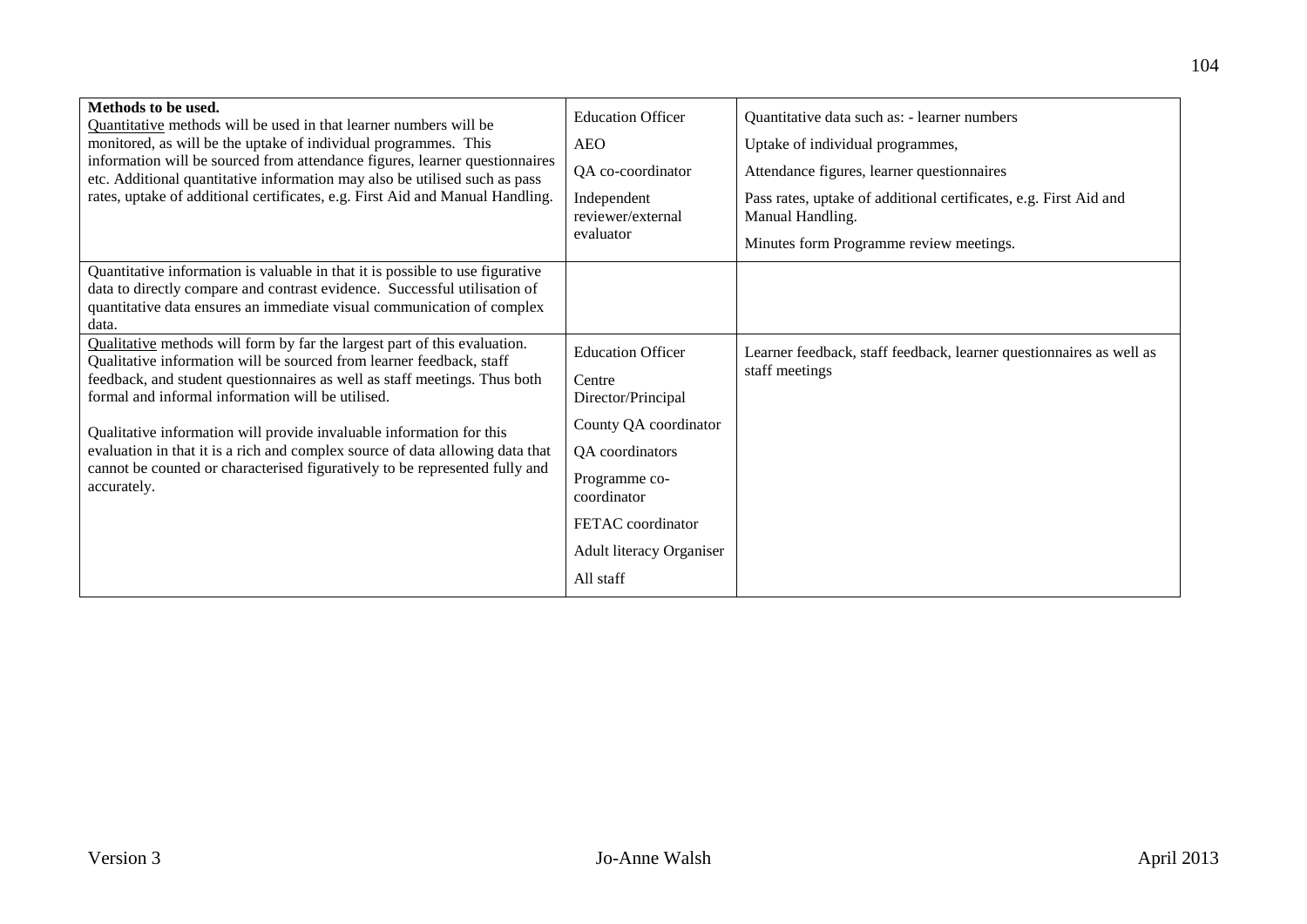| Information collection and analysis.<br>It is envisaged that data will collected over a 2-year period. All courses<br>will be under ongoing review, minutes from staff meetings, learner<br>feedback and employer's reports will impact on review. This information<br>will be collated for analysis and programme evaluation.                                                                                                                                                                                                               | <b>Education Officer</b><br>Centre<br>Director/Principal<br>County QA coordinator<br>QA coordinators<br>Programme co-<br>coordinator<br>FETAC coordinator<br><b>Adult literacy Organiser</b><br>All staff                        | Minutes from staff meetings, learner feedback and employers<br>reports. And resultant analysis |
|----------------------------------------------------------------------------------------------------------------------------------------------------------------------------------------------------------------------------------------------------------------------------------------------------------------------------------------------------------------------------------------------------------------------------------------------------------------------------------------------------------------------------------------------|----------------------------------------------------------------------------------------------------------------------------------------------------------------------------------------------------------------------------------|------------------------------------------------------------------------------------------------|
| A meeting of all staff will be scheduled at the end of the academic year to<br>which the external or peer reviewer will be invited. All data will be<br>available at this meeting, i.e. reports from previous programme reviews,<br>analysed student questionnaires, minutes of previous meetings, FETAC<br>external examiners etc. The FETAC self-evaluation checklist will be used<br>as template for the review.<br>All programmes to be reviewed will be discussed in depth and suggested<br>changes debated and updated as appropriate. | <b>Education Officer</b><br>Centre<br>Director/Principal<br>County QA coordinator<br>QA coordinators<br>Programme co-<br>coordinator<br>FETAC coordinator<br><b>Adult literacy Organiser</b><br>All staff<br>External evaluator. |                                                                                                |